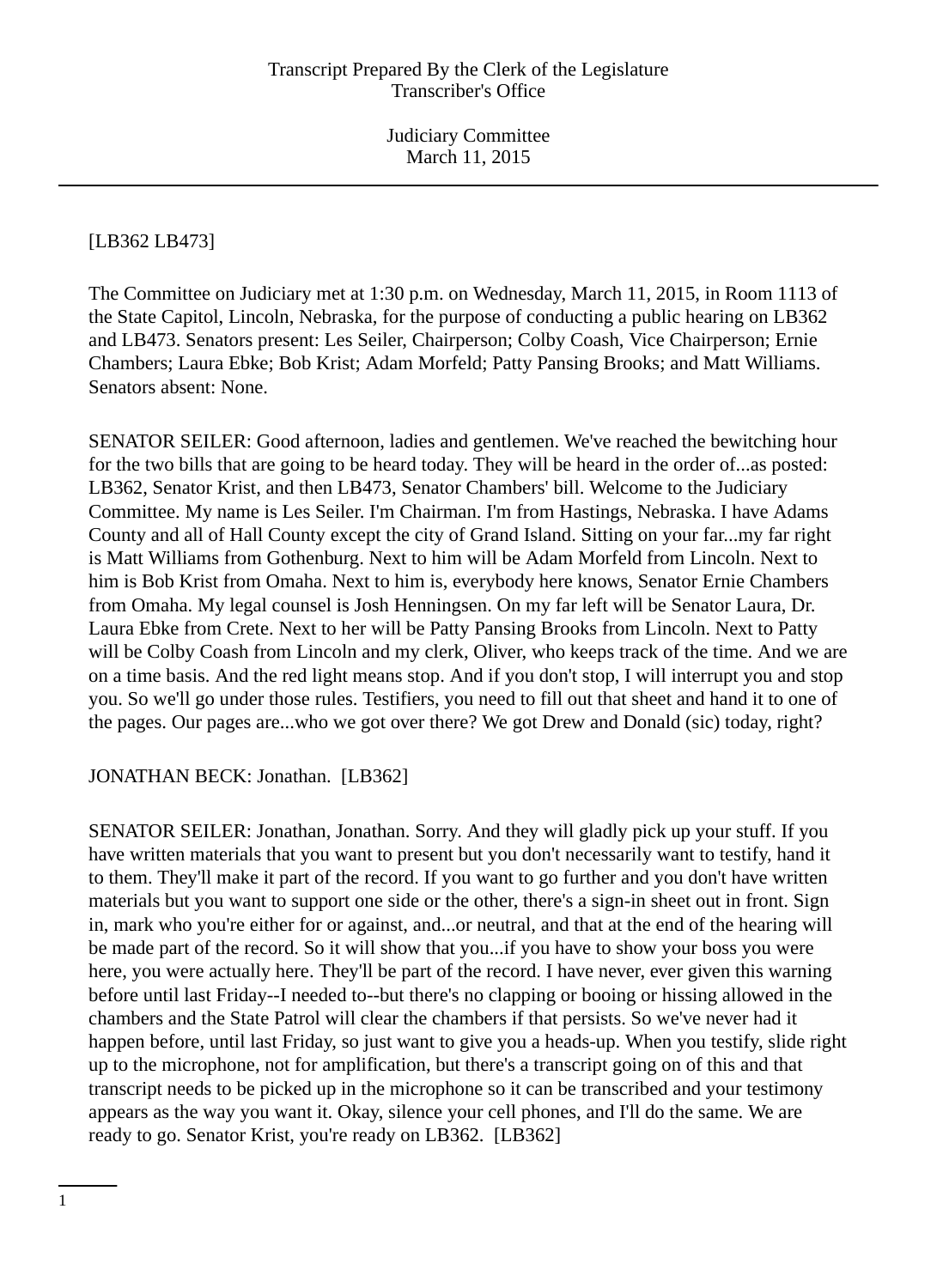Judiciary Committee March 11, 2015

SENATOR KRIST: Thank you, Senator Seiler. Good afternoon. And good afternoon, fellow members of the Judiciary Committee. For the record, my name is Bob Krist, B-o-b K-r-i-s-t. I represent the 10th Legislative District in northwest Omaha, along with north-central portions of Douglas County, which includes the city of Bennington. I appear before you today in introduction and support of LB362 which was introduced on behalf of the Omaha Public Schools districts, or OPS. The bill amends Section 79-1096 to authorize school districts to use power of eminent domain to acquire land for a school site up to 100 acres rather than 50 acres that is currently in statute. I refer you to the green copy, very simply strikes "fifty" and replaces it with "one hundred" acres. That's page 2, line 3. OPS recently passed a bond issue which included the land acquisition of two new high schools. As the district begins planning for the future acquisition and the limited amounts of available land in south and northwest Omaha, it became clear that a change in the statute would be needed. Modern high school buildings simply require more space than they are used to...than they used to. Once constructed, high schools are used for many years and large sites allow enough room for future expansion. Directly following me today is former State Senator John Lindsay, representing OPS, and he'll be able to provide more history and details about this legislation. I can tell you that, from personal experience, once a government entity announces the fact that they are going to purchase land, somehow the land around that land becomes much more valuable and it's harder for that interest to acquire the additional land that they would be required. So again, very simply, it takes the eminent domain from up to 50 to up to 100 acres to build those schools. And I'd be happy to answer any questions if you have any. [LB362]

SENATOR SEILER: Any questions by the senators? Seeing none, thank you. [LB362]

SENATOR KRIST: Thank you, Senator Seiler. [LB362]

SENATOR SEILER: You're going to stick around? [LB362]

SENATOR KRIST: Oh, yeah. [LB362]

SENATOR SEILER: Okay. Next proponent. [LB362]

JOHN LINDSAY: Thank you, Senator Seiler, members of the committee. My name is John Lindsay, L-i-n-d-s-a-y, appearing as the lobbyist on behalf of Omaha Public Schools. The bill is, as Senator Krist mentioned, very simple. It expands the use of eminent domain from 50 acres to 100. The reason behind that is that historically the Legislature has increased the size of the tract of land that can be acquired via eminent domain to keep up with changing times. The original...originally, in 1921, when the authority was given to the...the Legislature gave the authority to school districts, the limit was ten acres. That was increased to 25 acres in 1951 and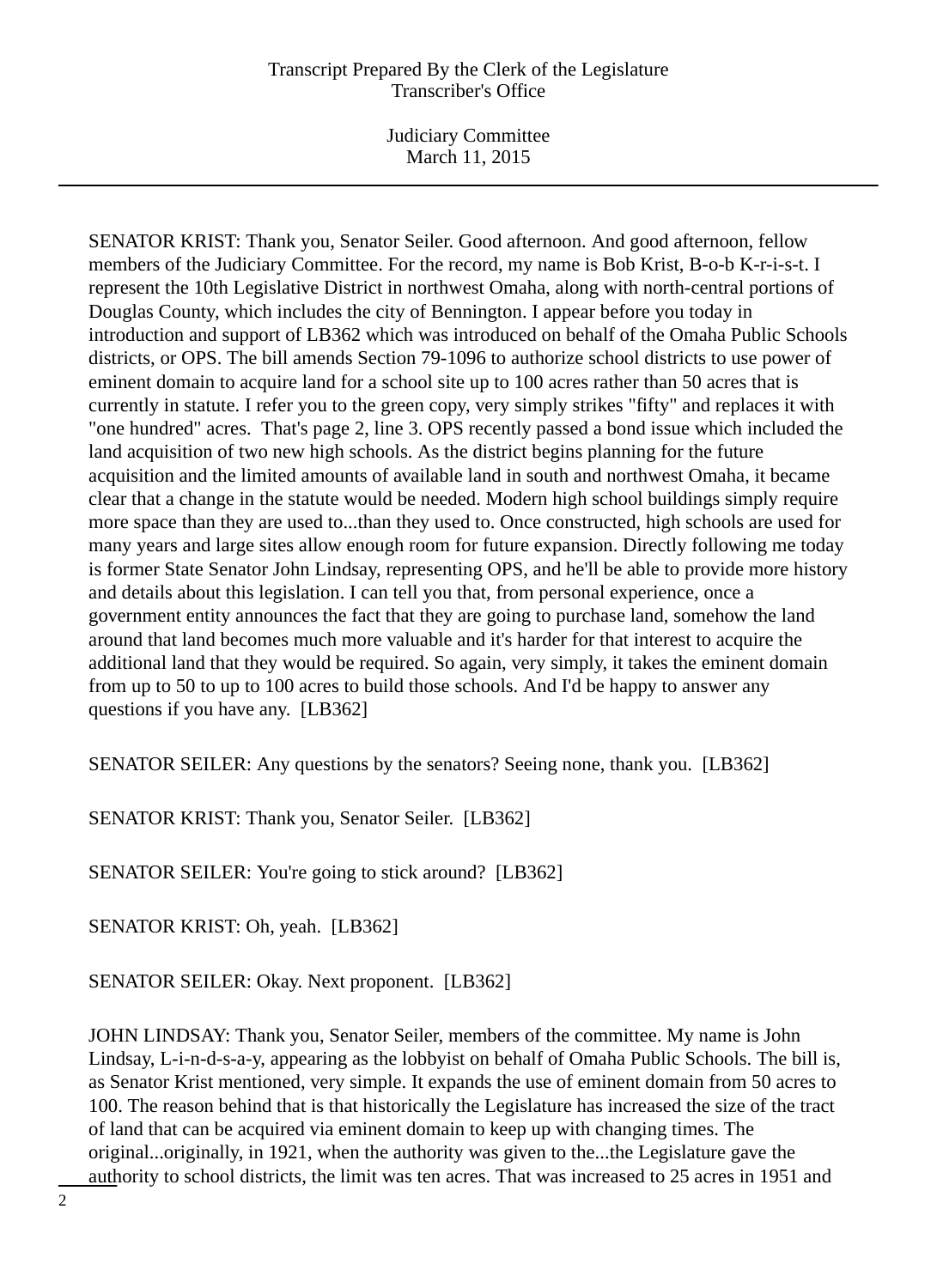Judiciary Committee March 11, 2015

increased to the current 50 acres in 1973 and has not been adjusted in the past 40 years. The reason, there's a couple of primary reasons that...why a larger site is needed. As high schools have developed, for example, high school sports have developed under Title IX where you're likely going to need two soccer fields because boys and girls will need it for practice for the various levels of teams. So there's a lot of, for those types of activities, a lot of additional land that's needed. And of course, once a high school is built, development will come in around it that makes expansion in the future difficult to acquire because of the backfill of residences that will come in. Second, the zoning code requirements, at least in Omaha, the zoning code requirements play a role in the need for a larger site. Under the Omaha municipal code, one parking stall is required for each full-time staff member at the high school...or at the school, excuse me, and one stall for every four students in grades 11 and 12. So at a high school level, having that additional property is needed simply to handle the parking requirements. We would...I'd be happy to try to answer any questions and would urge the committee to advance the bill. [LB362]

SENATOR SEILER: Seeing none, I have one. Is this restricted to any size community or school? [LB362]

JOHN LINDSAY: No, it's... [LB362]

SENATOR SEILER: It just says school site. [LB362]

JOHN LINDSAY: Right. [LB362]

SENATOR SEILER: That's what I was meaning. [LB362]

JOHN LINDSAY: No, it's...it is... [LB362]

SENATOR SEILER: It's applicable to all? [LB362]

JOHN LINDSAY: It is applicable to all classes of school district. [LB362]

SENATOR SEILER: Okay, that's all I need. [LB362]

JOHN LINDSAY: Right. [LB362]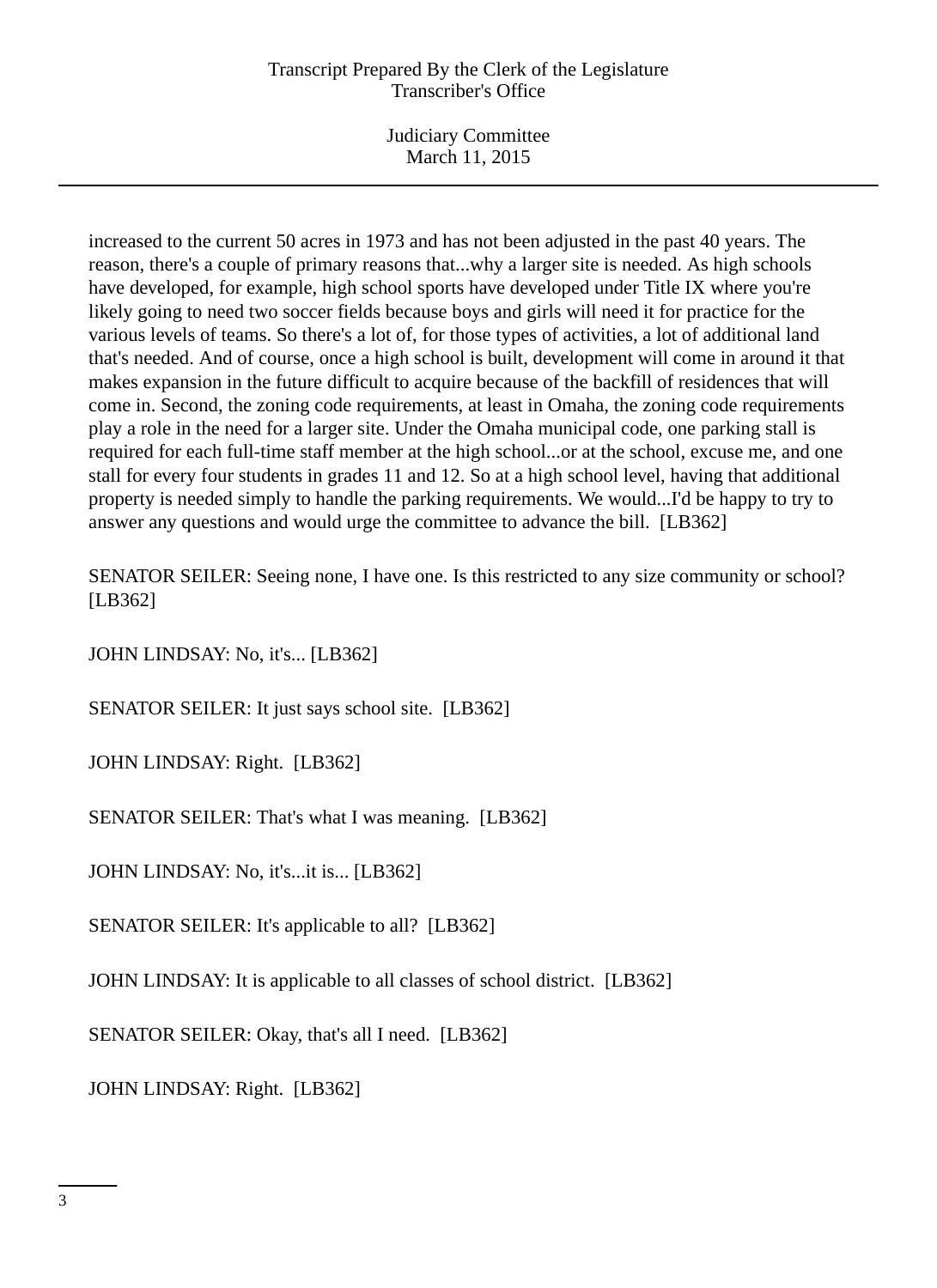SENATOR SEILER: Any further questions? Thank you very much. Any further proponent, in favor of the bill? Any opponents? Anybody against this bill? Anybody in the neutral? Seeing nobody raising up, you may waive your closing. [LB362]

SENATOR KRIST: I waive my closing. [LB362]

SENATOR SEILER: He waived his closing. [LB362]

SENATOR KRIST: I know when to shut up. [LB362]

SENATOR SEILER: Okay, we're...that record will accept any of the written documents that applies to it and any people that signed in, and the record will be closed then. We are now ready for Senator Chambers to introduce LB473. [LB362]

SENATOR CHAMBERS: Mr. Chairman, members of the committee, I'm Ernie Chambers. I represent the 11th Legislative District in Omaha. And this bill, to make it succinct, is to take away the power or authority of TransCanada to invoke eminent domain to take property from people whose land might be in the path of the line, the pipeline they want to lay. There are people who came here from good distances. They were out in front having a press conference, so they may trickle in, or maybe there's some other room where they will go. But I wanted to create a forum for people who are directly affected by and impacted by that pipeline to speak. I read transcripts of the bills that brought us to where we are now. I was not in the Legislature at that time. I had been term limited out. And I believe that, if I could not have stopped TransCanada from bullying the Legislature, buffaloing the Governor, and running roughshod over the people of this state, I could have made it a lot more difficult for them than it was. There is an interrelationship or interconnection between what the federal government has done and may do in the future on this project and what the state has done or may do. When a law was put in place...oh, and, by the way, the first person who will speak after me is Mr. David Domina. And there are technical and other issues that he will deal with, because I feel myself straying into that territory and I want everybody to know it's not that I lack information, but the hearing is not about me. It's to give as much time as possible to people who came here to speak. But I've got to say enough so that, for the record, I will have said something. So I will try to stick to my statement of intent, which is brief. But even if I stray from it, I will not go very far afield. And when I close, you all will be able to ask me anything that you'd like to ask. So here is the statement of intent: "One of the most intrusive of governmental activities is eminent domain whereby a landowner can be divested of private property, against the landowner's will. The requirement that a "fair price" be paid is small solace. Before being hijacked and politicized, the state had a process for the siting of pipelines "through or across the state of Nebraska" in interstate or intrastate commerce. That process involved specified duties and actions by the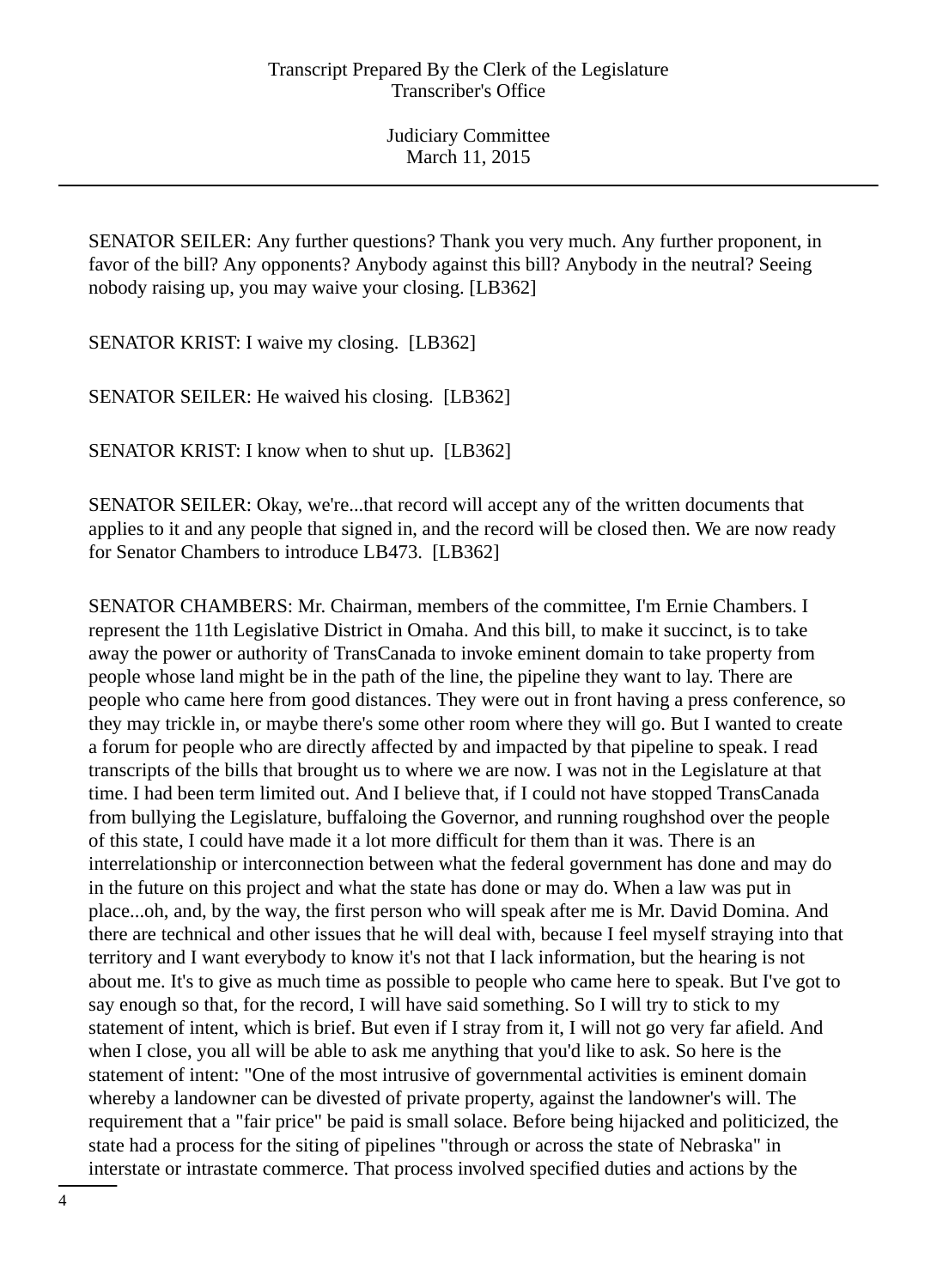Judiciary Committee March 11, 2015

Public Service Commission to ensure that the interests of the state and its inhabitants were not disregarded or undermined. That process was short-circuited by legislation tailored to fit the wishes of a foreign-owned, for-profit company by contriving an end run around the Public Service Commission by transferring its oversight function to the Governor. As stated, eminent domain is one of the most intrusive of governmental activities--and it is made even worse and more onerous when a foreign-owned, for-profit corporation is authorized by statute to invoke it, to the detriment of Nebraska residents. LB473 remedies the situation by denying to such a corporation the right to exercise the power of eminent domain, and by removing the Governor from the process." This last I feel impelled to say. The President vetoed a bill that Congress sent to his desk. It needs to be shown that the federal level is not the only place where the people's rights are not going to be overrun and run over roughshod. When the Legislature agreed to allow TransCanada to sit at the table and there were politicians sitting at the table but nobody whose rights were directly affected sat at the table, that was wrong on its face. TransCanada called the shots. They dictated what was going to be done with the law when a law was passed during the special session and it didn't meet TransCanada's wishes because there were certain legal steps they were supposed to have taken during a certain time frame and they hadn't. They just told the Legislature. The Governor he called--get them back here because we need some changes in the law and these are the changes we demand. And the Governor called the legislators back. They got their marching orders and they did exactly as they were ordered to do. I feel a certain loquaciousness entering my being and I don't want to take all the time that is set aside for the hearing. I feel that descending on me. But before I do relinquish the chair, is there any question that anybody would like to ask me, even at the risk of turning that key which will start something in motion that nobody will be able to stop, including myself? (Laughter) Thank you very much. [LB473]

SENATOR SEILER: Seeing none, thank you. [LB473]

SENATOR CHAMBERS: And as I stated, I would like Mr. Domina to speak. [LB473]

SENATOR SEILER: Yes, he'll be first called. [LB473]

SENATOR CHAMBERS: Thank you. [LB473]

SENATOR SEILER: Senator Chambers, you can sit back here on your... [LB473]

SENATOR CHAMBERS: Chair. [LB473]

SENATOR SEILER: ...since it's so crowded out there. [LB473]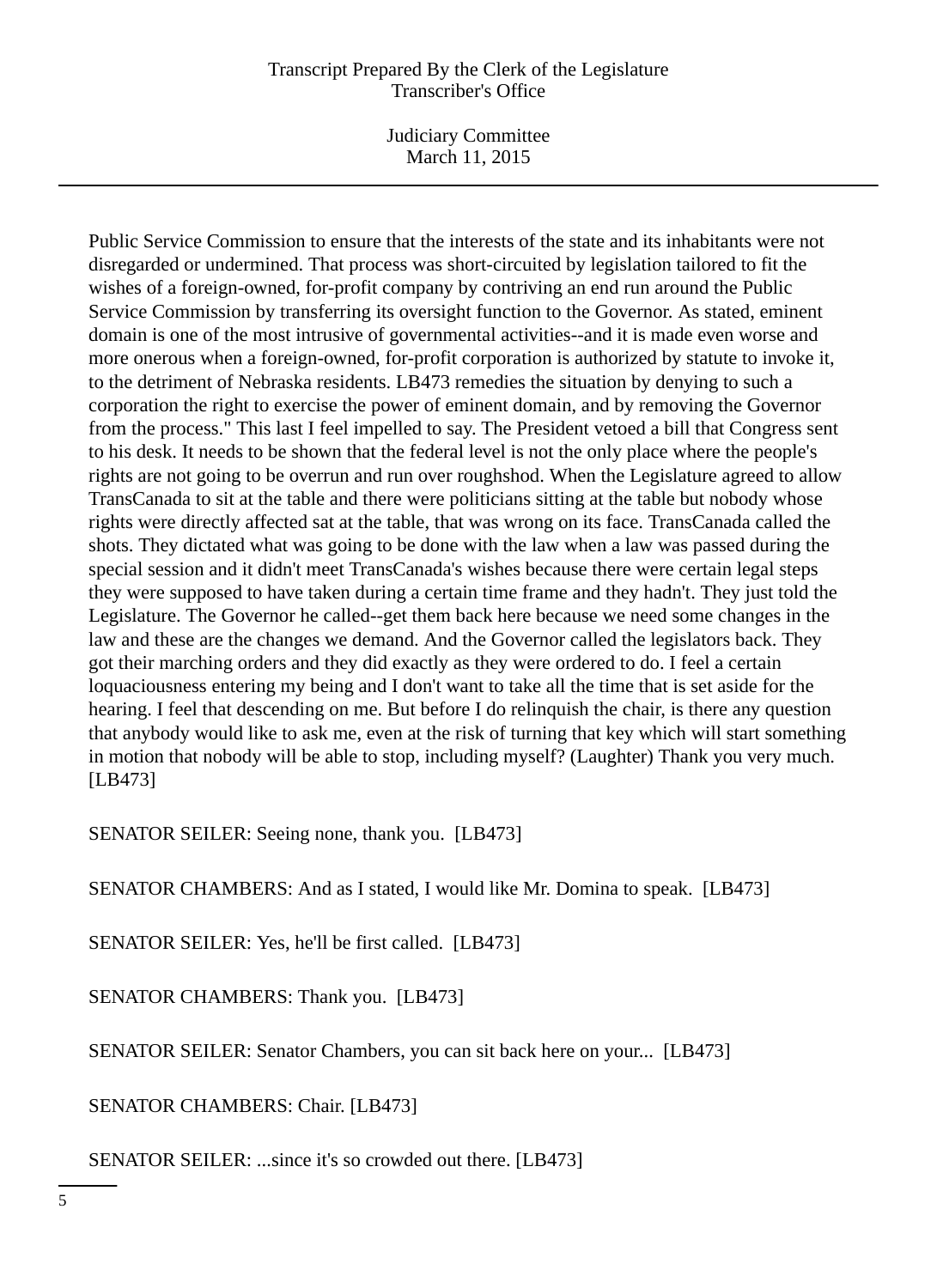## SENATOR CHAMBERS: Thank you. [LB473]

SENATOR SEILER: Dave, come up and have a seat. I'd like to review the rules just a second before you start. I went over these rules at the bewitching hour of 1:30. I have not had to enforce the rule that there is no public outcry. We had that last Friday and after the outcry the State Patrol warned everybody they would clear the room, and we don't want that. We want to hear from you folks. We're going to be operating on a time and it's three minutes and you'll have the lights in front of you. Before you come up to testify, I want you to get the testifier's sheet, fill it out, and so you can hand it to one of the pages when you come up. And if you have written materials, hand those also to the pages and they will pass those out to the senators. What we want to get done is...oh, one other thing, and I've already done it: Silence your cell telephones so that we're not interfering with whoever is testifying. Well, we'll have a good hearing. Dave, start off. [LB473]

DAVE DOMINA: (Exhibits 1-3) Thank you, Mr. Chairman. Members of the committee, I am Dave Domina, D-o-m-i-n-a. I intend for the next few minutes to talk about policy. I'll do my best to avoid the name of any company or any project to try to assist you as best I can with some policy considerations. I brought three pieces of written material with me today. One of those is a paper we wrote just before the special session of the 2011 Legislature. I brought a few copies of that. It's the same paper that was written then. I knew Speaker Flood well. He was in his position at that time and he told me that he found that paper useful. It's basically a background paper to assist with an understanding of the history and the role of the Legislature and the power of eminent domain, not just our Legislature but all legislatures in the United States. The second, I brought only one copy. You may want to assign this to the Chairman to read. It's a law review article from the Harvard Law Review about this subject. It will be the centerpiece of a conversation next week at the University of Connecticut Law School at Hartford, where I am privileged to be a speaker on these subjects, and it deals with thoughtful legislative limitations on the power of eminent domain when placed in private hands. [LB473]

SENATOR SEILER: Senator...or, excuse me, Dave, that will be made part of the record and will be given out to each one of the senators. [LB473]

DAVE DOMINA: Thank you. And, Mr. Chairman, the third thing I brought along is a recent short article that I wrote that was in the Nebraska Lawyer Magazine in January that deals generally with this subject. May I say these things about the power of eminent domain first of all. Eminent domain is often said to be an incident of sovereignty that precedes sovereignty, and by that what I think the scholars mean is that you really can't have government unless it can perform its functions. If one of those functions is to provide roads, then government has to have the power to take property to build necessary roads, and you can extend the example from there.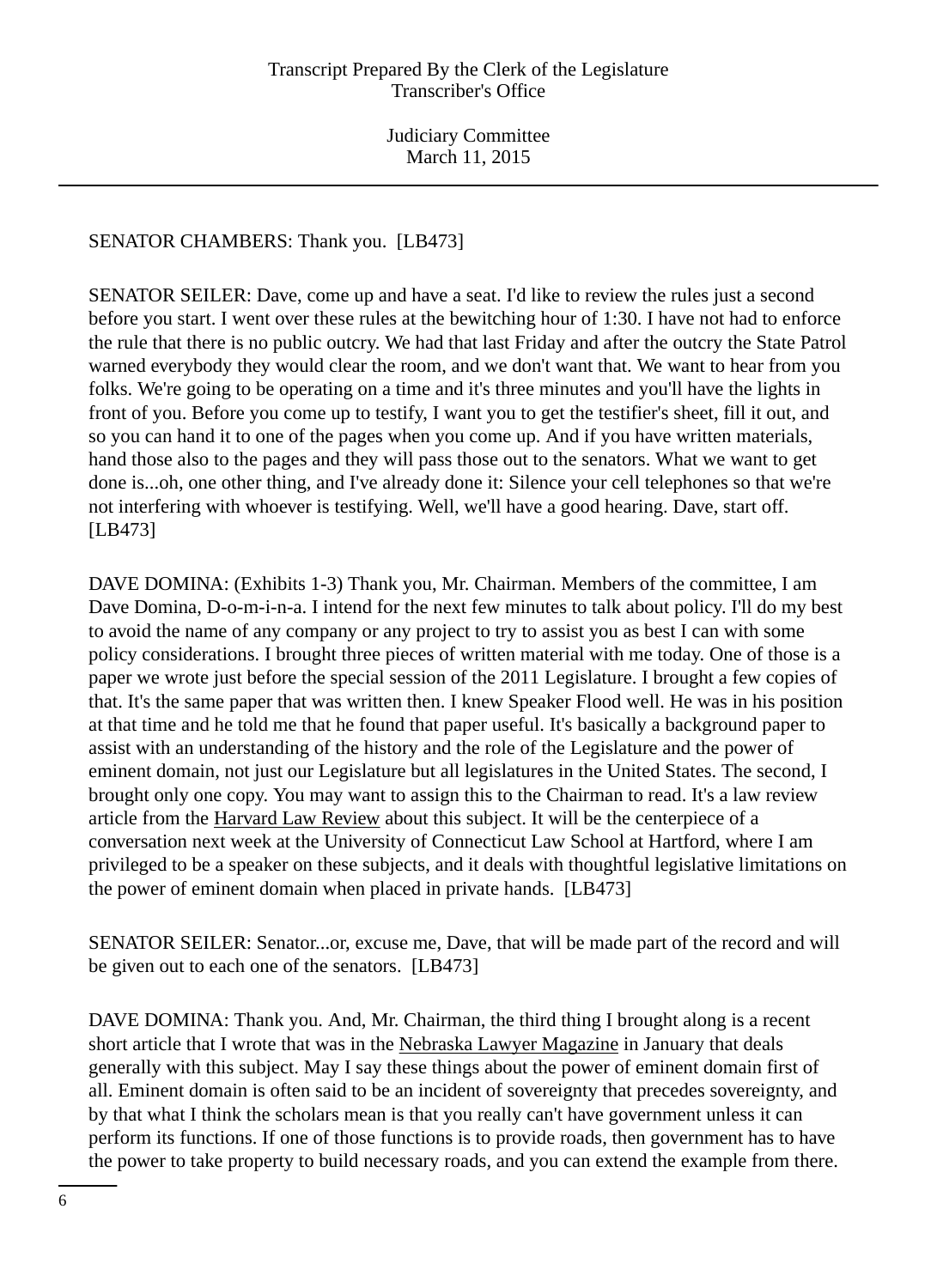Judiciary Committee March 11, 2015

The way we've expressed that sovereign power is that all of our states and the federal legislature, the federal courts, have declared that the legislature in each state uniquely holds and controls the power of eminent domain. So a county, a city, a school district, etcetera, can't exercise eminent domain unless you, the Legislature, grant that power. When you grant it, you can constrain it, you can limit it. And I want to talk for just a moment about some differences between the public and private use of that power and considerations that I think are appropriate. When the public, the government, takes land to use, it does it for a purpose that will be enjoyed by everyone governed. Directly or indirectly, that's all of us in the state. When a rate-setting utility, like a telephone company, takes land and you've authorized it, there is much of the same relationship between ratepayers and the public and that utility. But when the private taker that's empowered to use eminent domain isn't a rate setter, isn't controlled by a rate-setting commission, like our PSC, then the relationship is much different. [LB473]

SENATOR SEILER: Excuse me. Entertain a motion? [LB473]

SENATOR CHAMBERS: I would ask that he continue. [LB473]

SENATOR SEILER: Senator. You may continue. [LB473]

DAVE DOMINA: Thank you. So what I suggest to you is this: When property is taken by a private user for a purpose that you have decided has public utility and is appropriate but it's on a for-profit basis that isn't regulated by a rate-setting commission and, therefore, paid or enjoyed by all of our citizens, then it may be appropriate for the measure of damages to be expressed as a rental rate, not a one-time taking fee that's paid in advance and leaves the landowner bereft of any compensatory relationship to that activity for the next 50 or 60 years. In the case of a pipeline crossing our state to transport crude oil, for example, significant profits would be made each year. Each of those landowners would enjoy a benefit each year by being treated as a landlord with the use of that land commanding a rent. That would, in turn, benefit each community. Petersburg, Nebraska, is easily the best example. It has dozens of wind leases. It's a thriving community of under 400 people instead of a dying community of under 400 people. The second thing I'd encourage you to consider is this: If the private enterprise is involved in an activity that has an environmental component, require as a condition of the power of eminent domain being conferred that the organization exercising that power must remove the environmental threat at the end of the term of use at their expense instead of abandoning that object under the land of Nebraska for a future generation of Nebraskans to cope with at a removal cost that is a dramatic multiple of the construction cost. And the third thing I would urge you to consider is this: Do not permit the taker to write easements or other documents that either impose liability on the landowner for unintentional acts or sets up a legal dispute between the landowner and the operator of that utility over who must pay the cost of cleanup. For crude oil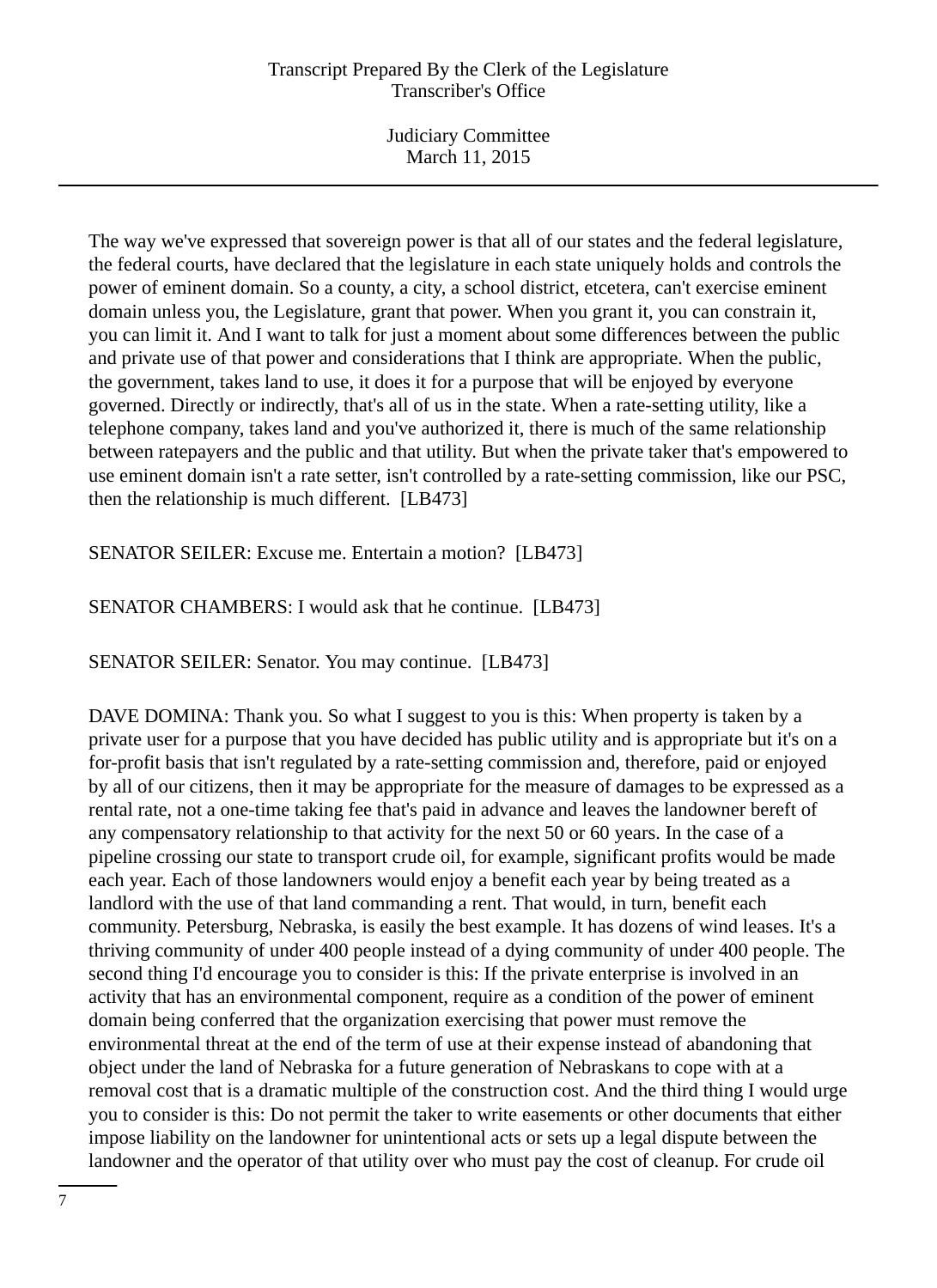Judiciary Committee March 11, 2015

pipelines, under federal law the responsibility to clean up, the act of cleaning up is borne by the pipeline operator, but the federal law doesn't reach the ultimate burden of the cost of that activity. If a Nebraska landowner uses a .30-30 rifle and shoots a pipeline, shoots a hole in it, they should be responsible for the damage they cause. But if there's a negligent act, especially one we can all imagine living in the country or being aware of it, 30 or 40 years from now when grandpa who signed the easement is gone, maybe dad is gone, and grandson is there and an accident happens because the pipeline is a little to close to the surface of the ground and the signs are gone, that family should not lose its land in a fight with TransCanada or anybody else. And I just slipped and let a name escape my lips and I apologize for that. Those are my core points. You have and control the power of eminent domain. I'm not here to argue that private enterprise should never have it. But every time it's conferred, it should be done with deep and broad and long-term thoughtfulness. That is essential to help the people of this state. Thank you. [LB473]

SENATOR SEILER: Questions? Senator Krist. [LB473]

SENATOR KRIST: Thank you for coming and thank you for your points. I just want to review. First of all, I was part of the 2011 Session and I wasn't bullied into doing anything. I felt that making sure that we had some environmental say-so in terms of where that pipeline went and what land it crossed was the initial issue, and I'll talk to that with future testifiers, which I found out was not...disingenuous at best, that it wasn't that...the ultimate tract that they would prefer. But what you've given us is at least three different options that if we intend to go forward with what we've already done, and that's give TransCanada eminent domain, that you would amend that action in certain ways. Is it your understanding, and I think it's mine, that there's a certain number of years TransCanada is currently responsible for any cleanup of activity and that initially they're compelled to restore the land within a certain period of time when a pipeline is built, for the record? [LB473]

DAVE DOMINA: Yes, Senator, it is a responsibility of the operator to clean up and remediate, but that doesn't solve the question of who has to pay the cost. [LB473]

SENATOR KRIST: So that's where your other comment comes to in terms of... [LB473]

DAVE DOMINA: It does. [LB473]

SENATOR KRIST: ...the cost of cleanup, restoration, or in the event of a spill. [LB473]

DAVE DOMINA: Yeah, well, any environmental burden, the language of the easement that is in use in the one instance we have history with recently in our state creates what I think is going to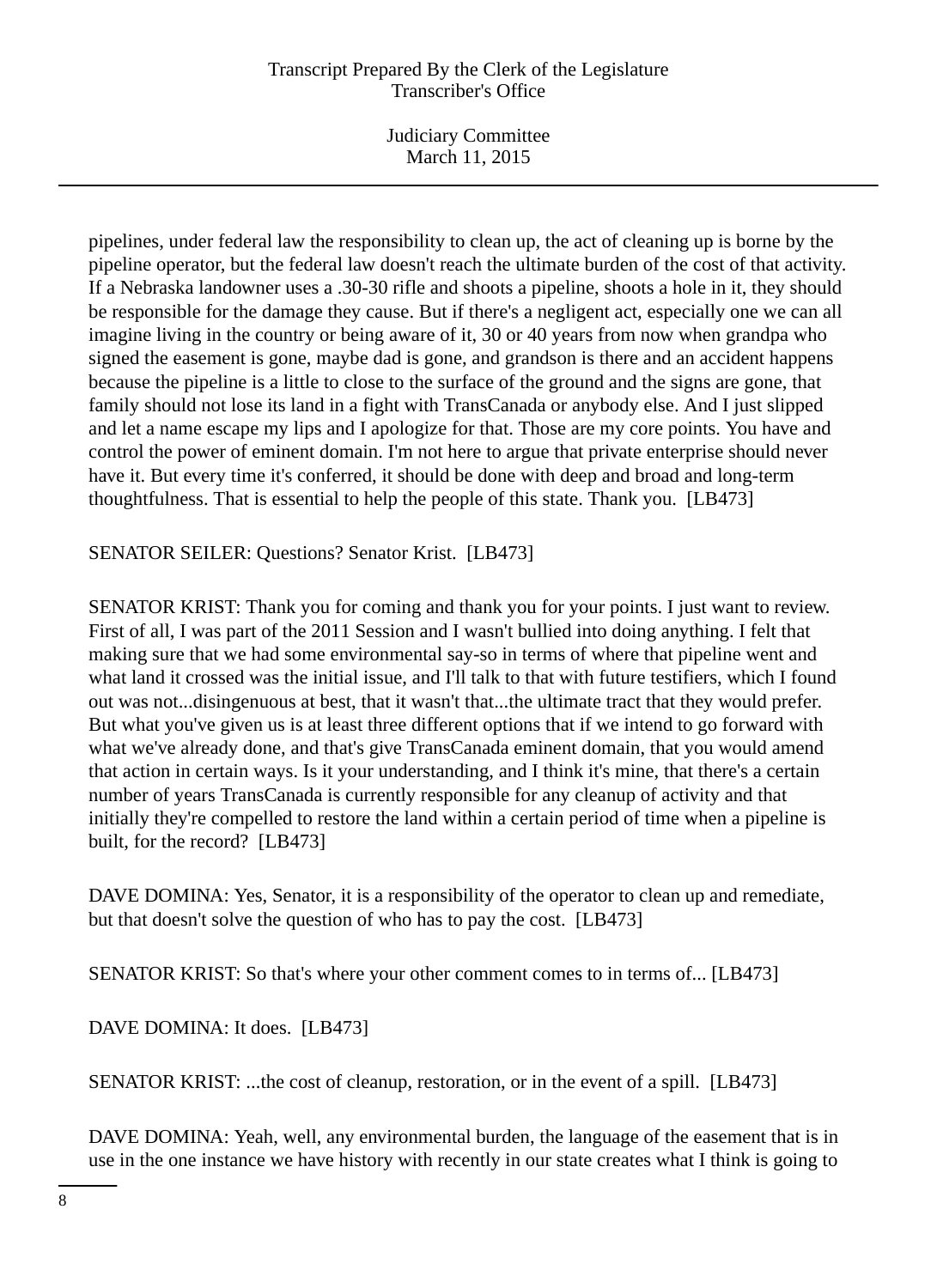be a clear opportunity for litigation over who has to pay for the cost of the cleanup, and that's a risk that I don't think the landowner, with no ability to control the operation, should be asked to bear. [LB473]

SENATOR KRIST: And it's your contention that that is the initial installation and building of the pipeline, along with long-term cleanup? [LB473]

DAVE DOMINA: Well, the answer to that would be, yes, if at the time that the installation is complete and the first test is run there's a leak; so that results in a release and a spill, the answer would be yes. [LB473]

SENATOR KRIST: Okay, fair enough. And then my...I guess my final question for you, sir, is you appear not to be in opposition of the pipeline, in general, but that we should be very clear in terms of conveying this eminent domain to the installation, that we should be very careful about some conditional bases that we award that eminent domain, if that's the right terminology. [LB473]

DAVE DOMINA: Well, I'm trying to be very clear here, Senator, that I think this issue before the committee today is a policy issue. I want the Legislature to know that I recognize and I want to be sure all of you know that you have plenary authority over that power. I don't think it's for me to tell you what I think you should do with conferring or withholding that power today. Senator Chambers is the sponsor. He has other speakers to address that. I frankly want my message to be more technical and more pure in the sense that I don't want it to be political. [LB473]

SENATOR KRIST: And just one other quickie. What you've provided to us in terms of information, are those points clearly laid out in terms of those cautions that you would have us look at? [LB473]

DAVE DOMINA: I think the shortest piece for you to get at that in would be my law review...my bar association article that's only five pages long. And you'll see it, you'll see there the points I made today. [LB473]

SENATOR KRIST: Perfect. Thank you, sir. [LB473]

DAVE DOMINA: Thank you. [LB473]

SENATOR SEILER: Senator Coash. [LB473]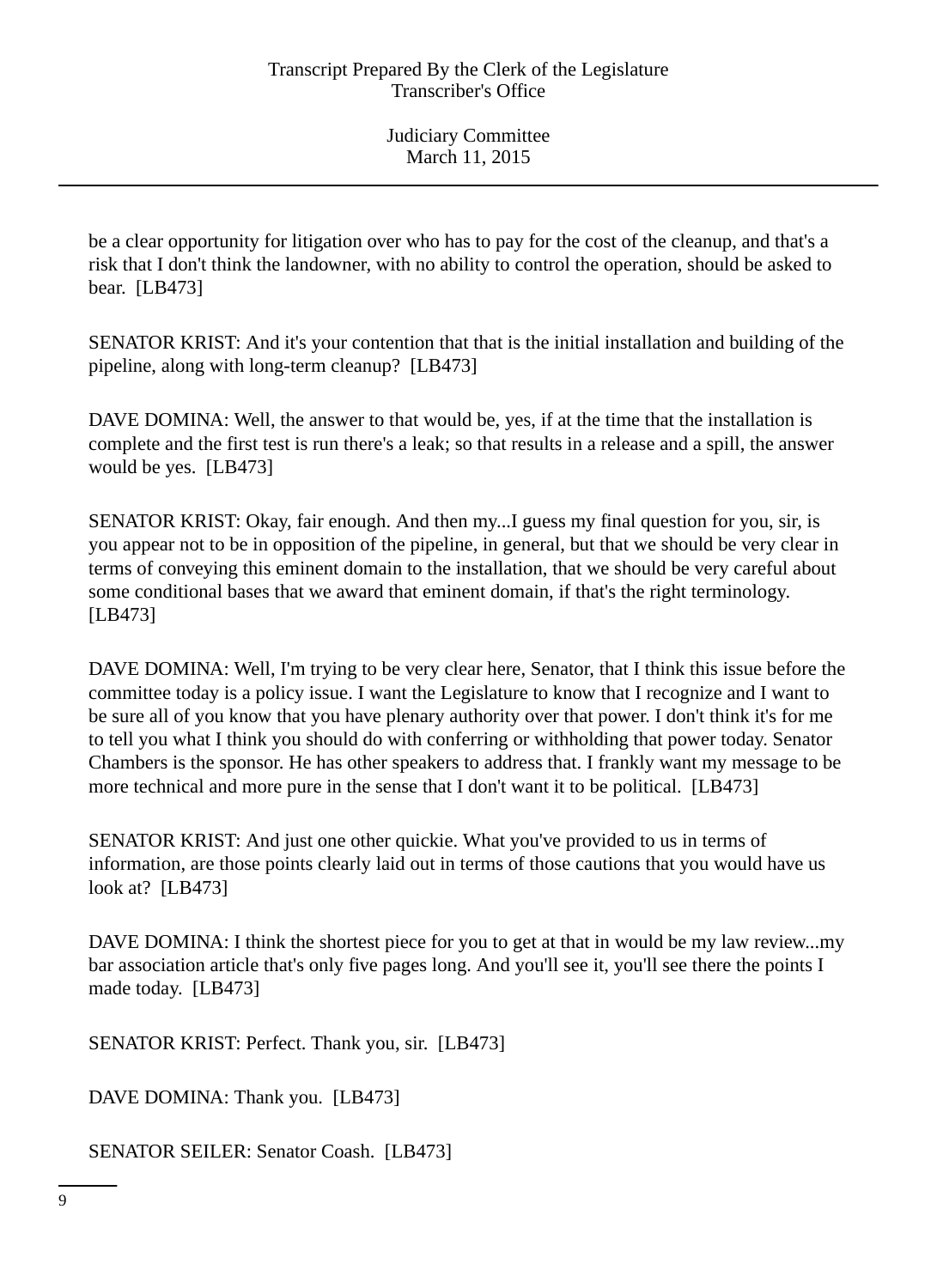Judiciary Committee March 11, 2015

SENATOR COASH: Thank you, Chairman Seiler. Thank you, Mr. Domina. Thanks for coming. I understand that you're cautious about using the term "TransCanada" in your remarks. Senator Chambers in his opening mentioned it as a precursor to him bringing the bill. And I take his warning not to engage him and his loquaciousness seriously, because I know there's a lot of people here that want to speak. But here...I'm just going to ask you, since you're here and a wellrespected legal mind on this issue and others, a question. I recently had a bill that has nothing to do with what we're talking about today, but I brought it to this Legislature with a particular outcome in mind and it created...and I talked about it in my opening. The supporters of the bill talked about it. It was a bill to right a wrong that I felt needed to be righted. It was challenged in the Supreme Court of Nebraska on a special legislation argument and my bill was struck down as unconstitutional. Senator Chambers has been clear as to why this bill is coming, and I know that proponents of this bill are here today because they are talking about one project in our state, and I am cautious about it because I feel that the fate of this may be the same fate as my bill, which was, this is special legislation. This was a bill to do one thing, to stop one project, which our Supreme Court could find unconstitutional. So I lay that at you as an attorney who has practiced in front of the Supreme Court and for your response on that concern that I have. [LB473]

DAVE DOMINA: Well, Senator, I think that your response is well taken, it is thoughtful. I think that it's always important to recognize that the constitution's special legislation provisions, and there are two of them, are designed to assure that the Legislature makes policy and doesn't either grant favors or establish specialized rules, except where there is a class that can be described as a class that happens to have one occupant. There are some of those. But your responsibility, of course, is to write the law, to describe the class so others can be included in it. The Supreme Court's history is to sustain those statutes. I think that I understood Senator Chambers' comments to be really in the nature of proposing this bill to get a dialogue going. I will tell you frankly that on its face I see special legislation issues, but that's not a criticism. It's an observation about the probable purpose for this dialogue. [LB473]

SENATOR COASH: Okay, thank you. [LB473]

SENATOR SEILER: Before I turn you over to Senator Chambers, I have one question. When I worked on the Trailblazer Pipeline representing farmers, there were about 52 or 53 pipelines going across Nebraska. Do you know how many are in Nebraska now? [LB473]

DAVE DOMINA: I do not. I've made an effort though, Senator Seiler, and you could probably contribute to it with your background at working in these cases, to see how many of those past projects include easement provisions requiring removal at the end of the project--and, generally speaking, they do. [LB473]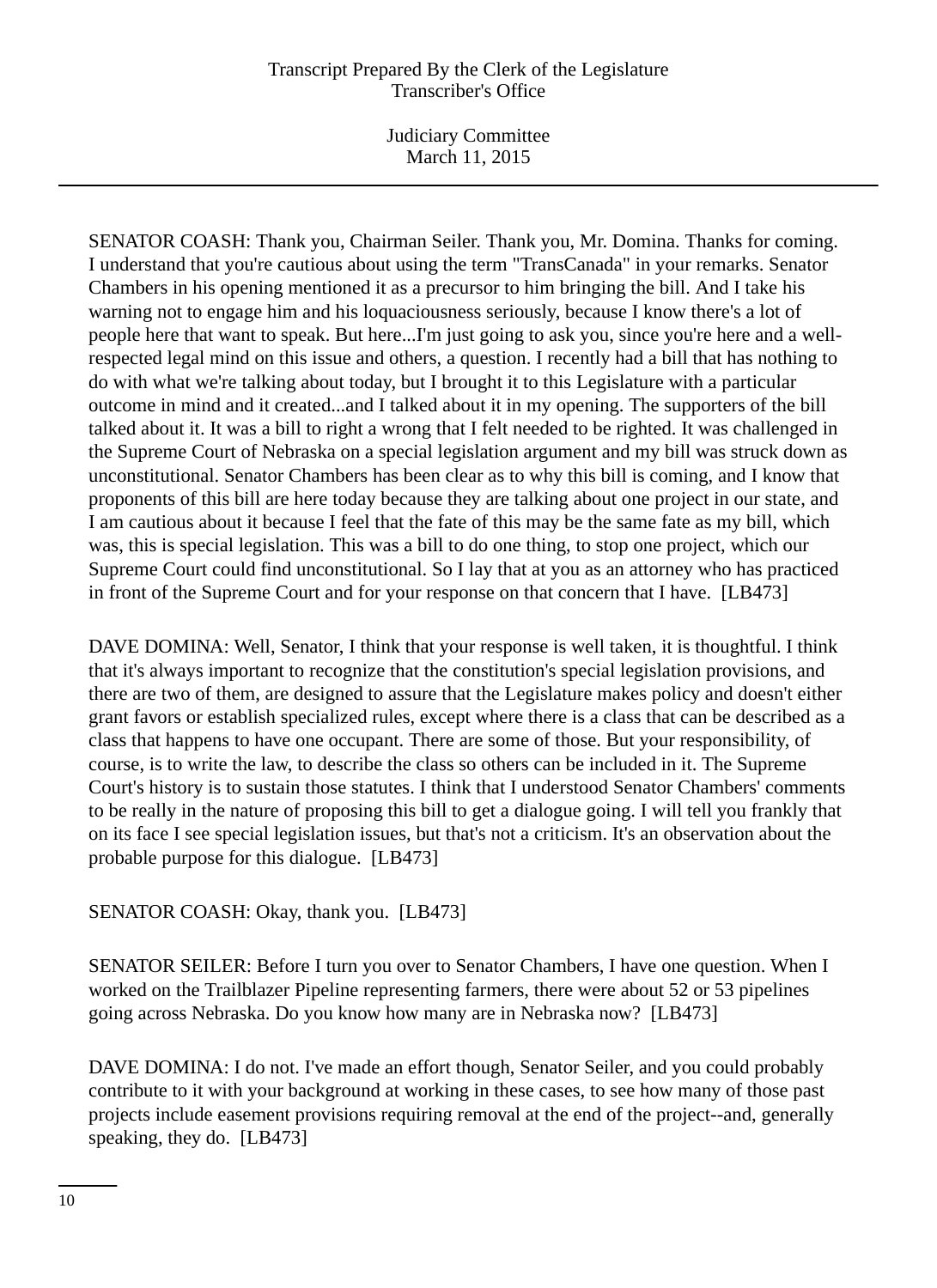## SENATOR SEILER: Yes. [LB473]

DAVE DOMINA: I can't say that all of them do but, generally speaking, they do. [LB473]

SENATOR SEILER: My memory is Trailblazer did, but... [LB473]

DAVE DOMINA: I think so. [LB473]

SENATOR SEILER: Yeah. [LB473]

DAVE DOMINA: I think that's really good policy. [LB473]

SENATOR SEILER: But my...did you...am I way off on my memory on 50-some? [LB473]

DAVE DOMINA: No, I don't think so. I think the number is larger than that, but I don't know it. [LB473]

SENATOR SEILER: Okay, thank you. Senator Chambers, would you like to ask some questions? [LB473]

SENATOR CHAMBERS: Just one or two. And, Mr. Domina, I'm not going to take you afield from what you had said. But prior to that special session, were there duties and responsibilities and powers, if you will, that reposed in the Public Service Commission, in terms of examining, dealing with permits and so forth for these types of projects? [LB473]

DAVE DOMINA: Yes. Well, Senator, there were no rules or regulations in the Public Service Commission that dealt specifically with what became to be called major crude oil pipelines. There were rules and regulations, of course, at the commission that applied generally to applications for permits and a hearing process. And the product of that special session, by the way, and Senator Krist will recall this, the bills passed in the special session were never challenged in court. It was the bill that was passed in the regular session the following year that was challenged and remains challenged in court now. And a part of that, a major part of that challenge, of course, is the role of the Public Service Commission. And I might say, if it's helpful to you--this is probably a policy point worth mentioning--one of the issues about granting permits and establishing criteria to qualify for those permits is that those qualification steps always require reducing (sic) some evidence and evidence by definition requires an oath. It's the one thing that separates evidence from talk, the oath. And so that was what we thought was a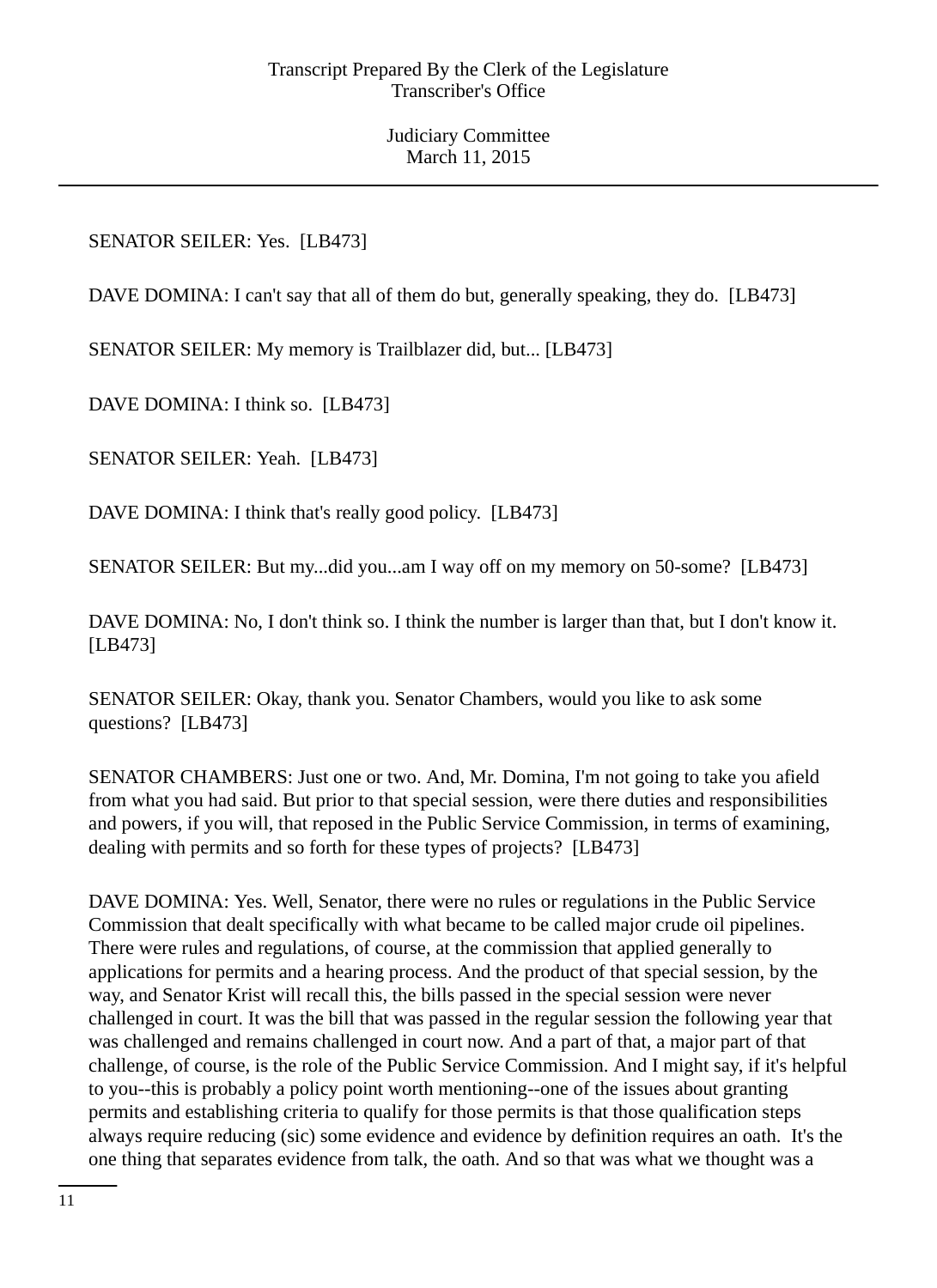significant difference between the special session legislation and the subsequent general session legislation. [LB473]

SENATOR CHAMBERS: You don't want to give the name of a company, so I won't either. But was there one specific company that the Legislature had in mind when the legislation during the special session, LB1 I think it was, then the subsequent LB1161 was enacted? Was there a specific, known, named company that they had in mind at the time? [LB473]

DAVE DOMINA: There's no question the answer to that is yes. And the same was true in the following...the bill that followed because there's a provision in the bill that followed that refers to companies that have pending before the U.S. Department of State an application for a presidential border-crossing permit within a time frame described in the law. And there was only one such company. That's an example of passing a law with a class that may have only one member. But your answer, the answer to your question is, obviously, yes, there was one. [LB473]

SENATOR CHAMBERS: And when we talk about the power of eminent domain existing--and I concede that, too--I always say that nobody owns any property absolutely. There are limitations. There are some powers that be which can take...which can trump the rights of an individual landowner. But as you stated, there are requirements that have to be met. Now legislation should not be drafted, in my opinion, which would say, once a company invokes the power of eminent domain, it's in a position to say, take it or leave it, and there doesn't really have to be any negotiation. Does the process of eminent domain include within it the notion of negotiation or that of the adhesion contract where there is no parity and the powerful one can say, take it or leave it, and if you don't take it, then I can have my way another... [LB473]

DAVE DOMINA: Senator, I think that this is a very misunderstood point about eminent domain. This is the way it works. There is a negotiation for price requirement. If the project involves one, two, or three landowners, there can be an obvious negotiation for terms, as well. But if it's a broad, long, statewide kind of a project where you can't turn the project, you can't easily change the terms and make the ultimate project operable, then it's all about a negotiation for price and nothing else. Once condemnation actually starts, once the taking process starts, the only question in the courtroom is price. There is no term question. So if the taker says, this is the easement I want, that's not subject to negotiation in the court, that's not subject to a jury decision or an instruction from the judge. So really, I think the bottom line on it is this: If the power of eminent domain is used carefully by you, the Legislature, it can be used in a way that will make the land that is affected more valuable, not less. Imagine a bank with a long-term loan on a piece of farm real estate encumbered by, for example, a crude oil pipeline that does not have to be taken out at the end of the term. Each year that pipeline ages, the cost of removing it becomes closer to a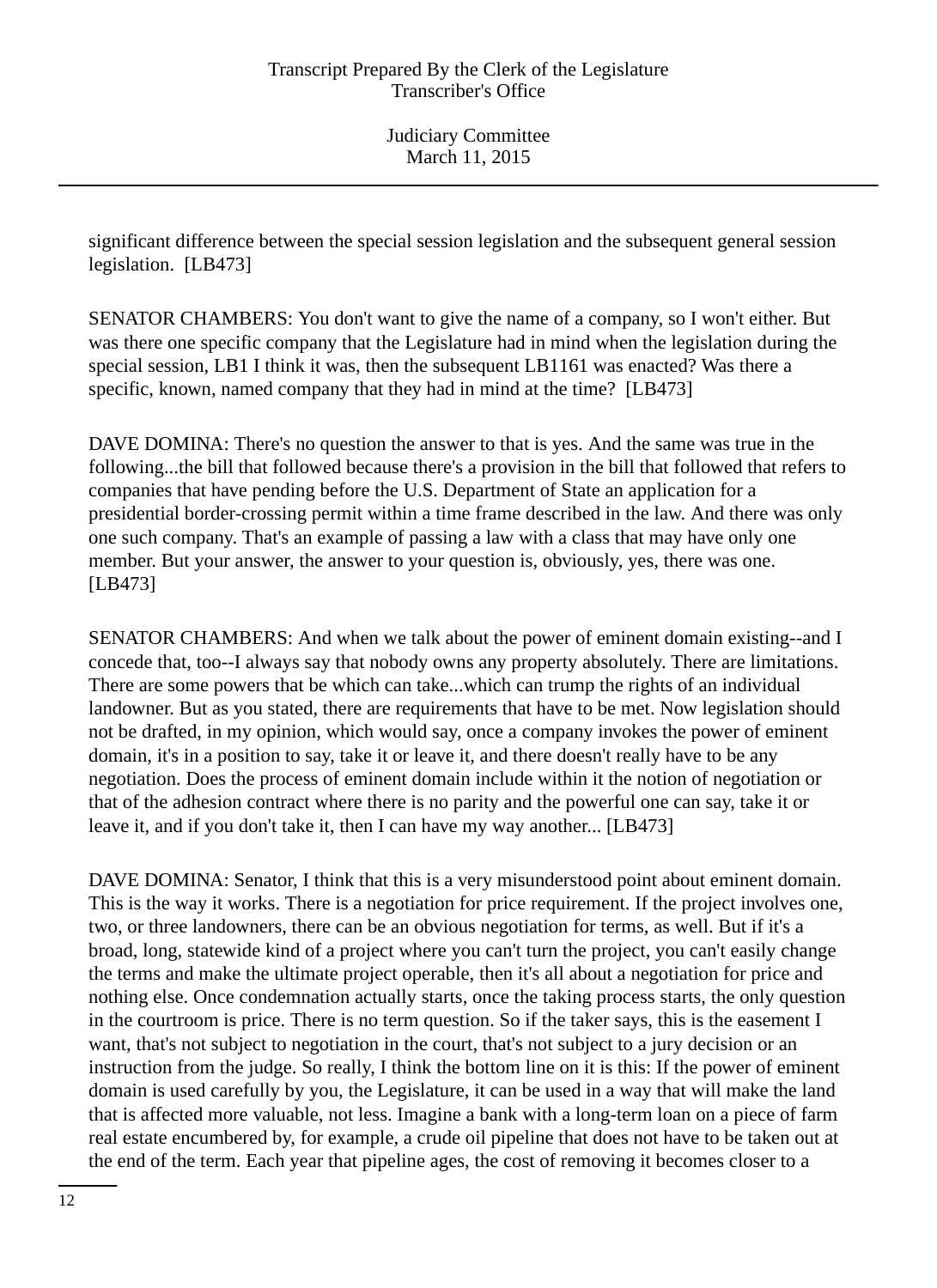present cost. And in the last five years, facing the cost of removal, the land could actually have negative value because the demand or obligation to remove it could exceed the fair-market value of the parcel. That's a poor use of the power of eminent domain and an easy one to solve because the for-profit venture that wants to put the project in can build the removal cost into the price structure that it commands to use the service it will deliver. And that's the way it should be done. [LB473]

SENATOR SEILER: Yes, Senator. [LB473]

SENATOR KRIST: One follow-up. I know when we did wind legislation that we required the removal at the term by the investor, the owner of the tower, because they were leasing the property and, therefore...okay, which is to your point, and I get that and I understand and I thank you for that. [LB473]

DAVE DOMINA: Thank you. [LB473]

SENATOR KRIST: My other problem with the way this is written, besides potentially being special legislation, is that we are talking about only major pipeline, which by definition is more than, I don't know, I'd have to ask the experts, but I think it's so many foot pipe, right,... [LB473]

DAVE DOMINA: It's...yeah, there...it's...there's a diameter requirement and a size requirement. That's correct, Senator. [LB473]

SENATOR KRIST: Okay. So we're saying that for...if we pass this legislation, any major pipe, whether it's propane, natural gas, whatever it is, would not have this right which again gets into a question of...I take this responsibility very seriously. If we're going to say it's never going to happen and it's a bad thing to happen and it needs not to happen for TransCanada, which I was involved in this conversation since the beginning so I feel like I can use the name, then what about the next person and the next person and the next person? Can you talk to that for me for just a second? [LB473]

DAVE DOMINA: I can a little bit. First of all, the statute that exists does offer a definition of the phrase "crude oil" and "crude oil pipeline," so you could use that to eliminate the other petroleum-based materials you just mentioned if you chose to do that. You could also, I think, pretty clearly legislate restrictions that would be focused on utility by Nebraskans in Nebraska. The distinction I gave when I spoke initially was rate paying versus something we don't use because we can't access so there is no rate. That's an easy and intelligent sort of, I think, a line to draw. Those are the sorts of things that I think make high-quality policy, and much of that goes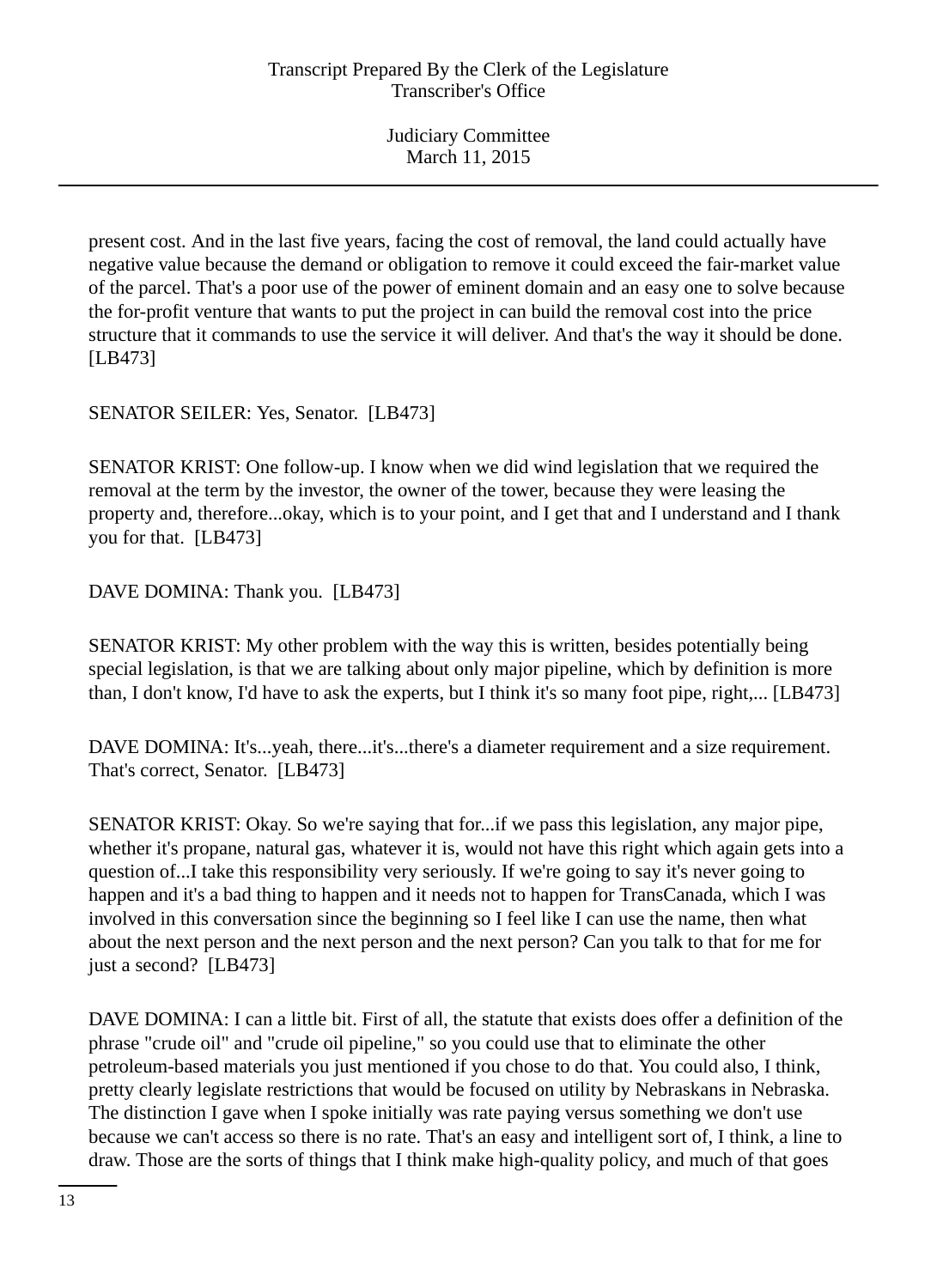back to an analysis of what the relationship of the party that exercises the power of eminent domain is to the landowner after the taking. If it's government, then government has a continuing responsibility to the citizen. And again, if it's a phone company, there's a customer and provider relationship. But once you move yourself farther from that, and so the only relationship is, we're going through your land, we paid you once, and everything else is overhead, everything else is cost to be avoided, then it's very easy for that relationship to become negative and antagonistic. [LB473]

SENATOR KRIST: Okay. And then not to put you on the spot, but can you just for the record here at this hearing tell us the challenge that's going on right now has really nothing to do with eminent domain or the pipeline, it has to do with who allowed this to happen, meaning the Governor or the commission. Is that... [LB473]

DAVE DOMINA: That's a little oversimplified, but for today's purposes that's a pretty good summary. [LB473]

SENATOR KRIST: That's okay. Thank you. (Laughter) Thanks. [LB473]

SENATOR SEILER: I have one question. [LB473]

DAVE DOMINA: Yes, sir, Mr. Chairman. [LB473]

SENATOR SEILER: And it's been awhile since I've tried an eminent domain case. Do they still have the fair offer that they have to...the taker has to prove up... [LB473]

DAVE DOMINA: Yes. [LB473]

SENATOR SEILER: ...that they made what they considered a fair offer? And I know that's in a term of art itself. [LB473]

DAVE DOMINA: That's a...Mr. Chairman, that's still an element of proof but it's one determined by the judge. [LB473]

SENATOR SEILER: Right. [LB473]

DAVE DOMINA: Yes. [LB473]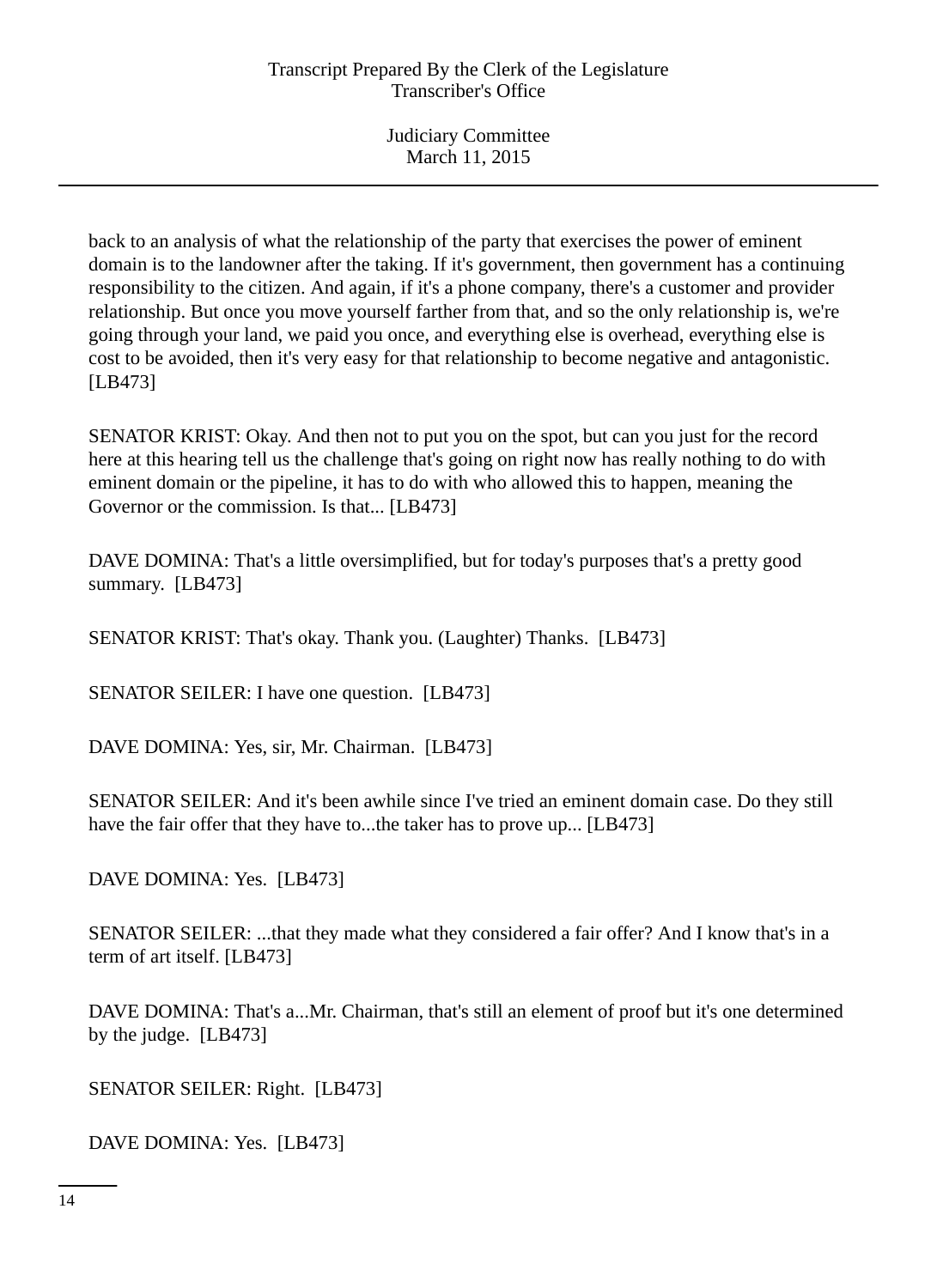SENATOR SEILER: Right. Okay. Senator Chambers. [LB473]

SENATOR CHAMBERS: And I don't want to get into the litigation that is being handled. But if the Legislature enacts positive legislation that affects only one entity, it's supposed to be a class and there's only one in it, and that's not special legislation, and then the Legislature turns around and withdraws that power, does that then become special legislation? [LB473]

DAVE DOMINA: Senator, the answer to the second of your questions would be no so long as what you do is remove the power from the entire class, even though it's a single-member class. And I am speaking now as someone who is trying to relate to you my understanding of the decisions of the Nebraska Supreme Court, not offering an opinion. I think that the Supreme Court would say that if you have granted the power to a defined class, even though it only has one member, but it isn't a class that it would be impossible for others to theoretically be members of, then that's not special legislation. The flip side would also be true: If you were to withdraw it from that entire class, that would be a valid statute. The problem will always be, how close is that class to being a single-entity class and not a class that happens to have a single entity in it? [LB473]

SENATOR CHAMBERS: Thank you. That's all I have. [LB473]

SENATOR SEILER: Any further questions? Thank you very much for your appearance. [LB473]

DAVE DOMINA: Thank you, Mr. Chairman. Thank you. [LB473]

SENATOR SEILER: Next proponent. [LB473]

JOHN HANSEN: Mr. Chairman, members of the committee, for the record, my name is John Hansen, J-o-h-n, Hansen, H-a-n-s-e-n. I'm the president of the Nebraska Farmers Union and would tell you that we have 5,700 family memberships and we have a substantial number of our members who have been directly in the path of the proposed pipelines. And they have been...you'll hear from a bunch of those folks later today. Not all of the folks impacted, by any means, are my members. I have been doing this job for 25 years. I've been involved in eminent domain issues for 40 as a public official, someone who has used eminent domain, someone who's been involved in the legislative process to better craft and direct the proper use of eminent domain. It is an awesome authority, needs to be done in an appropriate manner. We started out this process with a shortfall in Nebraska's regulatory regime in that we did not have policy in place for siting and routing of this particular pipeline in question. And so in the absence of that,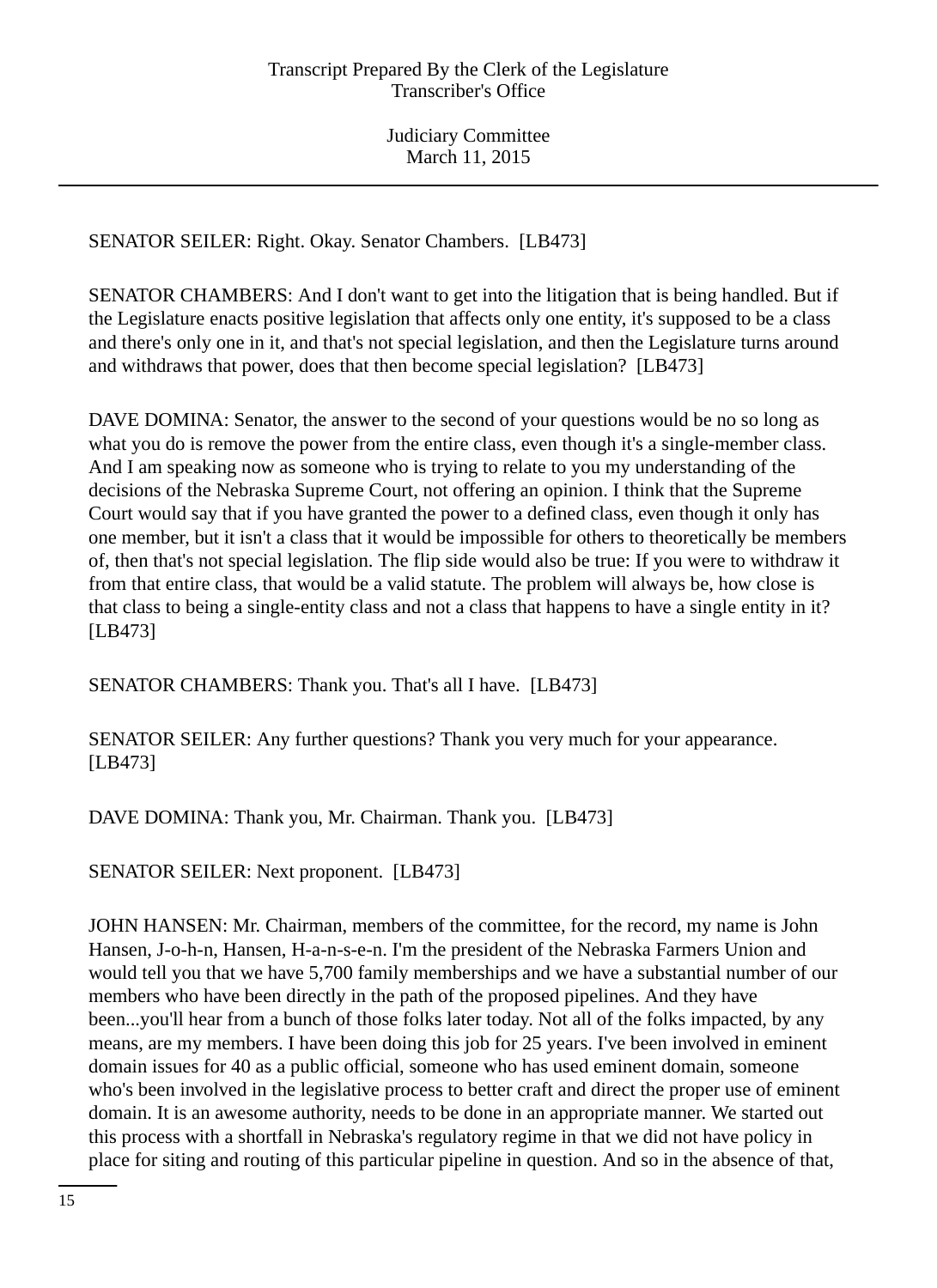Judiciary Committee March 11, 2015

there were shortcuts taken both in process as well as in the route itself. When my organization, along with others, was actively involved in the business of trying to get the Legislature to develop a proper and appropriate response and process in place to deal with this issue, the company in question said that that was not the purview of the states, although they were doing business with other states who had that kind of authority in place at the time. When we got the Congressional Research Service data back that did the on-point legal research that said that this was clearly the responsibility of the states to have this kind of authority, we then used that pressure, along with public pressure, to try to get the Legislature to develop an appropriate kind of response for both siting and routing and the use of eminent domain. That didn't happen in the regular session. It did in the special session. LB1 by Senator Dubas was an appropriate, comparable response to a situation that was crying out for some sort of remedy. We put in a proper process that was consistent with our regulation of other pipelines. And then in the next legislative session, we passed a bill, unfortunately, that was in conflict with the process that we already had in place, which was LB1, and it became either/or. And so our landowners have been twisting in the wind between the two processes who are very, very different in terms of how the siting and routing is used, as well as the use of eminent domain. And the way that this company has treated our landowners was a compelling case to be made for why it is the...first of all, you needed the process. And then, as things went on, it was a compelling case for why it is that, in our view, that the clear and consistent standards of how we do other pipelines should be the one that we use, which should be LB1, in my view, in order to extract ourself from the situation. We should simply repeal LB1161 that creates all of the conflict and the misuse, in our opinion. Thank you. [LB473]

#### SENATOR SEILER: Senator Krist. [LB473]

SENATOR KRIST: Mr. Hansen, thank you for coming. I just have a question for you. When we started this thing out, both in the regular, then in the special, and then in another regular session, so there was actually three different actions on the part of the Legislature that has gotten us to this point--and again, I'll talk to this again with the right testifiers as they come up--there was a compelling moral issue that we avoided certain parts of Nebraska. And we all understood that it needed to come from here and get to there and at some point it was going to have to go through Nebraska. So I get what you're saying, but I want you to talk to the quotes of, you couldn't give me a million dollars for my land, I won't do it, which is obviously on one side of the equation, and then those that have settled, 90 percent, who are also, I would assume, farmers that belong to your organization. If we wanted to stop this, those folks would never have settled and they wouldn't have 90 percent complete. So what you're saying to me now is that we did it wrong and we need to repeal the last piece of legislation, so I want you to talk to that and also why your members came with one tilt, if you will, and then retreated to another position. [LB473]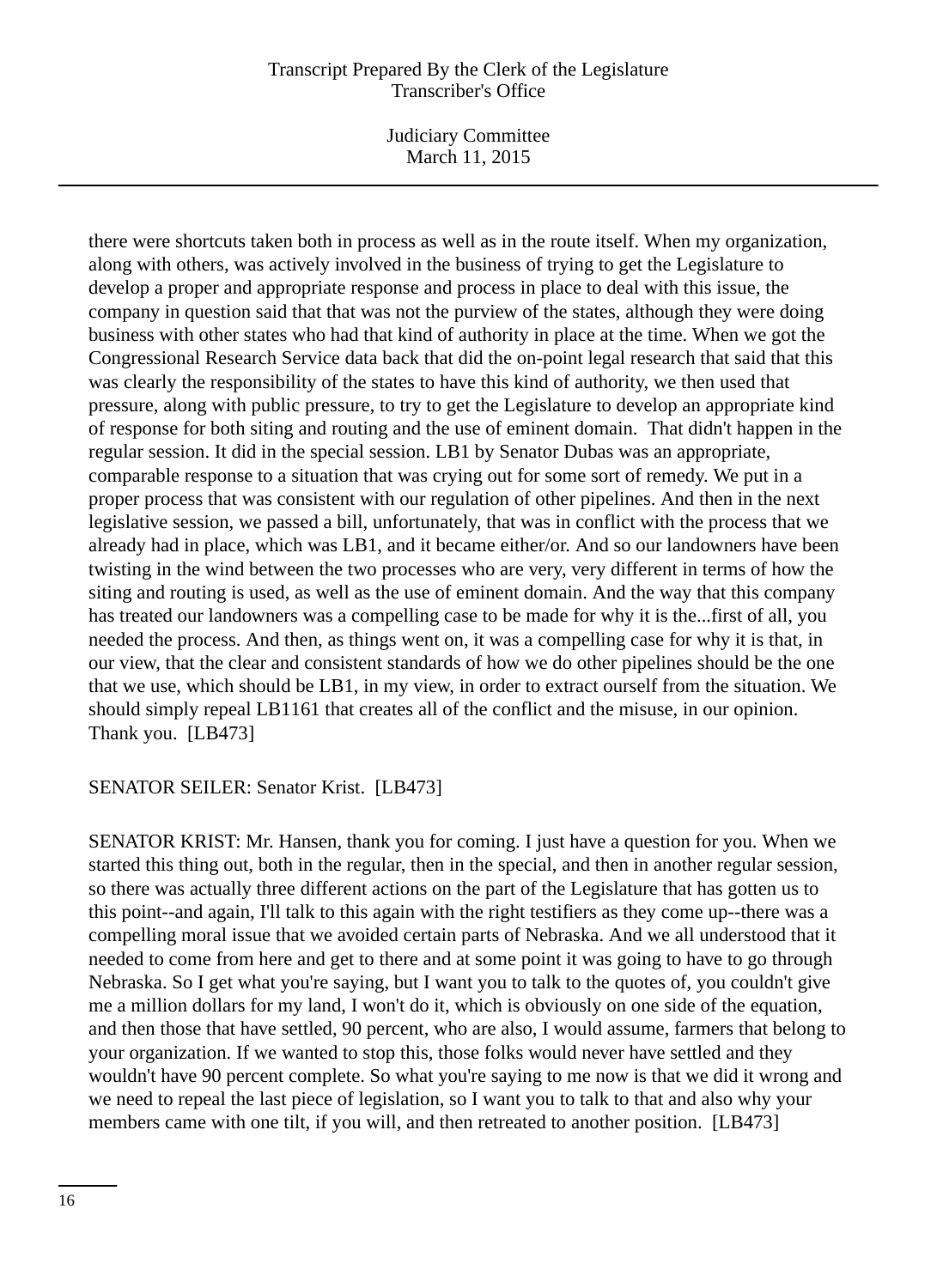Judiciary Committee March 11, 2015

JOHN HANSEN: I was president during the first pipeline that went through Nebraska. And by virtue of how the company treated landowners and by virtue of the route itself and their willingness to work with landowners and communities of interest and make changes, the process was relatively simple. I didn't get very many phone calls. That process worked fairly well, and I cautioned the company to use the process that they had used before that worked well. That was not the way it happened the second time. And so to me it was the route itself is problematic and the alternative route is still problematic. We have the same environmental risk. We have the same sandy, porous soils, the same number of miles, the same depth to groundwater in the alternative route that we did in the first route. And there's still a lot of resistance to that route based on the fact that for substantial parts of the year there will be large portions of that route in areas that will be under water. So if there is a leak, and every pipeline we've ever built leaks, then you have an automatic contamination of both ground- and surface water. So that is different than putting it in heavy clay soils where you have a lot of feet to water and if you do have a leak you have a barrier between the aquifer itself and the leak. So just that part of it I think...I mean there...folks that are familiar with this route, and I've farmed ground on this route, and in this spring of the year you dig a posthole, water would fill up in the posthole before you got done digging it. I assume that if you put a pipeline in the ground, it's going to be under water in the spring of the year, and so it is. So there's a whole host of issues. And I'm not sure, going back to your question, the...I think that there would have been a very different response from landowners had they done what they did the first time. And they had that route in place. They had easements in place for a second pipeline. They could have used that corridor. If they had, the pipeline would have been built a long time ago. And so not only was the route very different this time, but also, for whatever reason, I do not understand it, but the way that they have chosen to treat landowners is significantly different. [LB473]

SENATOR KRIST: Oh, I'm sure we'll hear of some of that on the opposite side, as well. I still come back to, if the process was wrong, I mean, I...you're talking about the other pipeline. You're talking about running across huge aquifers in Cass County, as well. Is that the pipeline you're talking about? [LB473]

JOHN HANSEN: The pipe...the first pipeline that they had that came further east, came down through the Norfolk area, down through there, cut across Seward, went down to Steele City, that route also had some challenges but fundamentally very different soil structure. And the problems that you're going to hear later on is that...from folks I suspect are going to be the problems I heard from phone calls, which was the company materially...because there was this process, alternative process in place that allowed them to do it, we have folks who have three and four letters from the company clearly indicating that the company had eminent domain at a point in time when they did not and that they...when you're doing a negotiation with landowners, when you materially misrepresent your legal position at the point of negotiation for material gain, that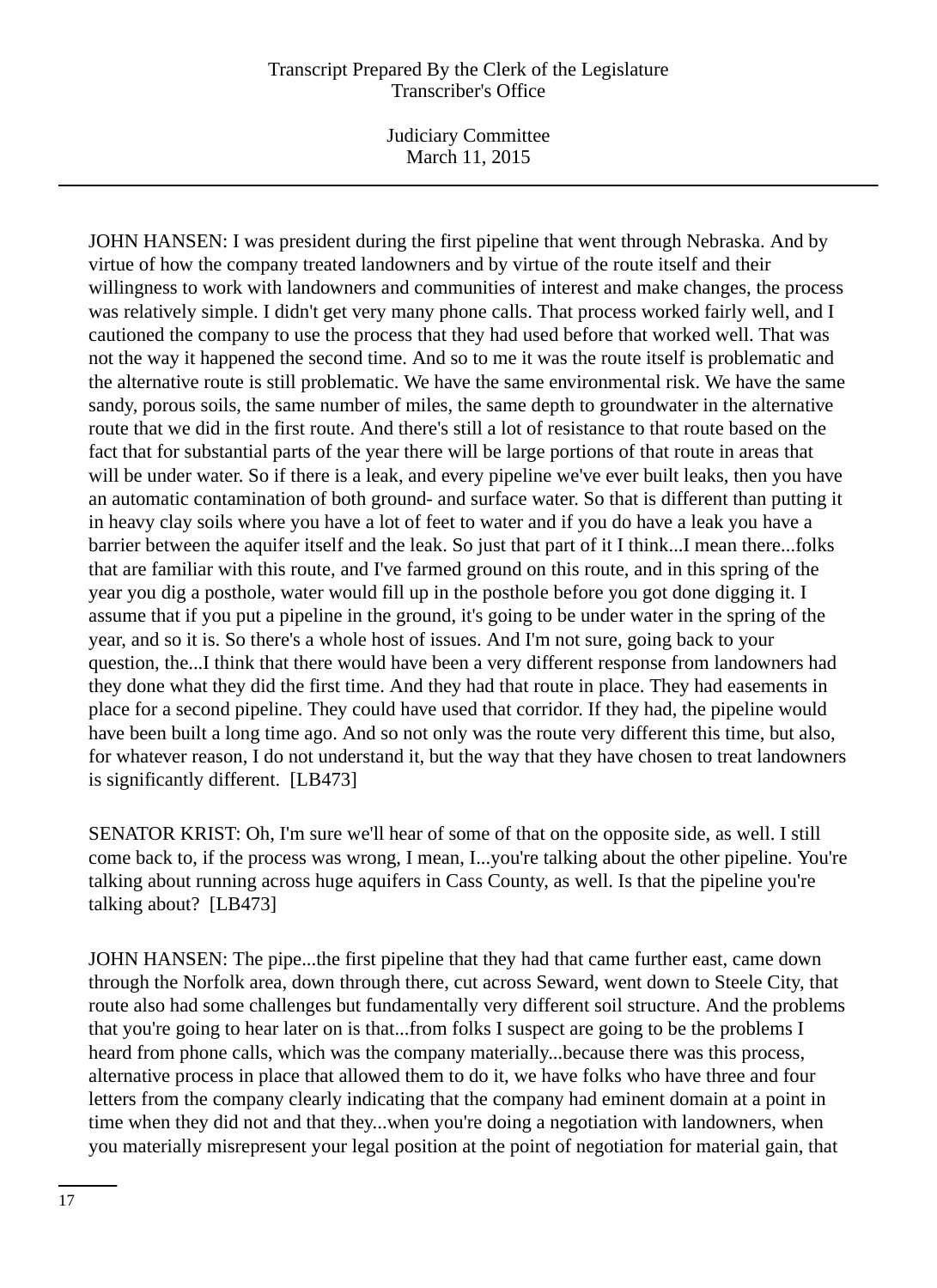is to my mind some sort of theft by deception. That is not a good business practice and that changes the nature of the negotiation. [LB473]

SENATOR KRIST: So if you have proof of that, why haven't you taken them to court on that matter alone? [LB473]

JOHN HANSEN: Well, we've certainly...we've brought it to this committee before. And part of those issues have been taken to court, bits and pieces of them. And I was standing in the lobby when LB1161 was passed and I was raising concerns and I said two things. One is I don't think it's constitutional based on how eminent domain is authorized in this bill; and, two, I believe that this is special-use legislation. And so I had folks who were both for and against the pipeline in the body come out and assure me that after...that if LB1161 was passed, after the pipeline was built for this particular company, that I could rest assured that they would repeal that alternative process which to me was proof positive that it was special-use legislation. [LB473]

SENATOR KRIST: Well, you didn't hear that from me, so I... [LB473]

JOHN HANSEN: You did not. I did not hear it from you, but that... [LB473]

SENATOR KRIST: All right. Okay, thank you. [LB473]

JOHN HANSEN: That did happen. [LB473]

SENATOR SEILER: Any other questions of this person? Thank you for your testimony. [LB473]

SENATOR CHAMBERS: I have... [LB473]

SENATOR SEILER: Oh. [LB473]

SENATOR CHAMBERS: Just...not many questions. [LB473]

JOHN HANSEN: I almost snuck out. [LB473]

SENATOR SEILER: Sorry about that. [LB473]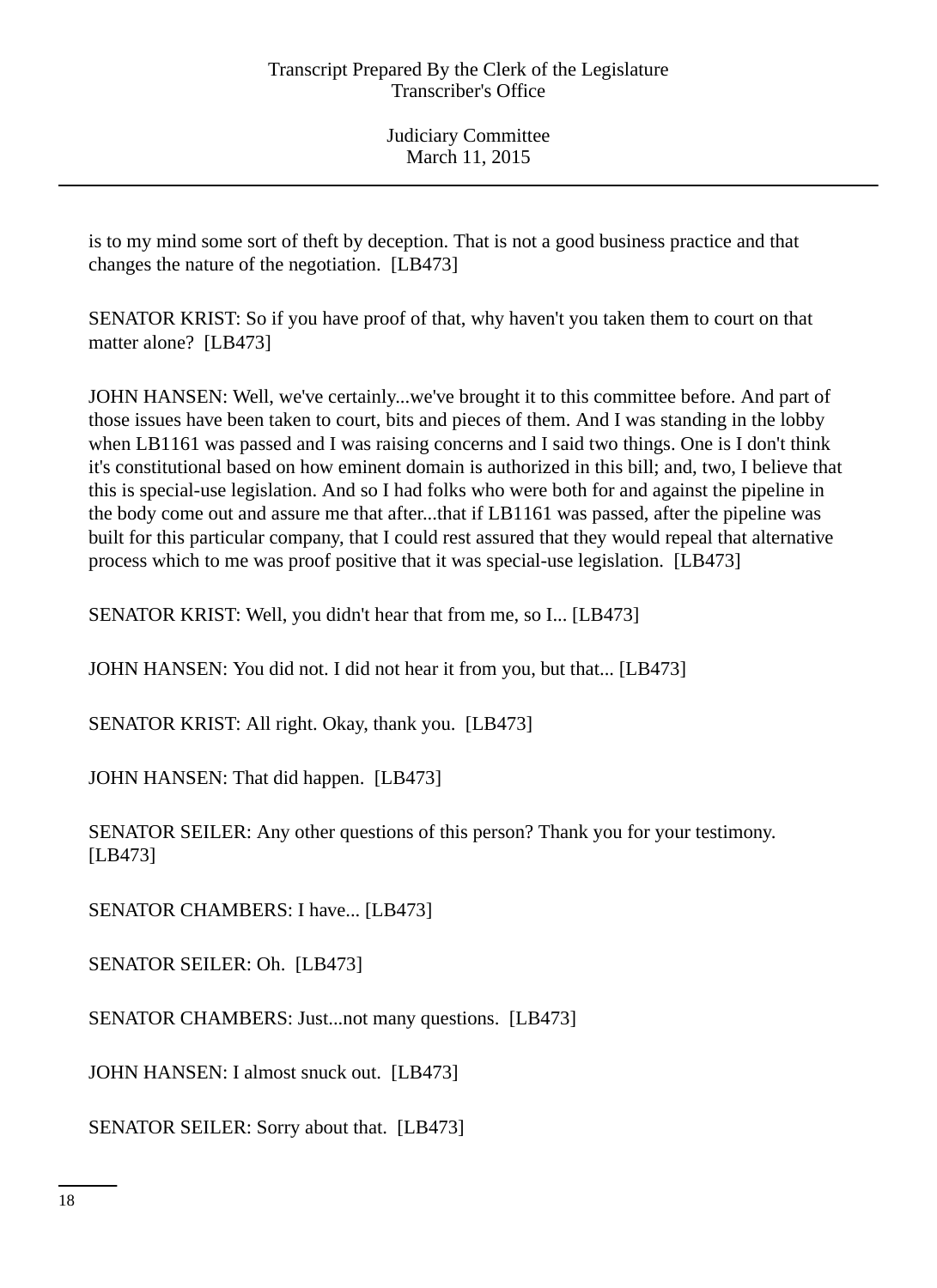SENATOR CHAMBERS: Mr. Hansen, you mentioned LB1, which was brought by Senator Dubas. And would that bill have put the Public Service Commission in play? [LB473]

JOHN HANSEN: Yes. [LB473]

SENATOR CHAMBERS: Then the...was there an LB...I won't try to give the bill numbers, but another bill was passed that would remove the Public Service Commission and put that DEQ or whichever state agency it was that would be in play? [LB473]

JOHN HANSEN: LB1161 created a completely different, separate, alternative process, so it became either/or. [LB473]

SENATOR CHAMBERS: And... [LB473]

JOHN HANSEN: And so you could pick whichever one you wanted and you could use this process or you could use this process. And so they were dramatically different in terms of the siting and routing process and the authority of the entity that was guiding it, as well as the basis and the process under which you got eminent domain authority, so completely different processes in both regards. [LB473]

SENATOR CHAMBERS: Is the Public Service Commission, does it comprise elected individuals? [LB473]

JOHN HANSEN: Yes, it does. [LB473]

SENATOR CHAMBERS: Is the Public Service Commission election conducted on the basis of districts? [LB473]

JOHN HANSEN: I'm not sure. I think so but I'm not certain. [LB473]

SENATOR CHAMBERS: And if it is indeed districts, then that would be a commission where all areas of the state would be represented on that commission. [LB473]

JOHN HANSEN: I assume so. [LB473]

SENATOR CHAMBERS: And this other entity was an appointed...the members of that would be appointed by the Governor? [LB473]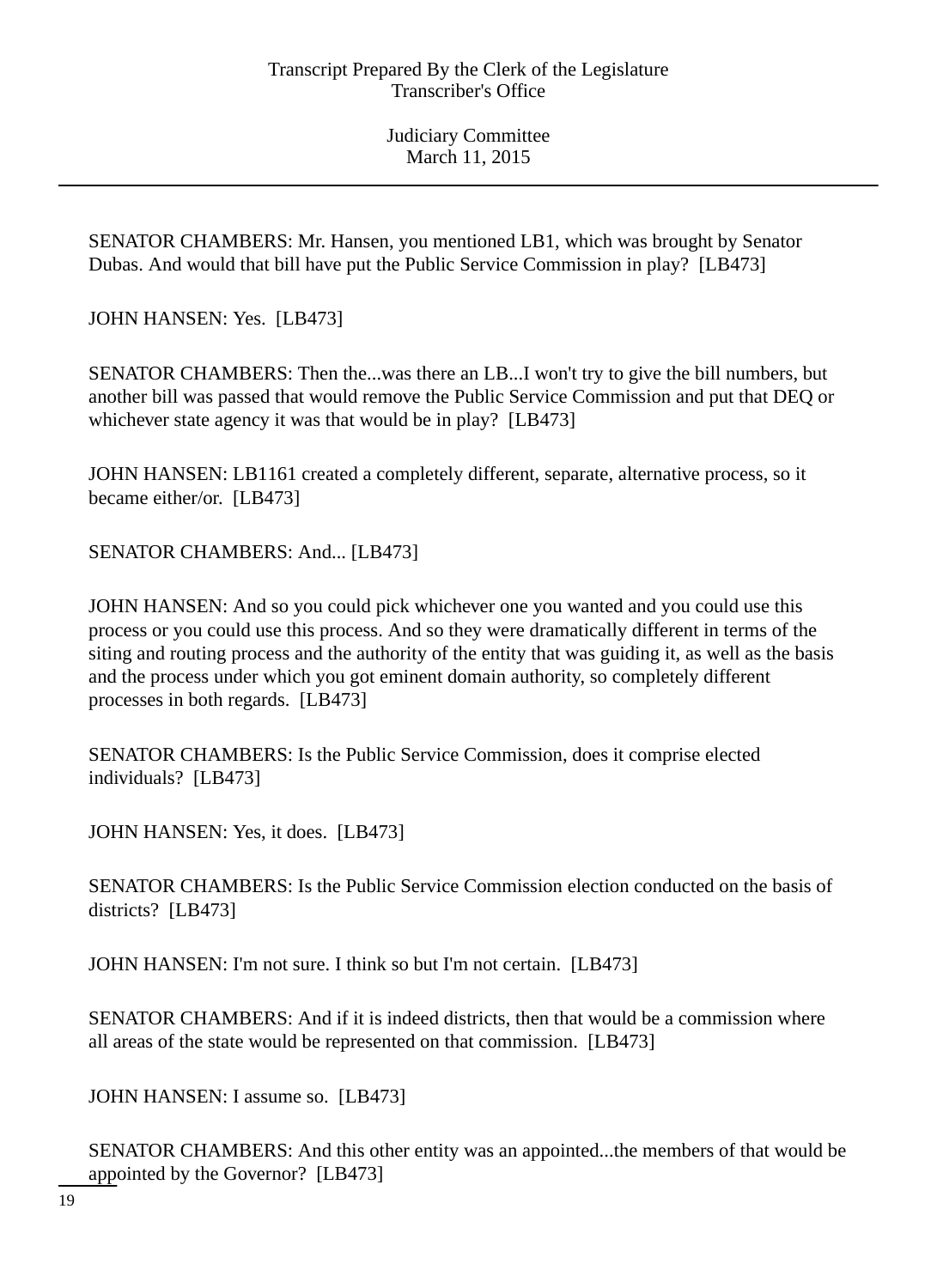JOHN HANSEN: The Public Service Commission was LB1 and that was similar to the other process that we use for all other kinds of pipelines. [LB473]

SENATOR CHAMBERS: Right. [LB473]

JOHN HANSEN: And so you had a...you know, it was...maybe some things were a little bit different, but the general process was the same, as was the process for eminent domain. In the case of LB1161, the Nebraska Department of Environmental Quality was designated to oversee the siting and routing and yet they did not have authority to change the route. They gathered information. They made a recommendation--really, not a recommendation, they just reported their findings to the Governor. The Governor made the decision. But we had all these meetings across the route, the face of the route, where landowners brought in all this information. But there was nothing that a landowner or a particular situation could be known to the Nebraska Department of Environmental Quality that would give them the authority to be able to change the route. They didn't have that same authority, and so they just gathered the...their assessment of the environmental impact, passed that along to the Governor--as I remember it, without recommendation--and the Governor made the decision as to whether or not to go forward and then, based on his decision, then eminent domain came into being. [LB473]

SENATOR CHAMBERS: And all of that was with one specific, named company, in view and in collaboration with that company, because there was some point where there was supposed to be a joint review of this impact statement. But at any rate, the way all of those things were done involved a specific, named company, and everybody knew what that company was, they knew what the company wanted, and the company got basically what it wanted. Is that true or false? And you can modify wherever necessary. [LB473]

JOHN HANSEN: Well, I think that's...I think for our purposes today, that's a pretty good summary of...you know, I've been doing this for 25 years. I usually know who I'm lobbying against. And so, yeah, there was a clear...they were...the company was not satisfied with the process that had been approved by the special session and this was an alternative process. Now if the company hadn't brought the pressure to bear, there would have been no need. It would not have been brought up, in my view, so, yeah, I think that's the way that worked. [LB473]

SENATOR CHAMBERS: Okay, that's all that I have. Thank you, Mr...thank you, Mr. Chairman. That's all that I have. [LB473]

SENATOR SEILER: Any further questions? Seeing none, thank you for your testimony. [LB473]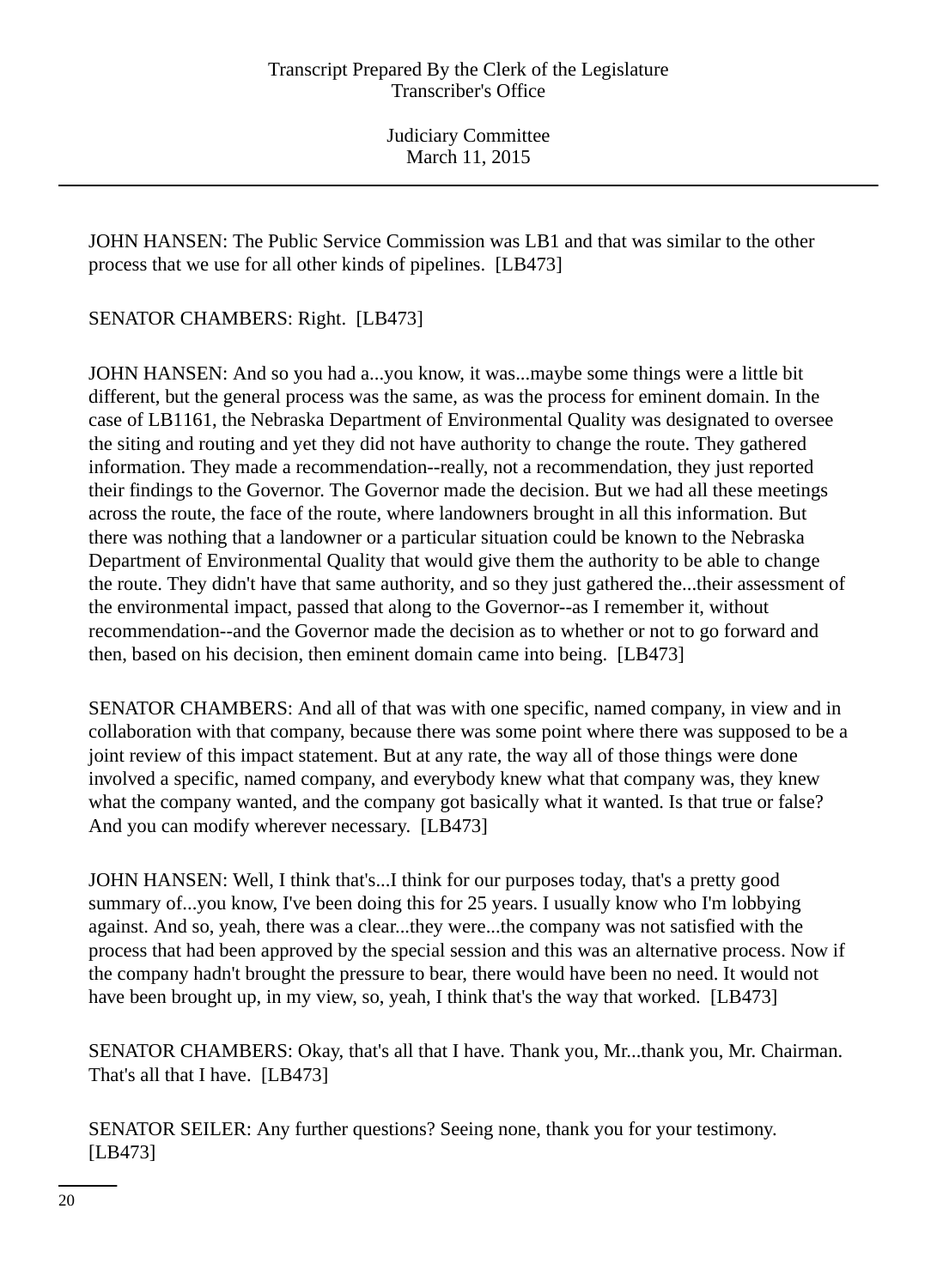JOHN HANSEN: Thank you, Mr. Chairman. And thanks to the members of the committee for your patience. [LB473]

SENATOR SEILER: Next proponent. For now...or say your name and then spell it, please, for the record. [LB473]

ART TANDERUP: (Exhibit 4) Art Tanderup, A-r-t T-a-n-d-e-r-u-p. My name is Art Tanderup and from Neligh, Nebraska. I'm here to testify in favor of LB473. I would like to thank Senator Chambers for bringing this bill forward and ask that you move it out of committee to the full Legislature. My wife Helen and I live and farm on the proposed Keystone XL pipeline route. We are opposed to allowing a foreign corporation to take our land for corporate greed. The pipeline does not benefit the public, nor the national interest. In Antelope County we have a corporation that has built wind farms. This company cannot use eminent domain. If you want a windmill on your property and reach a fair agreement, the windmill will be built. If you do not want a windmill, you don't have to have one. By the same logic, if a corporation wants to build a pipeline through my property, I should be able to say yes or no. Once I have said no, the corporation should not be allowed to take the easement. Nebraska has always been a fairly conservative state. Property rights are highly valued. Corporate greed now trumps those property rights. Nebraska landowners and their ancestors have built this great state. We are the citizens of this state. No corporation should be given more rights than we have. No corporation should be allowed to bully and cash whip landowners to sign their nonnegotiable easements. No Nebraskan should be asked to take tremendous risk for the sake of corporate profit. It's quite obvious that Nebraska has an eminent domain problem. We obviously need to work together to solve this problem. And I'm one of those people that if we have a problem I like to offer suggestions as to how we might solve that. The first way, since this is kind of an urgent need, we need to pass LB473 with the emergency clause so that no landowners are wronged. And next you need to go into a legislative study on eminent domain, especially as it deals with for-profit companies. And Dave Domina that was here earlier is an expert in this issue and he's given you some testimony that is quite...I think gives you some good suggestions how to handle some of this. So once again I ask that you move LB473 out of committee for the full Chamber to consider and I thank you for your work on this issue. [LB473]

SENATOR SEILER: Questions? Seeing none... [LB473]

SENATOR WILLIAMS: I have a question. [LB473]

SENATOR SEILER: Oh. Senator Williams. [LB473]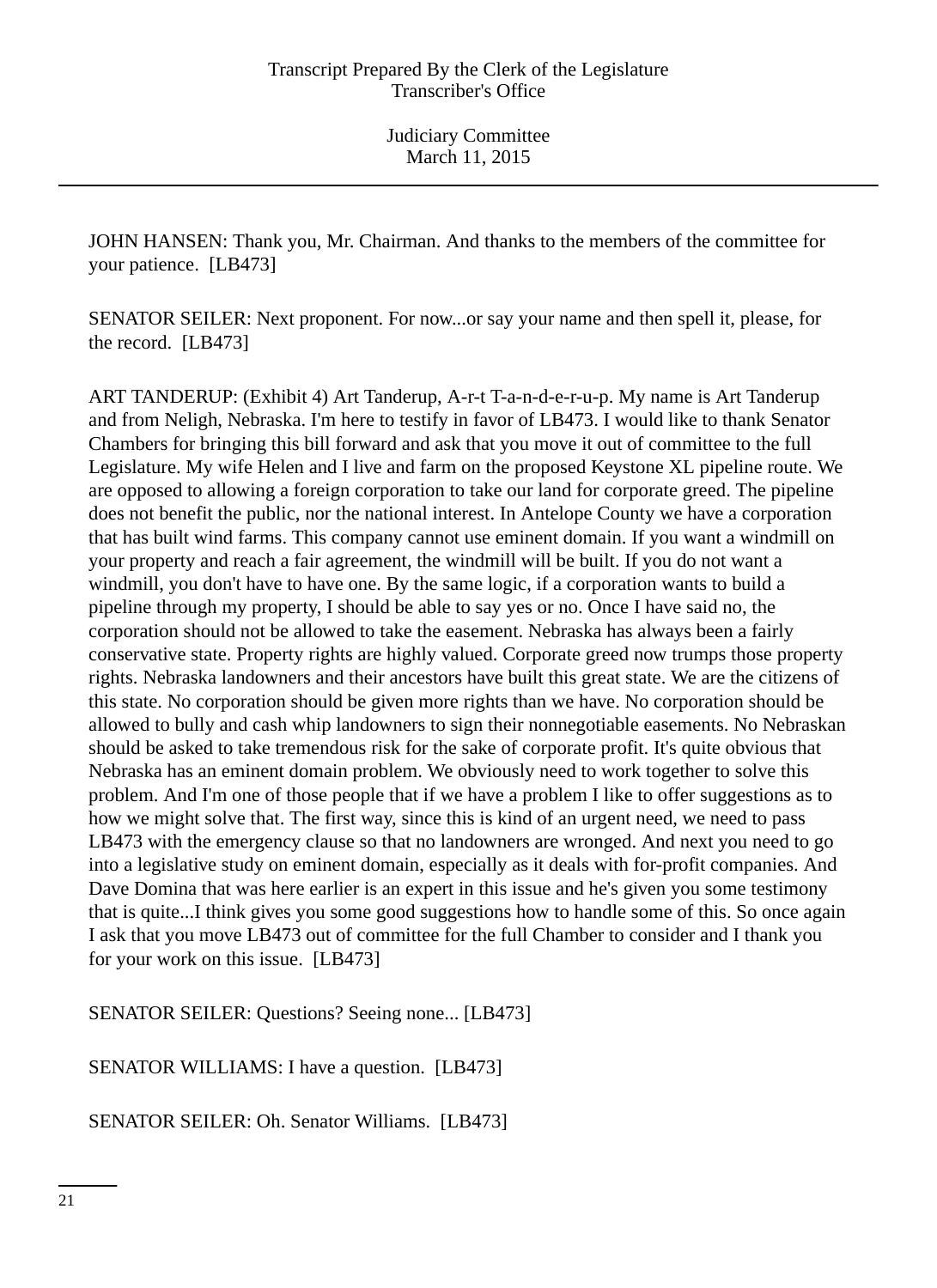SENATOR WILLIAMS: Thank you, Senator Seiler. And thank you for being here. You heard Dave Domina's testimony and the three points that he had. If those points were in legislation right now, would you agree to the pipeline coming across your land? [LB473]

ART TANDERUP: I agree that those points are good ones and they need to be in legislation; however, because this pipeline is a dangerous pipeline and it's still...my property is still in the eastern Sandhills and we're also close to the Ogallala Aquifer. So for those very reasons, I would not agree to having an easement for this pipeline on my land because I care about the future of the land, the future of the water, and the future of my children, your grandchildren, and everyone else that lives in Nebraska because, if we destroy the Ogallala Aquifer, this state will become a desert. [LB473]

SENATOR WILLIAMS: Thank you. [LB473]

SENATOR SEILER: Any further questions? Thank you very much for your testimony. Next proponent. [LB473]

BYRON STESKAL: (Exhibit 5) Thank you, Senators. My name is Byron T. Steskal, S-t-e-s-k-al. I'm a landowner on the proposed Keystone XL pipeline route. I'm also a proponent of the LB473, no eminent domain for private gain. There is no reason for a foreign company, like you know who we're talking about, to use eminent domain on Nebraska citizens when that product is not in the public interest or consumed by Nebraska residents along the route. In other words, there is not a spigot through the state of Nebraska where you're going to get gas or diesel fuel. It's for private gain. It doesn't do us any good, other than a few tax dollars. Eminent domain's use was intended for railroads, highways, electric lines, and natural gas lines that would be used by the public in Nebraska. They also followed the laws of the state of Nebraska, which is going through Public Service Commission. Also, those entities usually follow along the road right of way, not cut through the center of one's property. The TransCanada easement is a 110-feet-wide corridor--which in layman's terms is nine traffic lanes wide--across the state of Nebraska. In closing, our Nebraska state flag's motto is "equality under (sic--before) the law." Let's follow it. [LB473]

SENATOR SEILER: Questions? Senator Krist. [LB473]

SENATOR KRIST: You said that if there was a spigot you could turn on and use that oil. I'm going to expand it one more: If we had a refinery in Nebraska that was providing oil in Nebraska, I'm assuming that you use petroleum-based products to fuel your tractors and your trucks and all that, then you're saying you would support the pipeline coming through? [LB473]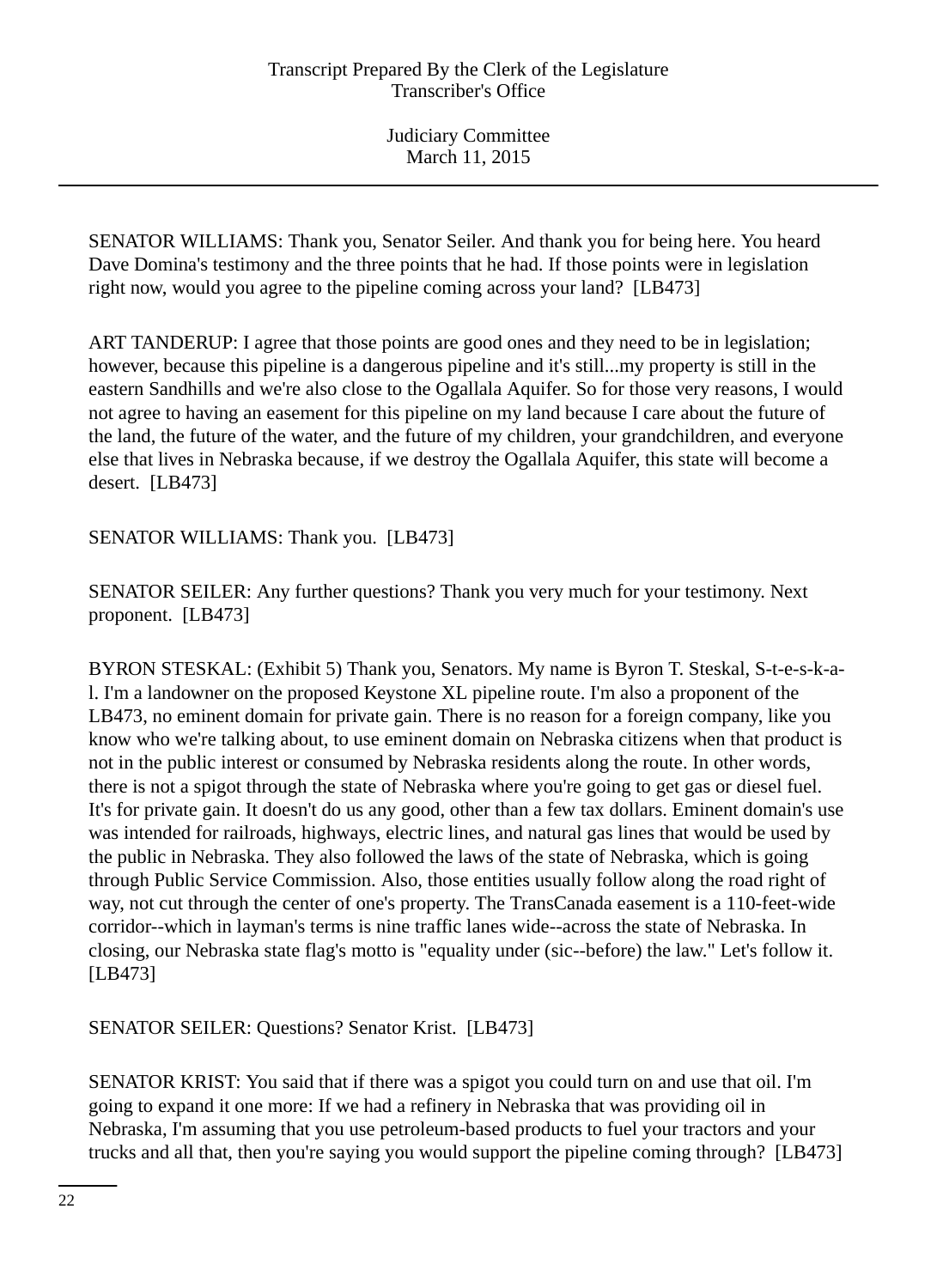BYRON STESKAL: Well, it would be for public use, wouldn't it, am I correct in saying? [LB473]

SENATOR KRIST: Well, you said... [LB473]

BYRON STESKAL: If there is a refinery... [LB473]

SENATOR KRIST: My question, if there was a...go ahead. I'm sorry. [LB473]

BYRON STESKAL: If there is a refinery and we have the product here and it stays in the state of Nebraska, yes. [LB473]

SENATOR KRIST: Okay. So follow me through this, and I want to do this very respectfully. The pipeline goes all the way down to the refinery in Houston and some of that product stays here in North America and comes back to Nebraska. Isn't that the same thing as using the product? [LB473]

BYRON STESKAL: Can I ask you a question? Do you have proof of that? [LB473]

SENATOR KRIST: Do I have proof of what? [LB473]

BYRON STESKAL: Of that it will stay in the United States? [LB473]

SENATOR KRIST: Do you...no, but... [LB473]

BYRON STESKAL: No, it's an export pipeline. [LB473]

SENATOR KRIST: You're saying that every drop of oil that comes down here is going to be exported. Do you have proof of that? [LB473]

BYRON STESKAL: No. [LB473]

SENATOR KRIST: Okay. [LB473]

BYRON STESKAL: But that's what TransCanada said. It gets sold to the highest bidder on the market. [LB473]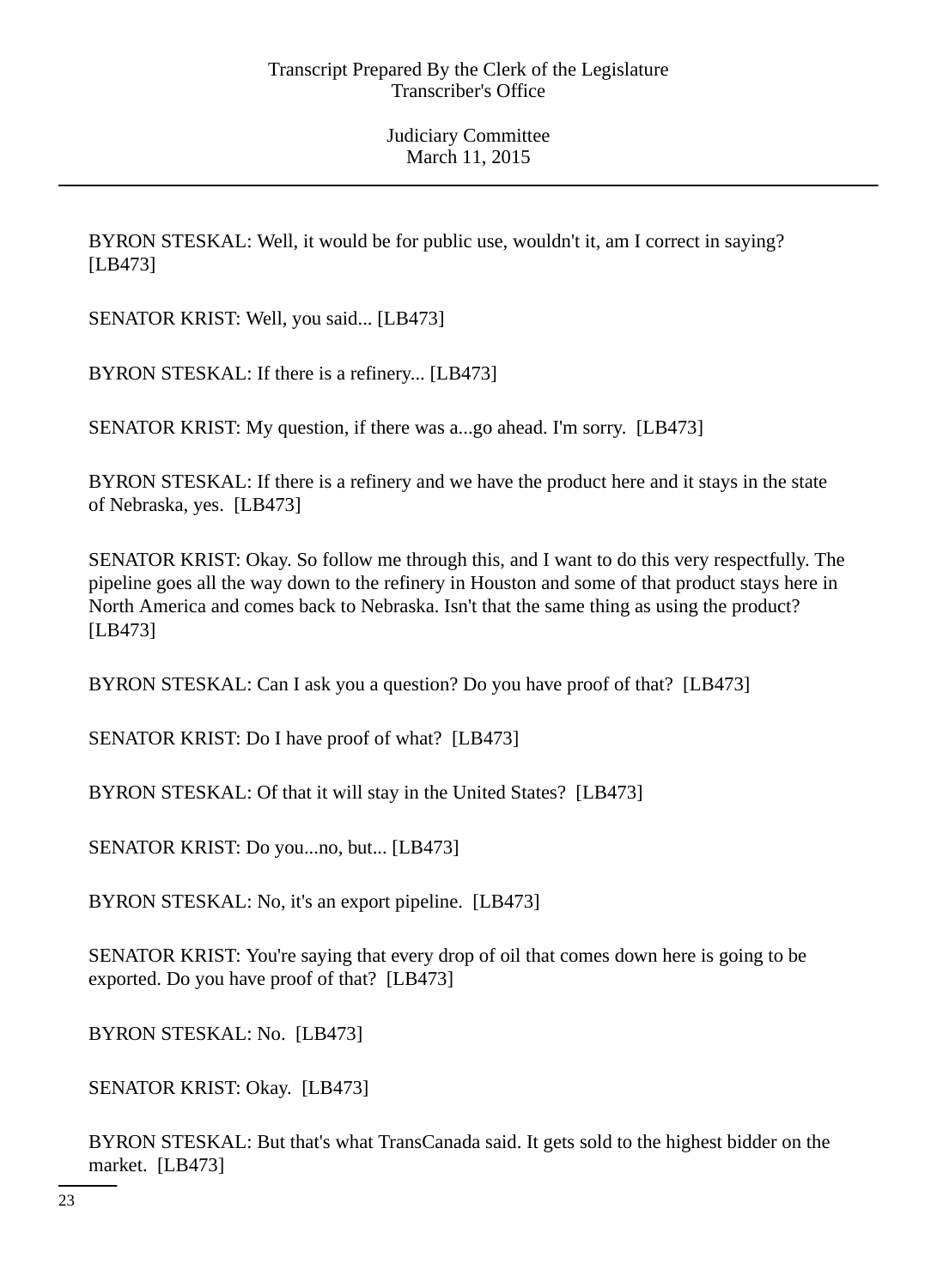#### SENATOR KRIST: Okay, thank you. [LB473]

SENATOR SEILER: Any further questions? Thank you very much... [LB473]

BYRON STESKAL: Thank you. [LB473]

SENATOR SEILER: ...for your testimony. Next proponent. As you testify, would you leave your seat vacant and move to another seat so the next proponents can move up. [LB473]

JEANNE CRUMLY: Okay. [LB473]

SENATOR SEILER: Yeah. Pronounce your name and spell it, please, for the record. [LB473]

JEANNE CRUMLY: (Exhibit 6) Good afternoon. My name is Jeanne Crumly, J-e-a-n-n-e, Crumly, C-r-u-m-l-y. Thank you for listening to landowners this afternoon. I hope the concerns that we express will be heard. Thank you to Senator Chambers for giving us this opportunity to be heard. As I stated, my name is Jeanne Crumly. My husband Ron and I farm and ranch in Page, Nebraska. I come to encourage you to adopt Senator Chambers' proposal, pass it on. The bill would repeal LB1161 and protect Nebraska land from being taken by a for-profit foreign company. I am not opposed to the use of private land for public purposes. When the state determined that a new highway needed to be built between the Creighton highway and Orchard, my husband and I negotiated, with the help of our then-Senator "Cap" Dierks, and we allowed that land to be used as part of the project. Similarly, we've negotiated with power companies that have needed to move power lines onto our property. Recently, we've negotiated with a co-op for the installation of a natural gas line across our land. We understand public use. What we do not understand is the taking of land simply for corporate profit. The road I referenced allows thousands of visitors to visit Ashfall each summer. Both the power lines and the gas line deliver power directly to our neighbors and to us. In stark contrast, condemnation of our land by a forprofit, foreign company benefits that company and its stockholders, from our perspective, exclusively. In equally stark contrast, in each of the above agreements, they were arrived at through respectful negotiation. All parties were members of the same community. The benefits to our shared community were clear. Compensation was fair. When the power of eminent domain is given to a corporation, profit becomes the bottom line and public good is not the primary consideration. When it's a foreign company, the commitment to our land, to our community, to our state become afterthoughts. As a landowner I lost all power for negotiation when TransCanada, or whatever company we're talking about, was given the power for eminent domain. Our concerns were dismissed because we were presented with contracts, told that this was our best offer, sign it or we'll take your land. LB473 denies the right of a foreign company or a for-profit company to exercise that power of eminent domain against the state's own citizens. I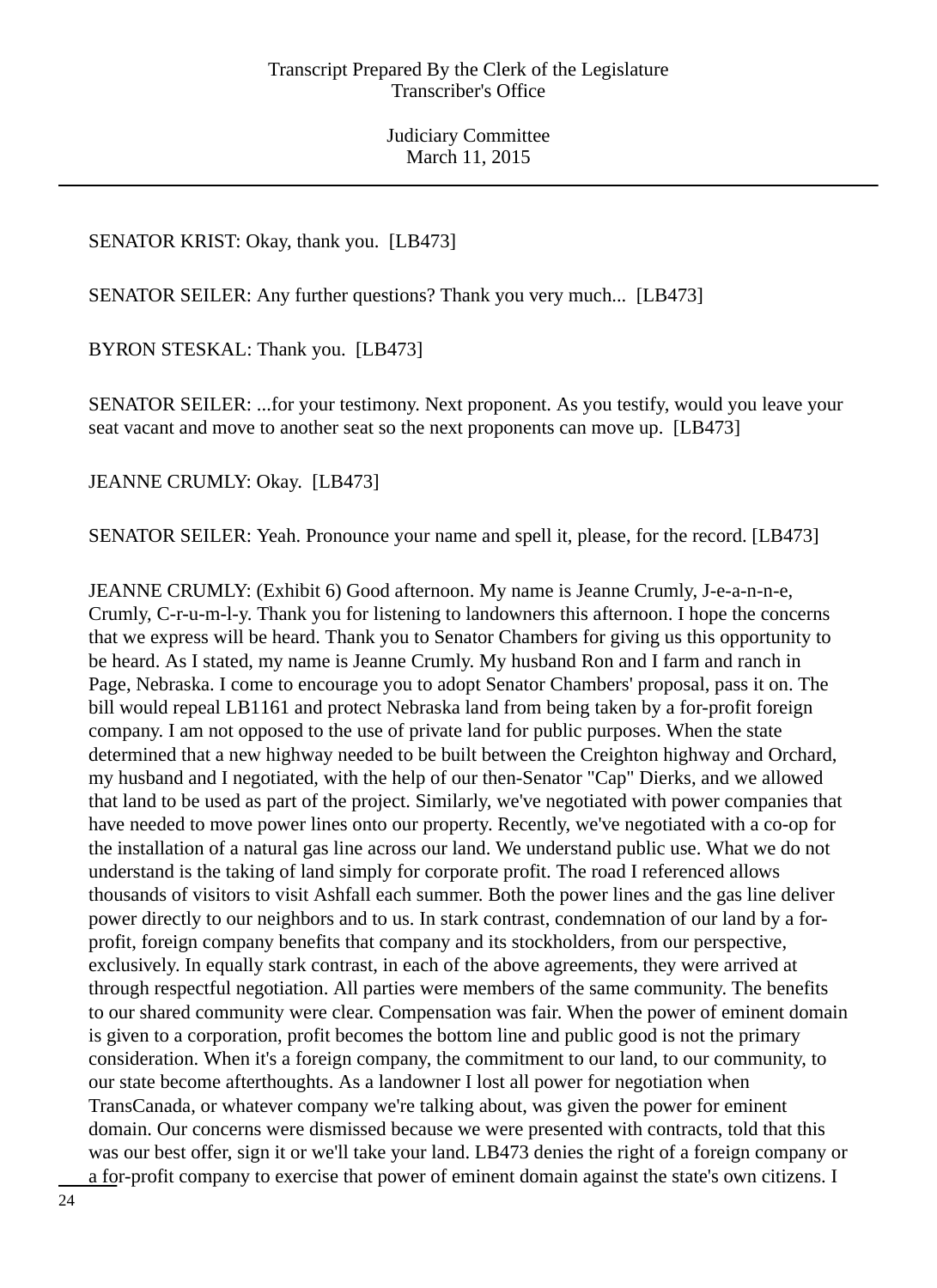ask each of you to support our property rights by supporting this bill. Are there any questions? [LB473]

SENATOR SEILER: Any questions? Thank you very much for your testimony. [LB473]

JEANNE CRUMLY: Thank you. [LB473]

SENATOR SEILER: Next proponent. [LB473]

TAMMY CHEATUM: (Exhibit 7) Good afternoon, Mr. Chairman and the committee members. My name is Tammy Cheatum, T-a-m-m-y, last name C-h-e-a-t-u-m. I live in Orchard, Nebraska, a small rural community of about 480 residents. I sit here in front of you today as an ordinary Nebraska citizen. My husband and I have paid state taxes and federal taxes all of our lives. We are second-generation landowners and we farm our own ground and own it with my siblings. Because of the uncertainty about farming communities, both of us have jobs to supplement the farm. I am an educator. My husband is a farm manager. For years, eminent domain has been in effect for the construction of highways, electrical means, natural gas companies, etcetera, to benefit the public or the nation. The term "public" has been loosely used. Nebraska law provides that the state of Nebraska may acquire by eminent domain lands necessary for any state use. However, now our state wants to freely hand this privilege over to a foreign pipeline company to use our land as a means to transport their product to the Gulf Coast and put the refined product on the global market. Our state says, go ahead. As I prepared to speak today I thought, what could I possibly say to grab the committee members' attention? I'm not sure. I am just like you. A couple years ago I was sitting where most of you are. My land was not affected. I was on the sidelines. And all of a sudden, the route changed and I was directly affected and I decided that I was going to learn as much as I could about it. And I went and listened to pipeline members. I found out--they told me--that this is what they were offering. There was never any negotiation. They said that I would need to sign, otherwise, the offer would continue to go down. And like many of my neighbors, I think, I was worried about that. But it also caused me to have many questions. And I guess I just decided that, you know, what part is being done to protect our rights as landowners when a foreign oil company is condemning our land? Currently, you know, our neighbor to the north may be considered friendly. What will the state of Nebraska do when and/or if this pipeline is sold to a not-so-friendly foreign company, maybe China, for instance? I do my part as a citizen of Nebraska. What are you doing to protect my family, my legacy, and my rights? You are elected by Nebraskans. We are the people of your state. You took an oath of office to support the Constitution of the United States and the Constitution of the State of Nebraska against all enemies, foreign and domestic, yet LB1161 gave the Governor the power to grant a foreign pipeline company and maybe others to come, the use of eminent domain to a private-use, for-profit company. I would also like to know how many of you on the committee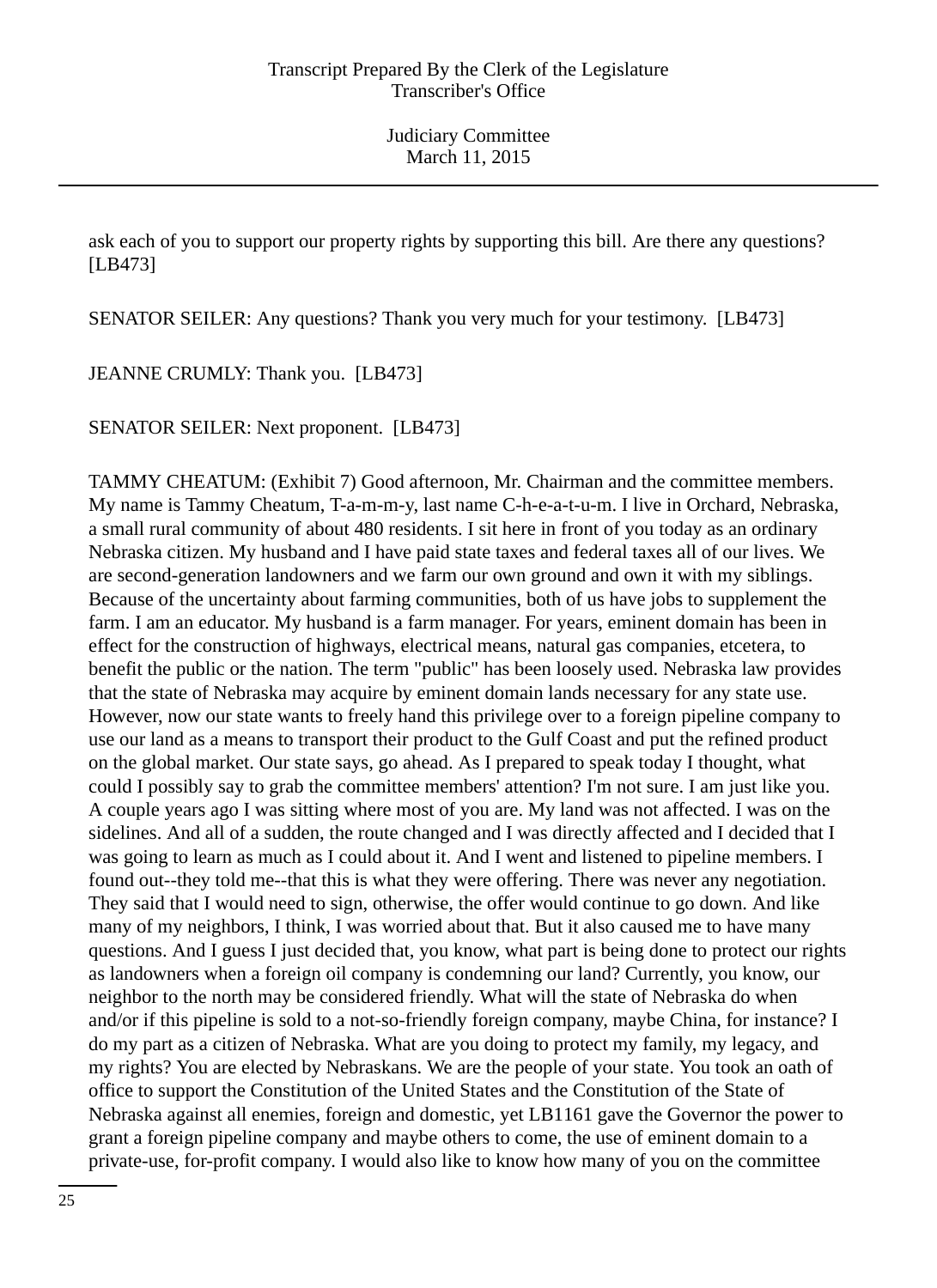own land or businesses or equipment. If you do, are you comfortable with a one-time payment of these for the next 50 years? If you are, I would be glad to do business with you. I do not have billions of dollars to entice senators and legislators for a yes vote for a pipeline, but I do have a voice that I will continue to use. It's my job to be politically active and I have not done that in the past. At the end of the day, I want to be able to say that I have made a difference and stood up for what I believe in. We landowners stand together today to support LB473. Thank you to Senator Ernie Chambers for listening to the people and wanting to defend our rights as landowners. The government was formed by the people and for the people. Nebraska, we are your people. Do not turn your backs on us. Fight for us, stand up for us, and vote for us. [LB473]

SENATOR SEILER: Any questions? Seeing none, thank you for your testimony. [LB473]

TERRY CHEATUM: Yes. [LB473]

## SENATOR SEILER: Next proponent. [LB473]

SANDRA BREINER: (Exhibit 8) Good afternoon. My name is Sandra Breiner. My husband Lonnie and I own and operate a ranch in northern/northwestern Holt County. We've been against this pipeline from the very beginning, and of course we are against eminent domain for private gain. We thank Senator Chambers for this bill. Anything that can help us we're glad for. We're against the pipeline for many reasons because, well, first of all, their route. They say they moved the route. Originally they wanted to go across the west side of our ranch. Then they moved it off the aquifer, a mile and a half east; a whole mile and a half they've moved the route. But now they want to go across three partials on the east side of our ranch. Our soil is very fragile. We've tried for many years to cover blowouts. And we know that when they dig the ground cover off and lay this pipeline that they'll never get it covered back up. It will blow and it will wash and the pipeline will be exposed in places. We have a very high water table with many rivers, creeks, and ponds. We have 14 dams on our ranch alone. A leak would do immeasurable damage. It would be a disaster. Our good water is dependent, our livestock, our crops, our wildlife, and all of our neighbors'. A pipeline route, they say it's still over the aquifer. It's one of the largest aquifers, an area approximately 174,000 square miles in portions of eight states. And it supplies drinking water for over 2 million people. I don't understand anybody taking a chance on polluting something like that resource. We would all have to live with this pipeline for the rest of our lives and for the generations to come and for what: so that a foreign company can get their oil to the Gulf to be put on the open market and sold to foreign countries all around the world? And Canada, they don't want the pipeline across their land, so why would the United States want it across ours? We need to wake up and get more laws to protect our country and our land. Thank you. [LB473]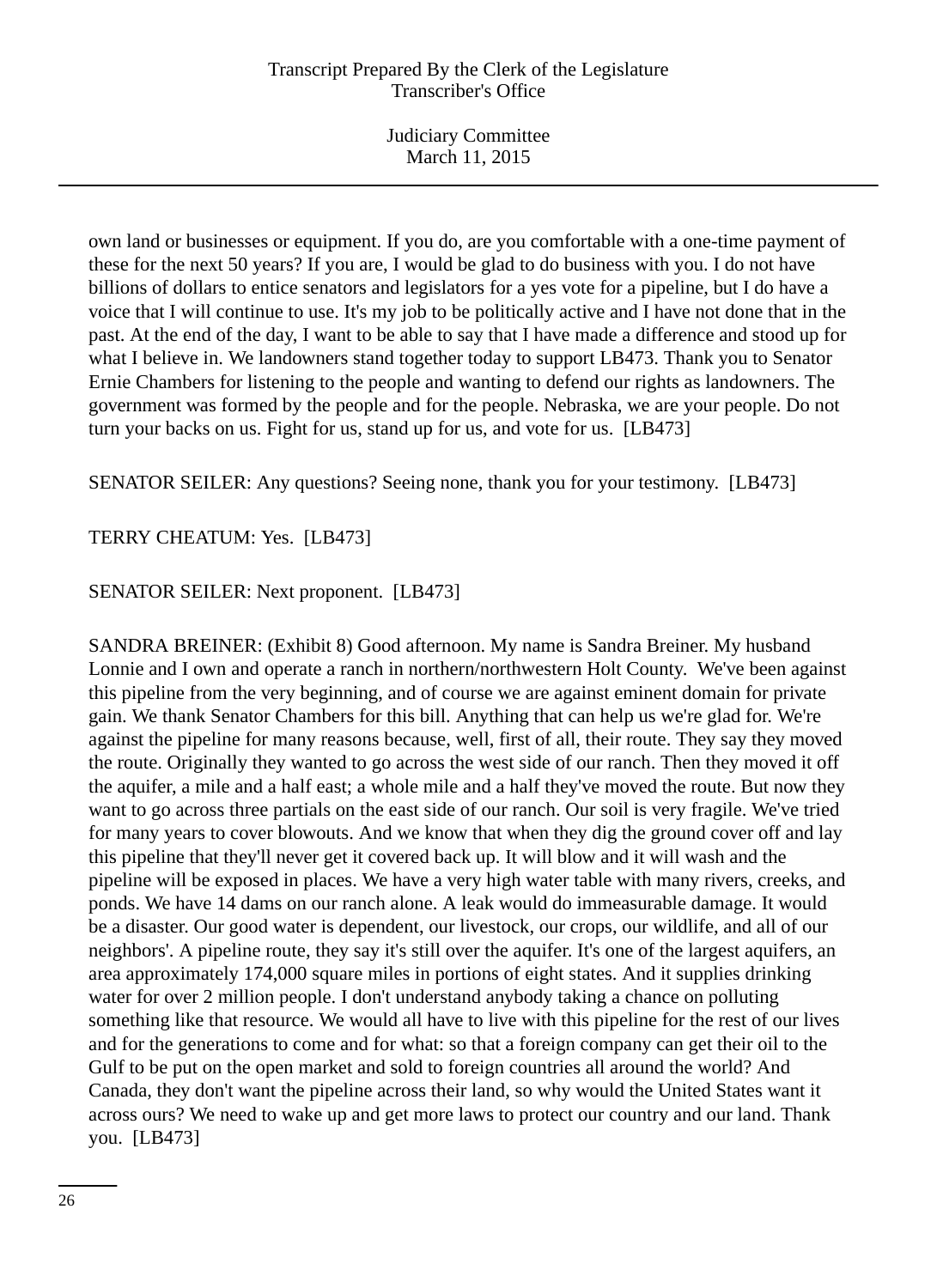SENATOR SEILER: Wait a second, ma'am. Any further questions of this lady? Thank you very much for your testimony. Next proponent. [LB473]

KIM HANSEN: (Exhibits 9 and 10) Hi. My name is Kim Hansen. I'm...my farm is in...northeast of Neligh in Antelope County. My...I was...my dad had got the farm using the GI Bill in 1959. He was a Korean War veteran. His family was totally against him paying \$125 an acre at that time and he took a chance and made it work through a lot of blood, sweat, and tears. I'm for this bill, LB473, and the reason is, is the pipeline to me is a scary idea because it is huge, it's high temperature, high pressure and very toxic, highly explosive, and to me it's a disaster waiting to happen. I don't want that underneath. It's a...and it's also very shallow where it's being put. And I just am scared to death of it, to tell you the truth, and I just don't want it put under our land. And that's all I...that's all extra I have to say. Otherwise, it's the same as everybody else has been saying. [LB473]

SENATOR SEILER: Okay, thank you for the brevity. [LB473]

KIM HANSEN: Thank you. [LB473]

SENATOR SEILER: Hold it just a second. Any questions? Seeing none, thank you very much. Next proponent. [LB473]

RANDY THOMPSON: (Exhibit 11) My name is Randy Thompson, R-a-n-d-y T-h-o-m-p-s-o-n. I'd like to thank the committee for holding the hearing and especially thank you, Senator Chambers, for actually introducing legislation that will protect the rights of Nebraska citizens. It seems it's always been kind of a novel idea in this Legislature in the past few years. I have something kind of nice all written up here, but actually I'm not going to use this. So you can basically disregard that, because a lot of this has been covered. [LB473]

SENATOR SEILER: It won't be disregarded. It'll be made part of the record, unless you want to withdraw it. [LB473]

RANDY THOMPSON: That's fine, that's fine. No, that's fine. [LB473]

SENATOR SEILER: Okay, thank you. [LB473]

RANDY THOMPSON: I guess I want to just express some of my concerns and what a lot of landowners' concerns are. It's not only about the taking of our individual property rights and putting our livelihoods at risk and possibly polluting our water. Those are grave concerns. But I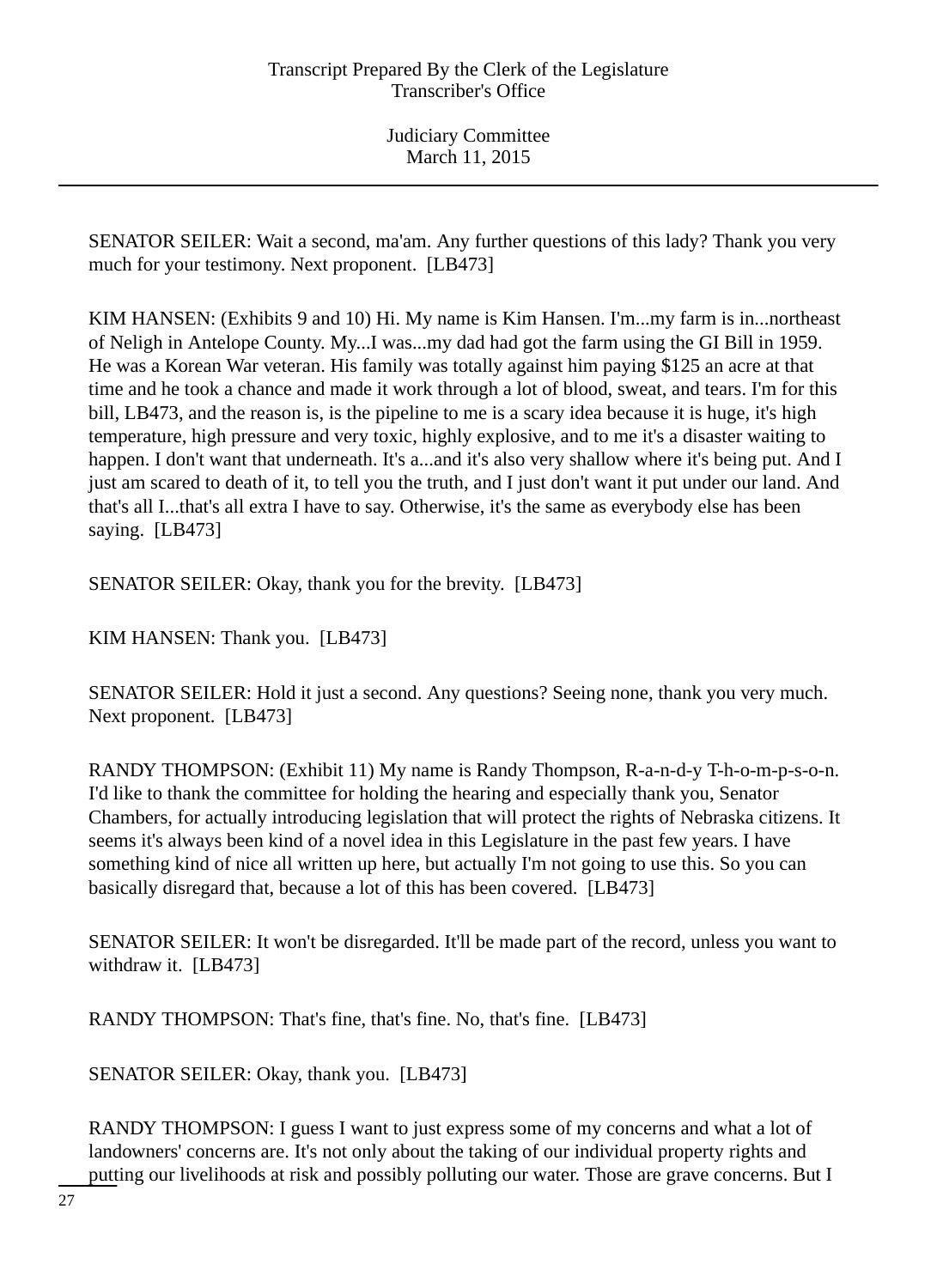Judiciary Committee March 11, 2015

think the thing that has really upset a lot of us has been the fact we can't get your attention. You know, when we went to the Natural Resources Committee when they were initially holding hearings on setting up some pipeline regulations, I mean, we packed that place and we had all kinds of people testifying and yet that legislation couldn't even get out of committee. You know, Mr. Krist, you seem to have questions about, well, why haven't our concerns ever been brought up before? You know, if you would have attended even one of the hearings that the State Department held in the state of Nebraska, maybe you would have an answer to that question because hundreds of Nebraska landowners testified at all those hearings. And I can tell you this: I did not see more than four or five of our legislators attend any of those meetings. So how in the hell can you know what we're thinking or what our concerns are if you don't show up and listen to us? That's a disgrace. Now TransCanada has had their...had your ear. It was like you've had a megaphone there that they can talk into. But you cannot listen to the citizens of Nebraska. You know, you say we didn't turn in complaints. Well, let me tell you something, sir, about ten of us did. [LB473]

SENATOR KRIST: I think you're putting words in my mouth. I didn't say anything about turning complaints in. [LB473]

RANDY THOMPSON: No, you were questioning... [LB473]

SENATOR KRIST: Don't point your finger at me if you don't want to be answered back to. [LB473]

RANDY THOMPSON: Well, you go ahead and answer back. [LB473]

SENATOR KRIST: Go ahead. [LB473]

RANDY THOMPSON: But I tell you something, we own those chairs you're sitting in and we can always find a new renter. What I'm saying is, sir, about nine or ten of us got sick and tired of TransCanada and their bullying tactics and this was brought up at some of the hearings, but it was totally disregarded by our state senators. [LB473]

SENATOR KRIST: I think your red light is on. [LB473]

RANDY THOMPSON: Well, and so, I tell you what, sir, I've been fighting this thing for about eight years, so I think I deserve an extra minute. And so we went to the... [LB473]

SENATOR CHAMBERS: Excuse me just one second. [LB473]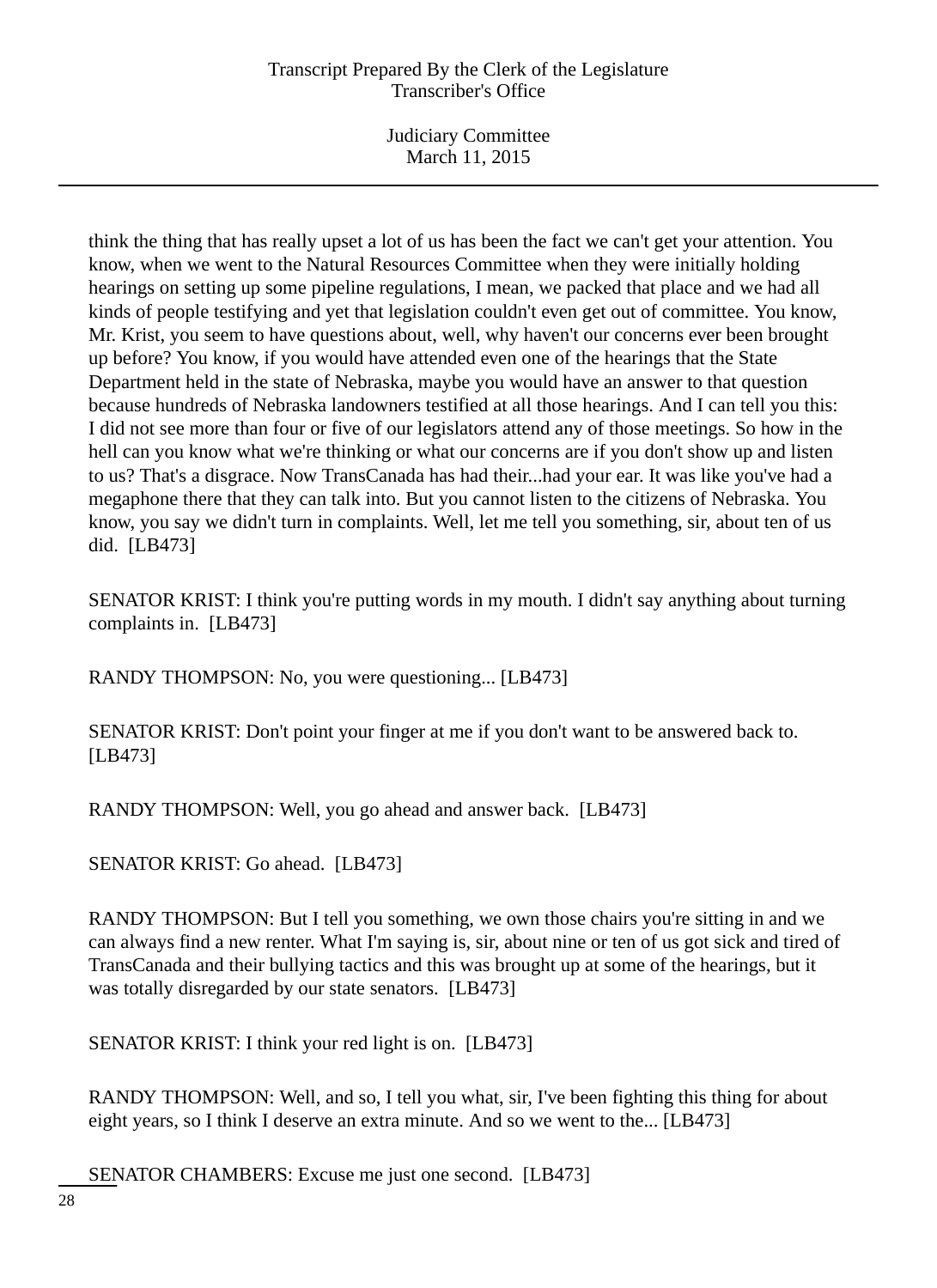## RANDY THOMPSON: Yes, sir. [LB473]

SENATOR CHAMBERS: When the red light comes on, you have to stop. If somebody asks a question or says continue,... [LB473]

RANDY THOMPSON: Okay. [LB473]

SENATOR CHAMBERS: ...then you can continue. And if you wouldn't be quite as confrontational and here's why I'm saying it: These hearings are transmitted by way of closed television. [LB473]

RANDY THOMPSON: Okay. [LB473]

SENATOR CHAMBERS: They don't see the entire room, the interchange. So if you could...well, do it the way you want to. But anyway, you can complete. [LB473]

RANDY THOMPSON: Okay. I apologize for that. [LB473]

SENATOR CHAMBERS: Okay. [LB473]

RANDY THOMPSON: But I have to tell you, sir, our frustration level is getting very high here. [LB473]

SENATOR KRIST: So I want to tell you, I'd like to give you an extra three minutes if you'll be a little more respectful. How's that? Is that good? [LB473]

RANDY THOMPSON: What's that? [LB473]

SENATOR KRIST: If you'd just be a little more respectful, take a few more minutes. [LB473]

RANDY THOMPSON: Okay. I just want to answer the question about...we turned in a complaint to the Attorney General's Office about these letters that we received from TransCanada, these threats of eminent domain. This was back in 2010. And basically, they did nothing about it. I followed up on...with their office in two or three months and they admitted to me they had done nothing. They had not even looked into it. And they said at that time that the eminent domain laws were so fuzzy in the state of Nebraska they couldn't really determine if TransCanada had the power of eminent domain or not. So I think this is why we have a definite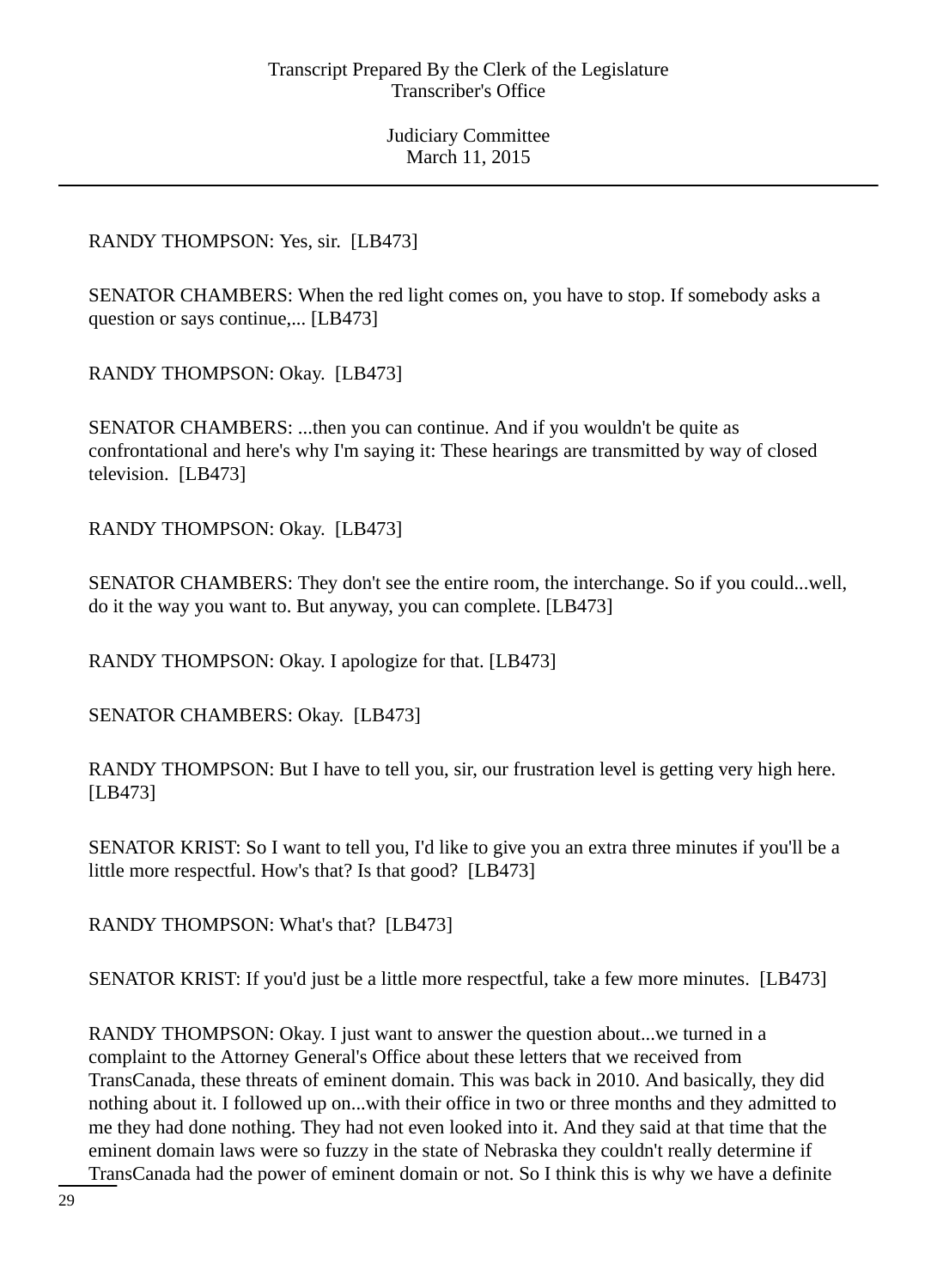problem with these eminent domain laws. And we've got hundreds of citizens here with drastic effects to their livelihoods, possibly. And so I do apologize for blowing my top here, but... [LB473]

SENATOR CHAMBERS: That's...I'd like to ask a question. [LB473]

SENATOR SEILER: Yes, go ahead. [LB473]

SENATOR CHAMBERS: While these interactions with the company were going on, did you feel there was anybody in state government you could make an appeal to if you had a complaint and that it would be taken seriously and, if so, would you name that department or whoever it was? [LB473]

RANDY THOMPSON: I would say only one or two individual senators, sir. Actually, I wrote the Governor's Office when TransCanada first threatened us with eminent domain back in 2010. I contacted the Governor's Office to find out if they did indeed have the power of eminent domain and I got back a form letter telling about the pipeline. So outside of one or two senators and this Chambers, no one else would offer any help. And, you know, we felt like we're just being hung out here to dry and we can't even get our state senators to come and listen to our concerns. I mean that to me was so frustrating, as you may well realize as I speak here today. But I think that one thing in itself, I mean, you guys are throwing a lot of stuff at us but yet you don't come and listen to what we think about it or what our concerns are. That's not right. That's not what you're elected to do. [LB473]

SENATOR SEILER: One of the things I'd like to add: That's why you're here today. There's not many of us sitting around this table were even elected or here at the time you're talking about. [LB473]

RANDY THOMPSON: I understand that, too, sir, and I apologize. I... [LB473]

SENATOR SEILER: So we're trying to give an open and fair hearing today... [LB473]

RANDY THOMPSON: I appreciate that very much and... [LB473]

SENATOR SEILER: ...and listen to you. Yeah. [LB473]

RANDY THOMPSON: I appreciate that. [LB473]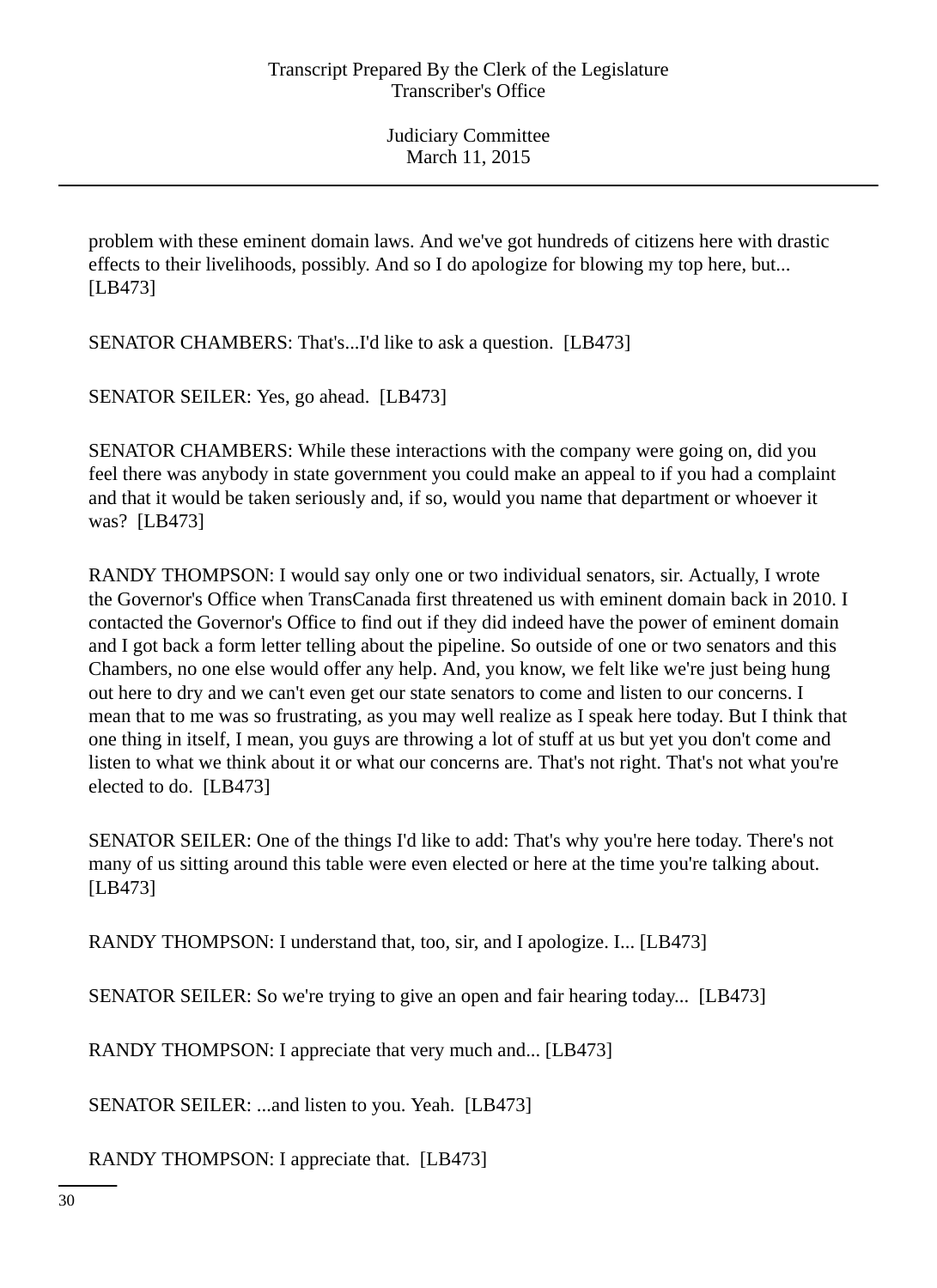SENATOR SEILER: No problem. Any further questions? Thank you very much for your testimony. [LB473]

RANDY THOMPSON: Thank you for your time. I apologize for losing my cool, but it's a passionate issue for a lot of us. [LB473]

SENATOR CHAMBERS: Well, by comparison, you should hear me on the floor on occasion, so I understand, but still. Okay. [LB473]

SENATOR SEILER: And I'm not going to touch that line with a ten-foot pole. (Laugh) Next proponent. [LB473]

KATHY JO PETERSON: Hi. I need my notes. I'll give it to you, okay? [LB473]

JONATHAN BECK: Okay. [LB473]

KATHY JO PETERSON: Thanks. I didn't write anything. My name is Jo Peterson, Kathy Jo Peterson. I'm a social worker from Nebraska. I teach at the University of Nebraska as an adjunct right now. I did teach at Dana College. What I'm...I feel compelled to speak because I am a daughter of immigrants and great-granddaughter of immigrants who settled this land in Nebraska and I've been here for three...our families have been here for three generations plus. So I was also a farm wife for 14 years and watched clean water that my kids used to be able to swim in and that I swam in become filled with nitrates. I've seen small towns disappear because of Walmarts. I've seen people living on food stamps, the poverty in small towns and in small areas where it used to be limited somewhat, called environmental racism, is actually now environmental classism. So people that are poor or disenfranchised can be taken advantage of and I think, rather than to say, well, 90 percent of the farmers agreed with this, they were fearful and maybe that's what they felt they had to do. I just wanted to say that I'm...that I resonate with what goes on in farm communities and I'll bet some of you all have been here for generations and you can...also were children of immigrants and so you know how important the land is. I would like to say I am against...just on the face of it, I'm against the Keystone pipeline for a number of reasons. First of all, I think it's backward thinking. We are...no matter what they're doing in Florida, climate change exists. It does exist. It is happening. And because of climate change, we're going to end up hopefully moving away from fossil fuels to alternative energies like wind and solar. We are going to be holding the bag for an outdated form of energy, which is oil. And because we're holding the bag, it will be the citizens, my children, the next generation, the next generation after, who will have to clean up. Just briefly, think about the volunteer firefighters. Think about the emergency responders, the money that it will cost the communities because of our inadequate resources, and who will actually be paying for that. It won't...we will, the citizens, the state.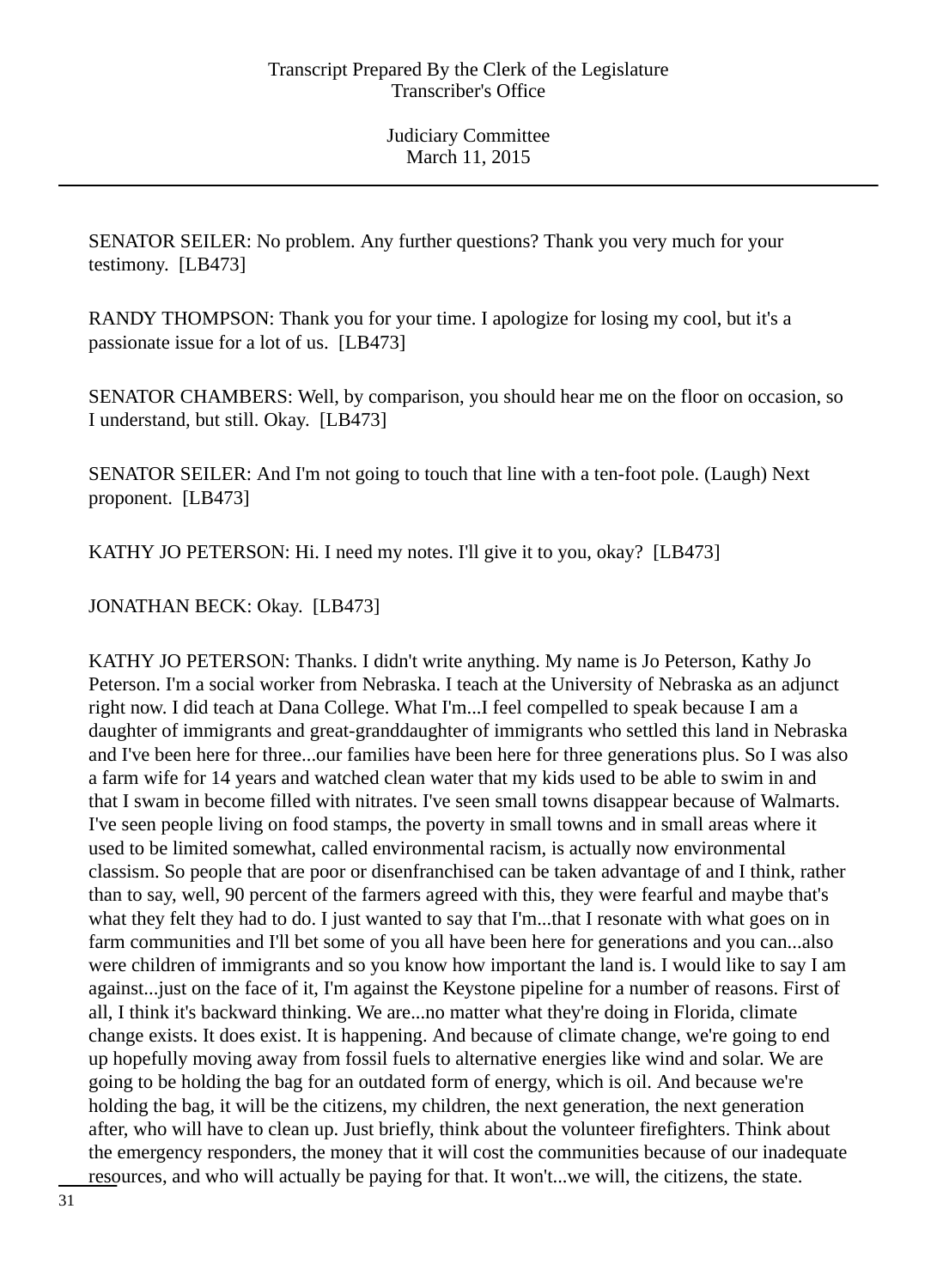There's going to be water wars and your...as we know, and you can't drink oil. You can't drink money. And so I'm thinking that democracy has to trump capitalism and it's in you guys's hands to do that. I just ask you to go with your best spirit when you're making these decisions. Thank you. [LB473]

SENATOR SEILER: Any questions? Seeing none, thank you for your testimony. [LB473]

KATHY JO PETERSON: Thank you. [LB473]

SENATOR SEILER: Next proponent. [LB473]

MARK HEFFLINGER: (Exhibits 12 and 14) My name is Mark Hefflinger, with a "k," H-e-f-f-li-n-g-e-r. I represent the organization Bold Nebraska. It's a grass-roots, statewide nonprofit. I'm here to read into the record a petition we have here signed by over 10,000 people in support of Senator Chambers' bill. Thanks to Senator Chambers for introducing the bill, and we urge senators to vote it out of committee. I support Nebraska State Senator Ernie Chambers' bill to strip the power of eminent domain from oil pipeline companies like TransCanada to seize private property for projects that only benefit corporations and not the public good. Farmers and ranchers in Nebraska are being dragged into court right now by a foreign corporation armed with the power of eminent domain to seize their land against their will to build the risky Keystone XL pipeline. The legal concept of eminent domain allows for taking of land from private citizens by government when it serves the public good, such as for a highway, school, or courthouse that would benefit everyone. But after intense lobbying by big oil, Nebraska State Legislature passed a bill, LB1161, that granted the power of eminent domain to TransCanada, a foreign oil corporation, to build an export pipeline for private gain. Thankfully, a senator has introduced a new bill, LB473, that would repeal the eminent domain powers LB1161 gave TransCanada and pipeline companies to seize farmers' and ranchers' land to build Keystone XL. Keystone XL would not in any way benefit the public good. Not only does the pipeline threaten the precious Ogallala Aquifer and fragile Sandhills soils that Nebraskans depend on for life and our livelihoods, but also serve no benefit to U.S. energy independence when the tar sands it carries get exported to China and world markets. As an infrastructure project, Keystone XL would create no more jobs than a medium-sized shopping mall during construction and then just 50 total permanent jobs. But since the Nebraska Legislature and former-Governor Heineman armed TransCanada with the power of eminent domain, companies are now seeking to take farmers and ranchers to court to seize their land against their will for Keystone XL. In the words of Senator Chambers, the pipeline is like King Kong and the people and farms are like ants and grasshoppers--if they get in the way, they will be crushed with no redress. I will leave this for the record here and e-mail all the senators copies of the petition and signatures with all the comments from the folks who submitted them. [LB473]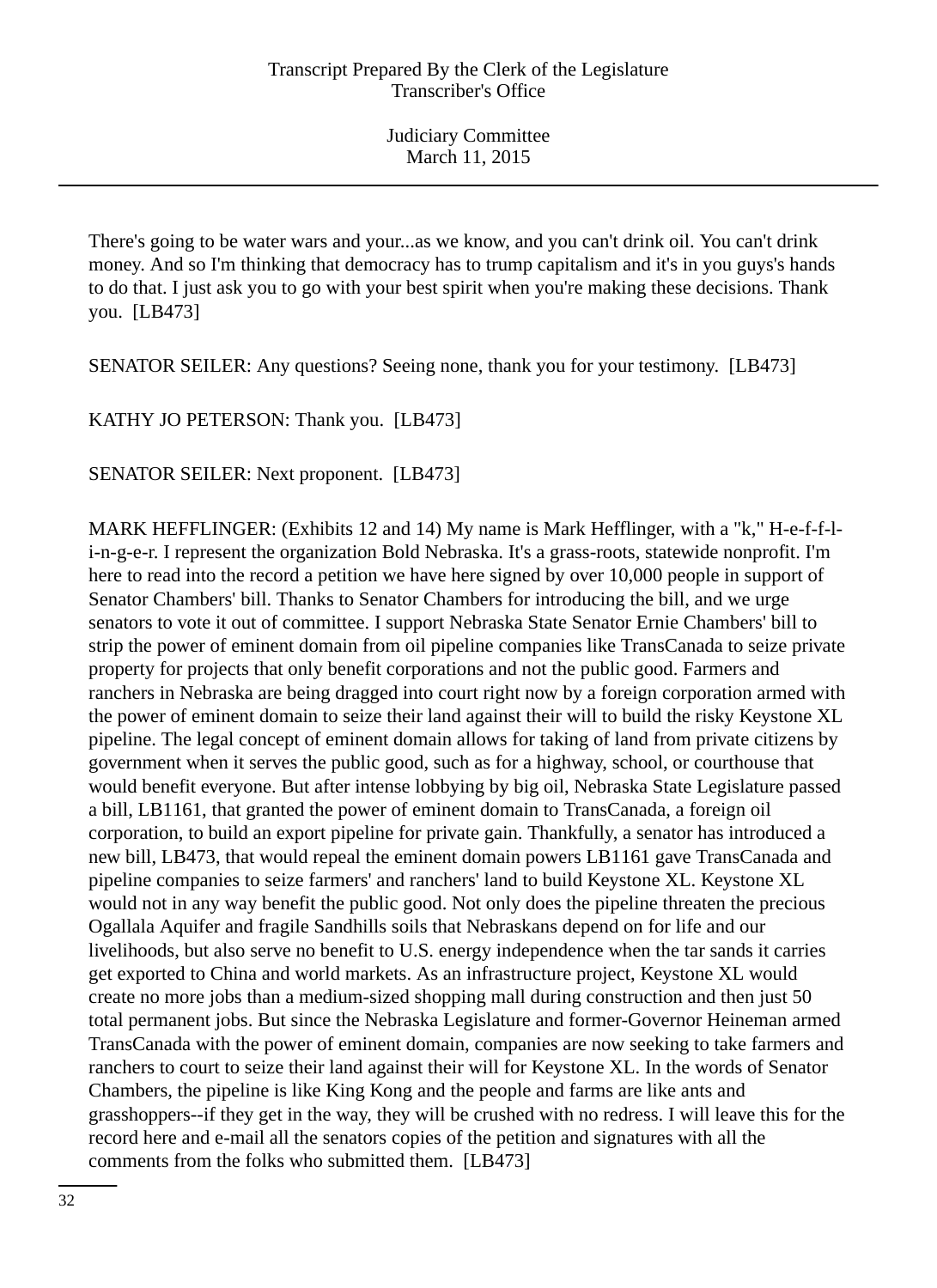SENATOR SEILER: Yes, Senator Coash. [LB473]

SENATOR COASH: Thank you, Senator Seiler. I'm going to...you say you have 10,000 signatures on there? Is that correct? [LB473]

MARK HEFFLINGER: That's correct. [LB473]

SENATOR COASH: Are they all Nebraskans? [LB473]

MARK HEFFLINGER: The petition was open to anyone who wanted to sign it and there's about, I would say, half, based on my last count, are Nebraskans and the rest are folks all around the country fighting eminent domain for other pipelines in other conflicts. [LB473]

SENATOR COASH: So they're fighting eminent domain or they're fighting a pipeline? [LB473]

MARK HEFFLINGER: Probably some of both. I mean you can judge from the comments that folks left on the petition itself. [LB473]

SENATOR COASH: What was the question on the petition? [LB473]

MARK HEFFLINGER: The petition says: I support State Senator Chambers' bill to strip the power of eminent domain from oil pipeline companies like TransCanada to seize private property for projects that only benefit corporations and not the public good. [LB473]

SENATOR COASH: Okay. Thank you. [LB473]

SENATOR SEILER: Senator Krist. [LB473]

SENATOR KRIST: Are you the only Bold Nebraska official that's going to testify today? [LB473]

MARK HEFFLINGER: No, I believe there's...one of my colleagues is also here today. [LB473]

SENATOR KRIST: Jane Kleeb coming up here? [LB473]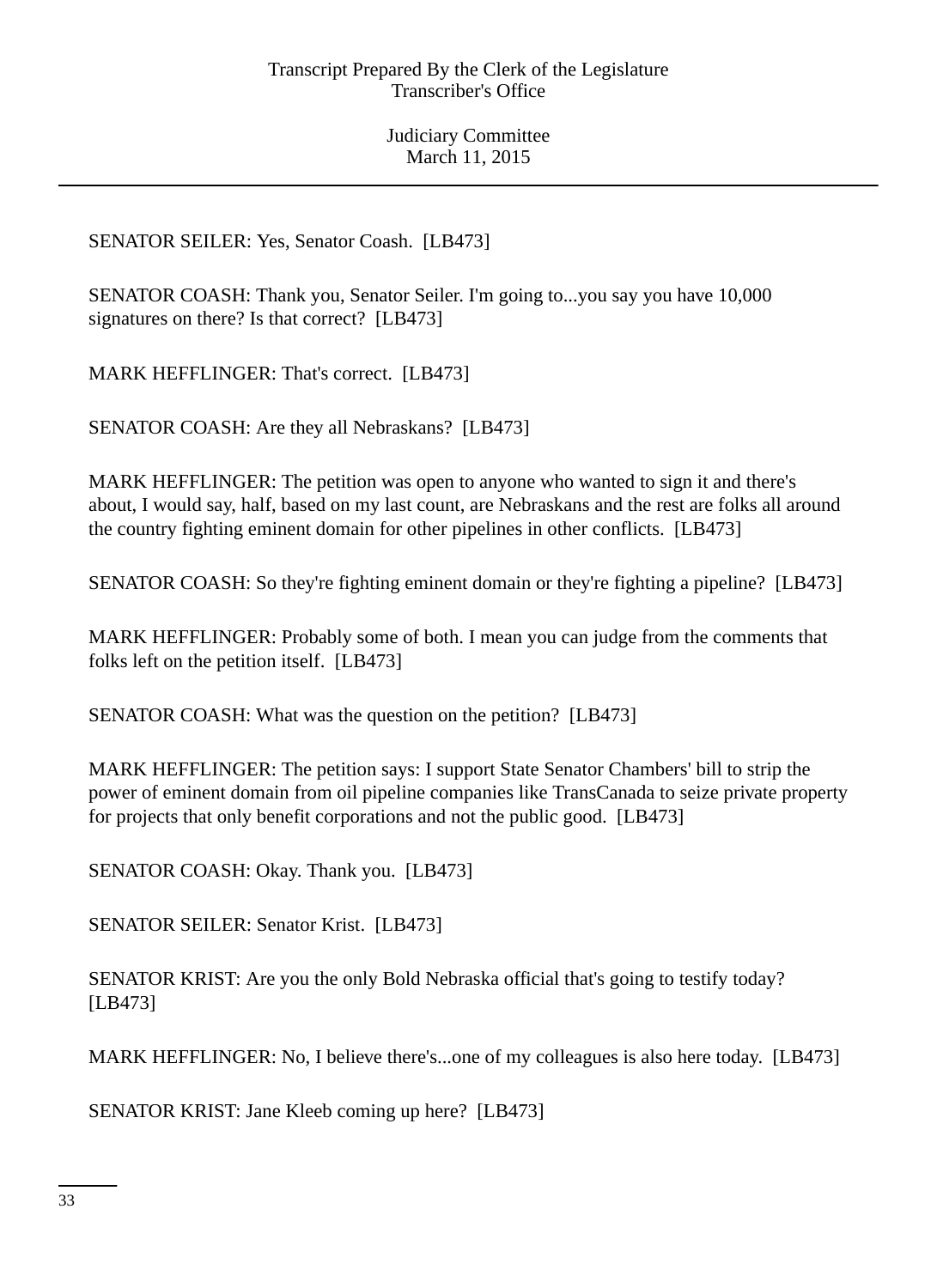MARK HEFFLINGER: She is actually in Washington, D.C., testifying at an agency hearing on... [LB473]

SENATOR KRIST: Okay. Well, then I'd like to read something into the record that I think needs to be read into the record because some of us have been here, some of us have had people coming in our offices and spending a lot of time talking to us about the issue. So unlike the citizen that just told me that I didn't do something that he thought I should have done, I want to put it on the record: I spent hours and hours listening to Bold Nebraska and the citizens that they brought in, both in one session, the special session, and in the next session. And it was always presented to us by Bold Nebraska that you were really concerned about the environs. The environment in Nebraska was your number-one concern. Okay. And you want to comment about that? [LB473]

MARK HEFFLINGER: Was it a question or... [LB473]

SENATOR KRIST: I'm asking you if you want to comment about my statement that it was a standard line that you were always concerned about the Sandhills, you were always concerned about the aquifer, you were always concerned about the environs in Nebraska. [LB473]

MARK HEFFLINGER: Senator, I joined Bold Nebraska's employ about two years ago now. And so when the folks started... [LB473]

SENATOR KRIST: Okay, so you have no knowledge of the information that was brought to me in my office. So you'll have to take my word for it that it was a solid statement that was concerned with the environs, the Sandhills, and the aquifer, and we worked very hard trying to make sure that those concerns were heard, very hard. There has been disagreement of whether we used the right process or enabled the right process, and I'll defend that, as we will if this goes onto the floor. But I want to read you something. This is a testimony that I gave on the floor which has a quote in it from the Los Angeles Times: It's an overused phrase, "the Nebraska way." But it is the Nebraska way to do what needs to be done and to protect our environs and to protect our citizens and it's the right thing to do. I think this is in total opposition with what many of you have read in the Los Angeles Times yesterday as a statement that was made by Ms. Jane Kleeb. I think she came to us, many of us, under false pretense to say that she was trying to protect our sacred environs, our fragile Sandhills. And, in fact, what she has done...let me read this, and I quote, this is kind of a Hail Mary to get their project approved, this is not them finally coming to their senses, Kleeb said of TransCanada's announcement, on the federal level, we are standing shoulder to shoulder with those who do not want to see this pipeline permit approved, end quote. When people come to me and talk to me about an issue, I listen. When they tell me it's about the Sandhills and the environs, I listen. When they tell me it's about don't put a pipeline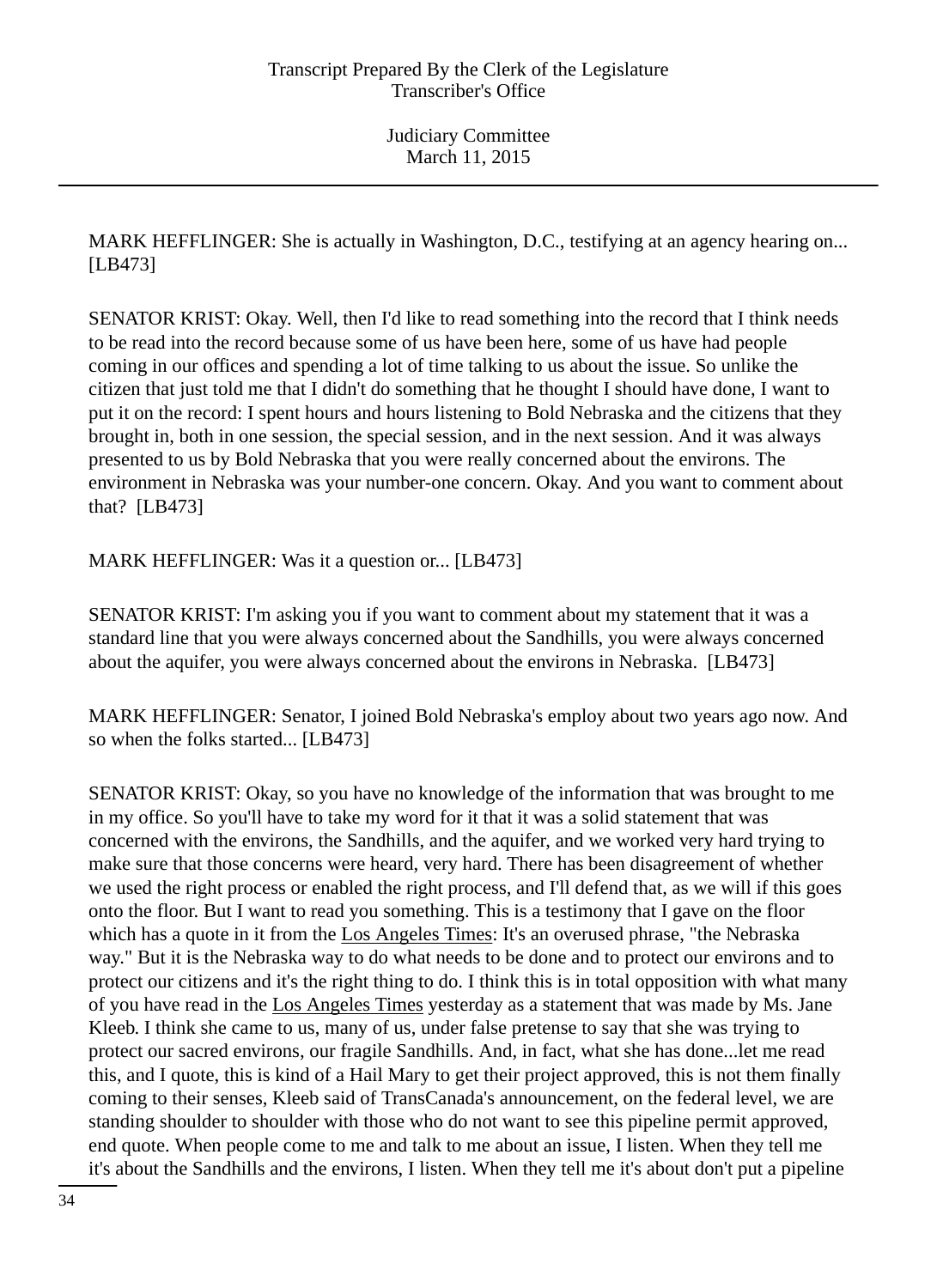in because we're going to do wind or we're going to do electricity or we're going to do something else, my question always back to them is, when? When are we supposed to maintain that the oil that's fueling the tractors or running the cars is available in North America? So I'm going to draw a line between what Bold Nebraska told me earlier and my efforts to try to make sure that our environs were protected. I have nothing to say about eminent domain and I think Mr. Domina said it very well. We may have some concerns that we need to deal with, but I have no...Bold Nebraska has no credibility with me, and I'm just going to say it. Thank you. [LB473]

SENATOR SEILER: Any further questions? Seeing none, thank you for your testimony. [LB473]

MARK HEFFLINGER: Thank you. [LB473]

SENATOR SEILER: Next proponent. [LB473]

BEN GOTSCHALL: (Exhibit 13) Good afternoon and thank you, Senators. My name is Ben Gotschall. That's B-e-n G-o-t-s-c-h-a-l-l. I'm the energy director for Bold Nebraska. And I feel sorry that I have no credibility anymore, but I'm going to say what I have to say anyway. I'm not going to read my testimony. I'm just going to touch on what I think is the most important point, just to give some perspective, because, as the senator mentioned earlier, not all of you were here back in 2011-2012. I was in, not this room, but in the Natural Resources Committee when Senator Smith proposed...or when we had the hearing, I should say, for LB1161. Just a perspective on that bill: President Obama denied the permit for the Keystone pipeline on January 18, 2012. The next day, January 19, LB1161 was proposed, introduced. There was no pipeline permit in process at the time that that bill was introduced. I just want to set that straight. There was no pending permit. There was no pending pipeline project at that time. When the hearing happened, many, many people testified in opposition to it, myself included and many of the folks who have testified here and will testify later. When Senator Smith was asked direct what we thought were reasonable, simple questions about the bill, he deferred every single question, 12 times, and I encourage you to look at the record of the transcript of that hearing. Twelve times he deferred questions directly about his bill to TransCanada representatives and TransCanada legal counsel. Now we can talk about what the intents of bills are. We can talk about the intent of LB473. I don't think I need to comment on that and I don't know what or if it will be in a final form. But I ask that you consider maybe the possibility that it could in some way undo LB1161. That is my hope because I was there, I saw what happened, I heard the words of our representatives, I heard the words of citizens. And LB1161 was for TransCanada, by TransCanada, passed through our legislative system as if it were a tool of a foreign corporation, and that needs to stop. Thank you. [LB473]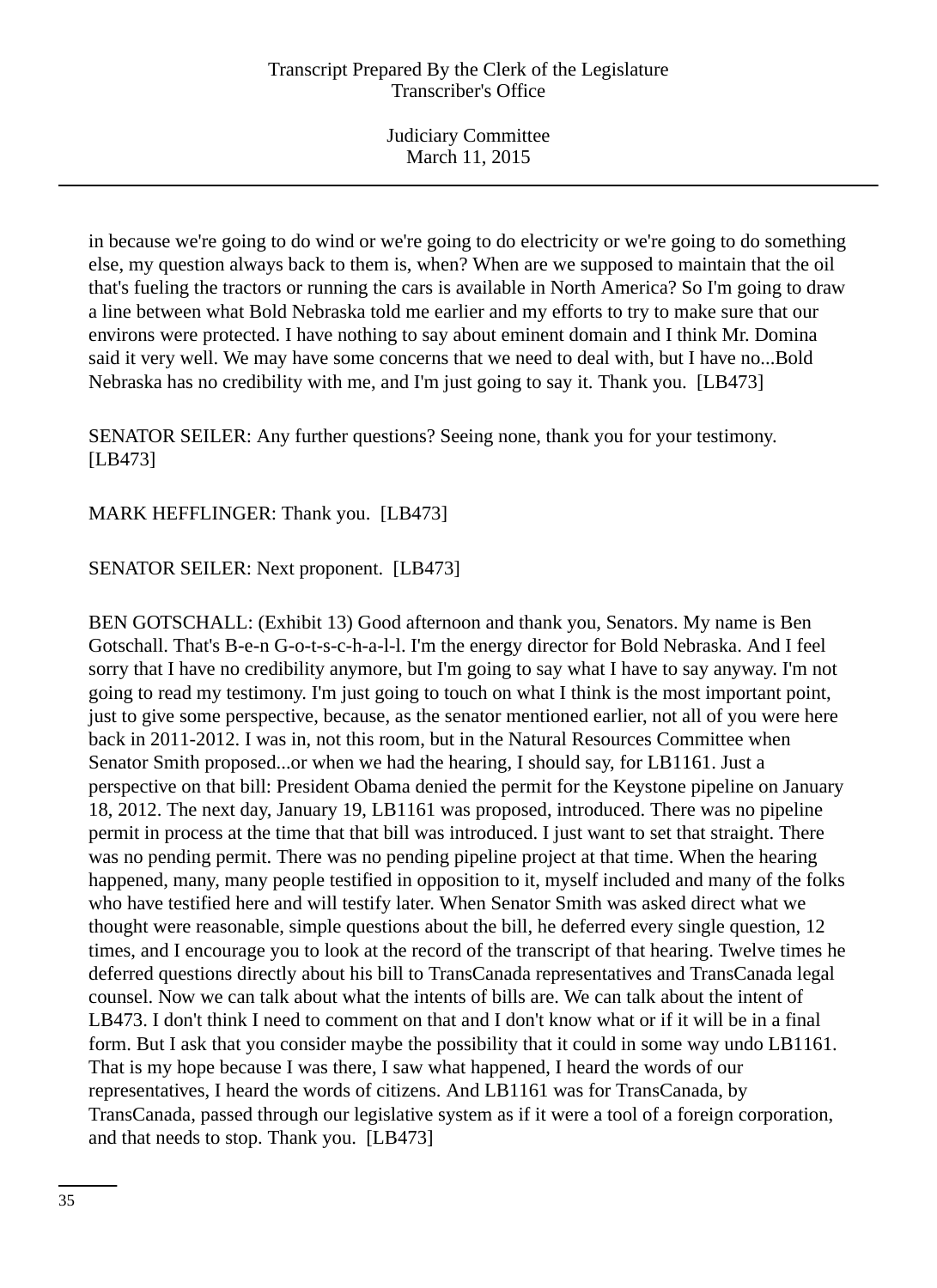SENATOR SEILER: Any questions? [LB473]

SENATOR CHAMBERS: Just... [LB473]

SENATOR SEILER: Senator Chambers. [LB473]

SENATOR CHAMBERS: Each senator is free to say what he or she wants to and the opinion is the opinion of that senator. I don't speak for the committee. No single senator does. And in the same way that the citizens have a right to express themselves, a senator may do the same, but it is that person's opinion being expressed, not representative of the committee. [LB473]

BEN GOTSCHALL: Thank you, Senator Chambers. And I also should have said thank you also for proposing this bill. [LB473]

SENATOR CHAMBERS: Well, I'm just doing what I get paid for. (Laughter) [LB473]

SENATOR SEILER: The big bucks. [LB473]

SENATOR CHAMBERS: Not much. [LB473]

SENATOR SEILER: Any questions? Thank you, Mr. Gotschall. [LB473]

BEN GOTSCHALL: Thank you. [LB473]

SENATOR SEILER: Next proponent. [LB473]

SHERRY LOSEKE: (Exhibit 15) Hi. My name is Sherry Loseke, L-o-s-e-k-e, and I support LB473. Our family farm is in the route of the Keystone, if you wonder why I'm here, but also would like to thank Senator Chambers very much for recognizing the urgent need to remedy our eminent domain laws. But according to the Cato Institute, property is the foundation of every right we have. Because we have a right to our property, we equally have a property in our rights. John Locke, who inspired Thomas Jefferson's work, referred to, quote, lives, liberties, and estates by the general name, property. James Madison wrote: Government is instituted to protect property of every sort. This being the end of government, that is not a just government, nor is property secure under it, where the property which a man has is violated by arbitrary seizures of one class of citizens for the service to the rest. The founding fathers foresaw the urge of government to pick winners and losers, so this principle is embodied in the Fifth Amendment.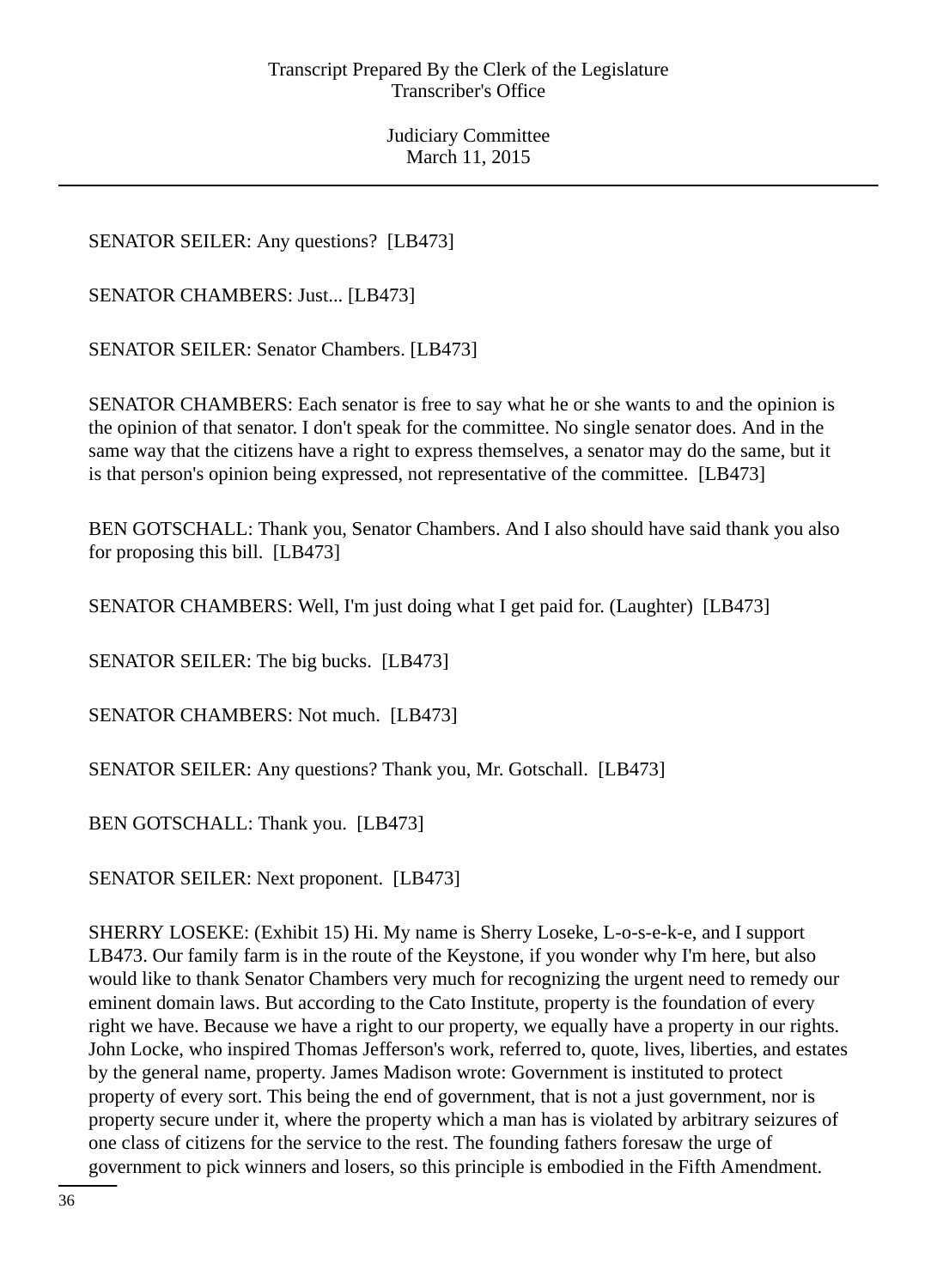Judiciary Committee March 11, 2015

Now, in recent times, government has been chipping away at our rights with laws like eminent domain. Plainly said, giving the right to a for-profit oil pipeline company for private gain is a form of corporate welfare. What should be a business transaction becomes a political one. The reason: because the original law was made with a political, rather than a constitutional, rationale. Private property under current law is not protected. The public interest will still be served without the right of eminent domain. Everyone is harmed. When eminent domain is granted to oil pipelines, landowners and the public are immediately stripped of their economic power and impact. To make the process appear legitimate, landowners are rendered invisible. How? A costbenefit analysis is never performed to determine first the benefits to the public of the landowners' contributions to the economy had there been free negotiation between the parties for the oil pipeline use of the land; second, any cost to landowners for other anticipated expenses from having never been properly compensated and, second, from having been saddled with risky contracts from a nonnegotiated deal. These are never calculated. Finally, the landowners are excoriated as terrorists and anarchists to demonize them to the public. The public can't be outraged when they don't know the facts. With free-market negotiations, economic innovation and growth is stifled. This is my story. This is... [LB473]

SENATOR SEILER: Ma'am...okay, thank you. [LB473]

SHERRY LOSEKE: May I have just one minute to say... [LB473]

SENATOR CHAMBERS: I would that she be granted... [LB473]

SHERRY LOSEKE: ...or 30 seconds? [LB473]

SENATOR CHAMBERS: Yes, go ahead. [LB473]

SENATOR SEILER: Okay. [LB473]

SHERRY LOSEKE: This is my story, but I think it's our story. And we're not invisible. Our story is about how capitalism conquers democracy. We need to give this a name and call it out wherever we see it. And now our only hope to restore rightful power to the people of Nebraska over our personal property rights is you. And without this, no one is free from the threat of eminent domain. Please support this bill. [LB473]

SENATOR SEILER: Thank you. Any questions? Thank you for your testimony. Next proponent. [LB473]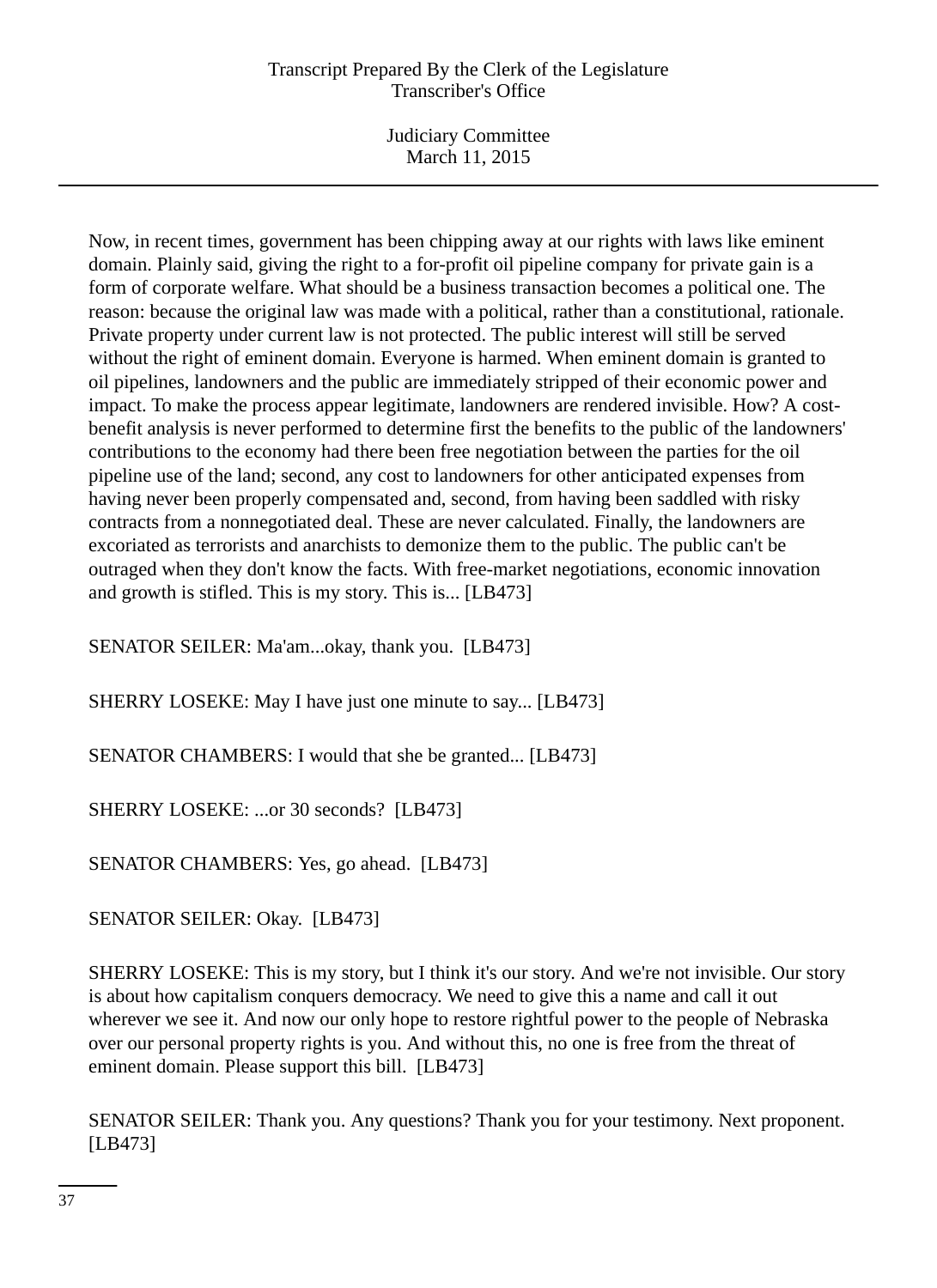Judiciary Committee March 11, 2015

AMY KUCERA: (Exhibit 16) Hi. My name is Amy Kucera. It's K-u-c-e-r-a. My name is Amy Kucera and I reside in Raymond, Nebraska, and I'm here today to show my support for LB473. As I continue the legacy as a land steward on my family farm in Verdigre, located in rural northeast Nebraska, it is with great honor that I have to be the fifth generation to do so on the same land that's been in the family for over 100 years. And I take the threatening tactics that my fellow Nebraskans have received in the name of eminent domain very seriously, as they've continued to fight for their hard-earned and -worked land with repeated efforts to seize their property through the intrusive process of eminent domain, unbelievably, for the private use of a foreign corporation, a Canadian, for-profit corporation, and certainly not in the greater interest of the citizens of this nation. I realize that it is not only my future family legacy at stake; it's the use of law and power itself being blatantly abused. For the few the Keystone XL project in this instance would benefit, which includes the elected officials in Nebraska who have been persuaded by lobbying efforts from TransCanada itself, all have proved that influence of money has overwhelmed our political system and the realization that our rights as citizens have been compromised. All too often, this is revealed...it is revealed that basic rights and the security of our citizens of this nation is a luxury that appears to be afforded to and decided by corporate wealth. And in this instance, since TransCanada began seeking the authority to seize and destruct the land of the unique biological crossroads we know as the Sandhills, there has been unrelenting pressure on the landowners involved to give up the fight to protect the water and land resources of the area. Those who have disagreed with TransCanada have been forced to make their case, continually entangled in the courts after their refusal to give into tactics of intimidation and demands to hand over their land, even in advance of TransCanada obtaining a permit or even final approval for the project. Our land is obviously the most valuable resource we as Nebraskans have and it would be a disgrace to continue to allow this type of unexpected turmoil to be brought about to my neighbors and fellow Nebraskans who understand that there is no fair price, quote, to be had in exchange for allowing a foreign corporation to pump crude bitumen through a project that had been proven detrimental to the ancient boreal forest in which the tar sands is being extracted. So in conclusion, I'm here today to stand with the landowners of the past, present, and future, and support the denial of any such foreign entity or corporation the right to use eminent domain in Nebraska, as well as removing the Governor from this process, and so encourage the passage of LB473. [LB473]

SENATOR SEILER: Any further questions? I have one. [LB473]

AMY KUCERA: Sure. [LB473]

SENATOR SEILER: The way this is written, you're supporting your neighbors that have land being taken. Your property is not being taken, is that correct? [LB473]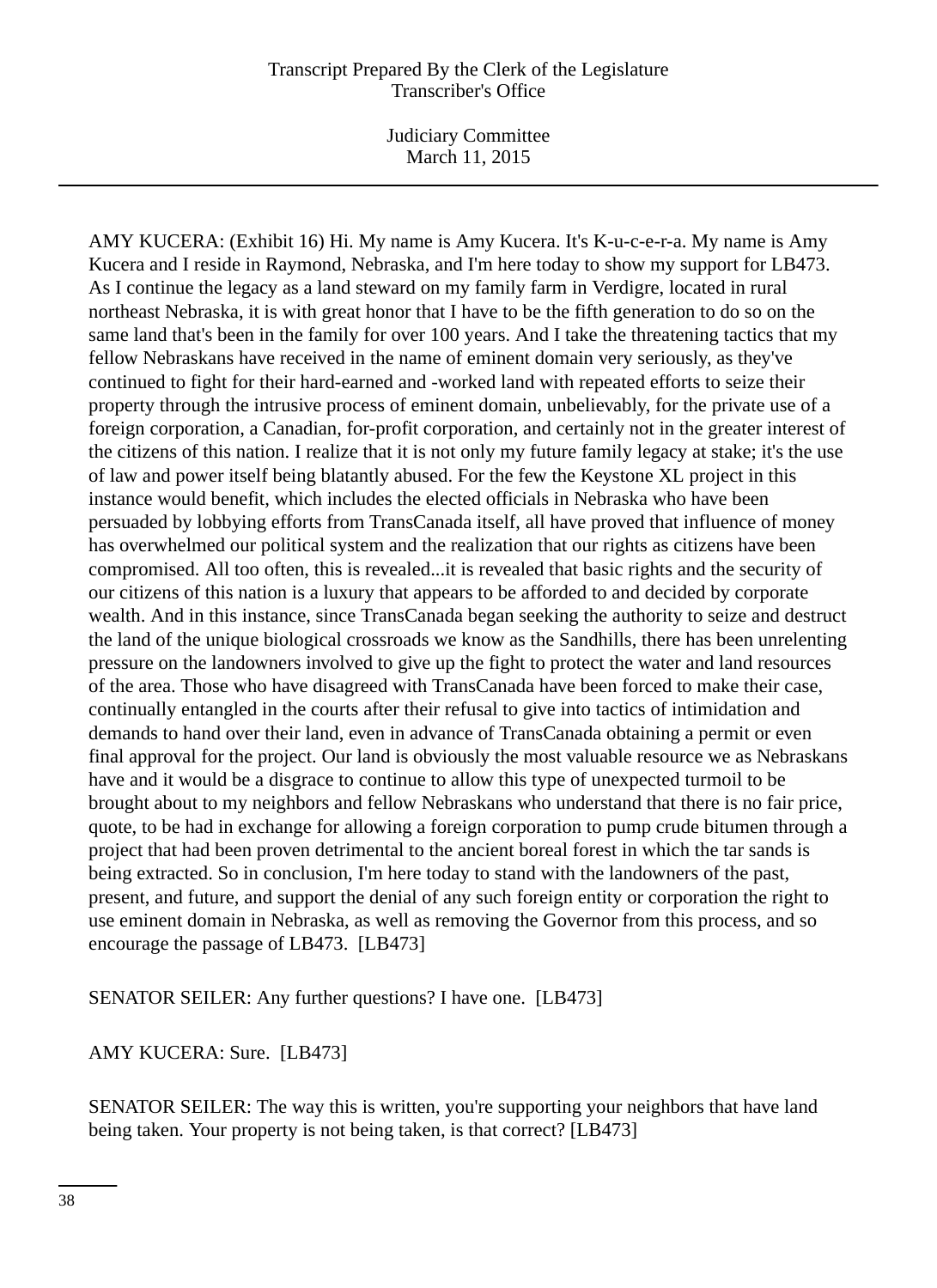AMY KUCERA: Oh, excuse me. My...yeah, this is in... [LB473]

SENATOR SEILER: You're in support of them? [LB473]

AMY KUCERA: Um-hum. [LB473]

SENATOR SEILER: Okay. [LB473]

AMY KUCERA: They're my neighbors. [LB473]

SENATOR SEILER: Just wanted to clarify that. Thank you very much for your testimony. Next proponent. [LB473]

SUSAN DUNAVAN: (Exhibit 17) My name is Susan Dunavan, S-u-s-a-n D-u-n-a-v-a-n. I'm a landowner in York County, Nebraska. I am here today to testify in favor of Senator Ernie Chambers' bill, LB473, which would eliminate the power of eminent domain for major pipelines. I was not paid to be here today to testify. My husband and I have spent more than 35 years trying to restore our 80 acres of pastureland back into native pasture. There are over 100 varieties of plants on our property and we have worked very hard to restore the biological diversity of this land. In May 2008, our dream was shattered. We were told that a major oil pipeline was slated to cross our property and that we would be forced to grant a perpetual easement to a foreign, forprofit corporation. I want to emphasize that this easement would be forever. Throughout these past seven years, I have received quite an education. Here are some of the things I have learned and questions that remain unanswered. I have learned what it feels like to receive eminent domain threats. I have received three threats in the last seven years. Two were sent before a company had authority to do so, and one was filed in our York County Court. I have learned that diluted bitumen is not considered oil by the House Ways and Means Committee and, therefore, does not pay into the Oil Spill Liability Trust Fund. I have learned that this is a pipeline through Nebraska to major ports and sold on the world market and I have a map that was actually supplied by TransCanada when they gave a talk in Lincoln on September 4, 2011. And all their arrows point to the Middle East. There is not one arrow that points to North America. I have learned that our state and federal legislators, the Office of the Governor, and the Attorney General's Office, the Department of Environmental Quality, among others, they do not answer letters regarding eminent domain. I have learned that private, for-profit foreign corporations do not answer certified letters, even though they have filed to take our land by eminent domain. I have learned that most of our state senators do not attend the State Department of Environment Quality hearings that affect our constituents regarding major pipeline projects. I have learned that our state senators would rather vote to violate the state constitution for foreign profit corporations than uphold the state constitution and protect its citizens from eminent domain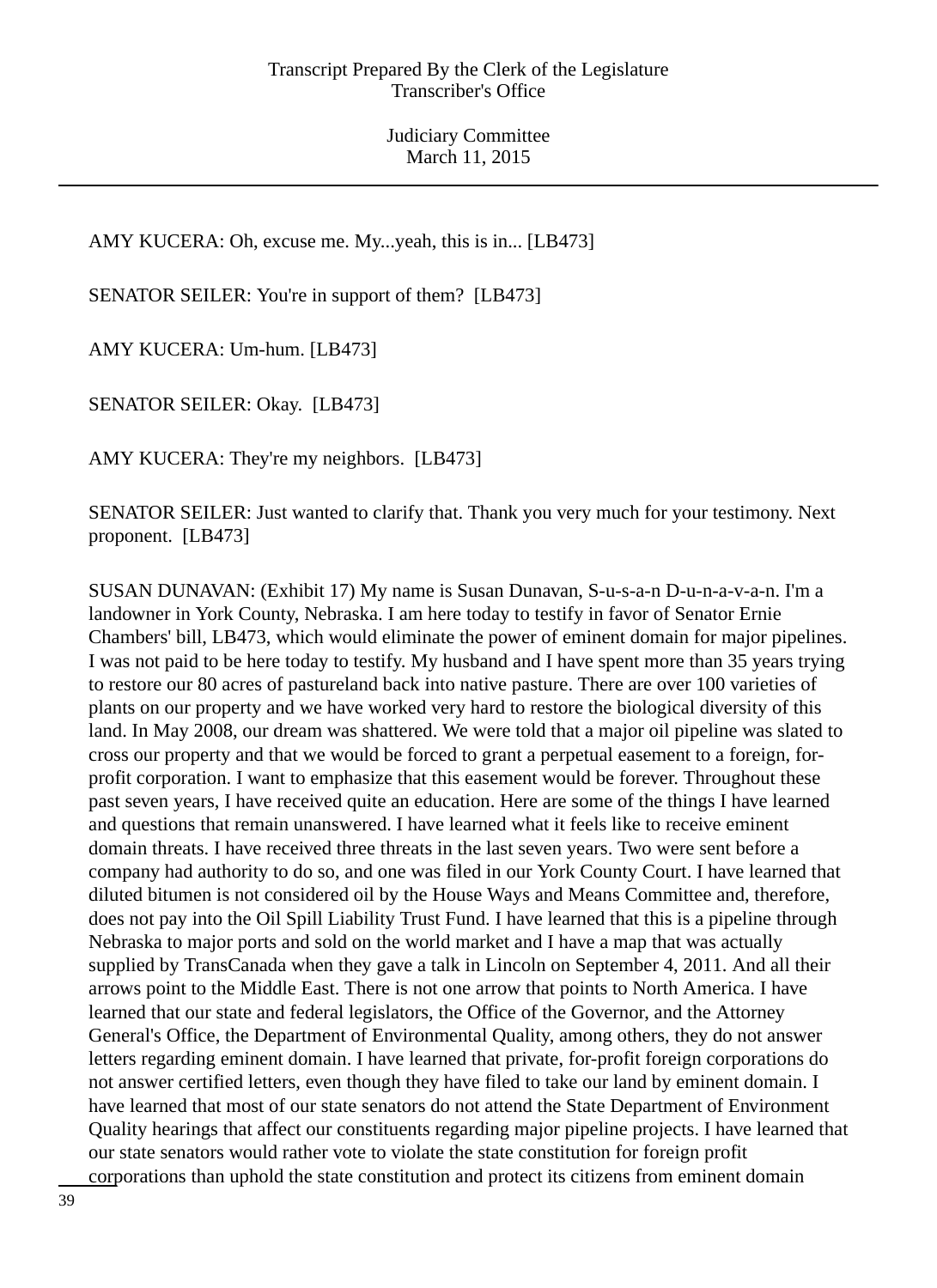Judiciary Committee March 11, 2015

abuse. I have learned that our state senators allow foreign, for-profit corporations to bully, intimidate, and coerce landowners to sign perpetual easements whose property they covet. Why should the landowners of Nebraska be forced to bear the burden of a foreign corporation's insatiable greed? Why should Nebraska landowners be forced to give up what they have worked lifetimes and generations building up by good and responsible stewardship? When this pipeline is no longer useful, why should the landowners be forced to deal with the remains of the pipes and pollution that are left behind? Eminent domain should be used for the public good, for roads, schools, hospitals, and parks, not to steal what others have worked for. I urge you to, please, support Senator Chambers' bill, LB473. And, "The ultimate test of a moral society is the kind of world that it leaves to its children," that was a quote from Dietrich Bonhoeffer. [LB473]

SENATOR SEILER: Any questions of this witness? Thank you for your testimony. Next proponent. [LB473]

JOHN POLLACK: (Exhibit 18) John Pollack, J-o-h-n P-o-l-l-a-c-k. I'm here to support LB473 and I would like to thank Senator Chambers for bringing the bill. My wife Karen Berry and her family own farmland on the proposed pipeline route through Antelope County. They are faced with eminent domain proceedings from TransCanada under the authority of LB1161 which would be rescinded by the current bill. Among the provisions of the permanent easement TransCanada is attempting to foist on them is provision 12, quote, in the event grantee elects to abandon the easement area in whole or in part, grantee may at its sole election either leave the improvements in place or remove them, unquote. They can leave the pipeline. In addition, under provision 18, quote, the rights granted hereby to grantee may be assigned by grantee, in whole or in part, in the grantee's sole discretion. They can sell it if they feel like it. I'm from New Jersey. You may be familiar with the large tracts of ruined postindustrial areas in New Jersey. Some of these are now superfund sites recognized as highly toxic; however, when those sites were constructed, they were shiny and new, promising jobs, and built according to the standards of the time. By the time this stuff was abandoned, it was no longer profitable for the companies who owned it to utilize and maintain it. In most cases, those weren't the companies who originally built it, but it was passed from owner to owner until it was nothing but a liability that could be left for somebody else to clean up. The provisions of this easement that the state of Nebraska has so generously allowed TransCanada to attempt to force upon the landowners are a guarantee that it will follow the footsteps of its industrial predecessors to the detriment of the people and landowners of this state. Any nice promises to the contrary are as good as the paper that the easement is written on and nothing more. A rusting pipe filled with toxic gunk will be the end result and the landowners will be stuck with it. I call upon you to do things the right way, avoid a giveaway to TransCanada, avoid a blight on the land and water of Nebraska, and pass LB473. Thank you. [LB473]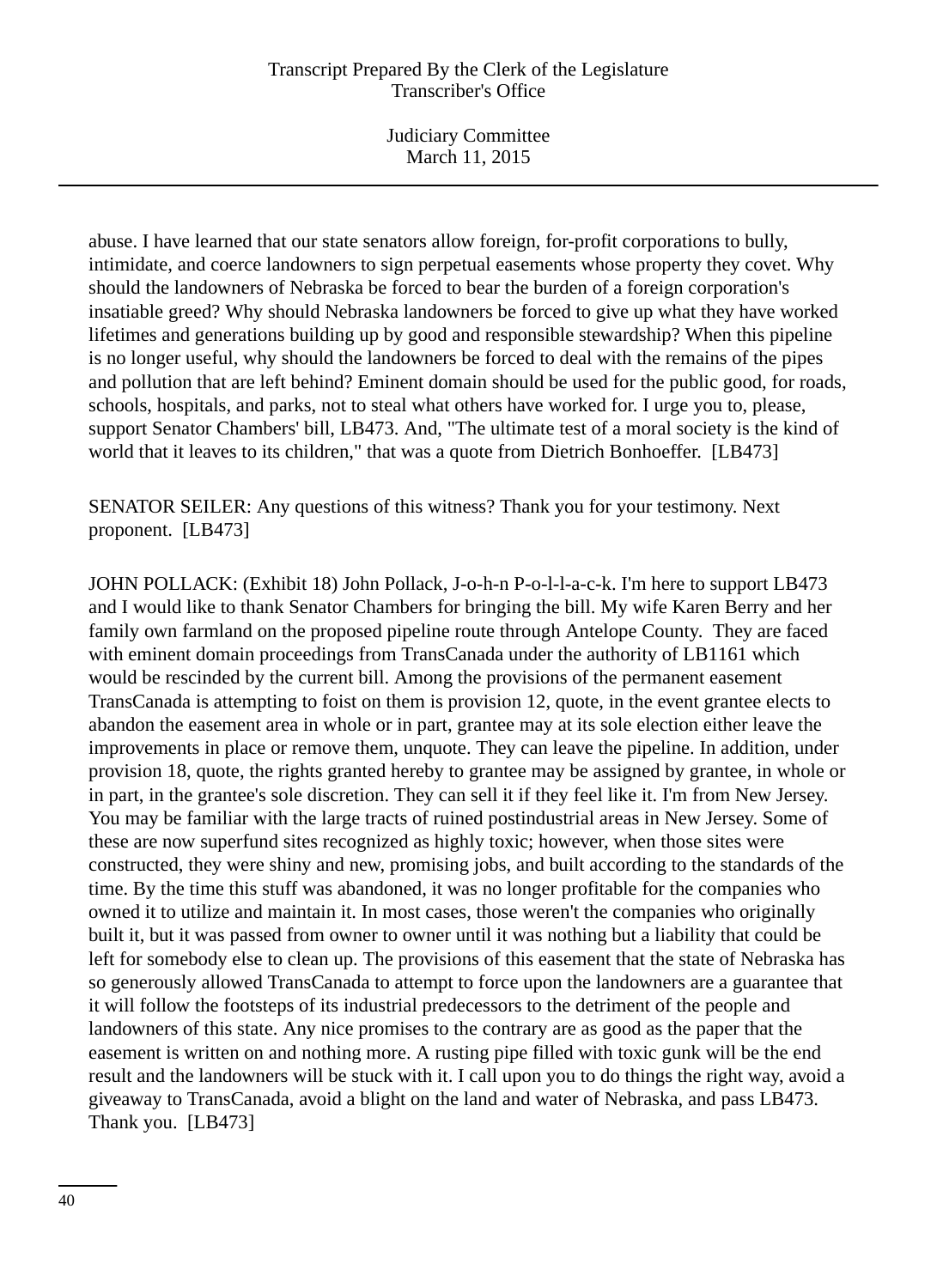SENATOR SEILER: Any questions? Seeing none, thank you for your testimony. Next witness. [LB473]

RICK HAMMOND: (Exhibit 19) Hello, Senators, Mr. Chambers. I'm Rick Hammond, R-i-c-k H-a-m-m-o-n-d. I farm out at York County and I'm like Randy. I've been in this for eight years. I was on the original route and...but I have a section of grass out by North Platte and there's two natural gas pipelines that cross that. And so I was...and the land is never the same after a pipeline goes in. I don't care what they say, it's never the same. But...so I was reluctant to sign. I was polite. They were polite. But then after it became obvious that I was not going to sign, they threatened me twice with eminent domain on the phone and once in writing and so...but there was someone...I was in the other room. Someone asked, you know, are you sure this isn't going to be for us? And the IEA estimate two years ago was that we export 3 million barrels of refined petroleum products a day. Three-fourths of that comes from the refineries that the Keystone XL is going to service. There has been no talk of any corresponding infrastructure going out. This is an export pipeline. It's not for us so, therefore, how can eminent domain come into play if it's not for the U.S. or even the state of Nebraska or the citizens? And I must say, you know, the land is...I mean we all know what property taxes are, so we know it's valuable. And I just can't believe that we would even risk any of it for this and so...but the main issue is about eminent domain. And if a product is not for us, which according to the IEA it is not and it's in a duty-free zone, the U.S. doesn't even get the taxes. So being a Nebraska landowner and having two miles of natural gas pipeline crossing my land, I can speak from experience. The pipeline company should not always be able to disregard the property rights of the landowners who pay the bulk of taxes in this state. I agree wholeheartedly with LB473. Nebraskans' property rights have been trampled on for too long and it's way past time to get the rights back to the people who pay the taxes and take care of the land. Keystone XL is only the latest attempt to coerce me into something that is not good for our state, our country, and especially our land. I applaud the senator from Omaha for initiating this proposal. He has the ability to see when a company's greed is not a valid reason for claiming eminent domain. One would have thought a senator west of Lincoln would have taken up the issue, but I am grateful to be able to stand with Senator Chambers today and urge you to pass LB473. And I wish Mr. Krist was here. I want him to know that Bold, without Bold, we wouldn't be here. They crushed me, you know, as an individual. Until there is strength in numbers and all of us standing up for the right thing, not what a multibillion-dollar company can do to an individual, that is just wrong. And what's wrong with being for the environment? I mean he acted like it was a terrible thing. I wish he was here. Anyway, thank you. I...it's been a long haul. [LB473]

SENATOR SEILER: Any questions of this witness? [LB473]

RICK HAMMOND: So thank you all. [LB473]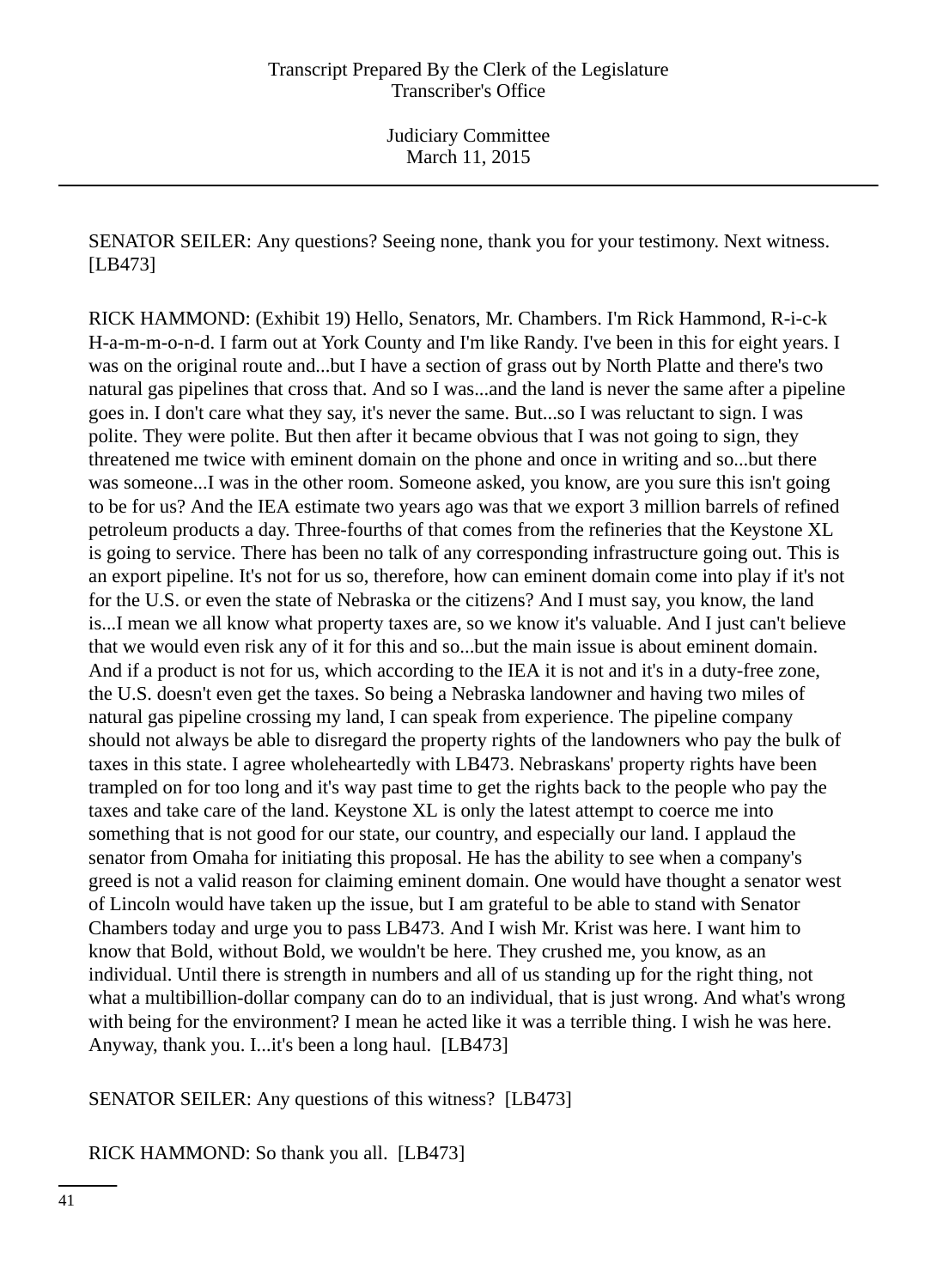SENATOR SEILER: Thank you. Next witness. [LB473]

BONNY KILMURRY: (Exhibit 20) Senators, hi. I'm Bonny, B-o-n-n-y, Kilmurry, K-i-l-m-u-r-ry. I'm a Nebraska landowner whose ranch is being threatened by TransCanada. A private corporation has no reason to negotiate fair easement terms with landowners when they can invoke eminent domain. I am here today to testify and support LB473 which removes the power of eminent domain to acquire easements for a private corporation. Corporations using eminent domain place undue burdens on landowners to enhance their profits, i.e., liability issues and structural removal. I did not profit from these structures. I may have to endure the risk to my water, land, livelihood. Neither my heirs nor myself should be responsible for its removal. A provision should include the removal of all structures and restoration to precondition at the end of any project. Removal of large, oversized structures would be a huge burden to any landowner. Deteriorating structures, especially pipes, must not be left unmonitored with its cancer-causing concoction to rot in Nebraska's aquifer-rich soil. Landowners should receive periodic rent payments, not a one-time perpetual easement fee, like those who have cell towers or wind turbines. Landowners do not have megamachines, man hours, or dollars to remove large, rustic, metal structures. All projects have a limited life span. Corporations who benefit need to be responsible for these removals. Easements should revert back to landowners rather than the excessive taking of perpetual. In conclusion, eminent domain should be reserved for our government's use, for the benefit of the general public, not a corporation for private gain. Thank you for your time. Thank you, Senator Chambers. Please move this bill forward. Have any questions? [LB473]

SENATOR SEILER: Any questions of this witness? Thank you very much for your testimony. [LB473]

BONNY KILMURRY: Thank you for your patience. [LB473]

SENATOR SEILER: Next proponent. [LB473]

EMILY LEVINE: Hello. I'm Emily Levine, E-m-i-l-y L-e-v-i-n-e. I'd like to thank Senator Chambers for introducing this bill and to all of you for listening to us. When I was thinking about coming here to testify, I looked up the definition of eminent domain, I looked it up in a lot of legal sources, and they're pretty clear when they talk about being for the public good and it is the government or the state who does this. TransCanada and other private corporations to me don't seem to legally have the right to seize land through eminent domain. I think both common sense and legal sense tells us that this is just wrong. I am against the pipeline, but what we're talking about today is eminent domain instituted by LB1161. I testified three times in front of the Natural Resources Committee about that bill. If you're new to the Legislature or new to the topic,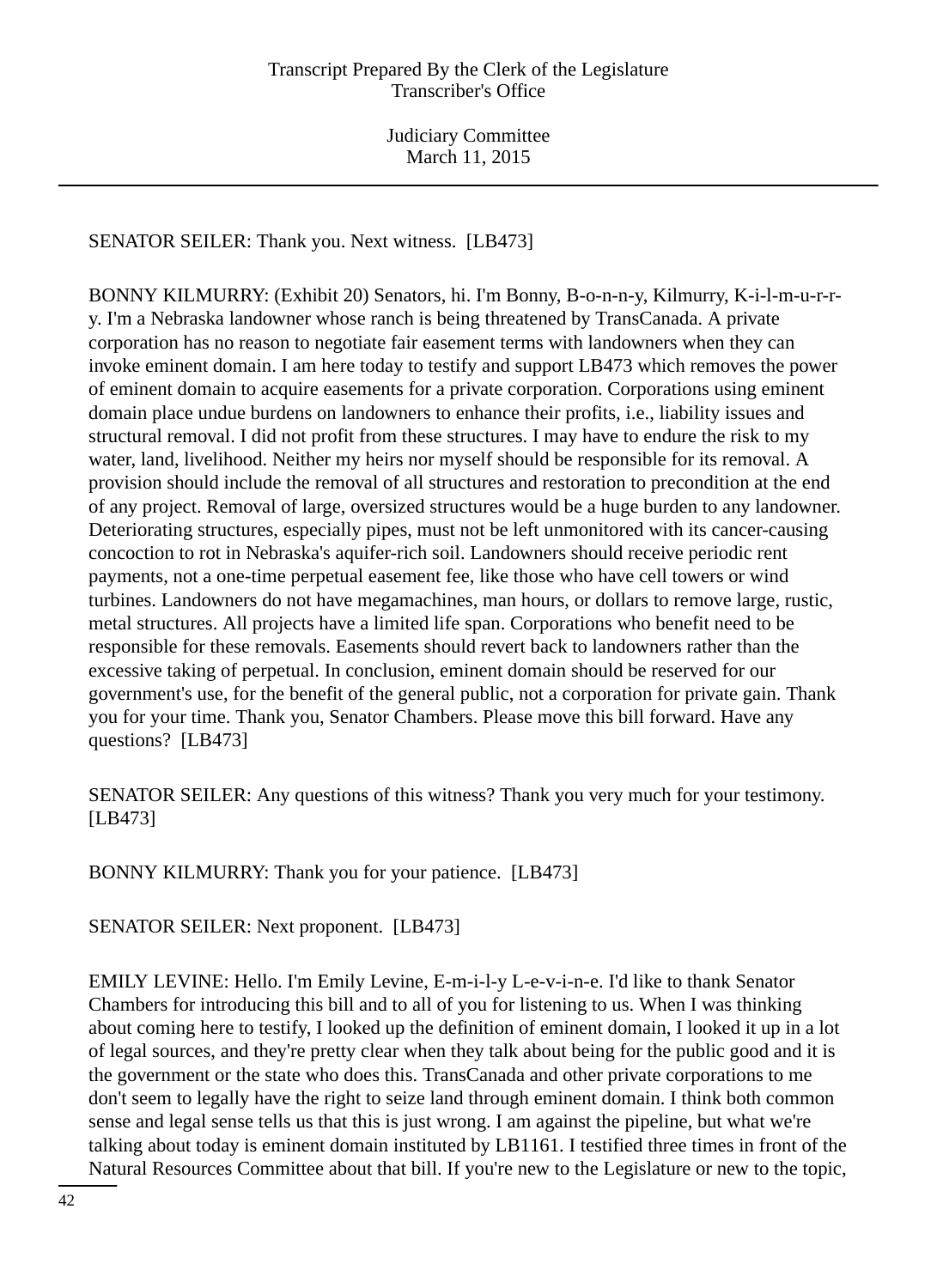Judiciary Committee March 11, 2015

you might go back and listen to all our testimony and you might go back and listen to our testimony in front of the State Department representatives that came out twice to hear us. But as far as eminent domain goes, I guess I would ask all of you to imagine, seriously, to just sit and take some time and think about your house, your condo, your farm, your ranch, wherever you live if you own it and don't rent, that you start to get letters and phone calls from a non-American corporation who tells you they're going to take your property for highly destructive purposes and there is nothing you can do about it. Please try to imagine what that would feel like. I'm not a landowner along the route. There are plenty of people here who can speak to that. But try to put yourself in their shoes and you will know how wrong this is. This is not seizure of private property for the public good. This is seizure of private property to the public detriment, and so I ask you to please pass this bill on to the next stage. Thank you. [LB473]

SENATOR SEILER: Any questions of this witness? Seeing none, thank you for your testimony. [LB473]

EMILY LEVINE: Thank you. [LB473]

SENATOR SEILER: Next proponent. Welcome. [LB473]

CATHIE GENUNG: (Exhibit 21) Thank you. My name is Cathie Genung, C-a-t-h-i-e G-e-n-u-ng. [LB473]

SENATOR SEILER: Excuse me just a second. Are you related to that gentleman sitting right behind you there? [LB473]

CATHIE GENUNG: Yes, I am. (Laughter) [LB473]

SENATOR SEILER: Long-term clients. Senator Morfeld, would you take over the hearing at this point. [LB473]

SENATOR MORFELD: I don't know if you want that, Senator. (Laughter) [LB473]

CATHIE GENUNG: I support Senator Ernie Chambers' bill, LB473, no eminent domain for private gain. I am a resident of Hastings, Nebraska, but also a third-generation ranchland owner in Holt County, Nebraska. I can tell you firsthand that the passage of LB1161 has caused tremendous undue stress and grief to many in the proposed route of the KXL pipeline. As citizens of the United States, one shouldn't have to fear that land that, in some instances, has been in the family for well over 100 years could potentially be seized by a foreign corporation, a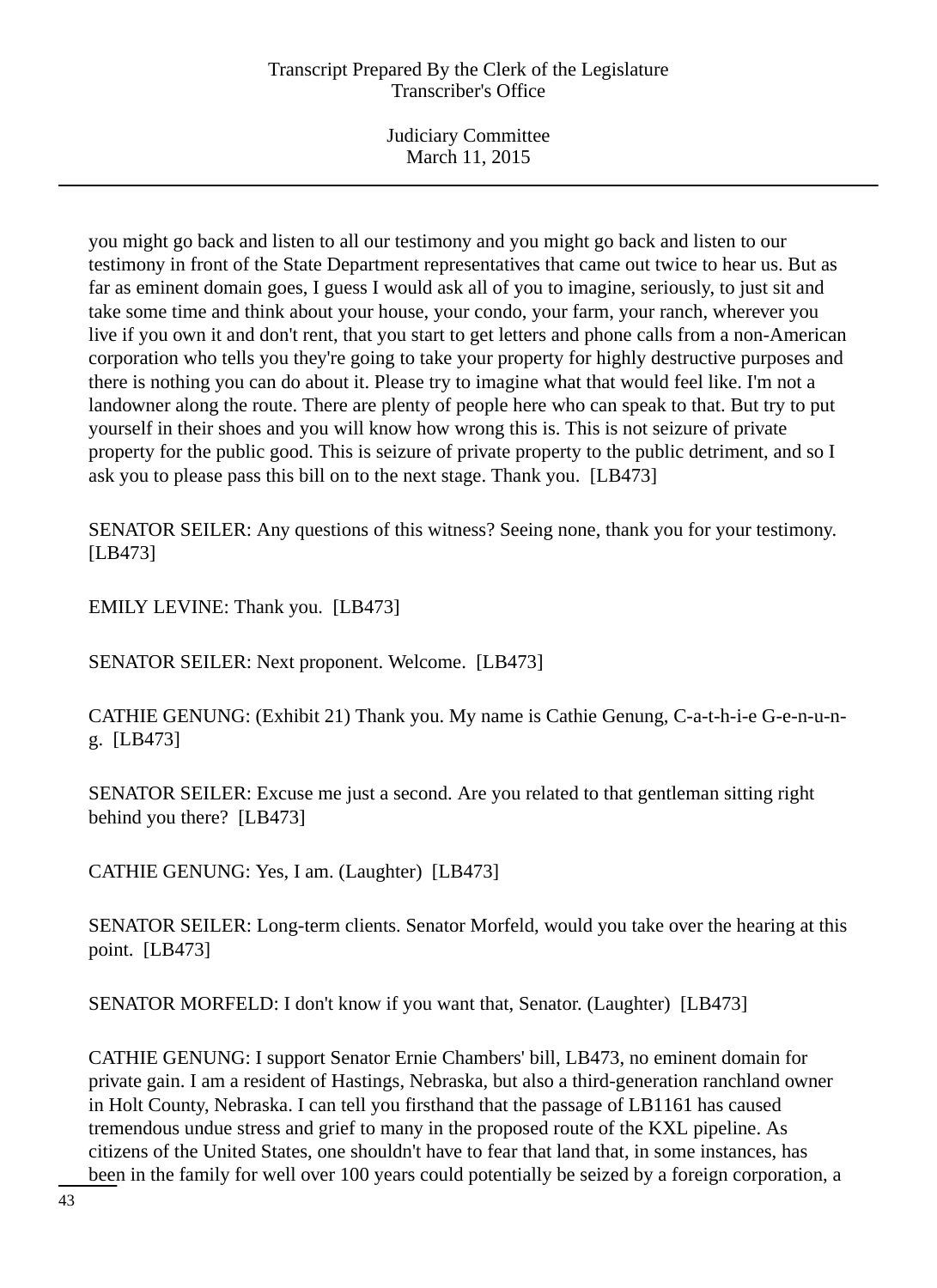Judiciary Committee March 11, 2015

corporation, I might add, that has no permit and no legal route through Nebraska. Ironically, today is my mom's 89th birthday. It's appropriate that I have the opportunity to testify because the way my family and I got involved with eminent domain issue years ago was that the original KXL route was scheduled to pass through a portion of my mom's ranch, compromising her artisan wells, her hay meadows, and her summer pastures. Like many of her neighbors, she was threatened with eminent domain and told that if she didn't sign the TransCanada easement her land would be taken from her. My family and I have been involved in the legal battle since then. Well, five or six years later, TransCanada's original route has been moved. My family's ranch is no longer on the original route. However, the proposed route still crosses the Ogallala Aquifer, the ecosystems of the fragile Nebraska Sandhills, and the farms and ranches of numerous Nebraska citizens. With that in mind, logically, there is no possible reason that LB1161 should stand. In my opinion, LB1161 was ill conceived and hastily railroaded through the Legislature. Nebraskans have nothing to gain and everything to lose if LB1161 is not repealed. May I have about 20 seconds? [LB473]

SENATOR CHAMBERS: Go ahead. [LB473]

CATHIE GENUNG: Okay. Again, Senator Chambers, thank you for being the voice of reason. I believe in eminent domain for roads and entities that serve the public interest, but not for corporations for greed and personal gain. Thank you for the opportunity to have the voices of so many honest, hardworking Nebraskans heard. Again, I am in total support of Senator Chambers' bill, LB473. Thank you, Mr. Chairman and members of the committee. [LB473]

SENATOR SEILER: Senator Morfeld, you're in charge. (Laughter) [LB473]

SENATOR MORFELD: Does anybody have any questions? Seeing none, thank you. [LB473]

CATHIE GENUNG: Thank you. [LB473]

SENATOR SEILER: Next proponent. [LB473]

DONNA ROLLER: (Exhibit 22) Donna Roller, D-o-n-n-a R-o-l-l-e-r. I've heard a lot of testimony today and I've heard frustration, Mr. Krist's frustration and your bad-mouthing. You don't like Bold. And you know what, as citizens of this state, we've been through hell, honestly. The democracy that was taught to me in high school does not apply. And so I understand their frustration and I don't want to be disrespectful. But when you throw the kind of legislation...and we have had no support, none. And so I want it to be a matter of public record because Mr. Chambers has, thankfully, given us this forum to publicly state what we have gone through. And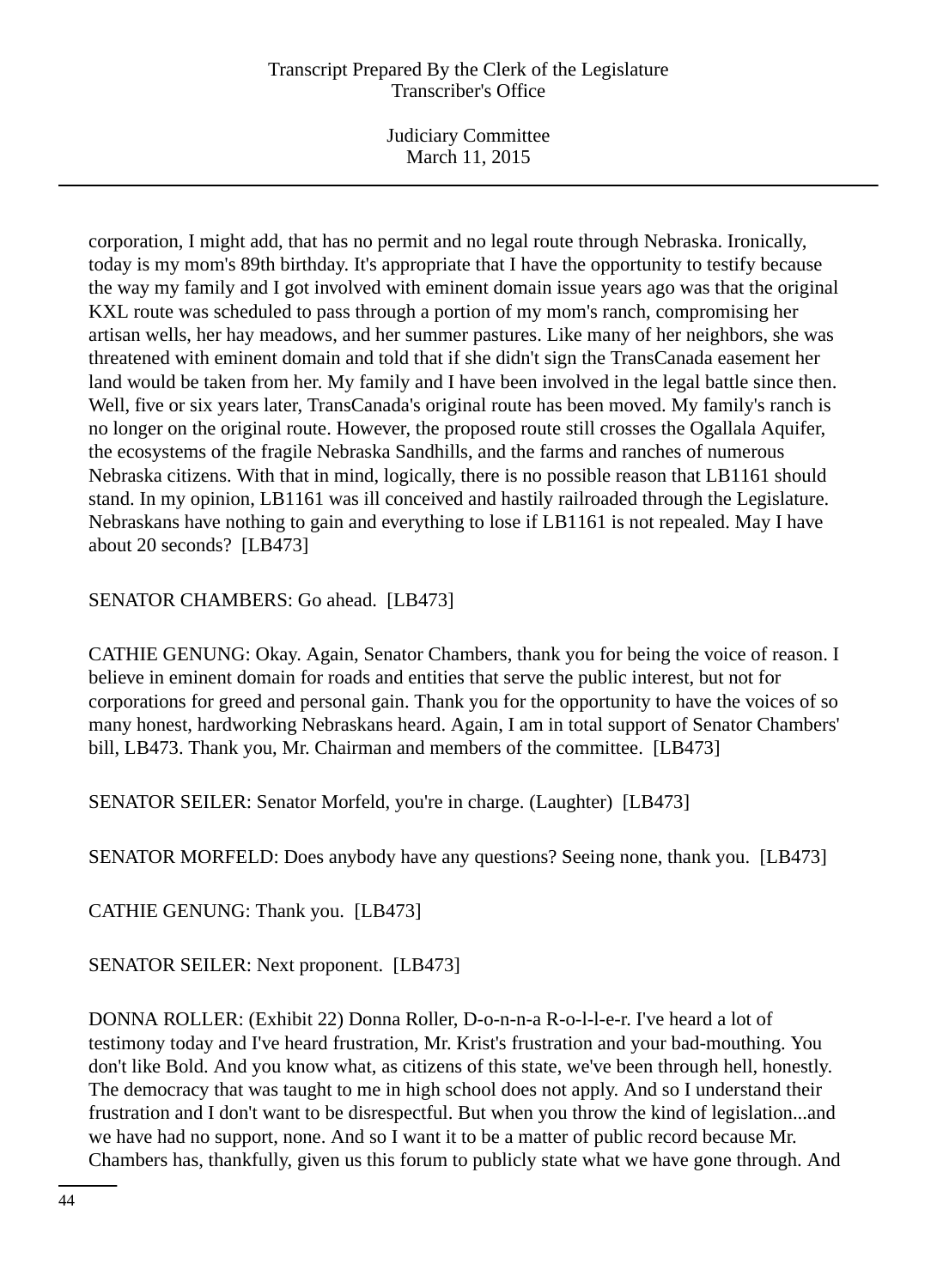Judiciary Committee March 11, 2015

I lay awake at night. When we are not heard by the Governor and the Governor threatens--and you can look at past records--threatens the National Guard off the citizens of the United States, of Nebraska, when TransCanada is allowed a private meeting with a PowerPoint with TransCanada and they invite the State Patrol, the FBI, our counties, and they want us arrested as terrorists because we don't agree with TransCanada, what is wrong with this picture? And under the Patriot Act, you can lock me up without habeas corpus. And why are we resorting to this? Because we are not heard. I, too, was in that committee meeting with LB1161 in the final hours and I heard it and it was a disgrace. And, by God, let's use TransCanada's name because that's exactly who wrote that bill. And we have been hijacked by corporate interests through all their multitudes of ALEC and Heritage (Foundation), (Americans) for Prosperity, and everybody else, and they are in this room. And frankly, I don't give a damn what they say because I'm sick and tired of hearing their same-old, same-old story. It's a bunch of lies and if you tell it long enough it becomes real for somehow. But I'll be damned, I will die for that land of mine in York County, because money has bought everything in this country and there's no denying it. We know it. You know it. And there was \$250,000 for every single vote that was in the federal U.S. Congress for that KXL vote--\$250,000. [LB473]

SENATOR SEILER: Your red light is on, ma'am. [LB473]

DONNA ROLLER: I know. Thank you. [LB473]

SENATOR SEILER: You're welcome. [LB473]

DONNA ROLLER: And I'm sorry I'm angry, but I feel we have a right to be. [LB473]

SENATOR SEILER: You bet. Okay, Senator Chambers. [LB473]

SENATOR CHAMBERS: You hit the nail on the head when you mentioned having a public forum. I'm not asking questions of the testifiers. I will have the opportunity when I close to state my piece. But when you come here and things have happened to you, to your neighbors, it's not academic with you, it's not theoretical, it is your life. It impacts on your life. And if you didn't have some kind of emotional response, that would mean that a lot of things are being bottled up and your health could also be at risk. [LB473]

DONNA ROLLER: It is affected. [LB473]

SENATOR CHAMBERS: So I think everybody in this room, if the truth were told, will understand everything that you've said. And I think some people who might not be quite as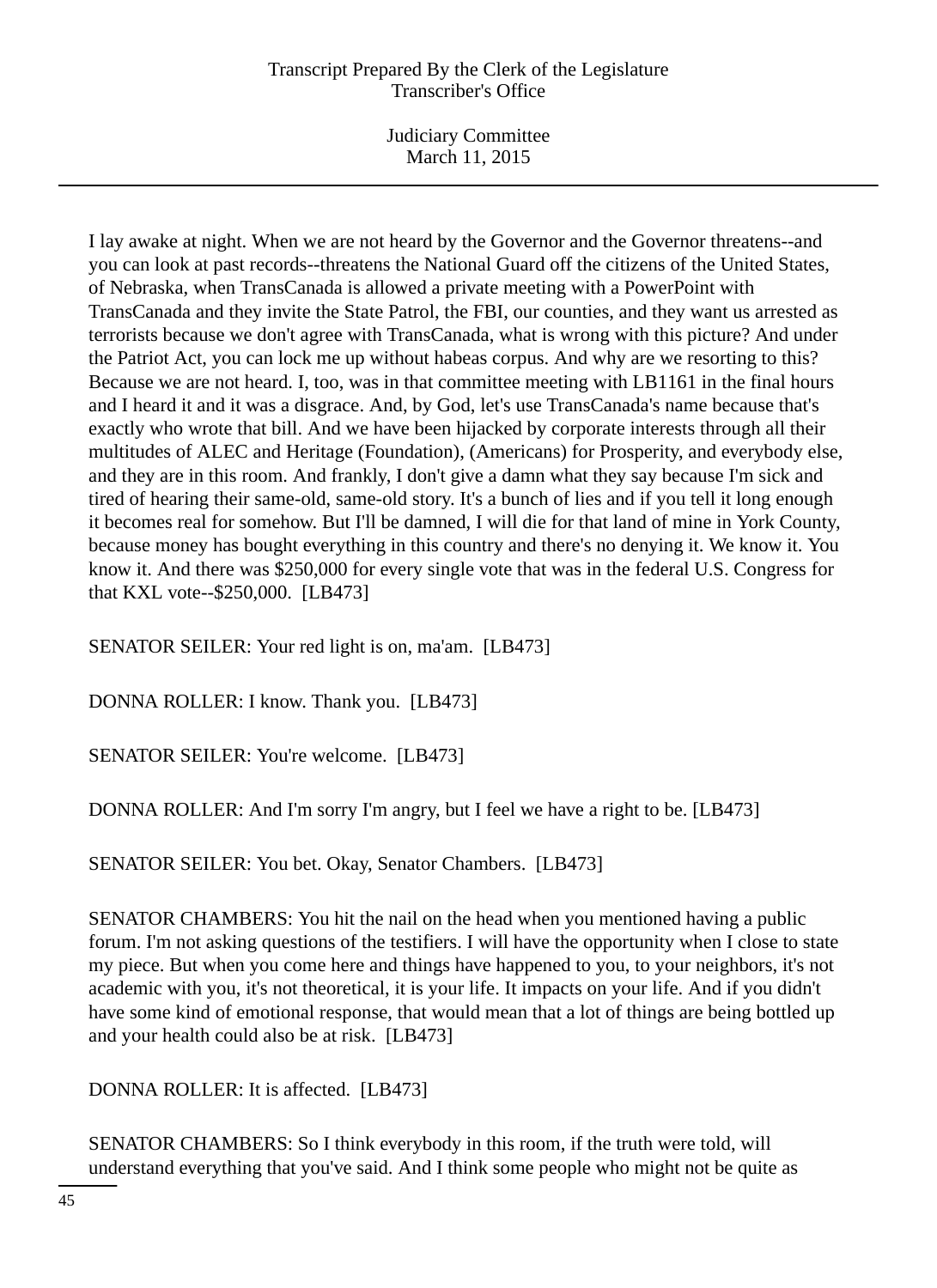explosive in expressing their personal feelings will feel a sense of relief and release that your very sincere and direct testimony gave. So you spoke more than just for yourself, in my opinion, and I appreciate the fact that you came and that you spoke exactly in the way that you did. [LB473]

DONNA ROLLER: Thank you. [LB473]

SENATOR CHAMBERS: I feel like I've been in the presence of a kindred soul if you don't mind my saying it. (Laughter) [LB473]

DONNA ROLLER: Well, I'll tell you what, when I saw Jim Smith do that LB1161, it was the most incredible, horrible thing that I ever saw in my life that he could betray the people of this state for ALEC and TransCanada. [LB473]

SENATOR CHAMBERS: Thank you (inaudible)... [LB473]

SENATOR SEILER: I'm not even going to ask if there's any more questions. (Laughter) Thank you very much for your testimony. Next proponent. Next proponent. Okay. [LB473]

RENEE SANS SOUCI: Good afternoon, Senators. My name is Renee Sans Souci, R-e-n-e-e Sa-n-s S-o-u-c-i. (Speaking in Omaha language.) What I said in the Omaha language was: Let me introduce myself. My Omaha name is Sacred Horsewoman. My English name is Renee Sans Souci. I am an Omaha woman. Today I'm offering testimony as a concerned citizen and protector of water. I support LB473 and I thank you, Senator Chambers, for introducing this bill. Weeblaha. Thank you. In listening to the previous testimonies from all the proponents and continuing with the further proponents of this bill, I implore the Nebraska Legislature to stand with the landowners and the people of the state of Nebraska. The assertion of eminent domain over the rights of landowners and the citizens and the precious waters of our beautiful state by a foreign corporation is a sure way to disaster for the well-being of our future generations. By allowing TransCanada eminent domain, we must also consider the past effects on the land in Canada itself. The land has been destroyed in order to extract the dirty tar sands oil from what was once beautiful land. The legacy is here, is before us. Please support LB473. Consider our sacred waters, the land, and the people of our beautiful state. Do not allow such a corporation to place a pipeline through our state. In the words of Winona LaDuke, environmentalist: Love water, not oil. Weebla-ha. Thank you. [LB473]

SENATOR SEILER: Questions? Thank you for your testimony today. Next proponent. [LB473]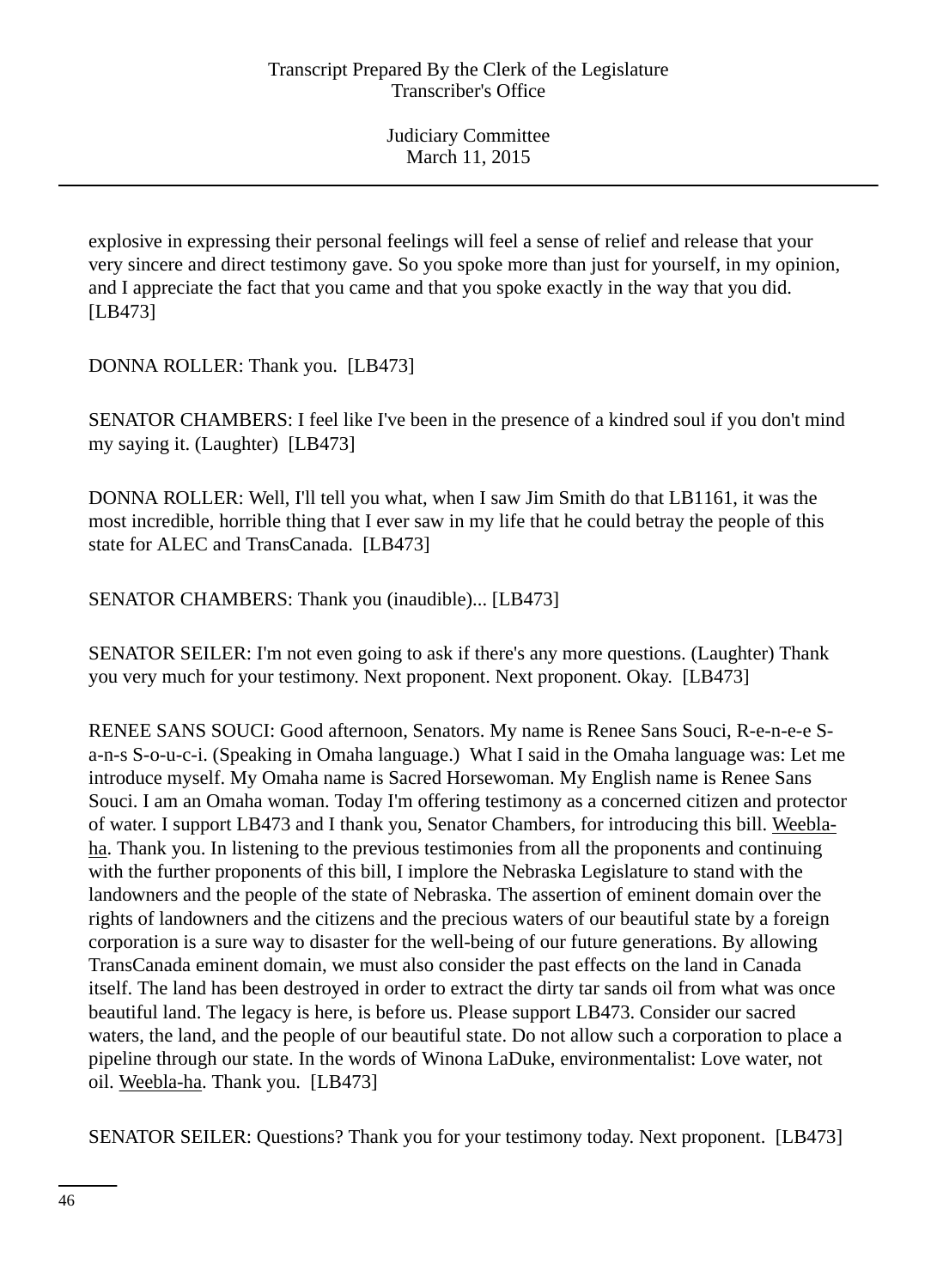Judiciary Committee March 11, 2015

BILL DUNAVAN: (Exhibit 24) Good afternoon, Mr. Chairman and Senators. My name is Bill Dunavan, spelled D-u-n-a-v-a-n. I'm a citizen of York County, Nebraska. I'm not being paid to testify. I have a few comments on Senator Chambers' bill to prevent the use of eminent domain for large oil pipelines. The eminent domain laws in Nebraska appear to be in a shambles. Private property rights that may be taken for the public good, according to the Fifth and Fourteenth Amendments to the U.S. Constitution, are instead being twisted to benefit special private interests. This bill, LB473, will begin to set things right. From 6.75 years of being hounded by a certain pipeline company, it has become plain to me that the State Unicameral has a difficult time getting out to gather facts about and visit with and correspond with constituents and affected citizens when it comes to large oil company projects. Instead, two other social mechanisms have taken the place of reason and judgment. One mechanism is that the decisions appear to have been made in advance with no regard to new information. Possibly, do you think that these might be considered back-room deals where landowners' input is not welcome? Another mechanism involves decisions made after absorbing repetitive, million-dollar PR campaigns offered by those specializing in half-truthful statements. As evidence, I have attached a list of the Nebraska state senators who I noticed were attending and testifying at recent marathon public hearings. This is my personal record, not an official transcript, but I try to be very accurate. That's the second page attached there. These hearings were the best chance to hear from hundreds of affected people at once. They surely contained diverse opinions, but many presentations stuck with the facts and offered very good references. In case you watched on TV instead, the media tended to put the lens cap back on after 25 minutes. I'm sorry you missed the rest. I hope you will begin to set reasonable standards for condemnation events in Nebraska, starting with large, private oil pipelines by passing LB473. And thank you for your attentiveness. [LB473]

SENATOR SEILER: Any questions? Thank you very much for your testimony. [LB473]

BILL DUNAVAN: You're welcome. [LB473]

SENATOR SEILER: Next proponent. [LB473]

KEN WINSTON: (Exhibit 23) Good afternoon, Chairman Seiler and members of the Judiciary Committee--just don't remember where I was. (Laugh) [LB473]

SENATOR SEILER: We have that problem once in awhile too. [LB473]

KEN WINSTON: I was in Natural Resources just...I'm sorry? [LB473]

SENATOR SEILER: We have that problem once in awhile too. [LB473]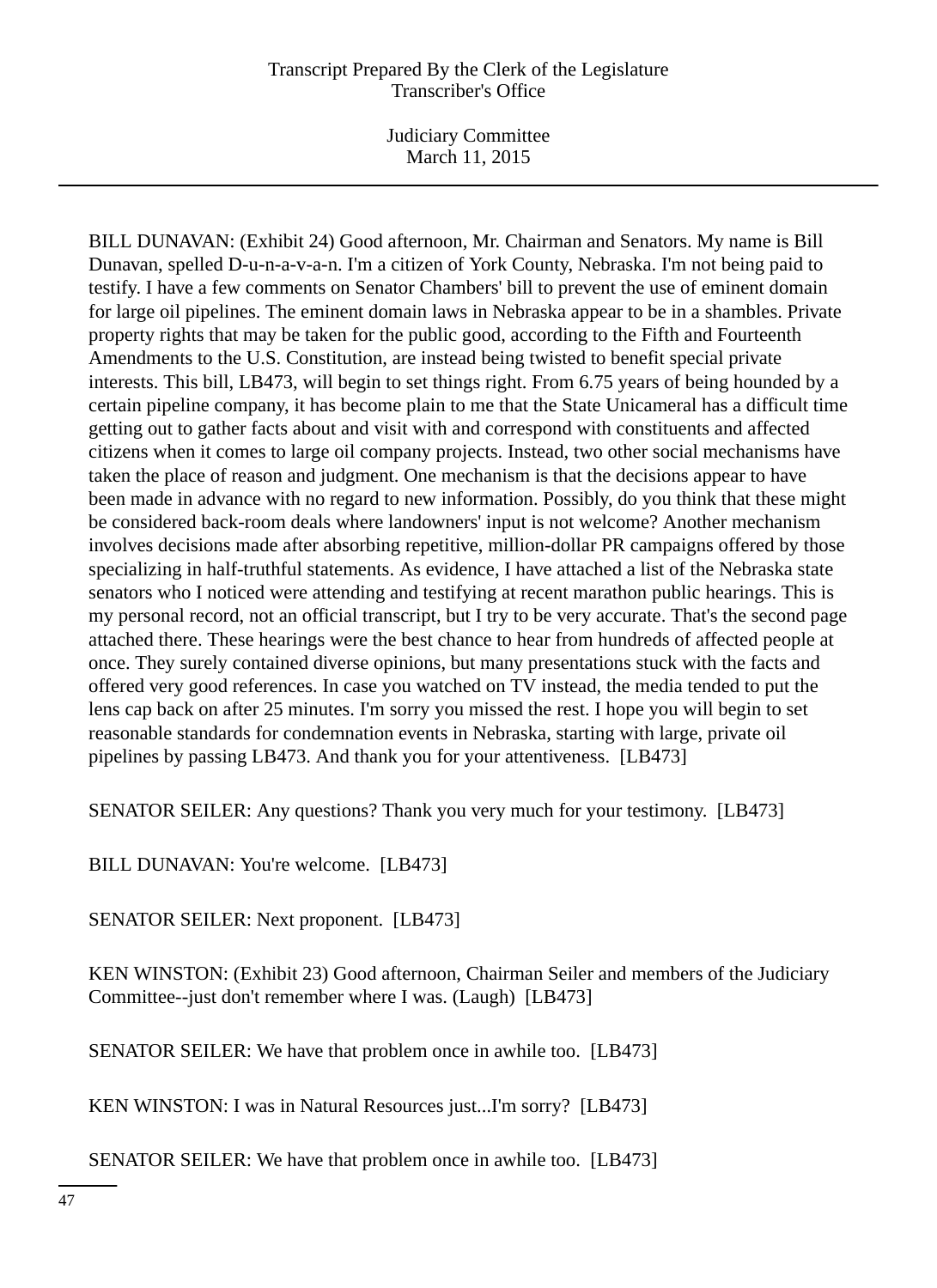Judiciary Committee March 11, 2015

KEN WINSTON: (Laugh) My name is Ken Winston, K-e-n W-i-n-s-t-o-n, appearing on behalf of the Nebraska Sierra Club in support of LB473. We believe that LB473 is an important step in reforming eminent domain law in the state of Nebraska. There's a lot of reasons for that support, particularly the fact that the current law allows a foreign, for-profit corporation to use eminent domain against American citizens and we believe this has...in conflict with fundamental principles of the American legal system, in particular the requirement that eminent domain be only exercised for a public purpose. The second aspect is the fact that the current law has been declared unconstitutional by every judge who has ruled on the issue, beginning with Judge Stacy in Lancaster County and four judges of the Nebraska Supreme Court at this point. Current law is only standing because of the fact that the...a minority of the court was unable to find that there was proof that the plaintiffs had standing to challenge the law. And we also note that it has...and I'm sure you've heard from many landowners this afternoon and we're glad that they're getting a chance to have their voices heard. And their rights deserve clarification and protection in law. And I just wanted to state for the record that the Nebraska Sierra Club was the first organization and we consistently testified that LB1161 was unconstitutional, beginning with the public hearing on that bill. And we'd like to see the current law replaced, which we believe is arbitrary and unconstitutional and arbitrarily delegates authority to the Governor, replaced with laws that are consistent with the Constitutions of the State of Nebraska and the United States of America. Thank you. [LB473]

SENATOR SEILER: Any questions? Senator Chambers. [LB473]

SENATOR CHAMBERS: Mr. Winston, you attended the legislative hearings that resulted in various pieces of legislation that brought us to where we are today. [LB473]

KEN WINSTON: That's correct. [LB473]

SENATOR CHAMBERS: And you attended a hearing, because I read the transcript, where Senator Smith continually did say, well, I'm not able to answer that question, so I defer to those who are coming after me. [LB473]

KEN WINSTON: That's correct. [LB473]

SENATOR CHAMBERS: Did you hear him repeatedly say that? [LB473]

KEN WINSTON: I heard that. [LB473]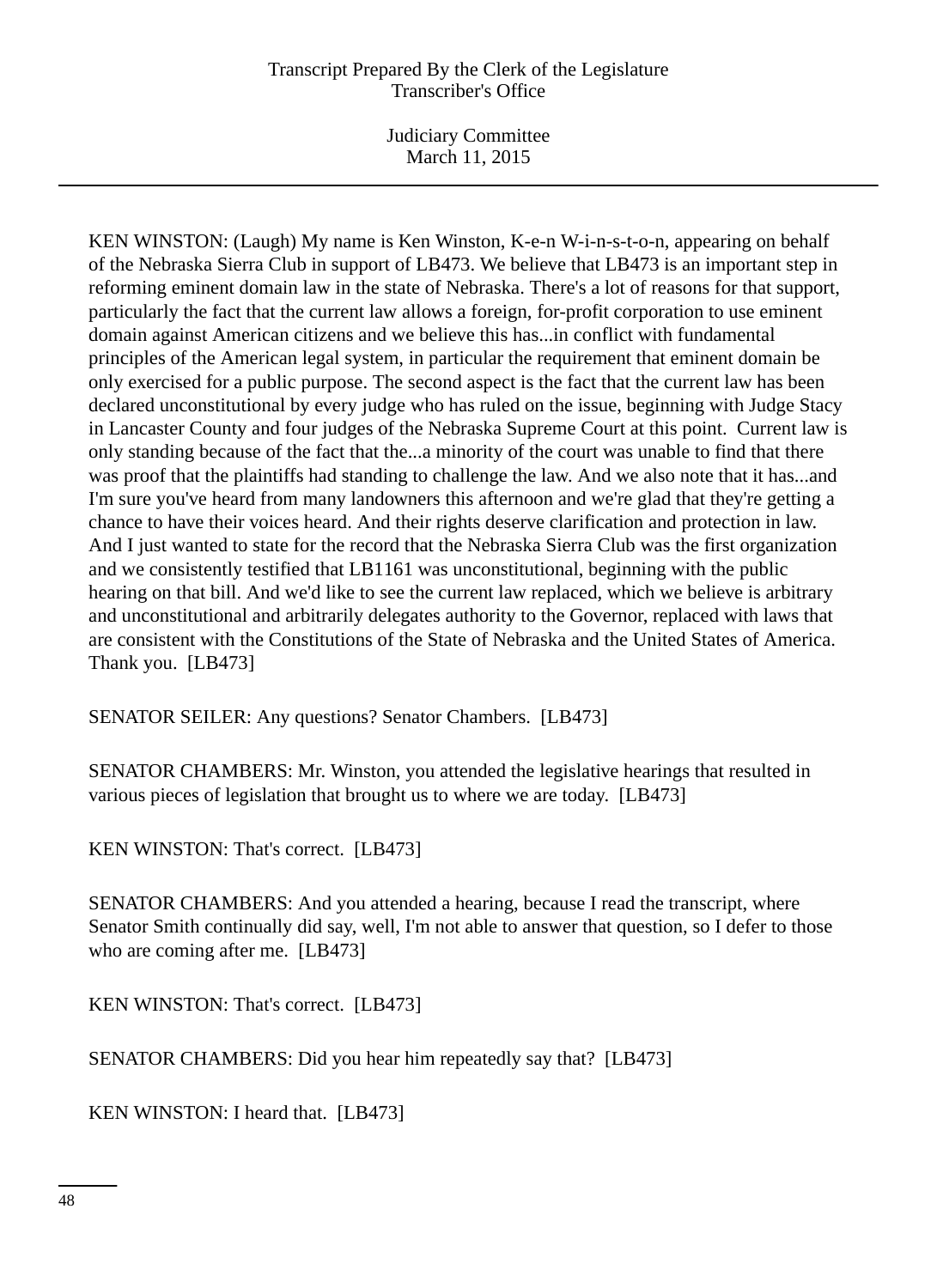SENATOR CHAMBERS: And those coming after him in most cases were connected with TransCanada Corporation. Is that true or false? [LB473]

KEN WINSTON: That's true. And just to provide a little bit further elucidation on that particular issue, the only people who testified in support of LB1161 were the Director of the Department of Environmental Quality and two employees of TransCanada. Sixteen citizens of the state of Nebraska testified against the bill. It was unanimous opposition by citizens of the state. [LB473]

SENATOR CHAMBERS: And the reason I wanted that in the record: You were there, your testimony was consistent, and there was a continual referral to the employees or representatives of TransCanada. Was there any doubt in your mind through any of those hearings that TransCanada was the motive force behind all of those bills that were being considered? [LB473]

KEN WINSTON: Well, as a matter of fact, during the testimony on LB1161, I can't recall it verbatim, but Mr. Robert Jones, who represented TransCanada at that time, stated that he believed that this statute would only impact their company. [LB473]

SENATOR CHAMBERS: And didn't he also testify that, because of competitive considerations, there is no way that a company the size of TransCanada would run a parallel or competing pipeline through the state of Nebraska, in view of the fact that TransCanada had staked first claim, more or less? [LB473]

KEN WINSTON: Well, I don't remember that exact aspect, but they've made lots of statements that...at...about those kinds of things. So I don't... [LB473]

SENATOR CHAMBERS: Here was the context. I think it may have been Senator Haar, H-a-a-r, who indicated that this bill could open the floodgates because other companies, the way it was drafted, could take advantage of it, make their applications, and then there could be any number of these pipeline companies trying to go through Nebraska. Do you remember that aspect? [LB473]

KEN WINSTON: Yes, I do, and I...and Mr. Jones responded by saying...I believe it was Mr. Jones. I know there were two people who testified. But one of the people from TransCanada testified that this would only apply to them, they would be the only company who would use it. [LB473]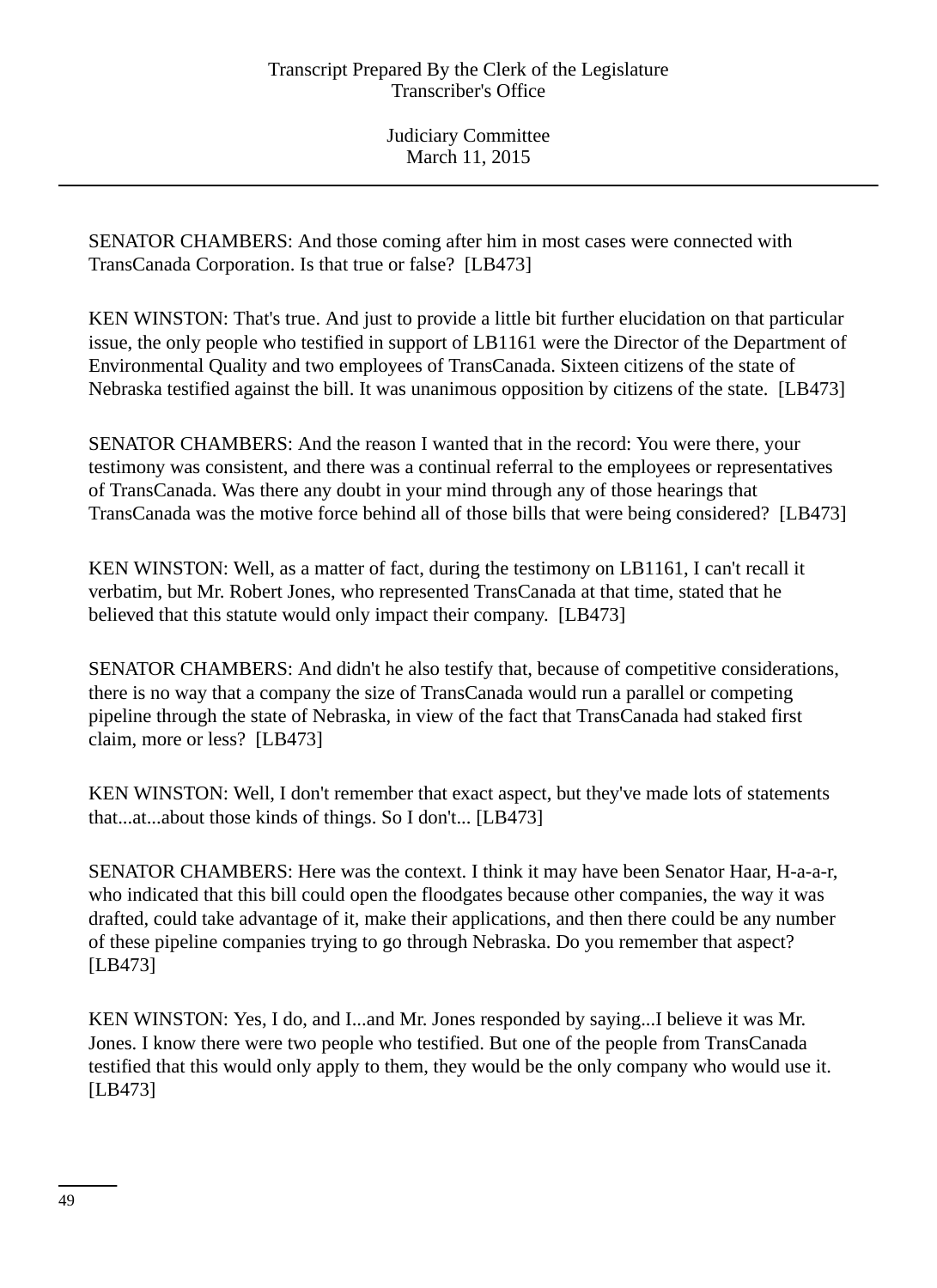SENATOR CHAMBERS: So not only was it clear to everybody, TransCanada acknowledged that they knew the bill, the legislation was geared to them and what they were trying to do. [LB473]

KEN WINSTON: That's correct. And as a matter of fact, we, the Nebraska Sierra Club, retained an attorney, Alan Peterson, to research the law and produced a memo based upon their testimony that indicated that this would be special legislation because it was directed only toward that company. [LB473]

SENATOR CHAMBERS: And along the way, was...let me phrase this question differently from the way I was going to ask it. I'll ask a different question. To your knowledge, does TransCanada have a permit from the state or the federal government at this time? [LB473]

KEN WINSTON: Well, they do not have a permit from the federal government. They have a pending application with the federal government. We're optimistic that President Obama will deny it, as he denied the previous permit. What they have from the state of Nebraska is a letter of approval from Governor Heineman which was sent in January 2013 to then-Secretary of State Clinton, I believe, to whoever the Secretary of State was at that time, I believe it was Secretary Clinton, indicating that he had reviewed it and it was okay with him pursuant to LB1161. [LB473]

SENATOR CHAMBERS: There was a point at which they call it a memorandum of understanding that was to be crafted between the state of Nebraska and whichever cooperating federal agency would be involved in this pipeline situation, is that true? [LB473]

KEN WINSTON: That is true. [LB473]

SENATOR CHAMBERS: And at some point, they did away with even trying to work on a memorandum of understanding because something happened at the federal level. Is that correct? [LB473]

KEN WINSTON: That's my understanding. I wasn't privy to the internal workings of that. [LB473]

SENATOR CHAMBERS: And when that happened, Nebraska could...they felt they could proceed in disregard of federal legislation that might have had an impact had that memorandum of understanding actually been agreed to and there was a cooperating federal agency working with them. [LB473]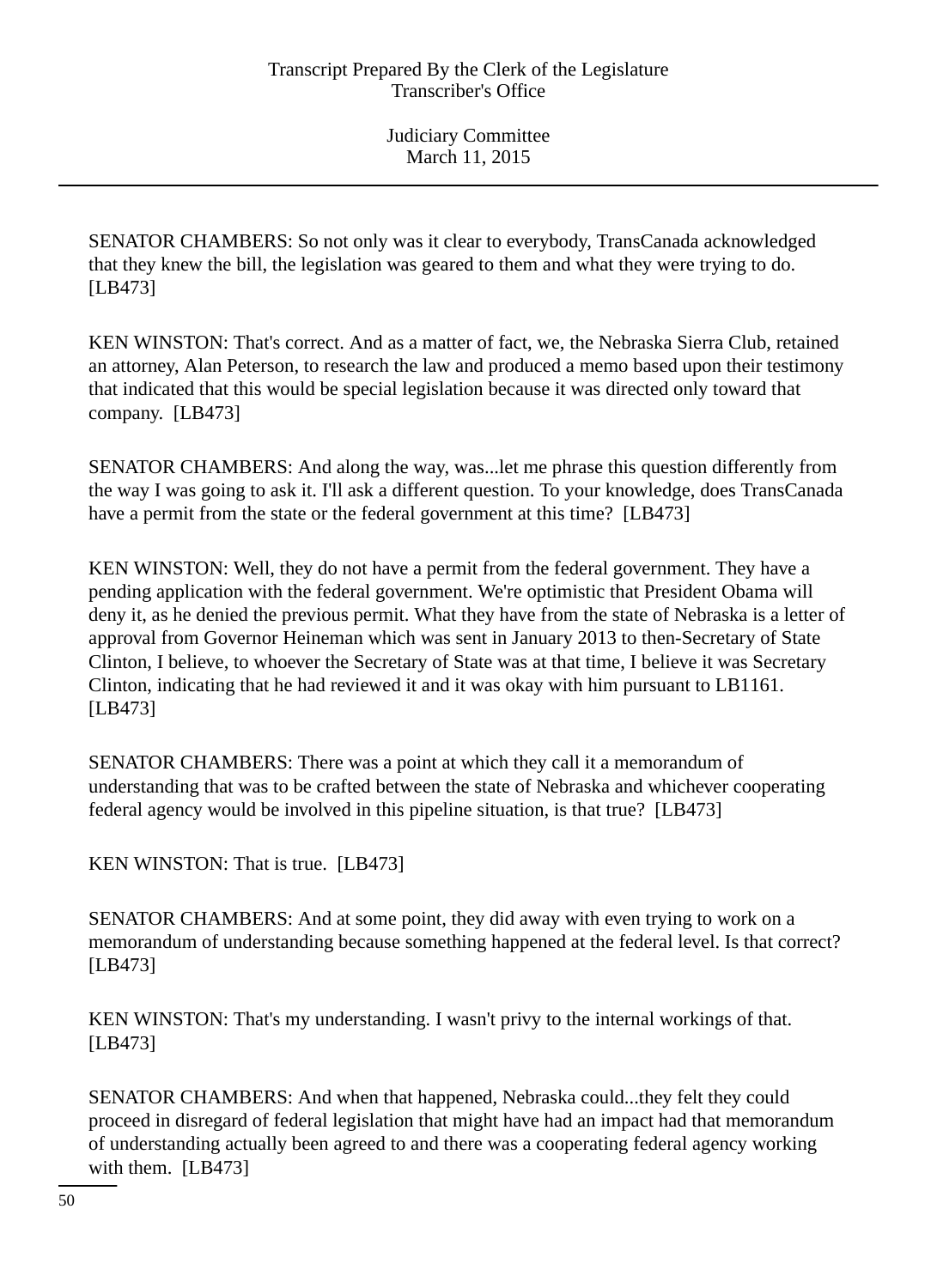KEN WINSTON: Well, once again, I hesitate to read into the... [LB473]

SENATOR CHAMBERS: Don't answer beyond what you can. It was some time ago. Okay. [LB473]

KEN WINSTON: (Laugh) I don't know, Senator. [LB473]

SENATOR CHAMBERS: But that type of discussion was going on during those hearings, would you agree? [LB473]

KEN WINSTON: Yes, originally there were discussions about a memorandum of understanding. There were consultations being undertaken regarding a memorandum of understanding between the state of Nebraska and the department...and the State Department on the federal level. [LB473]

SENATOR CHAMBERS: Do you recall, and I'm not asking for a detailed explanation of what it is, discussion of an EIS, or environmental impact statement, that would have been required under federal law? [LB473]

KEN WINSTON: There have been several federal EIS's. There was an initial one and then there was a supplemental one. Then I think there was a final supplemental EIS. [LB473]

SENATOR CHAMBERS: And do you recall that language in that state enactment referred not to an EIS but a similar review or assessment? [LB473]

KEN WINSTON: That is correct. It basically said something...well, I don't have the language in front of me, but basically similar to an environmental impact statement. [LB473]

SENATOR CHAMBERS: And do you recall discussion, even if you don't remember who engaged in it, of...by at least one of the members of the committee that that language didn't seem very precise and it could have meant anything and nobody could say precisely what it did mean when they said similar to, but it was not the same thing? [LB473]

KEN WINSTON: I do remember conversations of that kind and remember personally making those arguments that it was unclear what was meant by that language. [LB473]

SENATOR CHAMBERS: You made that statement. [LB473]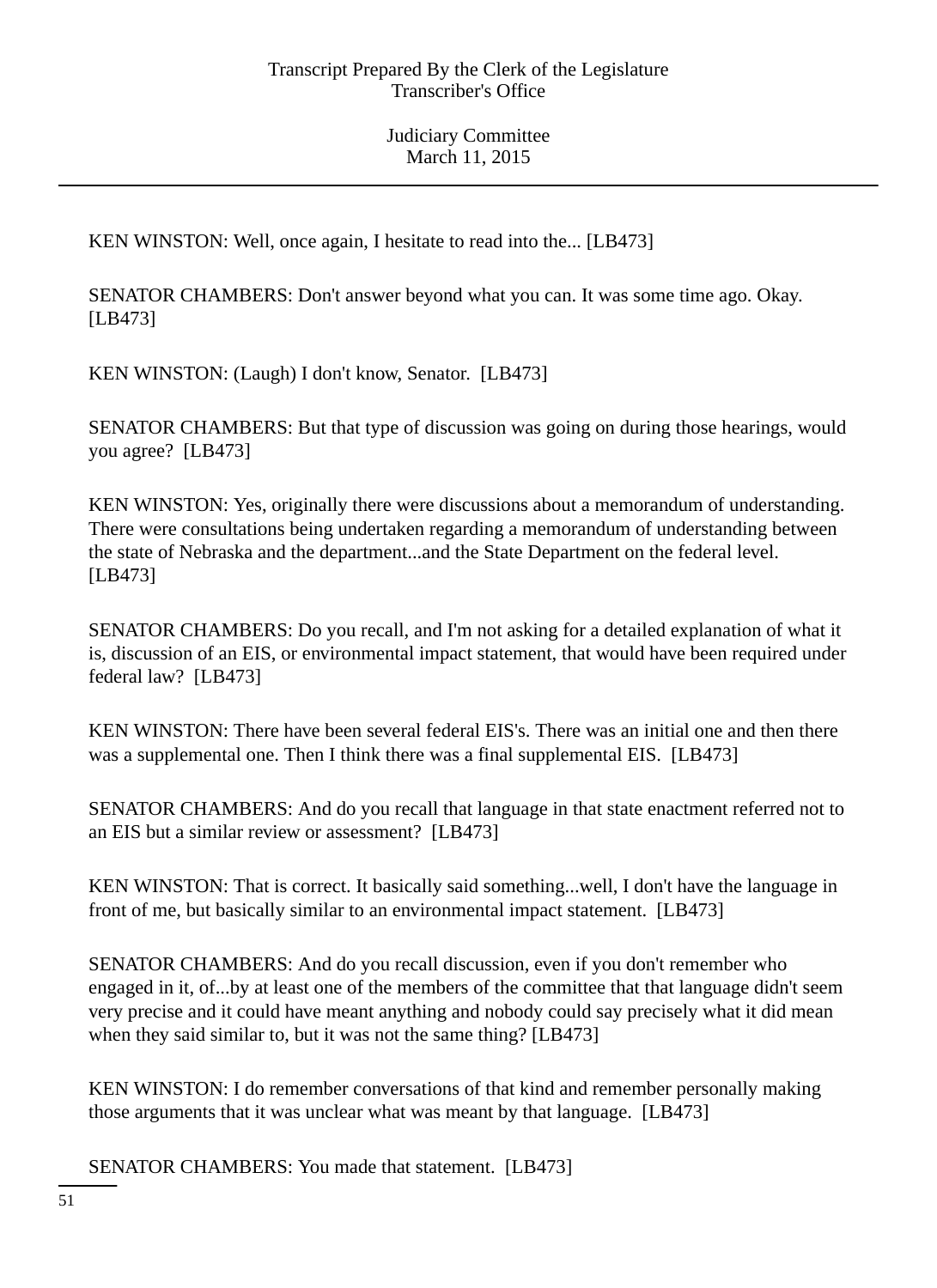KEN WINSTON: Well, I...it may not have been in the record in a legislative hearing, but I recall saying things like that myself. [LB473]

SENATOR CHAMBERS: And I recall it, too, that's why I asked you that question. (Laughter) That's all that I have. And my recollection is from having read the transcript, by the way. I wasn't even in the Legislature at that time. But that's all I have, Mr. Chairman. [LB473]

SENATOR SEILER: Okay. Any further questions? [LB473]

KEN WINSTON: Thank you, Senator Chambers. [LB473]

SENATOR SEILER: Seeing none, thank you. [LB473]

KEN WINSTON: Thank you. [LB473]

SENATOR SEILER: Next proponent. [LB473]

LYNN SOBOTKA: (Exhibit 25) My name is Lynn Sobotka, S-o-b-o-t-k-a. America was founded on freedom. In the Declaration of Independence it states: We hold these truths to be self-evident, that all men are created equal, that they are endowed by their creator with certain unalienable rights, that among these are life, liberty, and the pursuit of happiness. Liberty is defined as the state of being free within society from oppressive restrictions imposed by authority on one's way of life, behavior, or political views, and the power or scope to act as one pleases. The pursuit of happiness is deeply personal and unique to each one of us. I am a rancher, farmer, landowner, employer, taxpayer, and lifetime resident of the state of Nebraska. My husband and I have worked hard and taken out loans over our 32 years of marriage, purchasing land to expand our cattle operation and provide for our children. Many of our neighbors have done the same or been the recipient of land passed down through the generations. Two things are at stake today: the property rights of all Nebraskans now and in the future; and (2) protecting the Ogallala Aquifer and land from contamination and reckless disregard. As an agricultural state, Nebraskans and, indeed, the nation have much at stake here today. First and foremost, I think we can agree that the main issue here has been a Canadian pipeline company wanting to bury a 36-inch pipe four feet under Nebraska's soil and into the Ogallala aquifer so tar sands oil, dilbit, can be pumped to refineries for eventual export on the open market. TransCanada and the Canadian oil companies will profit. The refined product will end up on the open market and Nebraska risks contaminated water, as leaks are constant throughout the United States. Where are our rights our founding fathers talked about and worked so hard to protect? Are we as landowners to lay down and let TransCanada fulfill their desires at our expense, having no choice what happens to our own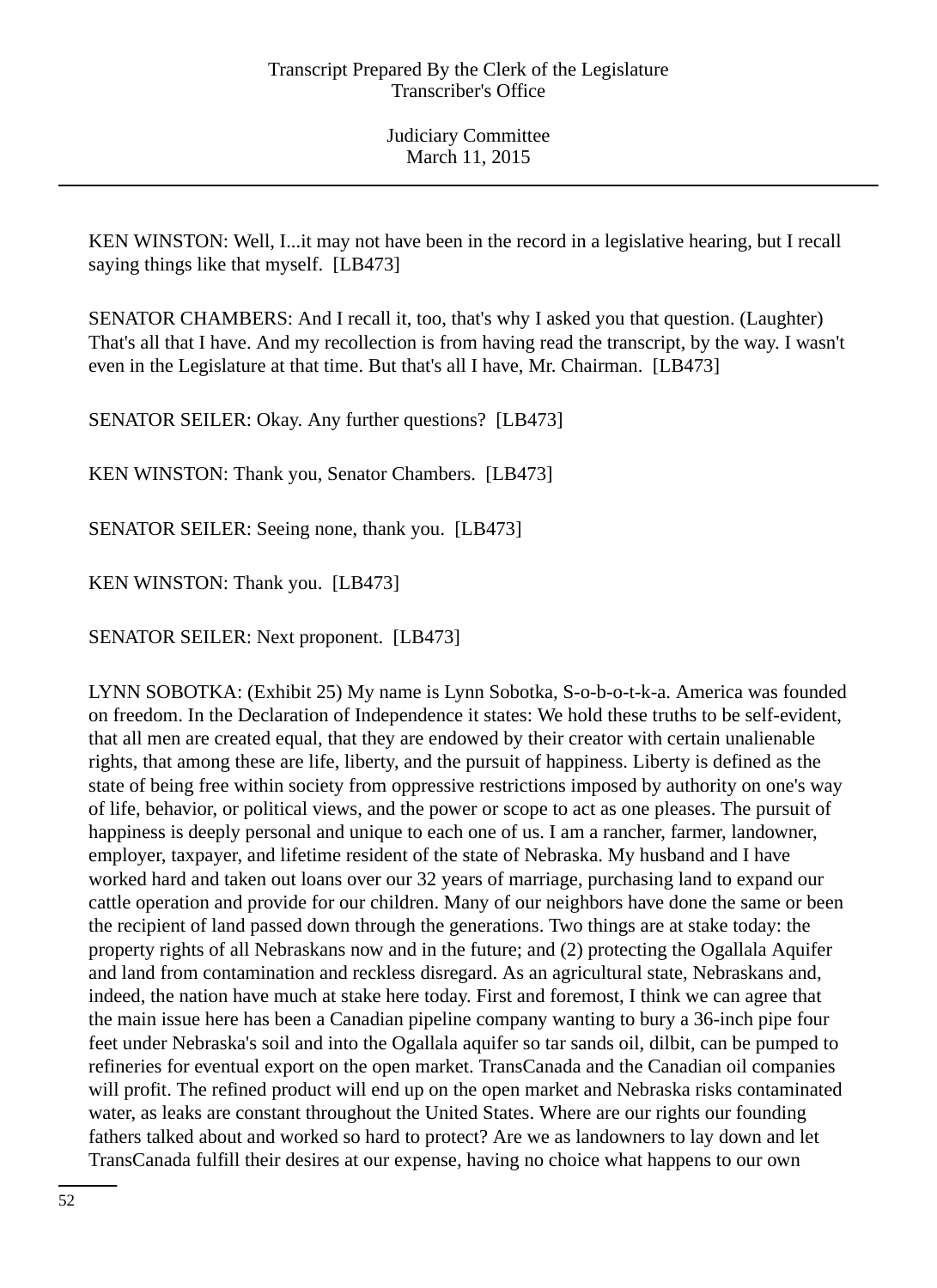property? This is America? James Madison said, the power of all corporations ought to be limited; the growing wealth acquired by them never fails to be a source of abuses. The Ogallala Aquifer under us spans eight states and supplies drinking water for many Nebraskans. Additionally, Nebraska is number one in cattle on feed and number one in irrigated acres. We feed this nation. If our drinking water and the water we rely on to earn our living growing crops and raising livestock is contaminated, Nebraska dries up. Life as we know it today ceases to exist. We cannot in good conscience allow foreign pipelines to crisscross our land and water now or in the future. I urge you to support LB473 against eminent domain for foreign pipeline companies. Thank you. [LB473]

SENATOR SEILER: Thank you. Anybody have any questions? Seeing none, thank you for your testimony. [LB473]

LYNN SOBOTKA: Thank you. [LB473]

SENATOR SEILER: Next proponent. Senator Williams, will you take control of the... [LB473]

SENATOR WILLIAMS: Be happy to. [LB473]

SENATOR SEILER: ...because this sir was identified by his wife that he was related to her. [LB473]

LOUIS GENUNG: (Exhibit 26) I ran out of ink this morning, so some of these copies that are headed your way might be needing to be replaced, but...and I'm going to sit down here. My name is Tom Genung, officially Louis T., but I'd rather be referred to as Tom. That's T-o-m. Last name is G-e-n-u-n-g. And I want to thank Senator Chambers for the bill, want to thank Senator Seiler and the Judiciary Committee for this great opportunity to hear the things that you've been hearing today. I've heard a lot of these things before and I agree with the proponents that I've heard so far. And I also agree with the emotion that has been felt and seen with some of my colleagues here today. I was asked to serve on the Nebraska Easement Action Team, so I'm on the board of directors for that group of people. In doing so, I had the chance to hear and learn quite a bit about eminent domain here in the state of Nebraska over the last, oh, I think, three years, something like that. Like I said, you know, I'm going to kind of abandon my script here just a little bit and...because you've heard, you've heard about TransCanada and you've heard about the disgraceful situation that occurred in the Natural Resources Committee at the time of the hearing for LB1161. You've heard a lot about that. I would only use the word "mockery." A mockery was made of our system. You know, and as I was...at that time, you know, because that testimony that you heard about was ignored, it was absolutely ignored. It wasn't taken as it was...as if it had any credibility whatsoever. And so that was too bad to have to witness that. And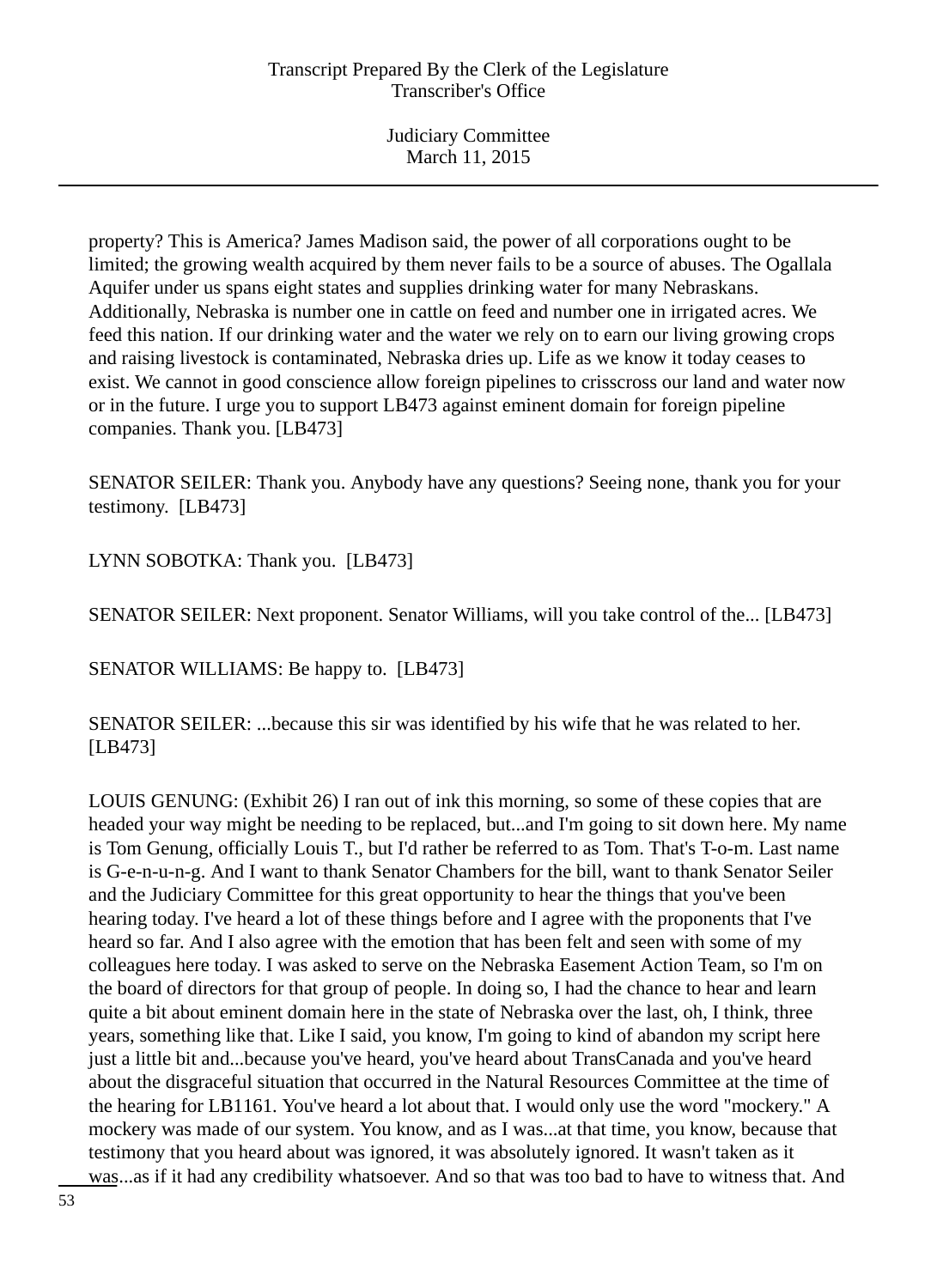Judiciary Committee March 11, 2015

I grew up going to District 155, a one-room school, had to walk, you know, uphill both ways, you know, to get to and from. And we were taught out of the Blue Book the Nebraska history and we were taught about the Nebraska Legislature and that we should take pride in that form of government. It'd be unique and trustworthy. And then I went to that hearing and things changed. You know, and I see the light is coming on, so I better kind of hurry up here just a little bit. But one of the things that I wanted to mention, and I have it here in my testimony, is that, you know, thank God we had people, organizations to help us get organized, like the Sierra Club and 350.org, the NRDC, and the Farmers Union right here in Nebraska. And I can't leave out Bold Nebraska and thank Jane Kleeb and her staff for all of the help that has been given. Otherwise, we wouldn't be here today. One of the most precious and powerful groups is the Cowboy Indian Alliance coming together through Protect the Sacred, not to mention our good, old, Nebraska posse members of which you see right here in the room. There are more reasons to pass LB473 than not to. Chances are, the only opponent or opponents will be the lobbyists and paid people and, you know, those being funded by things like the American Legislative Exchange Council. So I support LB... [LB473]

SENATOR WILLIAMS: Mr. Genung, your red light is on. [LB473]

LOUIS GENUNG: I support... [LB473]

SENATOR WILLIAMS: Are there any questions for the witness? [LB473]

SENATOR EBKE: Go ahead and finish up. [LB473]

LOUIS GENUNG: I support LB473 and all of the things that I've heard in favor of it today. And I thank you for your time. [LB473]

SENATOR WILLIAMS: Were there other things that you wanted to say? You were asked a question to open it up if you want to. [LB473]

LOUIS GENUNG: No. [LB473]

SENATOR EBKE: Was there any...no, if there was anything else you had to... [LB473]

LOUIS GENUNG: No, I think I pretty well stammered through the stuff I wanted to convey here. You know, for most of us, you know, this is a very unusual situation, as was the receiving things like a notice that we're going to take your property through eminent domain, and that's already been discussed. [LB473]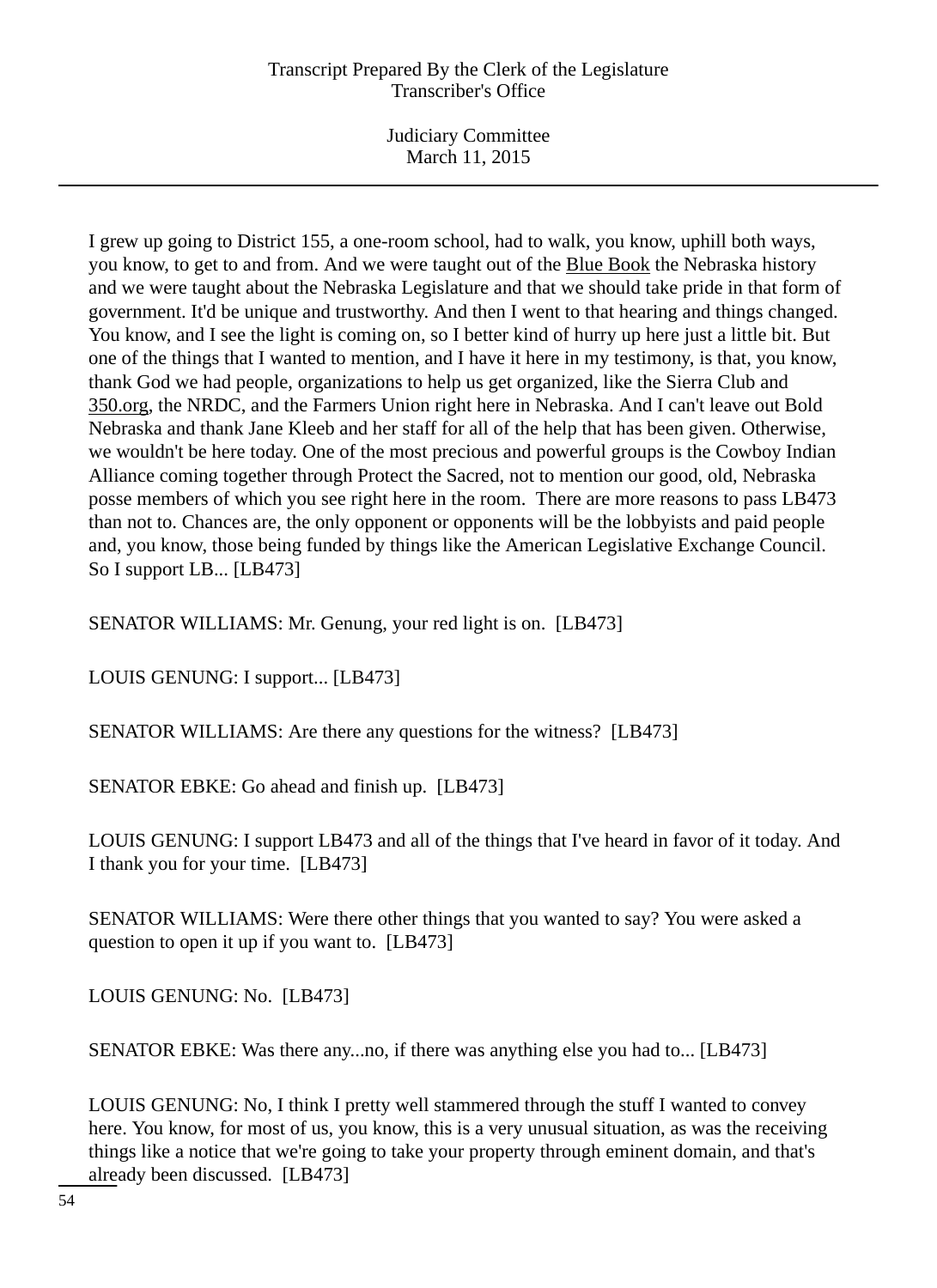SENATOR WILLIAMS: Thank you. Any questions for the witness? If not, thank you for your testimony. [LB473]

LOUIS GENUNG: Yeah. And I think I did get e-mails out to all of you with some video clips and things like that, that you might take advantage of. Thank you. [LB473]

SENATOR SEILER: Any further proponents? [LB473]

LORI FISCHER: Hi. I'm shaking. I'm not normally a person that gets up and speaks in front of anybody. My name is Lori Fischer, L-o-r-i F-i-s-c-h-e-r. I guess I want to start off by saying, when this pipeline first came in and I linked up with Jane, with Bold Nebraska, I'm not...I don't know if you can even belong to Bold, but I'm really grateful that Jane educated everybody and let us know what was going on. I live about 15 miles from the first pipeline and my land is clay soil and with a...you know, nobody really...we didn't even know about the first pipeline. When I...the first thing I ever heard about it, because it was over in the next county, was they were digging the trenches and burying it. And when I asked somebody, they said it was a natural gas pipeline. Nobody talked about...you know, had no idea how huge it was. It was 30 inches. This one is going to be 36. I'm also from North Platte. I was born and raised in the Sandhills and my dad is a caretaker at a cemetery. You know, we dug graves and we know how sandy the soil is. He taught me that the Sandhills is a recharge area for our aquifer. All the water that comes...most of our water that goes into the aquifer is filtered down through our Sandhills and it goes fast. Now in my soil, where I'm at and my farm, it's clay. We have a lot of hog farms around because it's a good area for hog farms because of the lagoons are lined with that clay. And maybe that's why the other pipeline got put in so fast, because it didn't go through the Sandhills. I got involved in this fight because I knew what the Sandhills was, you know, how vulnerable it was, and I thought...when I met Jane, she asked me, why? And I said, because I thought it was the stupidest idea to put a pipeline through the Sandhills where it was so vulnerable. I don't know what these lights mean. I guess I'm running out of time. Also, a windmill company just came a year ago and they made me an offer to put windmills on my land. I didn't like the contract. It was horrible. I mean they wanted me to sign...they wanted me to waive the setbacks for the easement or, you know, the setback distance. And a lot of other things were bad in the contract and I was able to say no because they couldn't take my land and use it for their use. And that was a really refreshing feeling to have that...be able to do that. These people that are getting this toxic, dirty pipeline, they're not...they don't have that choice. I mean they should be able to say, this is not a good area to put this pipeline, when they live in the Sandhills. They should have that right and no foreign, for-profit corporation should come and take the land. Also, I'm an environmentalist. I'm not a hippie. I'm not an environmental terrorist. I have a business. I'm college educated. And I'm a grandmother, and that's why I'm in this fight, because my family lives here. [LB473]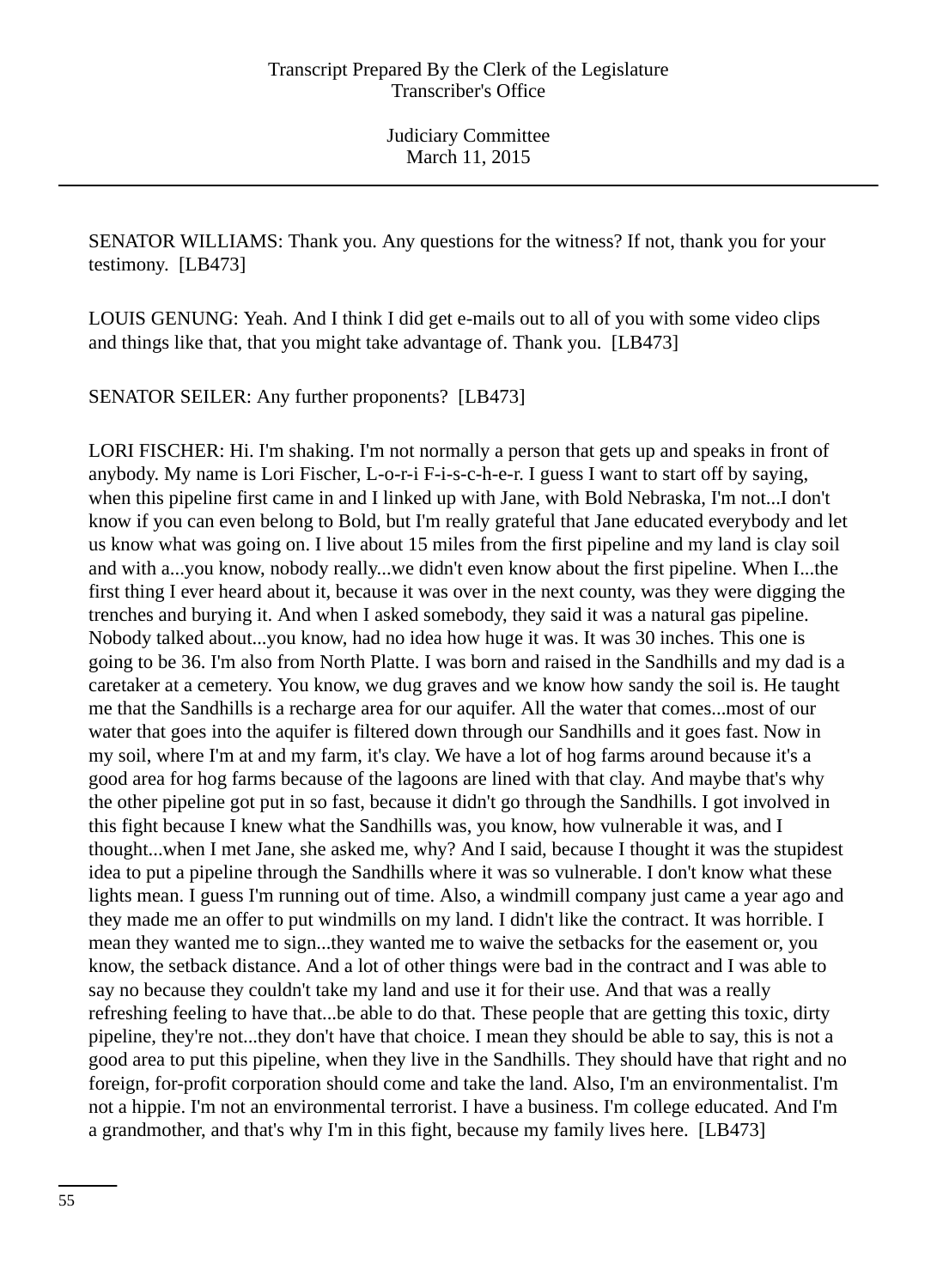SENATOR SEILER: Thank you very much for your testimony. Any questions? Seeing none, thank you. Next proponent. [LB473]

KRYSTLE CRAIG: Hi. My name is Krystle Craig, K-r-y-s-t-l-e C-r-a-i-g, and I have here my firstborn child. He's 15 years old and his name is Anthony Sumpter. I guess I'll explain to you a little why I have my son here. First and foremost, I want to involve my children in these political processes. I want to introduce him to the process. I want him to understand that he has rights. I want him to understand that we have a right to voice our opinion, that if there is something that we believe in and a change that needs to be made, that we need to take action and that there are actions available for us to take. So thank you, Senator Chambers, for presenting this bill. My whole family really appreciates it. My whole family, I actually have three other children also at home, but we have all been involved for the last few years in this fight. And I am very thankful myself for Bold Nebraska for organizing the people. And I don't know, I suppose that somebody that doesn't like people organizing and educating the people on things might not consider them a very viable resource of information. But I am a person. I'm here representing myself and my family. And we were involved in the first legislative process also. And I feel like...I kind of feel like maybe we're beating a dead horse here at this point. I don't really understand why it is still a question. Why are we having to fight a private corporation coming through, enforcing eminent domain on people and their property when they will get absolutely nothing from it? It's dangerous. The...well, the TransCanada pipeline, the KXL pipeline, I guess, is what we're talking about here. That pipeline specifically is extremely dangerous because it's...you know, we all know by now it's tar sands, it's not crude oil. The water supply that we have is limited and that's all we have forever. So anyone here who thinks it is a good idea to put these toxic chemicals through the water that the future generations are going to rely on, I would like for you to look at my son and tell him that he will not need to drink water in the future and be honest with him about that. So I feel like, you know, I'm taking my time, I'm taking my son's time, we're all taking our time. None of us are here to, you know... [LB473]

SENATOR SEILER: And your time is up. (Laugh) [LB473]

KRYSTLE CRAIG: Yes. None of us are paid to be here, right, so I am...I...please, you know, please prove me right in my teachings to my son and the validity of the legal process and that it is not botched and, you know, that we are not wasting our time trying to engage you people who make decisions for us. [LB473]

SENATOR SEILER: Any questions? Senator Krist. [LB473]

SENATOR KRIST: I just want to respond to your comment because there was eye contact. I think Bold Nebraska is a great organizer. It's for the record. I think they've brought together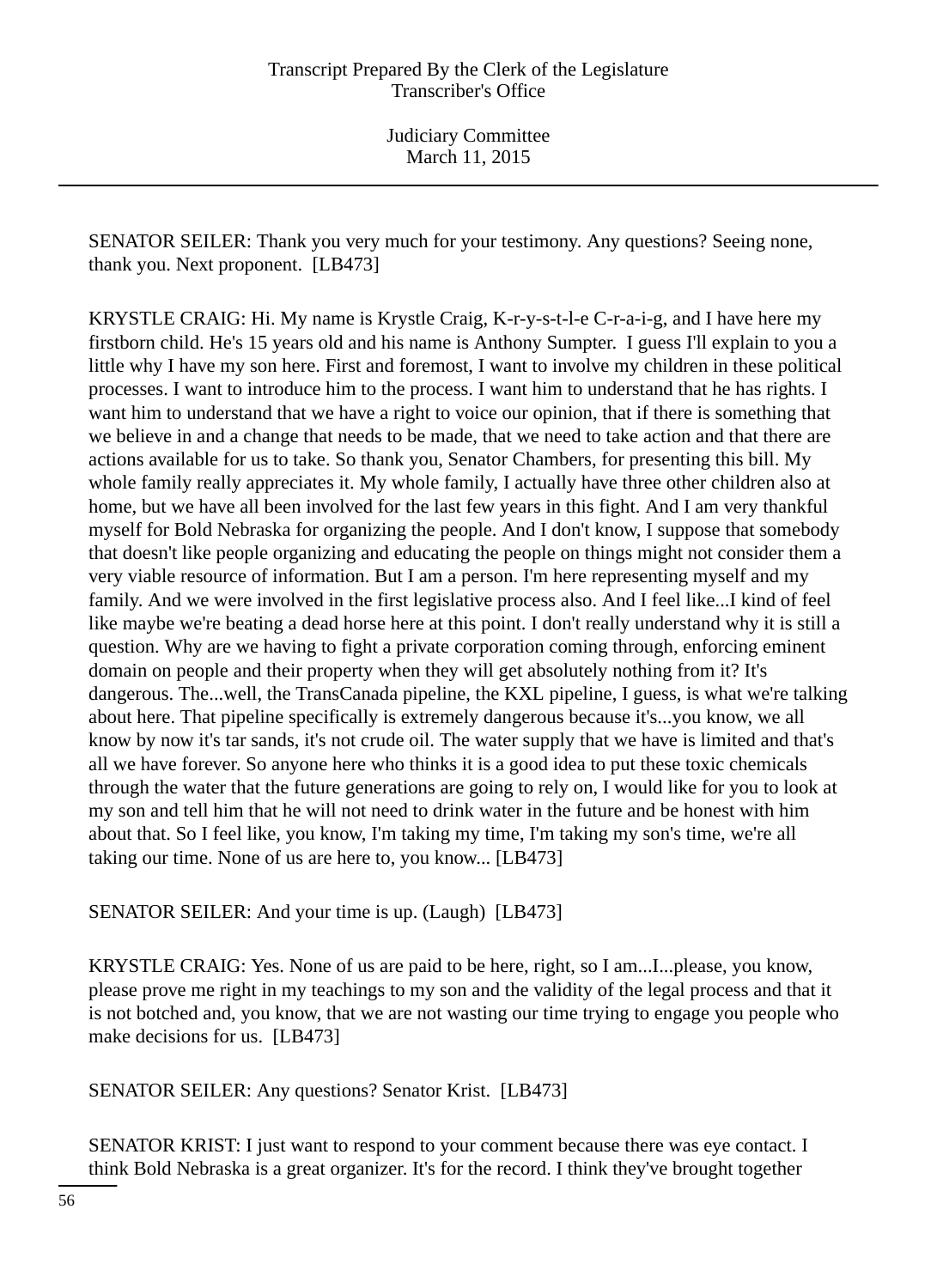Judiciary Committee March 11, 2015

people who came to my office and told me that they were concerned with the environs, they were concerned with the Sandhills, they were concerned with the water supply. I understand that. Bold Nebraska was able to organize. What they didn't do was stay credible in my mind because the leadership of Bold Nebraska flip-flopped immediately after she walked out of my office. So just for the record, great organizers, not necessarily following through with that original intent when she came into my office. That really is just my opinion. And whether I'm sitting back there or I'm sitting up here, I have to say, I'm glad you're here, I want to hear it, I want to hear it again. But my fight is not with the people of the state. My lack of credibility lies with Bold Nebraska. But I appreciate your comments. Thank you. [LB473]

SENATOR SEILER: Any further questions? Thank you very much for your testimony. Next proponent. Just a curiosity, how many more proponents are going to testify? Oh, we're not going to make it to 11:00 tonight. [LB473]

SENATOR CHAMBERS: Don't challenge anybody. (Laughter) [LB473]

SENATOR KRIST: It's not a complaint. [LB473]

SENATOR SEILER: Thank you very much. Go ahead. [LB473]

ALYSSA SOBOTKA: Thank you. My name is Alyssa Sobotka, A-l-y-s-s-a S-o-b-o-t-k-a. I'll have to apologize. I don't have anything formally prepared, but I am a supporter of Mr. Chambers' bill, LB473. And I've been sitting in the back of the room and decided that that's not my job, I shouldn't be doing that, I have something to say. I'm 20 years old and I am a student at the University of Nebraska-Kearney. And my mother was up here earlier. And our family has been ranching and, as far as...as long as I have been alive, for my 20 years, I've been outside helping my dad. On the weekends, that's what I was dedicated to doing, was helping farm and ranch and build the operation, as has my brother who is seven years older. And just two miles down the road was my grandma. And my father took over his father's operation, so farming has been in our family for as long as I can remember. And watching my dad has been incredible and seeing his hard work and dedication to Nebraska and the world. He...I mean we all recognize that Nebraska farmers and ranchers feed this nation and the world. And I've been taught that what you put into it is what you get out of it. And should TransCanada's efforts of manipulation and greed when I will having nothing to come back to...I have not decided what my future holds. And it's scary enough deciding what I want to do with my future, but my future will be decided for me if this pipeline is built. And I will not stand to watch my father's hard work be washed down the drain, along with foreign oil. Thank you. [LB473]

SENATOR SEILER: Any questions? Thank you very much. [LB473]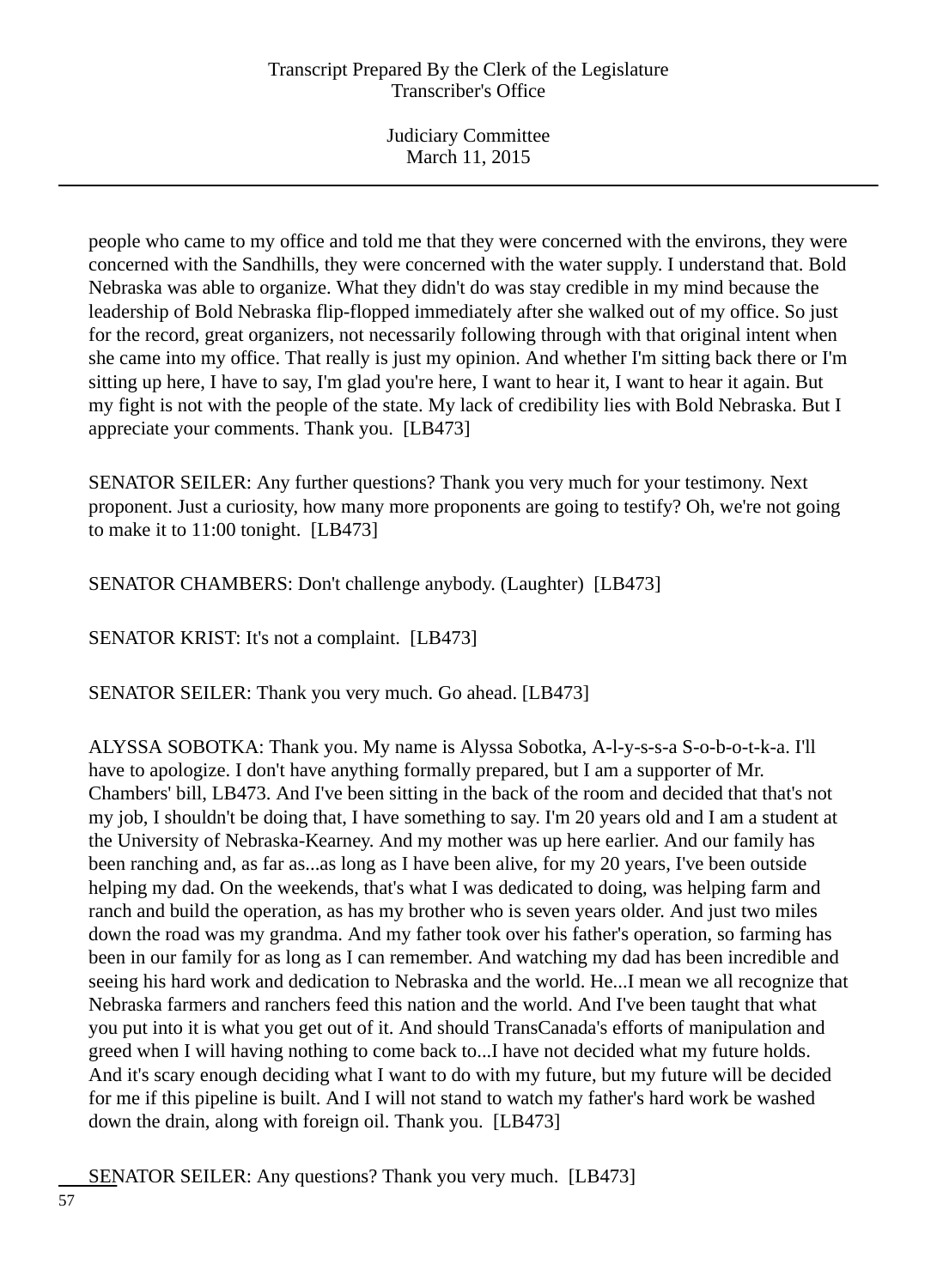## ALYSSA SOBOTKA: Thank you. [LB473]

SENATOR SEILER: Next proponent. [LB473]

JENNI HARRINGTON: (Exhibit 28) Hello. My name is Jenni Harrington, J-e-n-n-i H-a-r-r-i-ng-t-o-n. I'm a resident of York County, Nebraska, and I just want to thank Senator Ernie Chambers for bringing this bill forward. And I support it. I have been involved with the issues surrounding LB1161 for probably two years. When the pipeline route for the proposed Keystone XL pipeline was moved, it was moved onto our family's ground. And a group of neighbors and our family got together and talked about what that would mean for us. And as we studied the issues around the Keystone XL, of course, we connected with other Nebraskans that were concerned about it. So through this we became quite active and felt that we needed to educate the other people in our county. So at county fairs we set up information booths, exchanged conversations with our fellow people of our county, and it felt good. Then we got involved at the county level with county commissioners and asked what we could do at the county level to protect some of the land-use rights for the landowners in the county as we felt that, as we studied LB1161, it excluded a lot of things that would protect landowner rights and it left a lot of things open for liability for the landowners. And if you're going to ask a landowner to negotiate with a multibillion-dollar company, who is going to come out the better on those negotiations? So we felt that LB1161 left that process out by bypassing the Public Service Commission. And if I understand this right, the process going through the Public Service Commission, there would be multiple opportunities for the public to attend hearings and have input. And some of those inputs are going to be, you know, what is the land that the proposed route is like? How high is the water table? How sandy are the soils? Where are the irrigation wells? How many irrigation wells are there? What will happen if there is a major rupture next to an irrigation well? All those questions have not been answered and I feel through the Public Service Commission those would be brought up and they would be discussed and citizens would be much better protected. And future generations is probably what I worry most about. In 50 years, when this...a project like this, and I do feel there will be more proposed in Nebraska because, if you haven't looked, we are directly south of Canada and we are directly north of Port Arthur, Texas. So we need to wake up here and do the homework and we need citizens in Nebraska to have the voice to say how our land needs to be protected. Thank you very much. [LB473]

SENATOR SEILER: Jenni, I have a couple questions. [LB473]

JENNI HARRINGTON: Okay. [LB473]

SENATOR SEILER: You forgot to fill out the community you're from and what county. [LB473]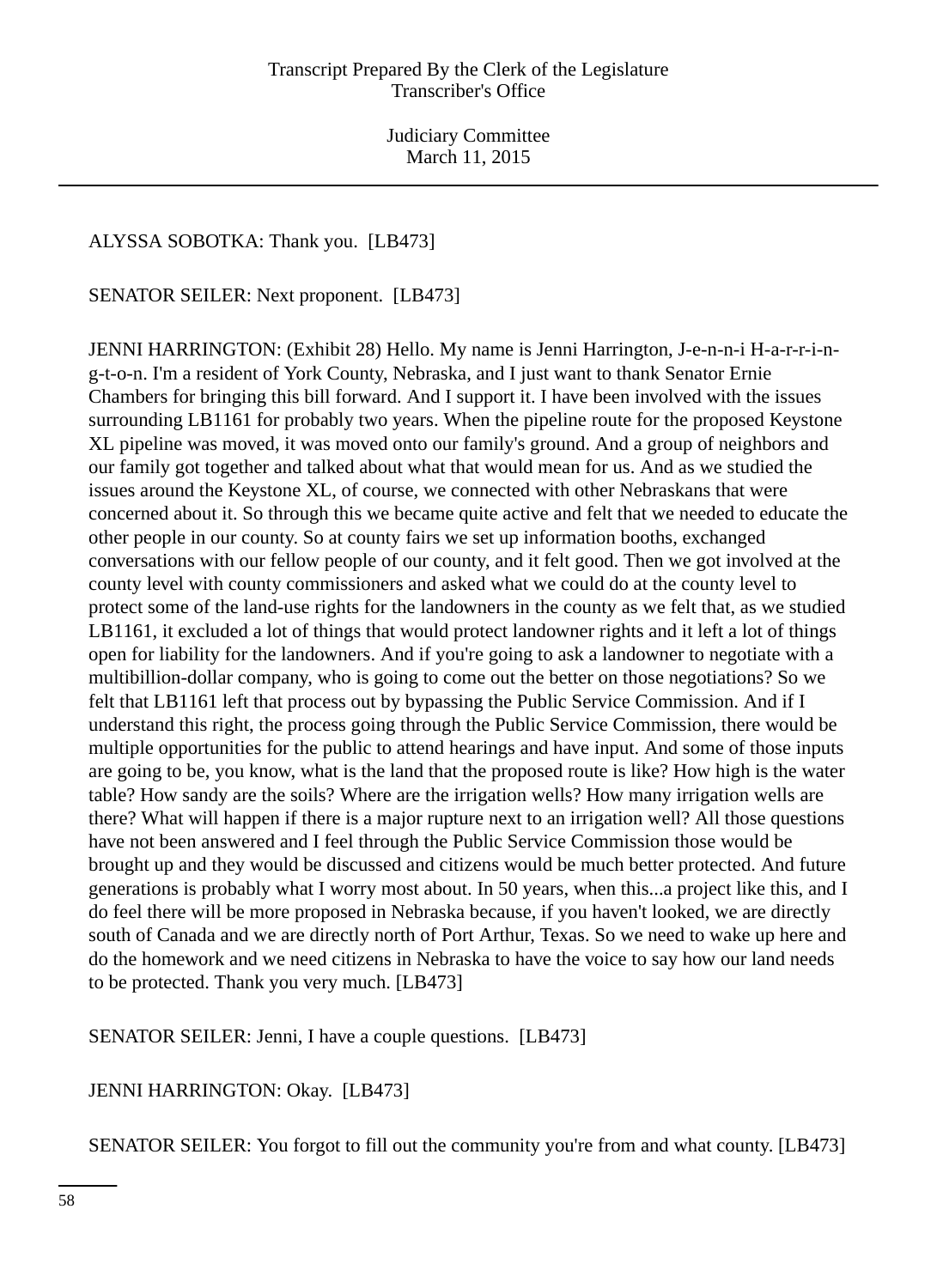JENNI HARRINGTON: Oh, I'm sorry. [LB473]

SENATOR SEILER: Not a problem. [LB473]

JENNI HARRINGTON: Community, you said? [LB473]

SENATOR SEILER: Yes. What town are you from? [LB473]

JENNI HARRINGTON: Oh, Bradshaw. [LB473]

SENATOR SEILER: Bradshaw? [LB473]

JENNI HARRINGTON: I thought I put that on there. [LB473]

SENATOR SEILER: And what county are you in? [LB473]

JENNI HARRINGTON: York. [LB473]

SENATOR SEILER: York. [LB473]

JENNI HARRINGTON: York. [LB473]

SENATOR SEILER: Thank you. [LB473]

JENNI HARRINGTON: Yeah. Any other questions? [LB473]

SENATOR SEILER: Seeing none, thank you very much. [LB473]

JENNI HARRINGTON: Okay. [LB473]

SENATOR SEILER: Next proponent. [LB473]

SHANNON GRAVES: My name is Shannon Graves, S-h-a-n-n-o-n, Graves, G-r-a-v-e-s. I didn't plan on speaking today. I just came to have the back of the people of my community. I'm from York County also. Jenni is my neighbor. I'm no longer an affected landowner on the route of the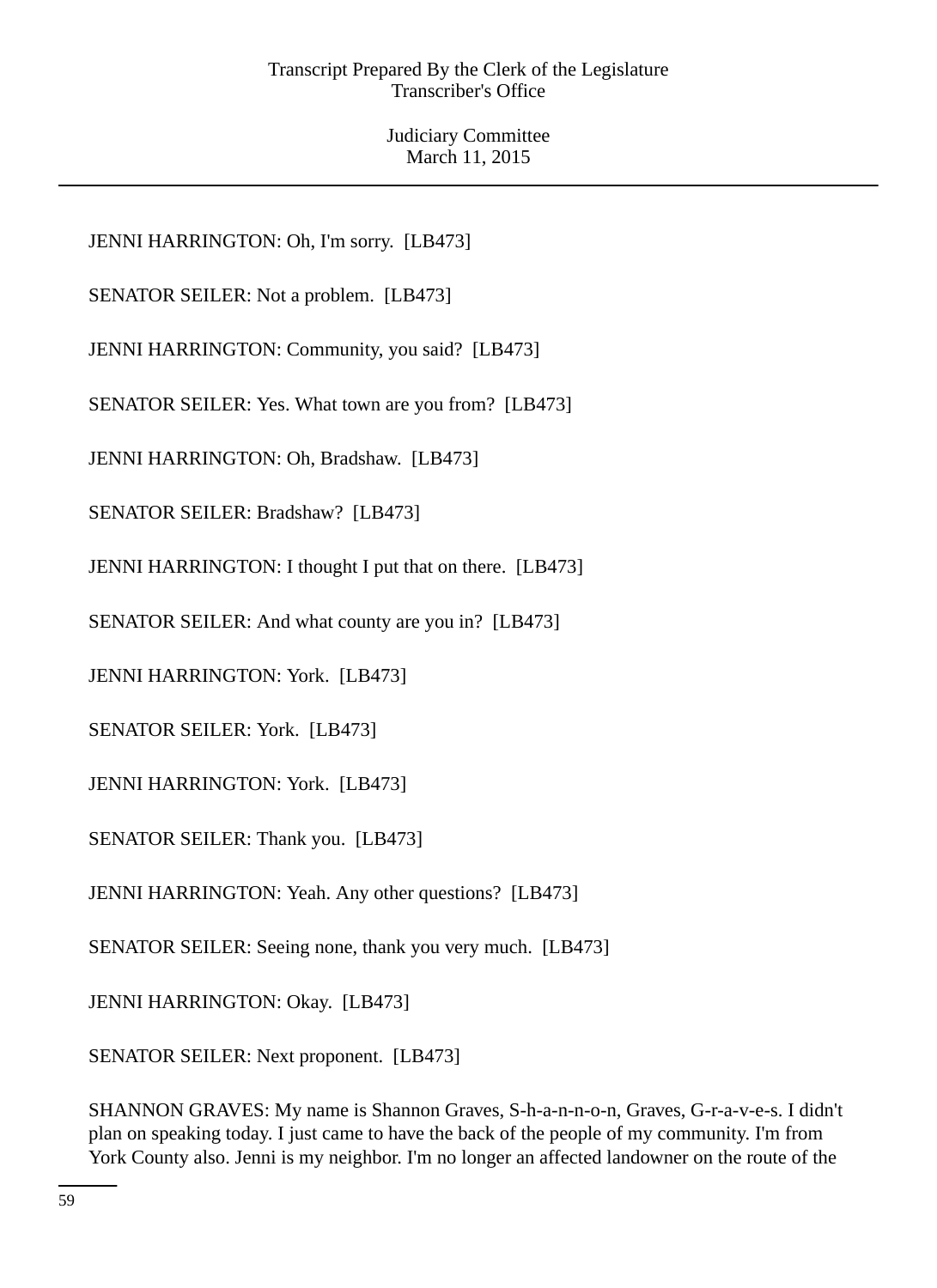Keystone XL pipeline, though I'm still affected in that the proposed pipeline still runs 275 feet from the side of my 149-year-old ancestral home in York County. We've had five generations live in that home. We have five generations that have farmed that land. To take that land by eminent domain to me is an insult to the past five generations and to the future five generations. They way the law of eminent domain is written, the words "just compensation" are in there. And if you want to do some math, there is 830,000 barrels of tar sands that would flow by my house every single day. And you multiply that by the cost of a barrel of oil, I don't think...the easement they offered me was less than a new car. I don't think that would be considered just compensation. I have to applaud Mr. Chambers and LB473 that is offering protections to the citizens of Nebraska that LB1161 took away from us. This is a very personal issue for a lot of people. It's not political. It's not environmental. It's very, very personal. And that's really all I wanted to say. Thank you for your open eyes, your open hearts. [LB473]

SENATOR SEILER: Any questions? Seeing none, thank you very much for your testimony. [LB473]

SHANNON GRAVES: Thank you. [LB473]

SENATOR SEILER: Further proponent. Further proponent. [LB473]

BRUCE BOETTCHER: Bruce Boettcher, B-o-e-t-t-c-h-e-r. I support Senator Chambers' LB473 bill. [LB473]

SENATOR SEILER: Bruce, just a second. Will you take over? We go back about three generations with this family, so would you take over Mr...Senator Morfeld. [LB473]

SENATOR MORFELD: Please begin. [LB473]

BRUCE BOETTCHER: Yeah. I support Senator Chambers' bill here. I went through this whole fiasco of LB1161 from the beginning, and that's exactly what it was. It was a fiasco. And so I applaud him for stepping up here to the plate and to make it right to the citizens because when we was down here numerous times it would just seem like some of you senators, I don't believe, and I'm not going to say no names, but I don't really think they understood the bill either. It was just to appease TransCanada. And so I'm glad somebody found enough gut fortitude to stand up and do what's right for this state and for the citizens. Thank you. [LB473]

SENATOR MORFELD: Any questions for this gentleman? Seeing none, thank you. [LB473]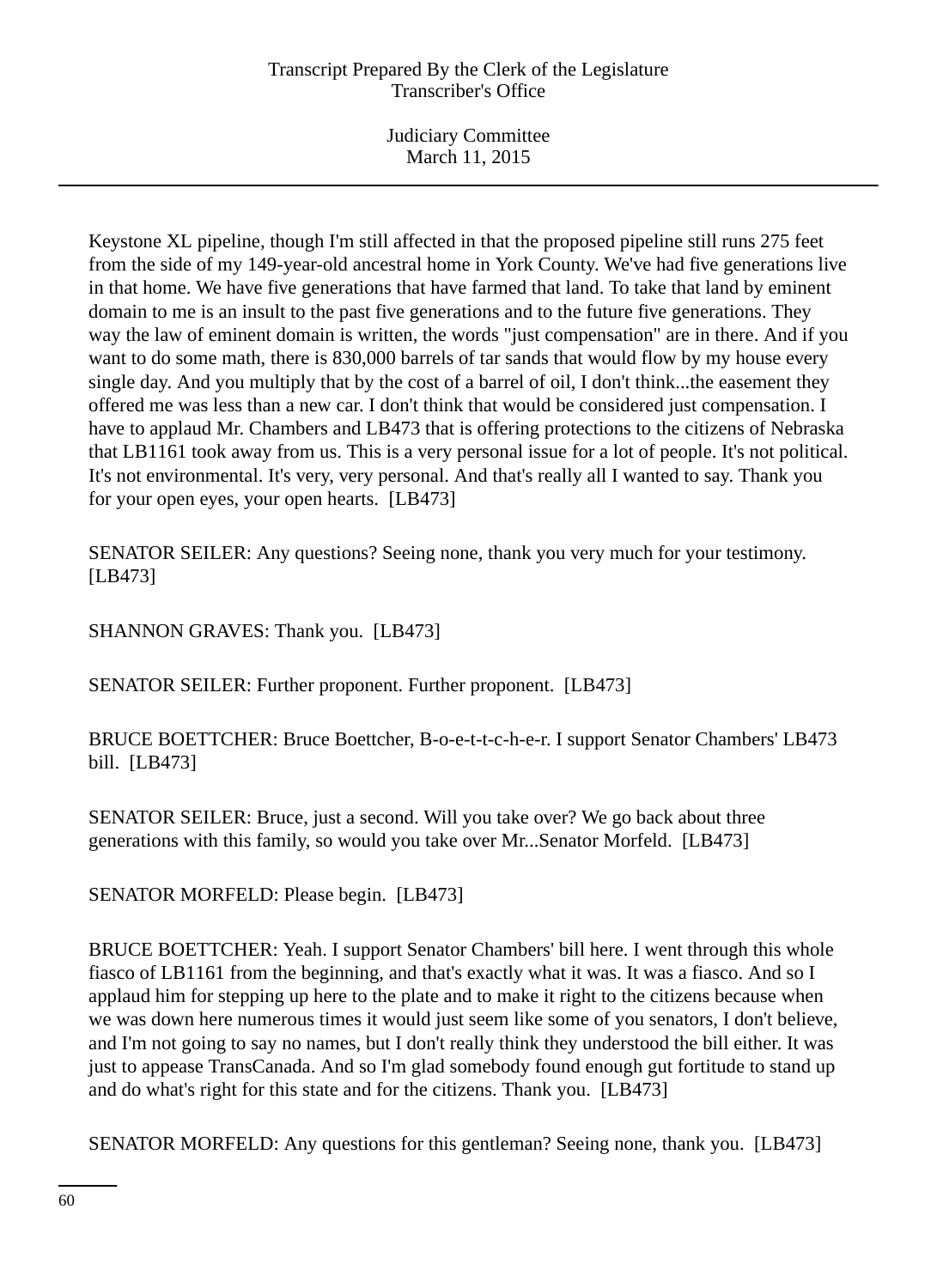SENATOR SEILER: Any further proponents? Seeing nobody scrambling from their desk, we'll go to opponents. [LB473]

WILLIAM SYDOW: (Exhibit 27) Good afternoon. My name is Bill Sydow, B-i-l-l S-y-d-o-w. I'm the director of the Nebraska Oil and Gas Conservation Commission with headquarters in Sidney, Nebraska. And we are here today to I think offer a different perspective of what you've heard, but we are opposing the LB473. I have distributed or are distributing a number of just handouts, and I won't get through them. But I want you to know that we've had oil and gas in Nebraska since 1939. The first slide there is beginning in '39. We had production in the Forest City Basin in Richardson County. We had production along the Cambridge Arch and also what we call the Denver-Julesburg Basin, which encompasses most of the Panhandle. In 2014, our agency, which has jurisdiction over all the exploration and production activities in Nebraska as far as companies--we permit each individual well and we evaluate that to protect water--we permitted 231 wells last year. We actually drilled 170. And so the second map there shows the numbers of wells that we regulate. We regulate approximately 3,000 wells--oil, gas, water injection--for various purposes. The counties where we drilled wells have a red number beside county name to show how many wells we actually drilled. And we had some discoveries last year in a number of counties. We have actually three wells that are in completion operations in the Panhandle that could be discoveries. The third slide there shows our production history since 1990. And you'll notice that out in 2013-2014, our oil production has increased because the industry has drilled more wells. You'll also notice that our natural gas production took a big nosedive at the end of 2013. The reason for that is that we lost a pipeline that was a natural gas pipeline and it was converted back to oil, which was its original purpose. But this stranded about 200 natural gas wells in southwestern Nebraska because we don't have enough pipeline capacity for crude oil. We have a number...several areas I'm going to talk to you about, about where we have additional potential. And I see my light is on, so I'd like you to go to the last map, which is Nebraska's crude oil and refined product system. That was provided in 1994 by the Nebraska Energy Office. The counties where we have oil and gas production are shown with green dots. And in the 2005 study by Dr. Marv Carlson where he presented the revised structures of Nebraska, there are a number of areas that are potential in the future. They're shown by those pumping units. And we have places in Nebraska that if they were successful in Banner County, in Sioux County, could absolutely require some pipelines to transport crude oil. This would be Nebraska oil and this would be built by some public company, I assume, just because the capital that's required to bring to bear to build prospects are a requirement. So thank you for your time. [LB473]

SENATOR SEILER: Director, thank you. Senator Chambers. [LB473]

SENATOR CHAMBERS: Exactly how would this bill...first of all, this commission that you're a member of, is that a state commission? [LB473]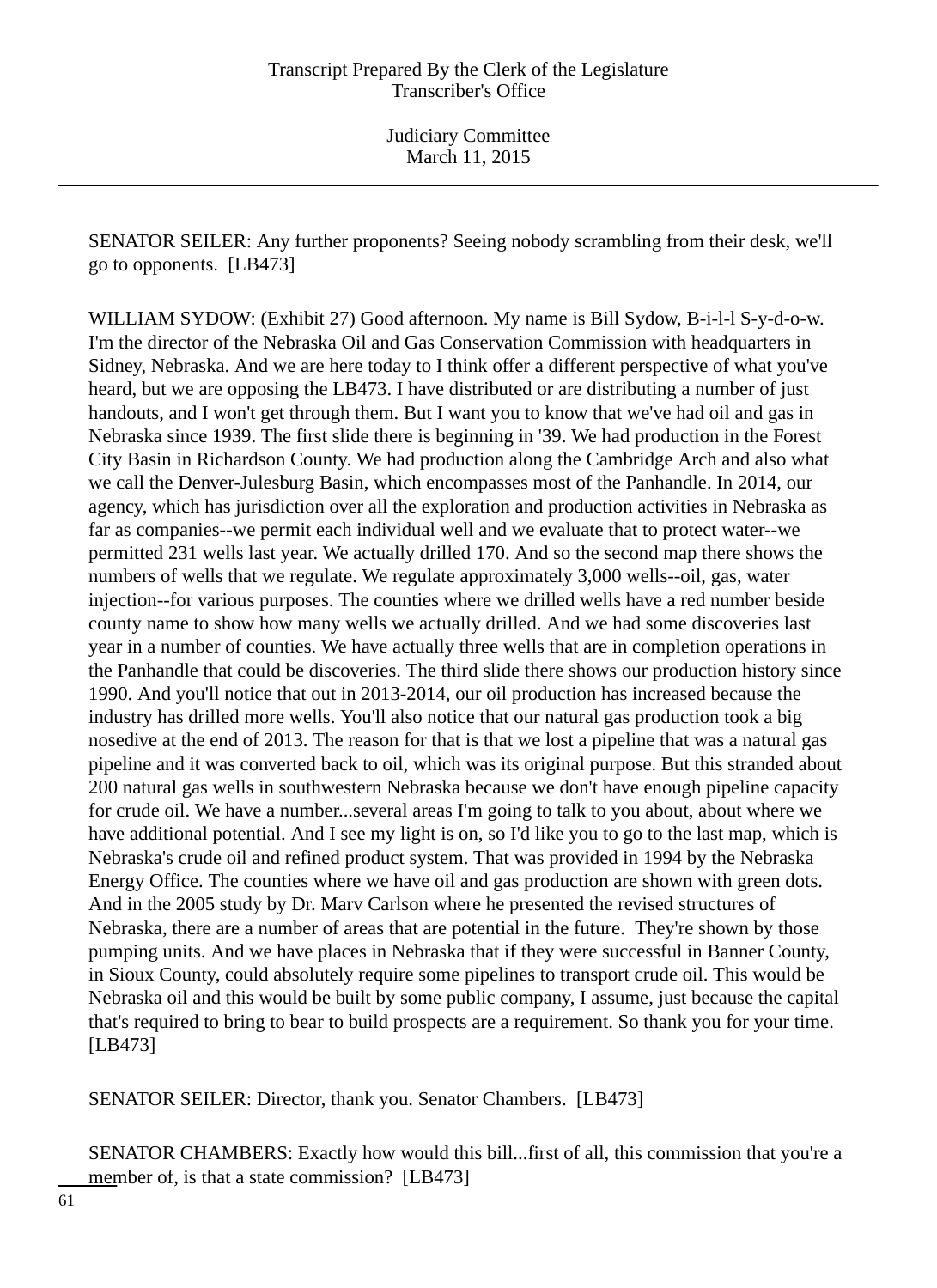# WILLIAM SYDOW: Yes, sir. [LB473]

SENATOR CHAMBERS: And the members are appointed by the Governor? [LB473]

WILLIAM SYDOW: Yes, sir. [LB473]

SENATOR CHAMBERS: And how long have you been a member? [LB473]

WILLIAM SYDOW: I'm not a member, Senator. I'm the director. [LB473]

SENATOR CHAMBERS: You're the director? So you're the employee. [LB473]

WILLIAM SYDOW: Yes, sir. [LB473]

SENATOR CHAMBERS: Were you directed by the commission to come here and testify today? [LB473]

WILLIAM SYDOW: No, sir, I was not directed. I conferred with the two commissioners that I have right now and they felt that it would be a good idea to come here and give this point of view as far as our job regulating oil and gas. But the fact is that we predominantly produce oil. We produce about 8,000 barrels of oil a day and we do have upside in Nebraska that the industry is currently evaluating and certainly in western Nebraska. [LB473]

SENATOR CHAMBERS: Okay, but to get to what I'm interested in, not to cut you off, I asked you, were you directed, and you said no. Then I didn't understand what you said. Did the commissioners meet on this bill? [LB473]

WILLIAM SYDOW: No, they did not meet. We only discussed this particular legislation perhaps back in January. [LB473]

SENATOR CHAMBERS: In January? [LB473]

WILLIAM SYDOW: Yes. [LB473]

SENATOR CHAMBERS: But there was no meeting on the bill itself? [LB473]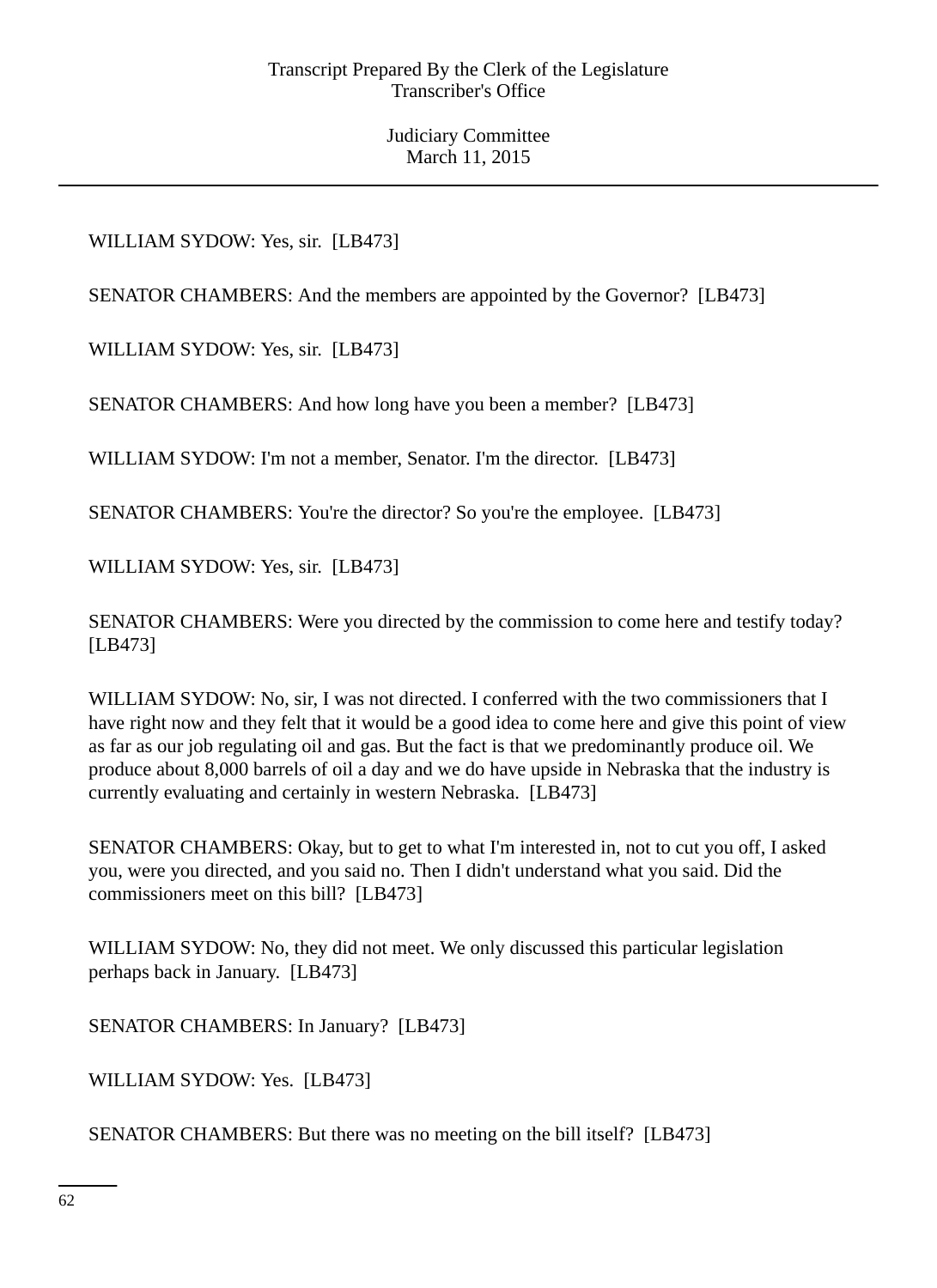# WILLIAM SYDOW: No. [LB473]

SENATOR CHAMBERS: And you decided to come on your own to speak against the bill? [LB473]

WILLIAM SYDOW: I did come, obviously, with the knowledge of my commission. [LB473]

SENATOR CHAMBERS: When you say the knowledge of your commissioners, did you inform them that you were going to come and speak against the bill? [LB473]

WILLIAM SYDOW: Yes. [LB473]

SENATOR CHAMBERS: And were they in a meeting at that time? [LB473]

WILLIAM SYDOW: No. [LB473]

SENATOR CHAMBERS: You informed them individually? [LB473]

WILLIAM SYDOW: Yes. [LB473]

SENATOR CHAMBERS: How many are on the commission? [LB473]

WILLIAM SYDOW: By statute, there can be two...three. We currently have two. [LB473]

SENATOR CHAMBERS: Two? [LB473]

WILLIAM SYDOW: Yes. [LB473]

SENATOR CHAMBERS: And you talked to both of them. [LB473]

WILLIAM SYDOW: Yes, sir. [LB473]

SENATOR CHAMBERS: And when you say you regulate, are there employees of the commission? [LB473]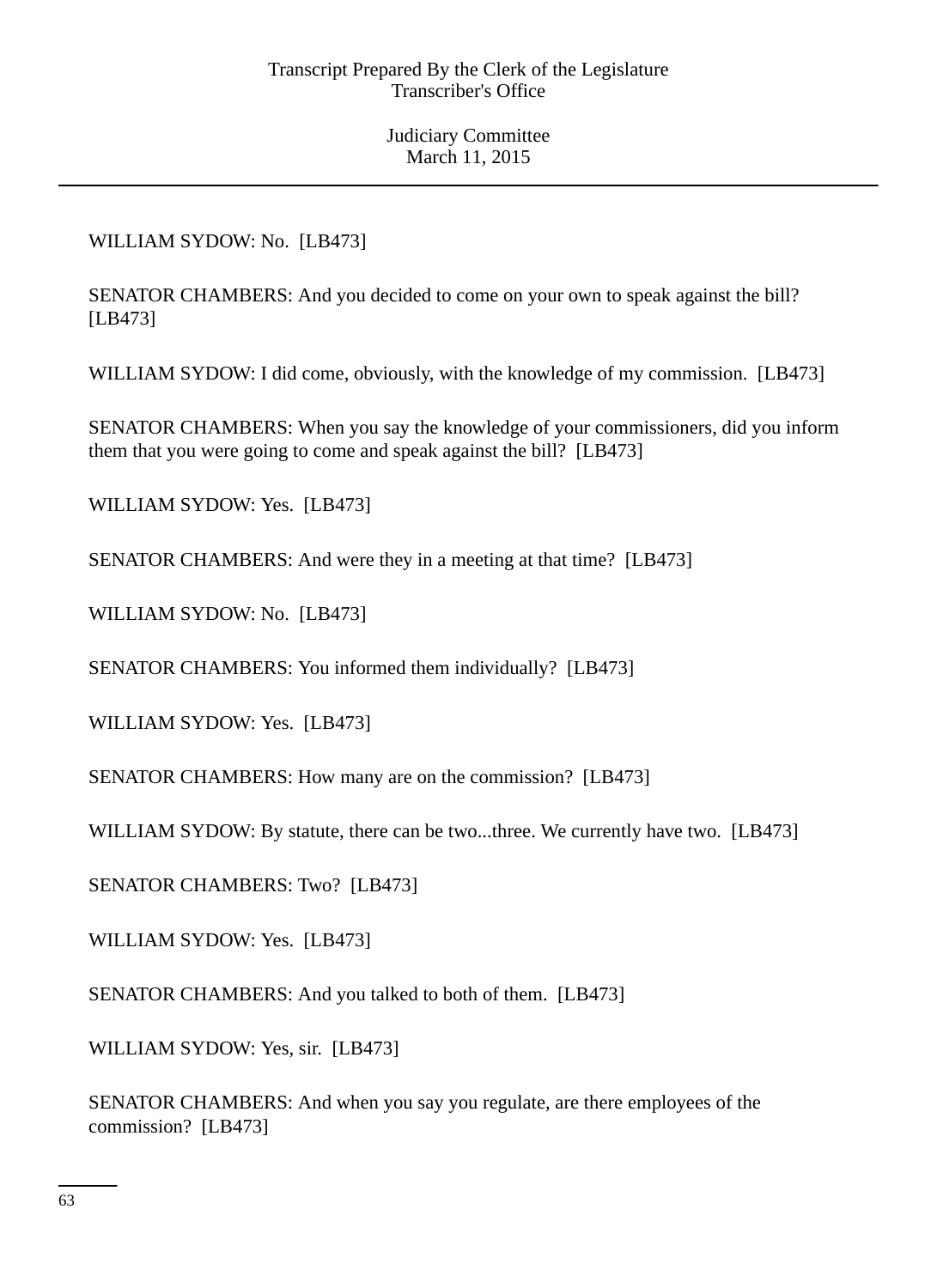## WILLIAM SYDOW: Yes. [LB473]

SENATOR CHAMBERS: Does the commission have employees? [LB473]

WILLIAM SYDOW: Yes. [LB473]

SENATOR CHAMBERS: How many employees? [LB473]

WILLIAM SYDOW: Counting myself, Senator Chambers, we have eight. [LB473]

SENATOR CHAMBERS: You have eight employees that...who cover the state. [LB473]

WILLIAM SYDOW: Yes. [LB473]

SENATOR CHAMBERS: So all these wells and whatnot that we see on these maps are regulated, inspect...do they do any inspecting? [LB473]

WILLIAM SYDOW: Absolutely. [LB473]

SENATOR CHAMBERS: So eight people cover the state on all these items that we see marked by dots and other indications on this handout you gave us? [LB473]

WILLIAM SYDOW: Yes, sir. [LB473]

SENATOR CHAMBERS: Are they all located in one city? Are they headquartered somewhere? [LB473]

WILLIAM SYDOW: The... [LB473]

SENATOR CHAMBERS: These employees. [LB473]

WILLIAM SYDOW: No. Our headquarters office is in Sidney, Nebraska, and... [LB473]

SENATOR CHAMBERS: In Lincoln, Nebraska? [LB473]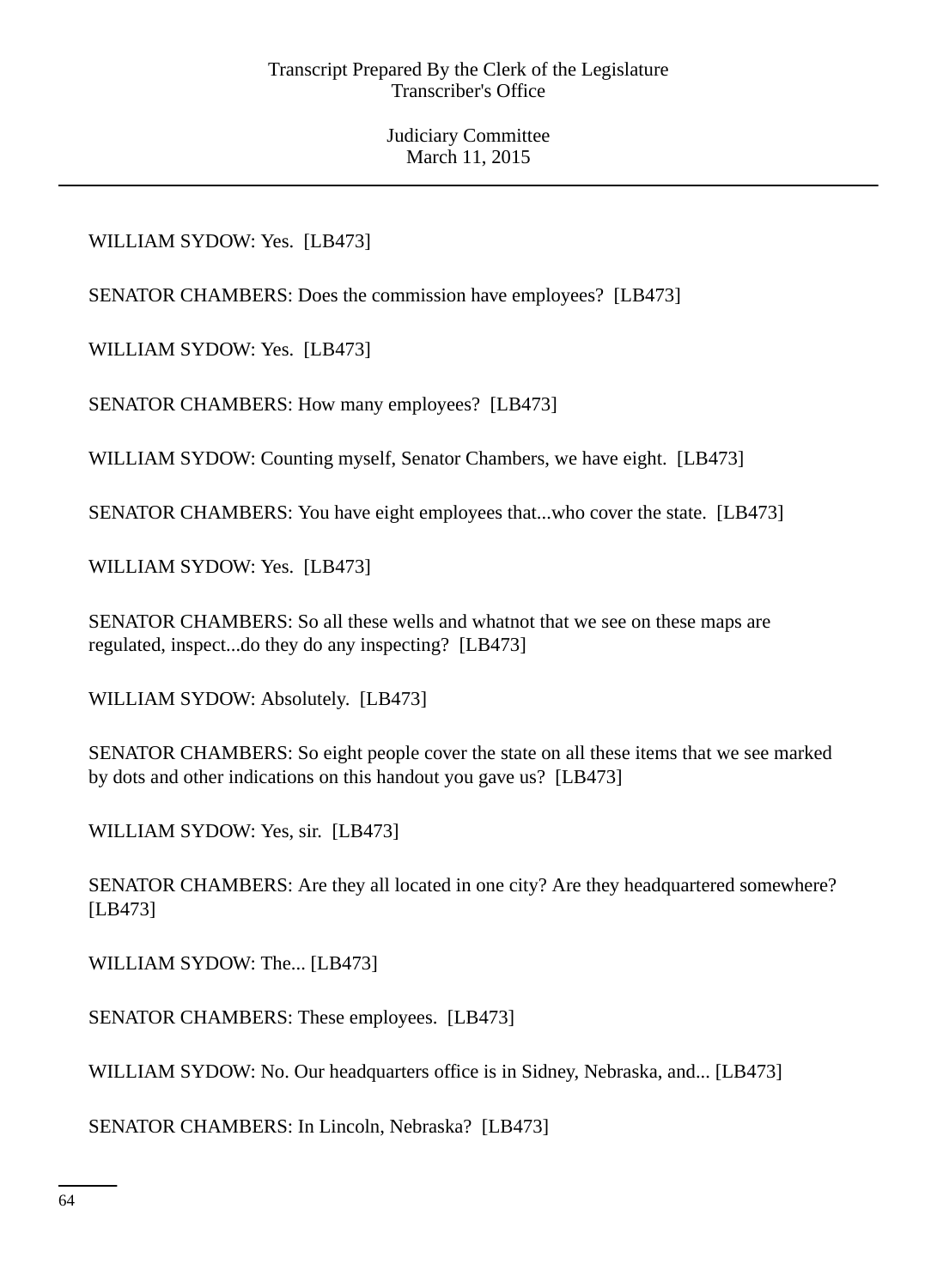WILLIAM SYDOW: Sidney. [LB473]

SENATOR CHAMBERS: Where? [LB473]

WILLIAM SYDOW: Sidney. Sidney, Nebraska. [LB473]

SENATOR CHAMBERS: Oh, Sidney. [LB473]

WILLIAM SYDOW: Yes, sir. [LB473]

SENATOR CHAMBERS: Way out west. [LB473]

WILLIAM SYDOW: Yes, sir, where... [LB473]

SENATOR CHAMBERS: And so they move... [LB473]

WILLIAM SYDOW: ...where half of our oil production is, approximately. [LB473]

SENATOR CHAMBERS: They move from the west toward the east and there...are there any activities in the eastern part of the state of Nebraska? [LB473]

WILLIAM SYDOW: If we cut the state of Nebraska in half, yes, sir, we've got activities in eastern Nebraska. [LB473]

SENATOR CHAMBERS: Say it again? [LB473]

WILLIAM SYDOW: Yes, sir. We do have drilling and completion and production in the eastern half of Nebraska if we divided it. We have production along the Kansas border in Furnas County. [LB473]

SENATOR CHAMBERS: Well, that would be the southern part, wouldn't it? [LB473]

WILLIAM SYDOW: It's the eastern half, Furnas County, Harlan County, and we have brandnew production with two discovery wells in Franklin County. We also have production in Richardson County, which... [LB473]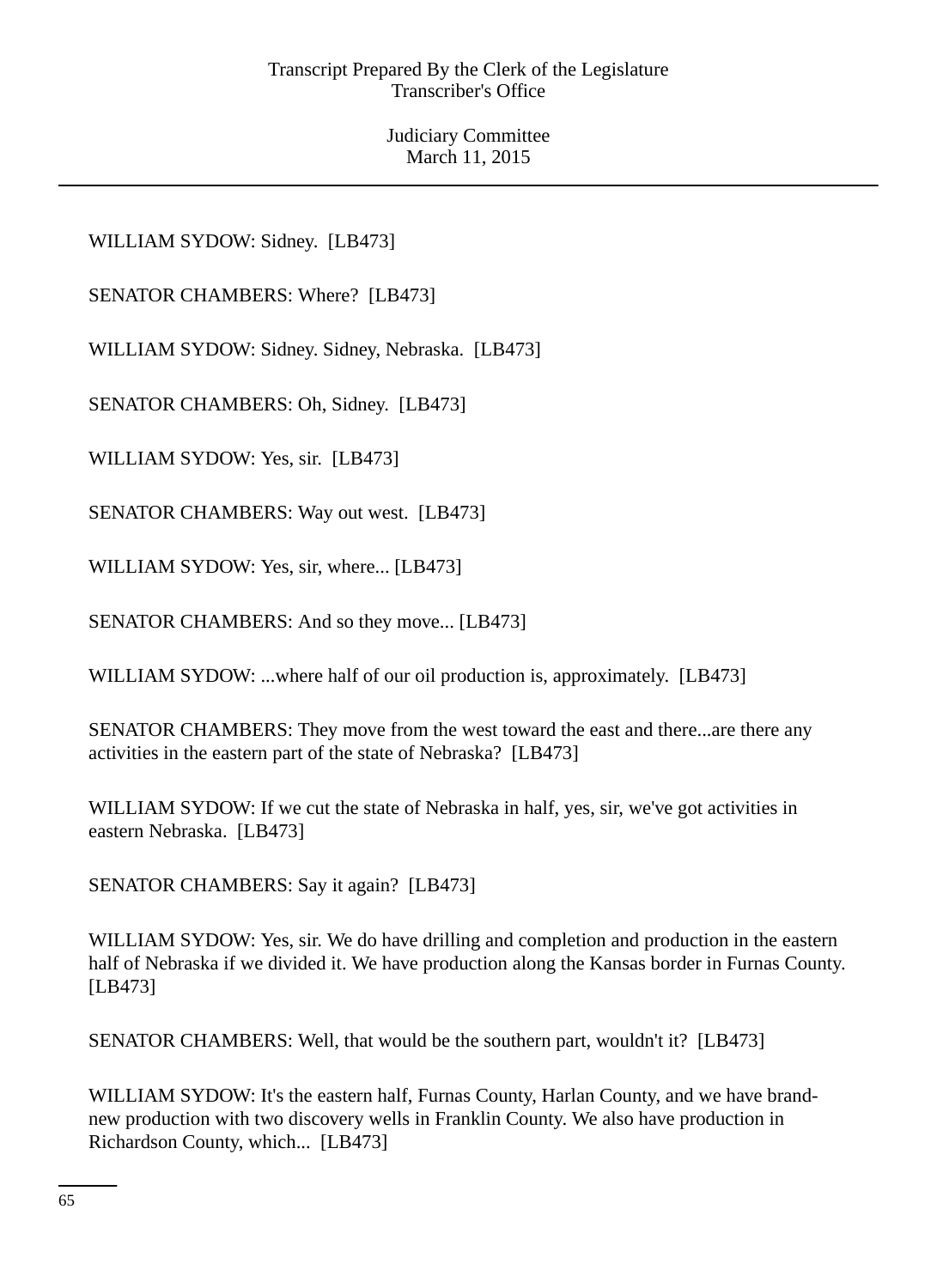SENATOR CHAMBERS: Where is the majority of the work that you cover, the activity? [LB473]

WILLIAM SYDOW: Well,... [LB473]

SENATOR CHAMBERS: Would it be in the western half? [LB473]

WILLIAM SYDOW: No, it's... [LB473]

SENATOR CHAMBERS: These are not trick questions. I want to get the information. [LB473]

WILLIAM SYDOW: I understand. I know they're not trick questions. If we looked at the second map, our oil and gas activity in 2014, you can see the numbers of wells, in black, that we regulate. We...so that's the numbers. We have a substantial number of wells in the Denver-Julesburg Basin. We have a substantial number of wells in the Cambridge Arch. [LB473]

SENATOR CHAMBERS: Okay. Now is each one of these employees assigned a sector of the state which he...are all of the employees male who do this work? [LB473]

WILLIAM SYDOW: Well, our commission, obviously, we've got ladies and gentlemen that do this work and... [LB473]

SENATOR CHAMBERS: Okay, and I'm not...I just...I want to know whether I need to say "him" or... [LB473]

WILLIAM SYDOW: Okay. [LB473]

SENATOR CHAMBERS: ..."him and her" or "he" or "she." [LB473]

WILLIAM SYDOW: Well, you could say just...our field inspectors. [LB473]

SENATOR CHAMBERS: Okay, is each one... [LB473]

WILLIAM SYDOW: But right now they're... [LB473]

SENATOR CHAMBERS: ...of these men given a sector to be in charge of? [LB473]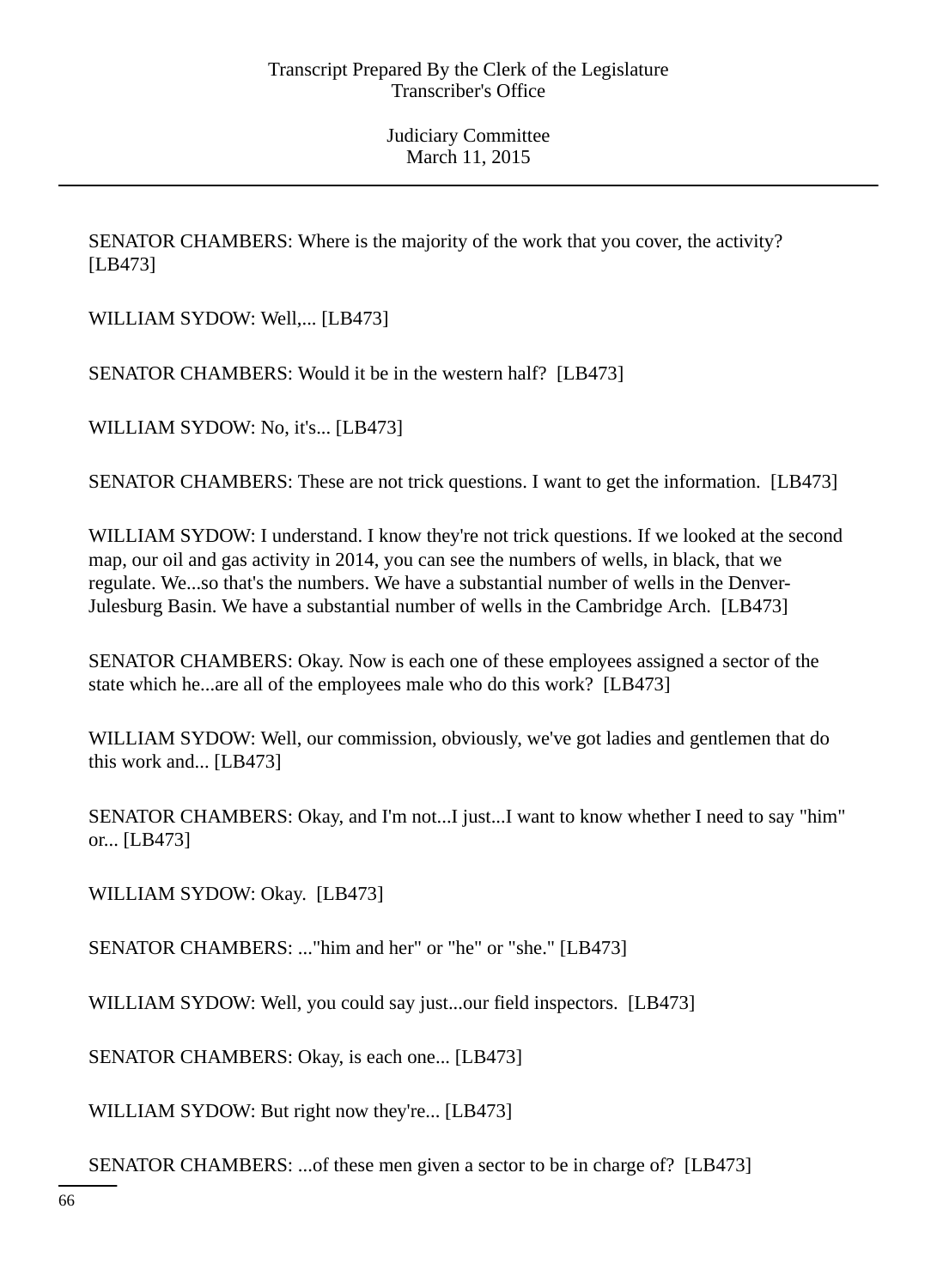WILLIAM SYDOW: Yes, yes. [LB473]

SENATOR CHAMBERS: And that person conducts what activities in his given sector? [LB473]

WILLIAM SYDOW: Okay, that person conducts inspection activities on a daily basis. We have our rules and regulations as far as things that need to be maintained on an oil and gas lease, including weeds, signs, signage. Any spills are going to be noted. We always have field inspectors go to every permitted well that we permit. We get a GPS coordinate on... [LB473]

SENATOR CHAMBERS: Okay. How often does each well get looked at? [LB473]

WILLIAM SYDOW: Each well, I would say, Senator Chambers, we attempt to get to every well one time every year at a minimum. [LB473]

SENATOR CHAMBERS: One time every year. [LB473]

WILLIAM SYDOW: Yes, sir. [LB473]

SENATOR CHAMBERS: And are these people provided with transportation to do their inspecting by the commission? [LB473]

WILLIAM SYDOW: Yes. [LB473]

SENATOR CHAMBERS: Is it their own vehicle or the commission has marked vehicles? [LB473]

WILLIAM SYDOW: No, the commission has marked vehicles. [LB473]

SENATOR CHAMBERS: Now what would this bill do that is so negative in terms of what your commission does that brings you here? [LB473]

WILLIAM SYDOW: Okay, I wanted to offer perspective for oil and gas exploration in our state. Our state is predominantly oil prone in that the basins we have for the most part produce all entirely crude oil. We do not have very many transportation lines in our state currently. And you will remember, or perhaps some of you know, we have the...a major pipeline, the Platte pipeline system. It was built in 1951 by, at that time, Ohio Oil Company. But... [LB473]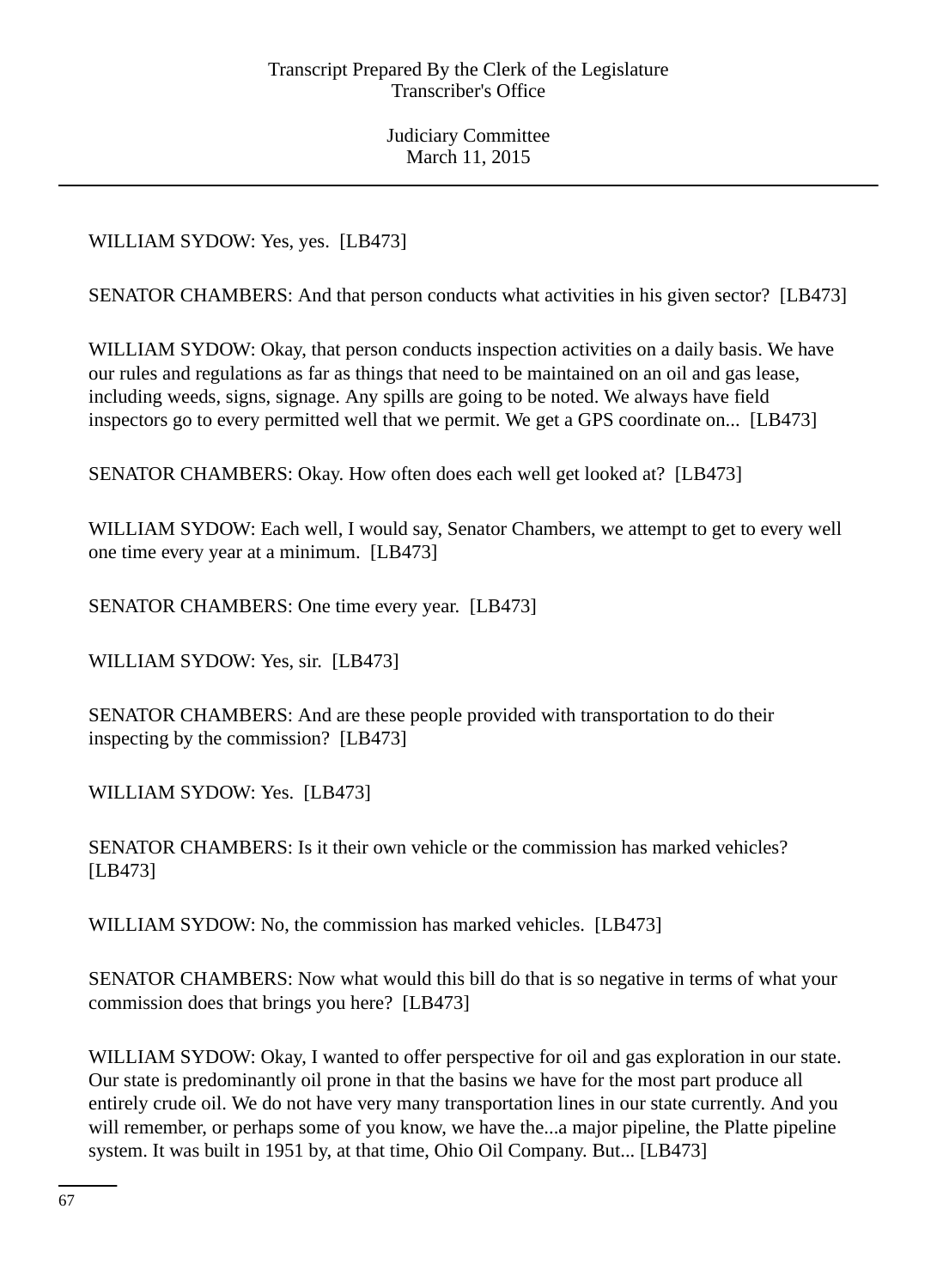SENATOR CHAMBERS: But here's what I'm asking, not to cut you off: How does this bill impact what it is that you do? [LB473]

WILLIAM SYDOW: The future of the development of oil and gas in our areas may very well...if...as a state, when we develop, we may need additional oil pipelines to transport oil production. [LB473]

SENATOR CHAMBERS: But it does not impact...right now it has no impact on what your commission does. Isn't that true? [LB473]

WILLIAM SYDOW: This bill? [LB473]

SENATOR CHAMBERS: If this bill were to pass today and take effect tomorrow, everything your commission does right now it would continue to do after this bill would pass, isn't it... [LB473]

WILLIAM SYDOW: That's exactly right. That's exactly right. [LB473]

SENATOR CHAMBERS: So it has no direct impact on what your commission does right now, isn't that true? [LB473]

WILLIAM SYDOW: That's right. [LB473]

SENATOR CHAMBERS: And you're... [LB473]

WILLIAM SYDOW: And that's reflected in our brief, the economic evaluation, and I showed that, no impact. [LB473]

SENATOR CHAMBERS: And...but while you're here, I'd rather talk to you than read the document. You talked to the two commissioners about this bill, and did you all come to an agreement that it has no present impact on your commission or what your commission does? [LB473]

WILLIAM SYDOW: No. [LB473]

SENATOR CHAMBERS: Or didn't you discuss it in terms of that? [LB473]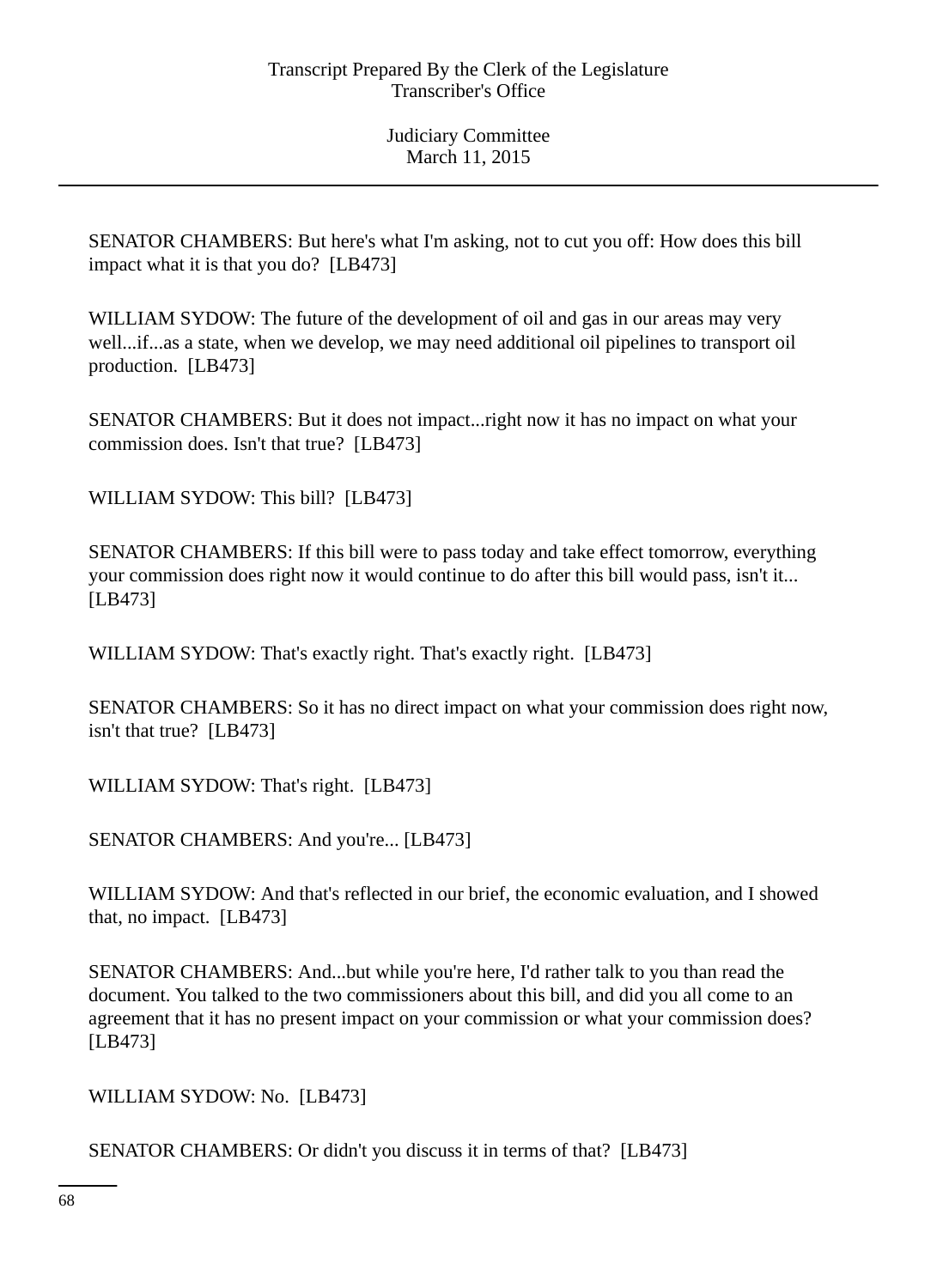WILLIAM SYDOW: No, we did not discuss that in terms of that, Senator Chambers. [LB473]

SENATOR CHAMBERS: So... [LB473]

WILLIAM SYDOW: This is looking out into the future. [LB473]

SENATOR CHAMBERS: So your testimony is strictly what might or could happen in the future. [LB473]

WILLIAM SYDOW: Yes. [LB473]

SENATOR CHAMBERS: Do you exercise or invoke the power of eminent domain in what you do? [LB473]

WILLIAM SYDOW: As far as our agency? [LB473]

SENATOR CHAMBERS: Yes. [LB473]

WILLIAM SYDOW: No. [LB473]

SENATOR CHAMBERS: Well, what is this bill related to, if you know? [LB473]

WILLIAM SYDOW: This is... [LB473]

SENATOR CHAMBERS: What is the subject matter of this bill? [LB473]

WILLIAM SYDOW: This is about the power of eminent domain... [LB473]

SENATOR CHAMBERS: And... [LB473]

WILLIAM SYDOW: ...for transportation pipelines that can move... [LB473]

SENATOR CHAMBERS: But just a minute. If you... [LB473]

WILLIAM SYDOW: I'm going to answer my question, sir. [LB473]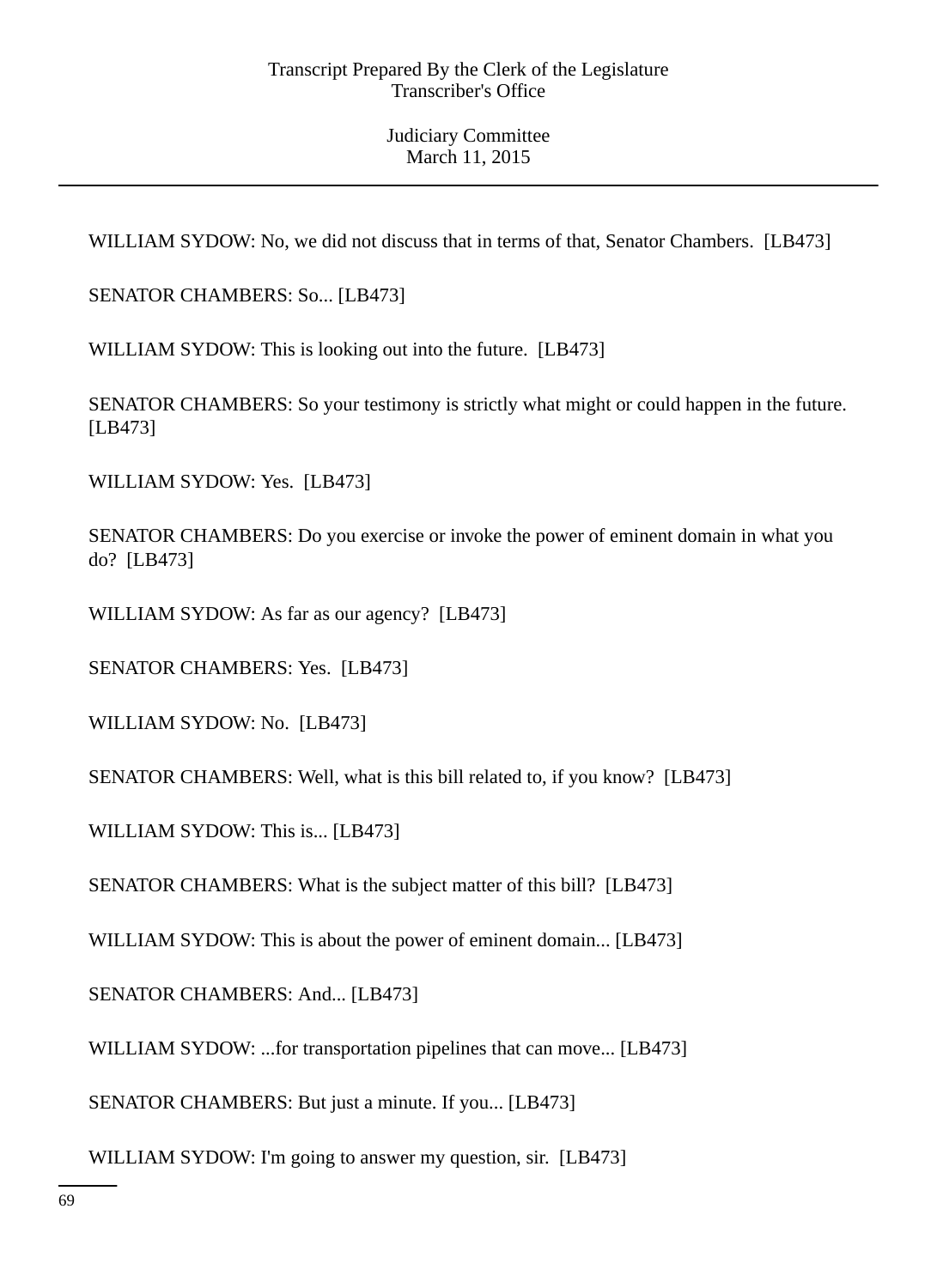SENATOR CHAMBERS: But, no, you'll answer the question that I ask, and I'm not trying to be rude. I want to get information from you that I'm interested in because you came here from your commission and I...it's my bill. It's the Legislature's bill in reality and I want those questions answered that I'm offering so there won't be confusion. And that's why I'm trying to ask them individually, so it'll be clear what your answer is to my question. Now, when was the last time that your commission invoked the power of eminent domain? [LB473]

WILLIAM SYDOW: Our commission has no power to invoke eminent domain. [LB473]

SENATOR CHAMBERS: So this would not take away from your commission any power that it has, isn't that true? [LB473]

WILLIAM SYDOW: That's true. [LB473]

SENATOR CHAMBERS: So you just came here to talk about a bill that has no impact on your commission's duties, isn't that true? [LB473]

WILLIAM SYDOW: It has no impact on our duties with the exception that our agency exists to regulate the oil and gas community as we seek to develop our state's oil and gas resources. [LB473]

SENATOR CHAMBERS: If this takes away...and I'm stating things very simply not because you wouldn't understand but so the question will be clear. If the purpose of this bill is to take away the power to invoke eminent domain from certain companies, that has no impact on anything that your commission is doing right now, does it? [LB473]

WILLIAM SYDOW: That does not have any impact on our commission right now. [LB473]

SENATOR CHAMBERS: Okay, now let's put it to what we're talking about. What does your commission have to do with TransCanada and its activity as far as laying this pipeline across the state? [LB473]

WILLIAM SYDOW: We...on TransCanada, we have nothing to do with this project. [LB473]

SENATOR CHAMBERS: Have you heard people say that this bill relates to what TransCanada is trying to do? [LB473]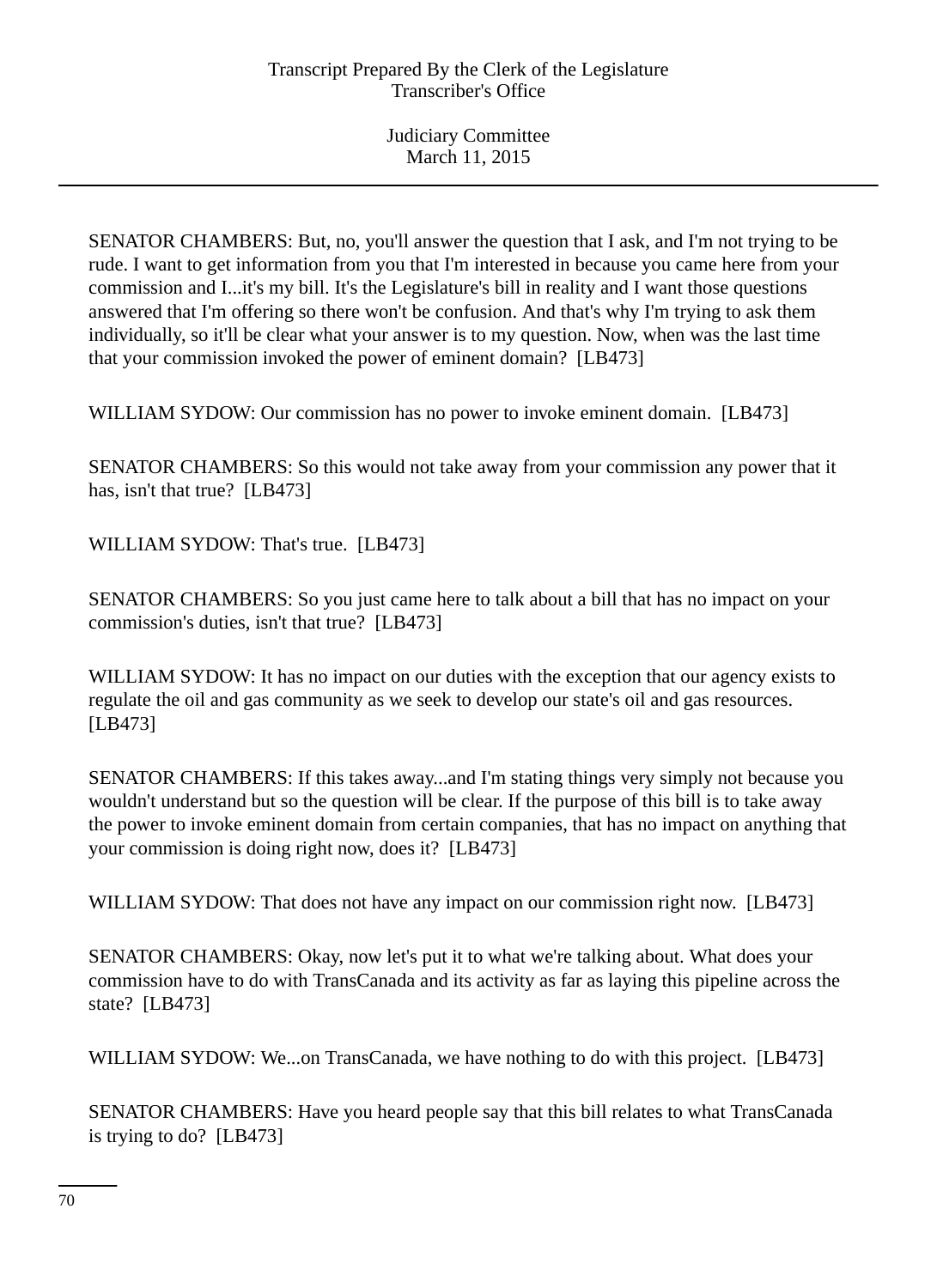WILLIAM SYDOW: Have my... [LB473]

SENATOR CHAMBERS: Have you heard that discussion today? [LB473]

WILLIAM SYDOW: Oh, I've heard that discussion abundant. That's here. [LB473]

SENATOR CHAMBERS: So you knew that's what it was for, yet you're too... [LB473]

WILLIAM SYDOW: No, I did not, no. This bill seeks to strike the ability of any company who desires to build an oil pipeline, whether it's interstate or intrastate, and that language is in this current bill, seeks to strike the ability of anyone who would desire to transport oil in our state. [LB473]

SENATOR CHAMBERS: What does it take away the power to do? What power would it take from the affected companies without either of us having to name or describe them? What power would a company lose if this bill were put in place? It would be the power to invoke eminent domain. Isn't that true? [LB473]

WILLIAM SYDOW: For oil, for only oil pipelines, not natural gas pipelines, not... [LB473]

SENATOR CHAMBERS: I don't care about what it's for. I'm asking you what power of the company. Forget...it could be a company if it's able to transport processed oil, which would be gasoline, it could transport...they don't run ethanol through pipes, but let it run ethanol through pipes. We're not talking about that. This bill does not prohibit a company from running oil through a pipe, does it? [LB473]

WILLIAM SYDOW: No, this bill does not prohibit oil from running through a pipe. [LB473]

SENATOR CHAMBERS: And your commission... [LB473]

WILLIAM SYDOW: This bill prohibits any impact on eminent domain on future oil pipelines of which Nebraska may absolutely need in the future. [LB473]

SENATOR CHAMBERS: I don't think I speak English clearly, so I'm going to speak more slowly and I'm going to tell you what I'm getting at. Your commission, from the way you described it, is not affected by this bill. You do not through your commission invoke the power of eminent domain. You do not have anything to do with eminent domain. Your commission has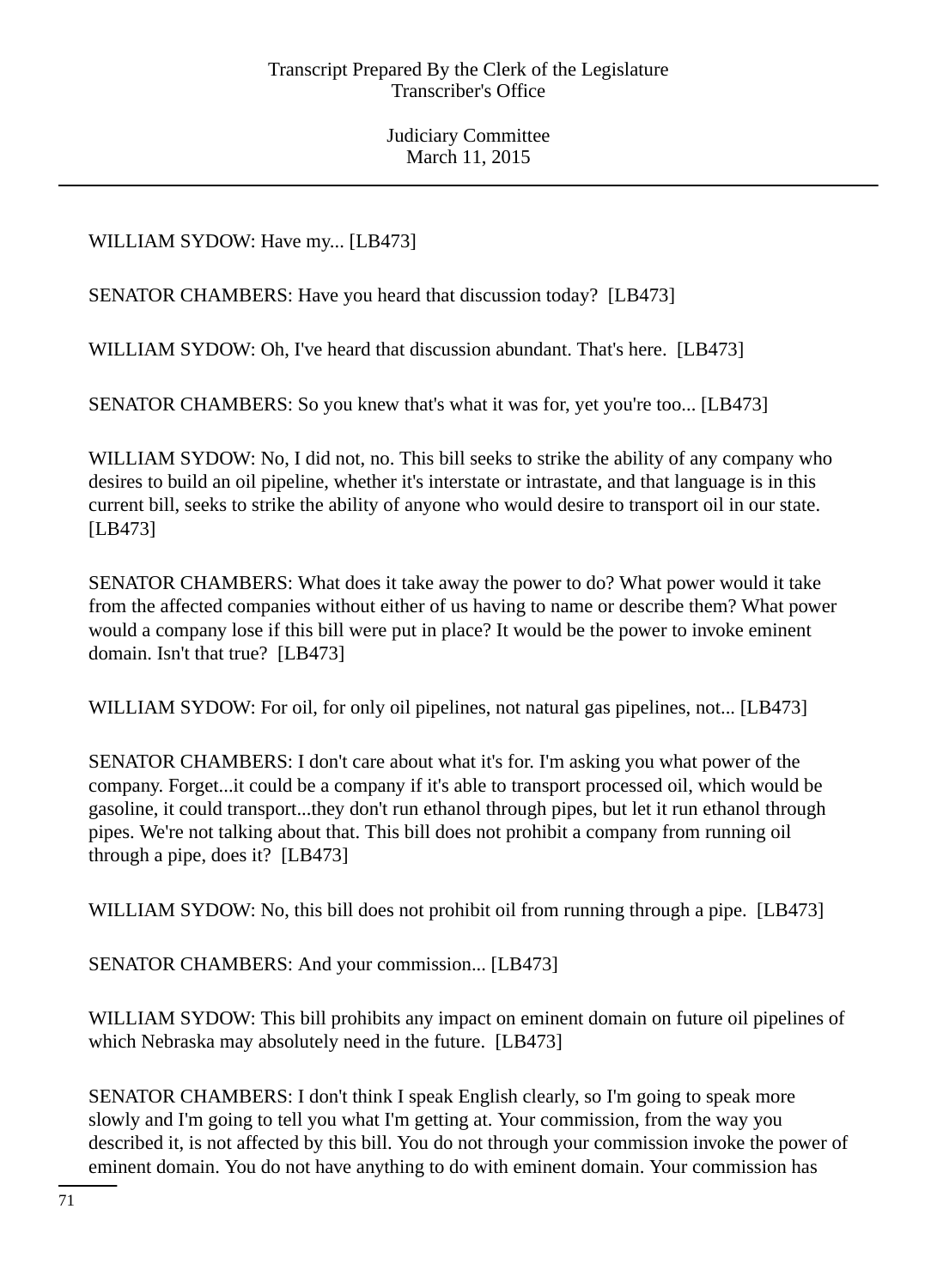nothing whatsoever to do with this bill and this bill has nothing whatsoever to do with your commission, and yet you came here. Did those two commissioners know you were coming here today? [LB473]

WILLIAM SYDOW: Yes, sir. [LB473]

SENATOR CHAMBERS: Did they know, based on your conversations with them, that--I say it like that because I don't want to ask you to read their mind--did they understand that this bill relates to eminent domain? [LB473]

WILLIAM SYDOW: I believe that they absolutely did. [LB473]

SENATOR CHAMBERS: But you're not sure, because I don't want you to have to guess or read their mind. The issue of eminent domain did not come up in your discussion with them, did it? Level with me. [LB473]

WILLIAM SYDOW: I believe it did. We did talk about eminent domain and we looked at it as far as, in the future, if our state needs additional oil transportation lines, interstate lines, this bill, the way it's worded just right now,... [LB473]

SENATOR CHAMBERS: I think... [LB473]

WILLIAM SYDOW: ...is not going to be good for the future development of Nebraska's oil and gas resources, in our opinion. [LB473]

SENATOR CHAMBERS: Who appointed these two commissioners? Governor Heineman? [LB473]

WILLIAM SYDOW: For these two, yes, sir. [LB473]

SENATOR CHAMBERS: And how long is their term? [LB473]

WILLIAM SYDOW: For four years. [LB473]

SENATOR CHAMBERS: And when is their term up? [LB473]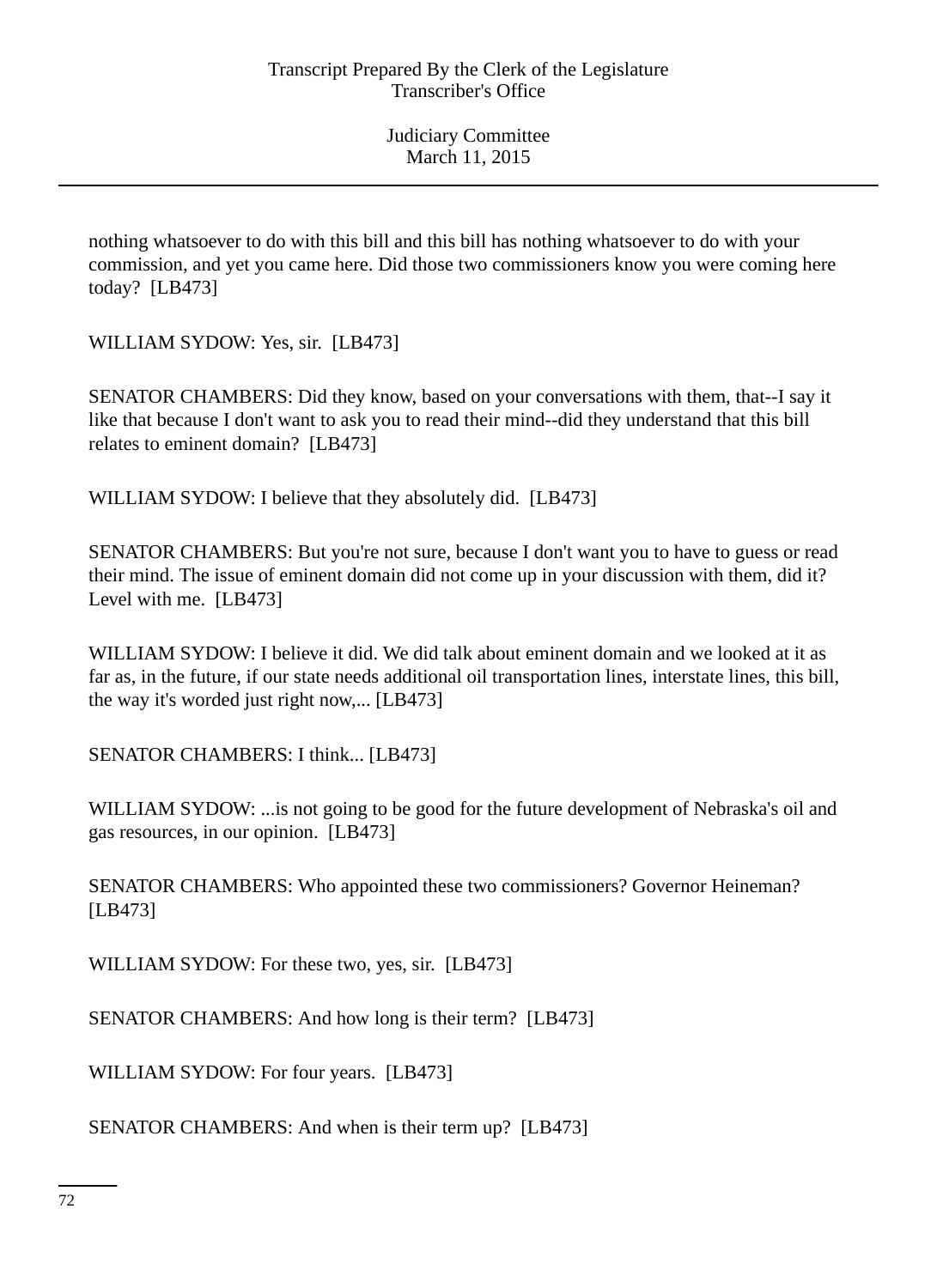WILLIAM SYDOW: Well, one particular commissioner, I would say his term is maybe just brand new, four years, and the other one has probably three years remaining. [LB473]

SENATOR CHAMBERS: So one has four years remaining and one three years? [LB473]

WILLIAM SYDOW: Yes, sir. [LB473]

SENATOR CHAMBERS: And obviously they're not...people who are selected are not queried on whether they understand what the commission does because if those two knew what this bill is about, they wouldn't have told you to come here, because I don't think your testimony has anything to do whatsoever with this bill and this bill has absolutely nothing to do with what this commission does. But that's all that I have, Mr. Chairman. Thank you. [LB473]

SENATOR SEILER: Any further questions? Senator Williams. [LB473]

SENATOR WILLIAMS: Thank you, Chairman Seiler. I do have a couple of questions, Mr. Sydow, and thank you for being here. I may interpret your testimony and your reason for being here completely different than Senator Chambers. In looking, I'm believing that your testimony is representing oil companies and the oil people that drill wells and produce income in our state and deliver oil a lot of places, and that industry is dependent upon pipelines to move that product. Is that correct? [LB473]

WILLIAM SYDOW: In...our regulated community consists of about 170 companies. We do not regulate pipelines, but certainly pipelines are necessary to move any hydrocarbon products... [LB473]

SENATOR WILLIAMS: Right. [LB473]

WILLIAM SYDOW: ...in large volume. I'll say that our production in Nebraska is 8,000 barrels a day. Nearly every barrel is trucked out of our state and with I guess one exception perhaps, down by Holdrege, gets on a pipeline now and goes down to the NCRA refinery in McPherson, Kansas. [LB473]

SENATOR WILLIAMS: The pipeline that you referred to as the Platte pipeline, I think you were talking about, who built that? [LB473]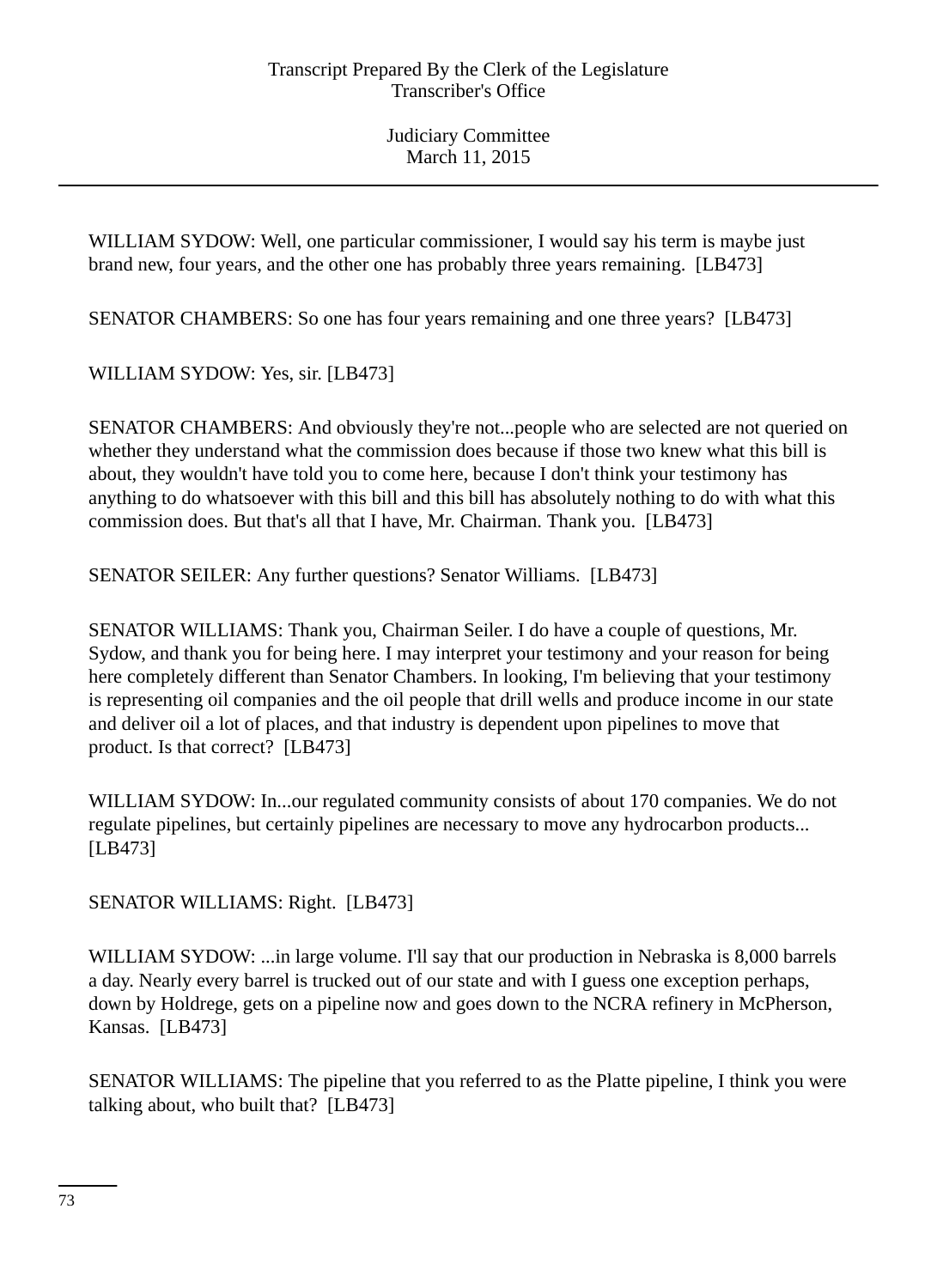WILLIAM SYDOW: Yes, sir. The Platte pipeline was commissioned in 1951. One of the major...and the major operator at the time was Ohio Oil Company which has since gone on to become Marathon Oil. It was built to transport their production in Wyoming, as well as in the southern Panhandle, to refineries in...actually, in Illinois. On the map... [LB473]

SENATOR WILLIAMS: And that pipeline is still in operation. [LB473]

WILLIAM SYDOW: That pipeline is still in operation today. The transportation... [LB473]

SENATOR WILLIAMS: Do you know if eminent domain was used to acquire the land? [LB473]

WILLIAM SYDOW: No, sir, I do not. [LB473]

SENATOR WILLIAMS: That company when it was built, and that company today, is a private, for-profit corporation, correct? [LB473]

WILLIAM SYDOW: Yes, it's a public corporation. [LB473]

SENATOR WILLIAMS: Thank you. So your real concern is that this bill as written could limit the ability of Nebraskans to build pipelines for the future. [LB473]

WILLIAM SYDOW: Yes. And specifically, my intent to be here is just to inform this committee that we have potential in the state of Nebraska that may require pipelines in the future. [LB473]

SENATOR WILLIAMS: I appreciate your input. Thank you. [LB473]

WILLIAM SYDOW: You're welcome. [LB473]

SENATOR SEILER: Senator Chambers. [LB473]

SENATOR CHAMBERS: How do you pronounce your name, Sydow (phonetically) or Sidow (phonetically)? [LB473]

WILLIAM SYDOW: No, Seedoh (phonetically). [LB473]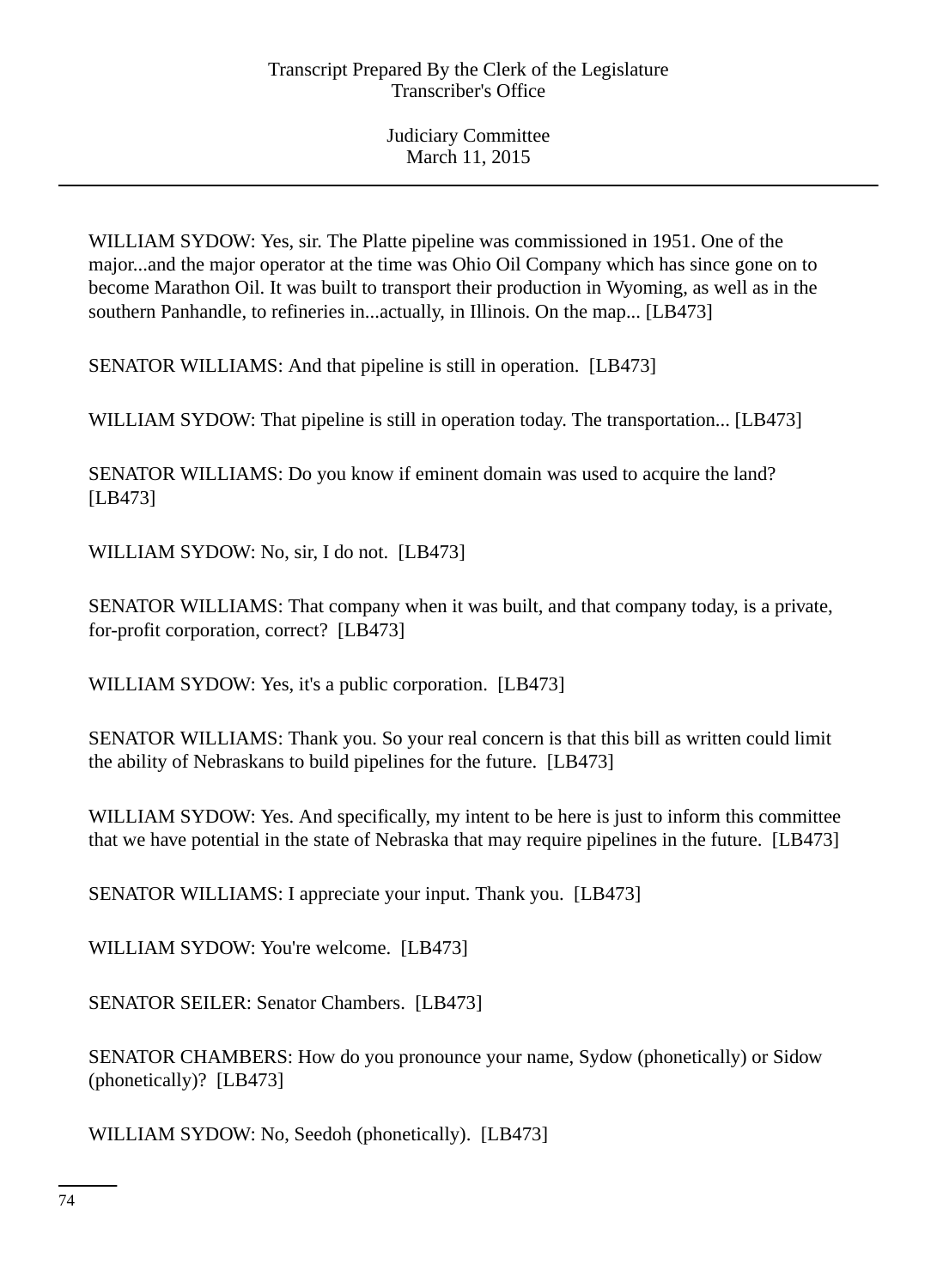SENATOR CHAMBERS: Oh, Seedoh (phonetically). Mr. Sydow, when was the last time that an intrastate pipeline was constructed in Nebraska, to your knowledge? [LB473]

WILLIAM SYDOW: To my knowledge, Senator Chambers, I can't remember. I've been here 20 years in this position. [LB473]

SENATOR CHAMBERS: But there was none built during that time that you've been there? [LB473]

WILLIAM SYDOW: No. No, sir. And you could see on our decline curve the...Nebraska peaked in its oil production, 1962, 70,000 barrels a day. When I came, we produced about maybe 10,000 barrels a day, so there were not any new areas being developed. There weren't any need for the future. [LB473]

SENATOR CHAMBERS: This pipeline that you discussed with my colleague to my right, to my far right, was it...did it cross state lines? Did it cross state line, the state line? [LB473]

WILLIAM SYDOW: Oh, yes, sir. [LB473]

SENATOR CHAMBERS: What state did it come from before entering Nebraska? [LB473]

WILLIAM SYDOW: It came from Wyoming. [LB473]

SENATOR CHAMBERS: And that was in 1951. [LB473]

WILLIAM SYDOW: Yes. [LB473]

SENATOR CHAMBERS: Okay. And you mentioned that there's a possibility of intrastate lines being built during your testimony, didn't you? [LB473]

WILLIAM SYDOW: Yes, I did. [LB473]

SENATOR CHAMBERS: But in 20 years that hasn't happened. You understand, and this is a leading question...I'll change it. Do you understand anything about competition in the oil production and transporting business? And when I say transporting, I don't mean by trucks or rail, but pipelines. Do you... [LB473]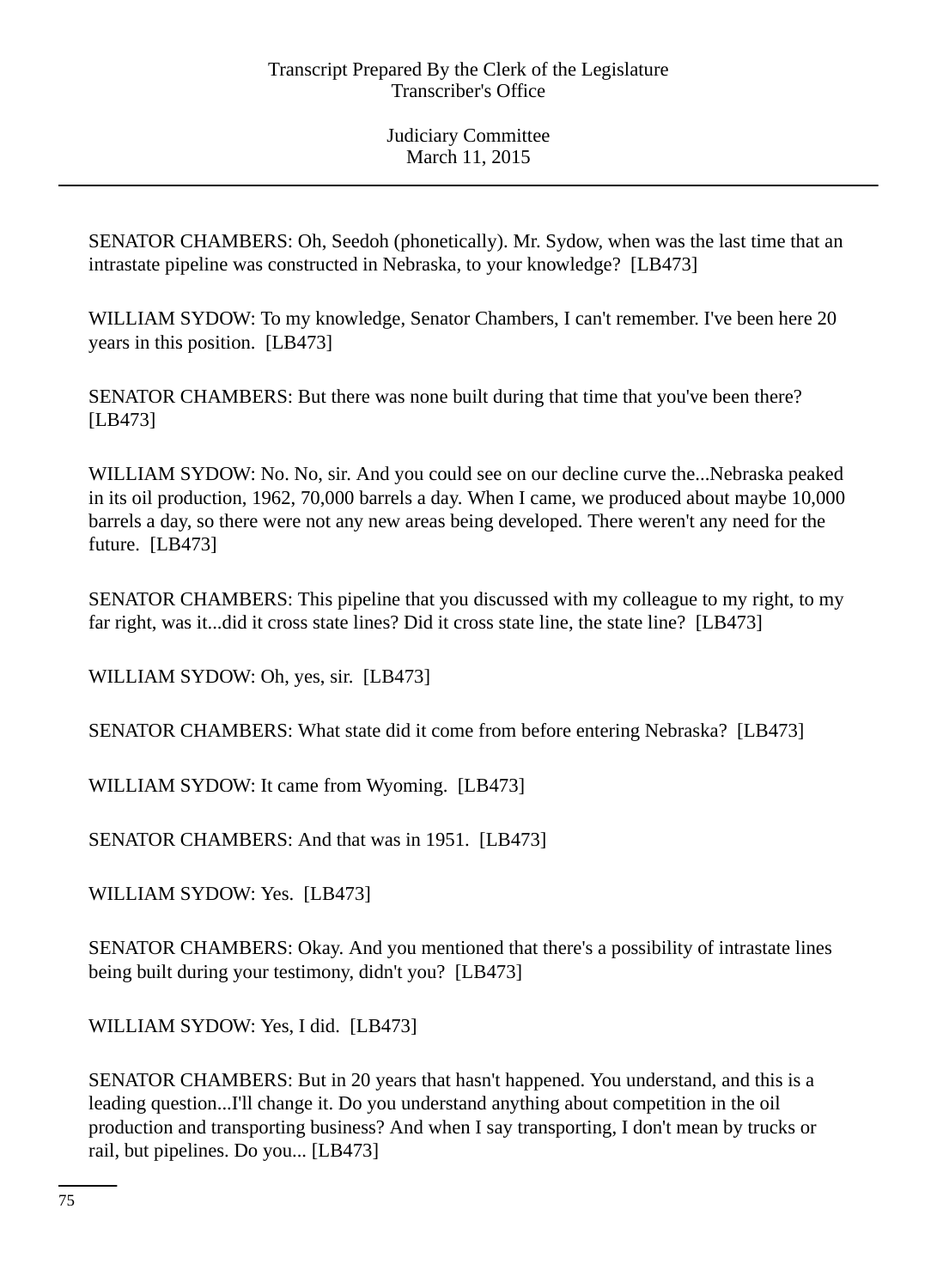WILLIAM SYDOW: Well,... [LB473]

SENATOR CHAMBERS: Let me ask the question this way. [LB473]

WILLIAM SYDOW: I'll answer the question: yes. [LB473]

SENATOR CHAMBERS: Okay. How many pipelines of the magnitude of TransCanada do you think would be built to carry oil through Nebraska? Do you think another pipeline...if TransCanada's pipeline is built, do you think another such pipeline is likely to be built through Nebraska? [LB473]

WILLIAM SYDOW: My concern, Senator Chambers, here is our laterals that maybe would feed into Platte pipeline from those various areas. I don't think that anybody...and I...this is a hypothetical answer: I don't think anybody is going to build another large pipeline in Nebraska, but we may have pipelines of the diameter that would be affected. [LB473]

SENATOR CHAMBERS: Then let me ask this question: When was the last time a pipeline of the kind you described, moving in the way you discussed, constructed in Nebraska? [LB473]

WILLIAM SYDOW: Well, I don't know that answer. I... [LB473]

SENATOR CHAMBERS: But none during your 20... [LB473]

WILLIAM SYDOW: I have no answer, not in 20 years. [LB473]

SENATOR CHAMBERS: Not during your 20... [LB473]

WILLIAM SYDOW: No. [LB473]

SENATOR CHAMBERS: So everything you say is speculative and theoretical, isn't it? [LB473]

WILLIAM SYDOW: That's exactly right. [LB473]

SENATOR CHAMBERS: And it may not ever happen. [LB473]

WILLIAM SYDOW: It may not ever happen, that's true. [LB473]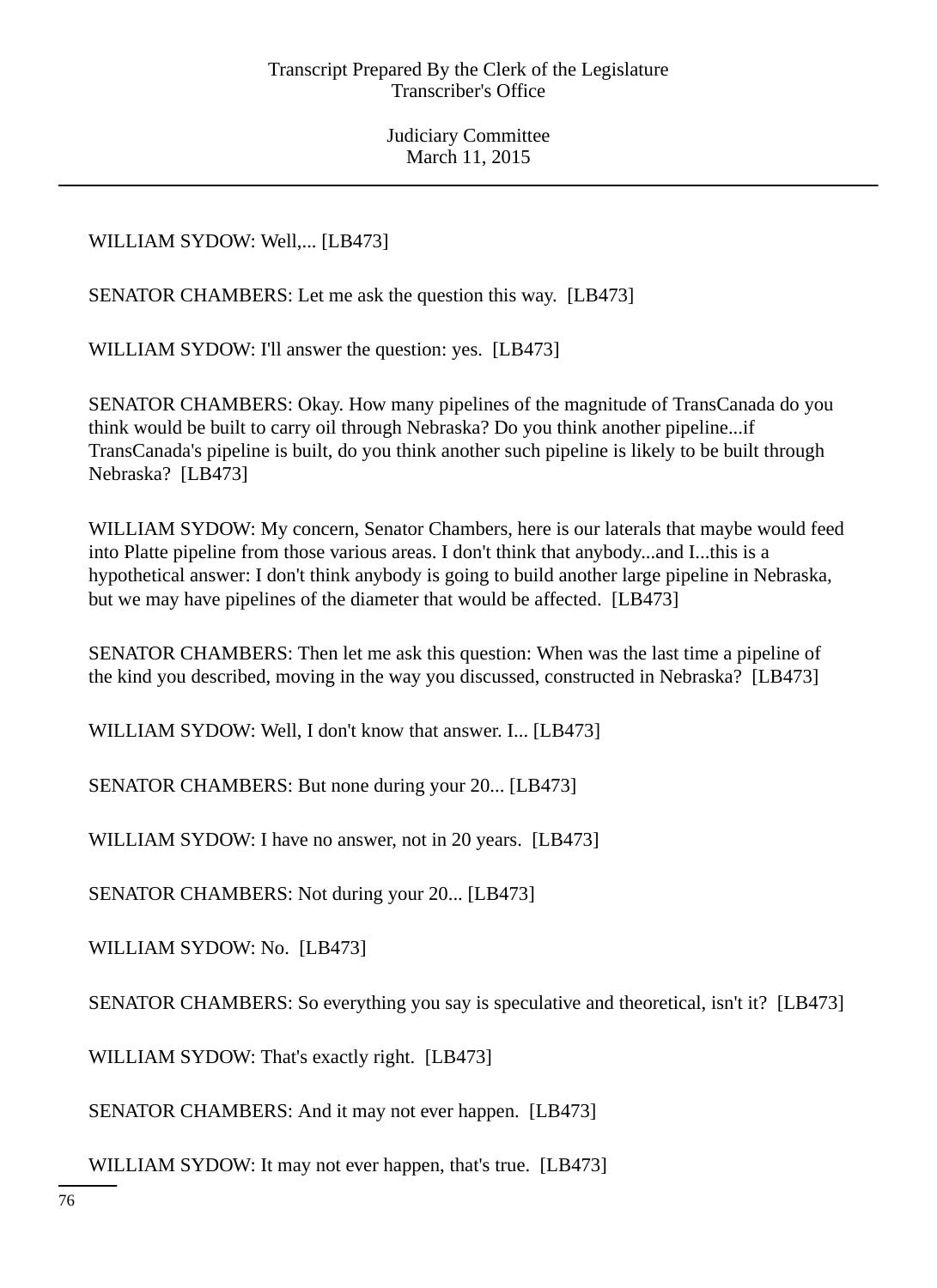SENATOR CHAMBERS: And if we go by the actual data that you have, the actual facts that exist right now, we have no basis for saying that any of those things that you mentioned might happen, will happen, do we? [LB473]

WILLIAM SYDOW: No, sir, but if they happen,... [LB473]

SENATOR CHAMBERS: Okay. I know... [LB473]

WILLIAM SYDOW: ... is it not worthwhile to keep what we've got? [LB473]

SENATOR CHAMBERS: Let me ask you this: Do you know whether there is any oil on the moon, within the moon? [LB473]

WILLIAM SYDOW: No, sir, I do not. [LB473]

SENATOR CHAMBERS: And I don't either. But there could be, couldn't there, for all we know? [LB473]

WILLIAM SYDOW: You can never say never in this business. [LB473]

SENATOR CHAMBERS: So when we say something could happen, all we're saying is that we don't know whether it will, we don't know whether it won't, but in the realm of possibility--and we use the word "possibility"--anything is possible. But then when we talk about likelihood, we become a little more precise and specific. And I would wager you that there is not even any likelihood that what you're describing here today, speculating, is going to happen. But even if it did, how large a pipe would you...I saw you with your hands indicating perhaps a size. For the sake of the record, what would you think the diameter of such a pipe would be? [LB473]

WILLIAM SYDOW: I think, if we were successful in a play in Banner County or in Sioux County, we could have eight- to ten-inch pipelines. [LB473]

SENATOR CHAMBERS: Eight- to ten-inch pipelines? [LB473]

WILLIAM SYDOW: That's right. [LB473]

SENATOR CHAMBERS: How deep would that be in the ground? [LB473]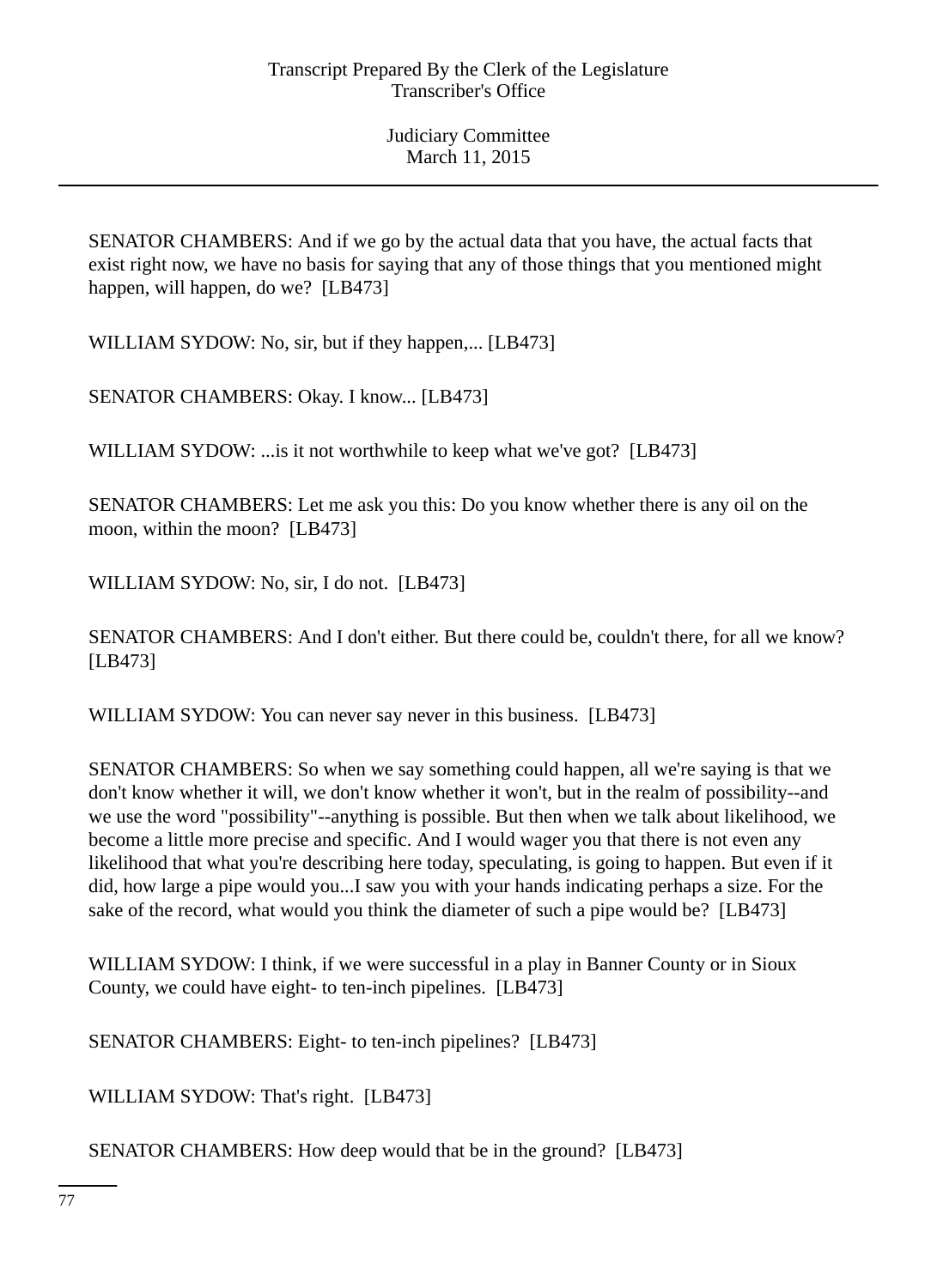WILLIAM SYDOW: Probably below the frost line. [LB473]

SENATOR CHAMBERS: A little over what? [LB473]

WILLIAM SYDOW: The frost line (inaudible)... [LB473]

SENATOR CHAMBERS: And for the sake of the record... [LB473]

WILLIAM SYDOW: And so we will say, estimate, four or five feet... [LB473]

SENATOR CHAMBERS: Four or five feet? [LB473]

WILLIAM SYDOW: ...below the ground level. Yes. [LB473]

SENATOR CHAMBERS: Four or five feet below the ground level. [LB473]

WILLIAM SYDOW: Yes. [LB473]

SENATOR CHAMBERS: How wide a swath or a swatch of land would it take to accommodate a ten-inch pipeline? [LB473]

WILLIAM SYDOW: Well, obviously, to...for the physical trenching, it's not going to be that wide. However, for the path of the right of way, just for the protection of the pipeline, I mean, it may be perhaps 100 yards, I'm guessing. I'm not in the pipeline business and you know that. [LB473]

SENATOR CHAMBERS: You mean you'd have to take a 100-yard-wide strip of land to accommodate a ten-inch pipeline? [LB473]

WILLIAM SYDOW: For the right of way...I don't know. [LB473]

SENATOR CHAMBERS: Oh, that's what I wish you would have said,... [LB473]

WILLIAM SYDOW: I mean...oh, I'm...okay. [LB473]

SENATOR CHAMBERS: ...okay, because what you said doesn't sound... [LB473]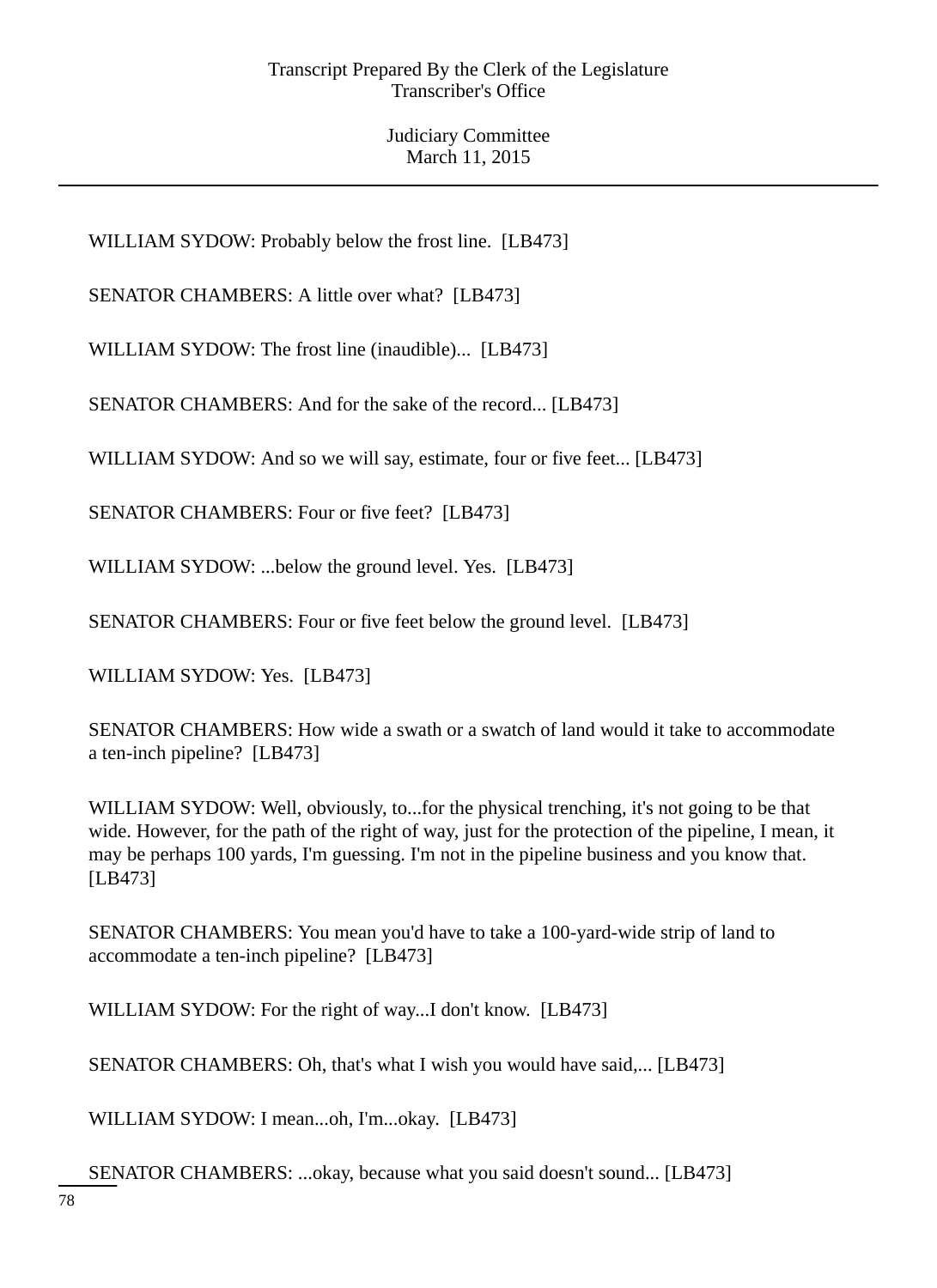WILLIAM SYDOW: I did say I don't know. [LB473]

SENATOR CHAMBERS: Oh, okay. [LB473]

WILLIAM SYDOW: I'm not in that business. [LB473]

SENATOR CHAMBERS: I'm going to go back to what I said. Despite the attempt of my colleague to help you, there was nothing that you said today that's relevant to this bill, in my opinion. But that's all I had and I was provoked by my colleague to my far right. (Laughter) [LB473]

SENATOR WILLIAMS: Do I not get a poem next week? [LB473]

SENATOR SEILER: Any other questions? Seeing none, thank you for your testimony. [LB473]

WILLIAM SYDOW: Thank you, Senator Seiler and members of the committee. [LB473]

SENATOR SEILER: Next opponent. [LB473]

ANDREW CRAIG: (Exhibit 29) Good afternoon. Mr. Chairman, members of the committee, my name is Andrew Craig. That's A-n-d-r-e-w C-r-a-i-g. I'm the land manager for TransCanada's Keystone projects, which includes Keystone XL, and I'm here in opposition to LB473. As a native Nebraskan and resident of Omaha, I appreciate the interest in Keystone XL. I also recognize concerns related to the use of eminent domain that has generated the introduction of LB473. On behalf of TransCanada and our nearly 100 employees in Nebraska and more than 2,000 here in the U.S., I appreciate the opportunity to provide you with a description of our work to acquire easement rights and our limited use of eminent domain when necessary. When we pose projects like Keystone XL, our first tool of choice is always direct, good-faith negotiations, communication with landowners. We clearly advise landowners that we are seeking limited, nonexclusive easement rights and that we are not seeking to take their property from them. Eminent domain is only a tool of last resort. We'd much rather work with the landowner to reach a voluntary agreement. This philosophy has enabled us to build productive relationships with more than 33 landowners...excuse me, 33,000 landowners in North America. I am proud to say that since 2005, when TransCanada first proposed a Keystone pipeline system, we have successfully reached voluntary easement agreements with 96 percent of 2,600 landowners across more than 3,000 miles of pipeline right of way in nine states. For example, here in Nebraska, on Keystone phase one we've reached voluntary easement agreements with nearly 460 of the 470 Nebraska landowners. On Keystone XL today, we have acquired 90 percent of the easement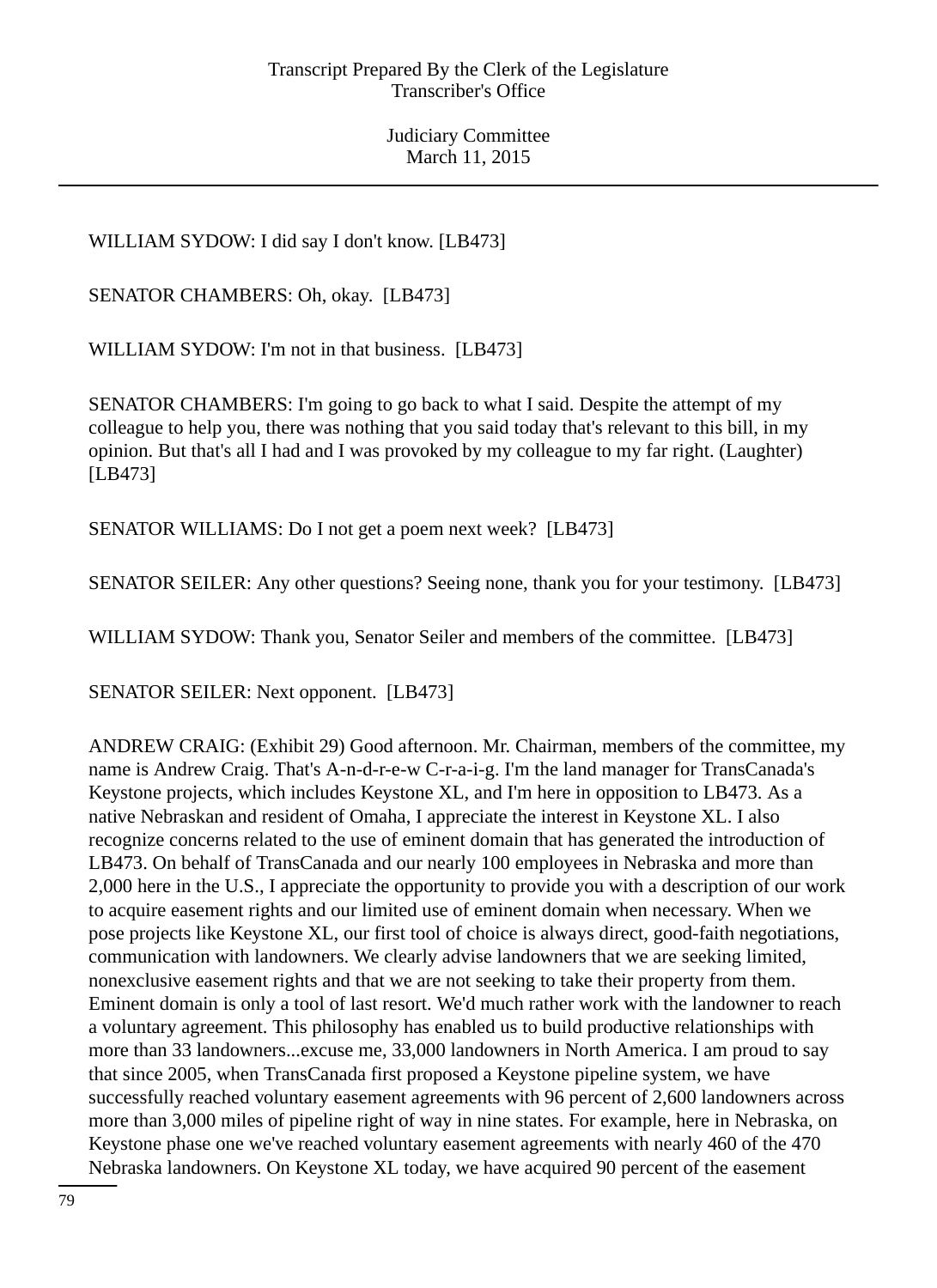## Transcript Prepared By the Clerk of the Legislature Transcriber's Office

Judiciary Committee March 11, 2015

rights that we need across the state through voluntary negotiations. We've achieved this record of success with a basic philosophy: Treat landowners with respect as partners, recognize their concerns, and provide them with honest answers. Regarding the issue of private companies using eminent domain in Nebraska, it's important to remember that under state law, private companies, including oil and natural gas pipelines, railroads such as Union Pacific, telecommunication companies, and electric utilities all have used eminent domain as a legal tool of last resort when circumstances leave no other option to allow linear infrastructure projects that provide public benefit to move forward. In fact, oil pipelines have had the ability to use eminent domain in Nebraska for more than 80 years. As the map in the packet I provided illustrates, private companies with the ability to use eminent domain have built thousands of miles of infrastructure in Nebraska that benefit the public. Keystone XL provides a benefit because it connects North American oil supplies to American markets and reduces our reliance on less predictable sources of foreign oil. The infrastructure system in Nebraska transports petroleum products and heating fuels, provides reliable electric utility and telecommunications services, and sends agricultural products grown here to markets around the world and delivers goods and products we need. As the infrastructure system in Nebraska and across the country ages and needs replacement, and without eminent domain for linear infrastructure projects that meet the legal definition of delivering public benefits, a single landowner or small group of landowners could block projects that deliver those public benefits to Nebraskans. To prohibit oil pipelines like Keystone XL from using eminent domain would single out a vital component of Nebraska's energy infrastructure and it would establish a precedent that could be extended to other projects that would expand and replace linear infrastructure projects in the state. Mr. Chairman, members of the committee, on behalf of TransCanada, for these reasons and fact, I encourage you to not advance LB473. [LB473]

SENATOR SEILER: Questions? [LB473]

SENATOR CHAMBERS: Mr. Craig, since you're... [LB473]

SENATOR SEILER: Hold it just a second. [LB473]

SENATOR EBKE: That's okay. He... [LB473]

SENATOR SEILER: You always want to go last. [LB473]

SENATOR CHAMBERS: Oh, I'm sorry. I didn't notice. [LB473]

SENATOR SEILER: Senator Ebke. (Laugh) [LB473]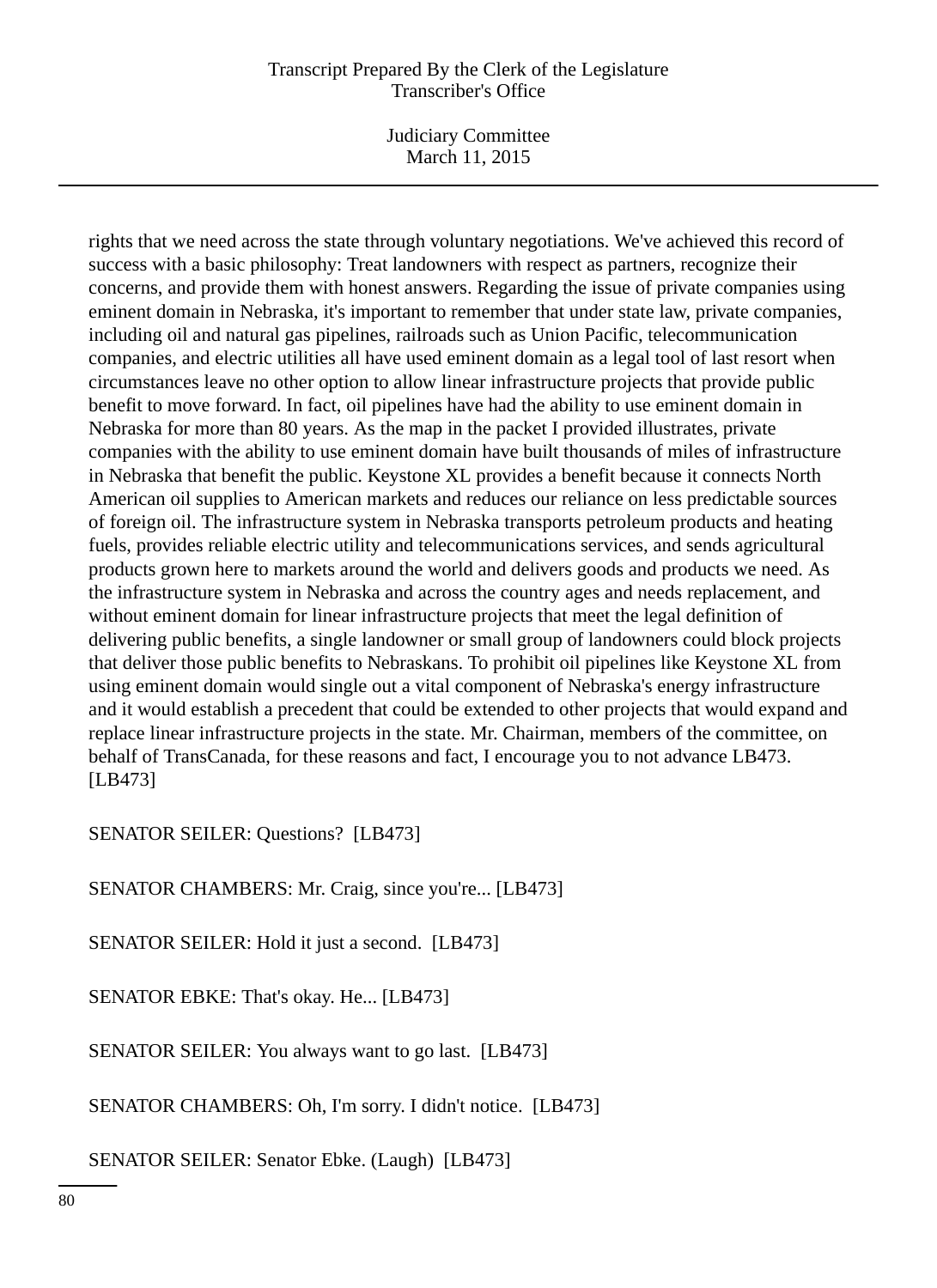SENATOR EBKE: Thank you. I've been in and out today, so if this question has been...these questions have been answered at some other point, I'm sorry. You've used a couple of terms that I don't think I've heard in any of the letters and e-mails that I've gotten, and I've gotten a lot of them. You talked about limited use of eminent domain for an easement as opposed to that...what I often hear is, you know, taking of land. So can you distinguish a little bit between those concepts? [LB473]

ANDREW CRAIG: That...I would love to, as I've been listening to the testimony for hours and wanted to stand up and try to provide some clarity. And maybe I can answer your question from the last testimony about easement width. So you will note we have included an easement, so a Keystone easement, in the packet I handed out. It very clearly states on the first page that we are seeking a 50-foot-wide pipeline easement. [LB473]

SENATOR CHAMBERS: Senator Ebke asked you the question. I didn't. [LB473]

ANDREW CRAIG: Oh, I'm sorry. So I was answering your question about easement width. We are seeking a nonexclusive pipeline easement, and what that is, is it is the right for us to construct, install, operate, and maintain a single crude oil pipeline within this 50-foot easement. And that's ultimately what is recorded on the title of the property and it is perpetual. I think some of the confusion...today somebody had testified about 110 feet. So during construction we would typically rent an additional 60 foot that would allow us the working space to install the pipeline and then ultimately do the restoration work. But the easement that we're seeking is just the 50 foot easement. The landowner that owns it today will continue to own it after they grant us that easement. This is different than, you know, if a school is going to utilize eminent domain to build a new school. You would actually be changing ownership of the property. [LB473]

SENATOR EBKE: Okay. And you also made mention of a term that I don't think I'd heard before. I think you said a linear infrastructure project. Is that the right term? [LB473]

ANDREW CRAIG: Yeah, it's just things that go from point A to point B. So Keystone, we've got 1,100 and some change miles, so that is a linear infrastructure. So you would look at power lines, pipelines, and rail, typically. [LB473]

SENATOR EBKE: Okay. When you determine the...when you go out to negotiate--you said 90 percent you've negotiated with so far--how do you determine the value? Is it based on a per foot? Is it...you know, is it based on the nature of the geography of the soil? Is it...I mean, how do you determine what you're going to negotiate for? [LB473]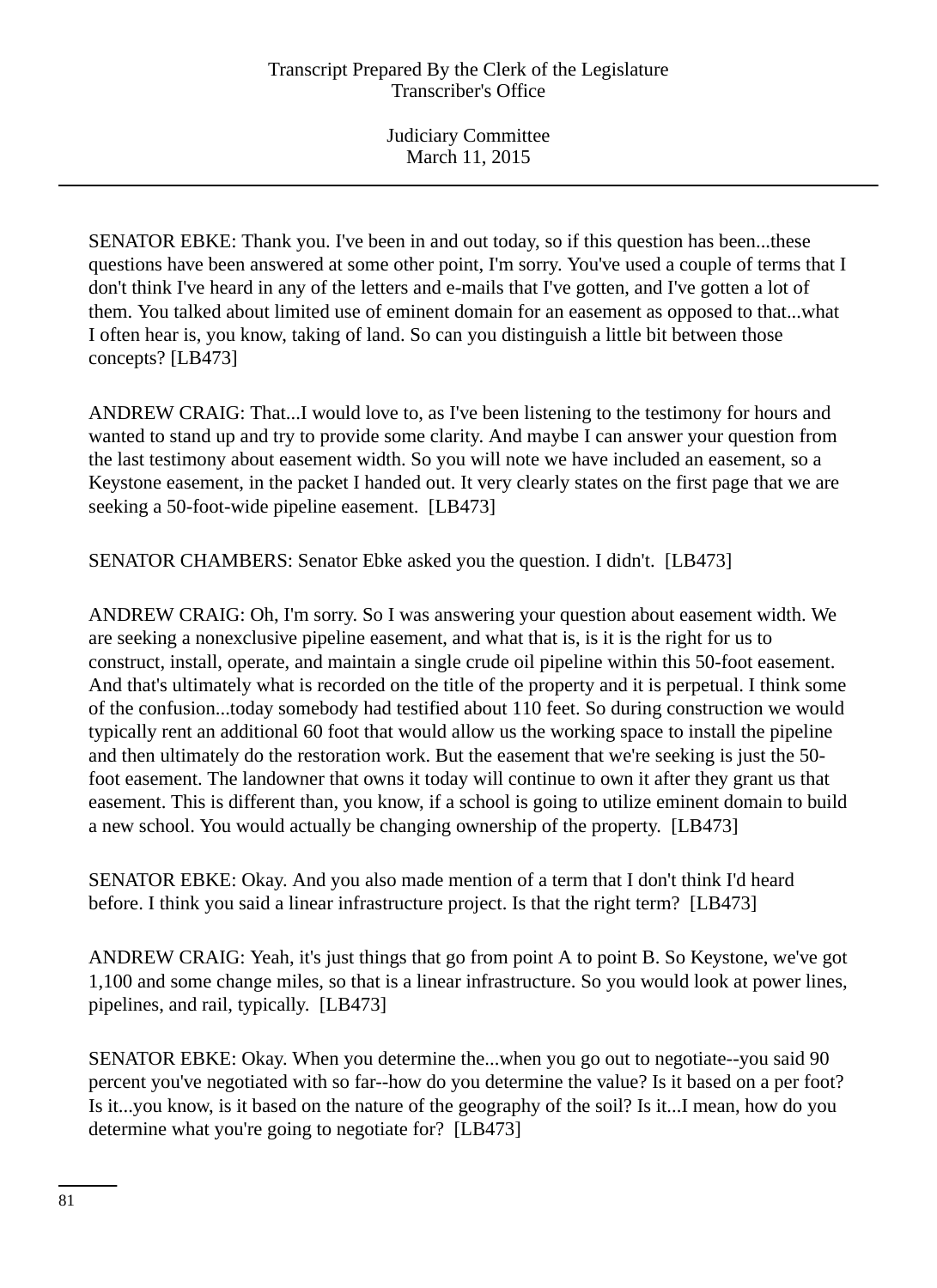## Transcript Prepared By the Clerk of the Legislature Transcriber's Office

Judiciary Committee March 11, 2015

ANDREW CRAIG: What we do is we would have a plat of the property, so that would show how the project proposes to cross the property. And then you just do the math. So you have the length. We know the width. From that, we calculate acreage. We would then go into the...let's say York County, for example. We would look at the most recent land sales by type. So if it's irrigated ag land that produces 250-plus bushels per acre, that would, you know, be at the high end of the range. So let's just say hypothetically in York County the range, third quarter, late summer last year, was \$7,000-10,000 per acre. We would take that high number, that \$10,000, add 10 percent to it, and that would be our initial offer for a pipeline easement, so bearing in mind we're not actually taking ownership, but we are offering to pay a premium over what that land would likely bring at a public auction. So that's one component. The other component would be any damages that would be associated with the construction process. On a project like this, it wouldn't be uncommon for that to take two seasons. So we offer to pay three years right up-front, but the agreement explicitly states that if a landowner or a tenant were to incur damages in excess of what was estimated at the front end, that we're certainly liable to make them whole. [LB473]

SENATOR EBKE: Okay. I have one more question about sort of the concept of eminent domain. The Kelo decision, as I understand it, and maybe Chairman Seiler can help me, basically said that it was within the realm of the state or the city to take through eminent domain property that would not otherwise...and give it to another private entity, so take private property and give it to private business for the purposes of development. I didn't like that decision, frankly. I don't think...I don't like...for those purposes, strip malls and things like that, I don't like the concept of eminent domain being used. What do you say to those...and again, I've seen this on multiple emails, you know, no eminent domain for foreign companies and things like that. You know, are you from Canada? Are you part of this foreign conspiracy or the foreign takeover of the United States? Or what exactly...I'm concerned about...you know, I don't like the idea of taking land away for private...for purely private gain for big businesses, so I'm concerned about, you know, how do we make this a...how is this a public purpose? [LB473]

ANDREW CRAIG: Sure, good question. So one of the things--I don't know if we've heard anything about it today--as part of the proposed Keystone XL pipeline's capacity would be serving Bakken, so we have in Baker, Montana, a system that would be putting the oil produced in North Dakota into the line. As we see there is a bottleneck now on rail, the energy producers are having a hard time getting their product out, and the farmers are having a hard time getting their product out of the upper Midwest. So it's important I think to point out that this is not just Canadian product that's moving through this pipe should it get built. It's also American-produced oil. It will provide us with...when you're talking about the big picture, I agree with you, and we view eminent domain as an absolute last resort. We do not want to use it to acquire easement rights, the reason being is it is very likely that we will be working with either this landowner or some member of their family for 50, 60, 70 years to come. And so it's important for us to try to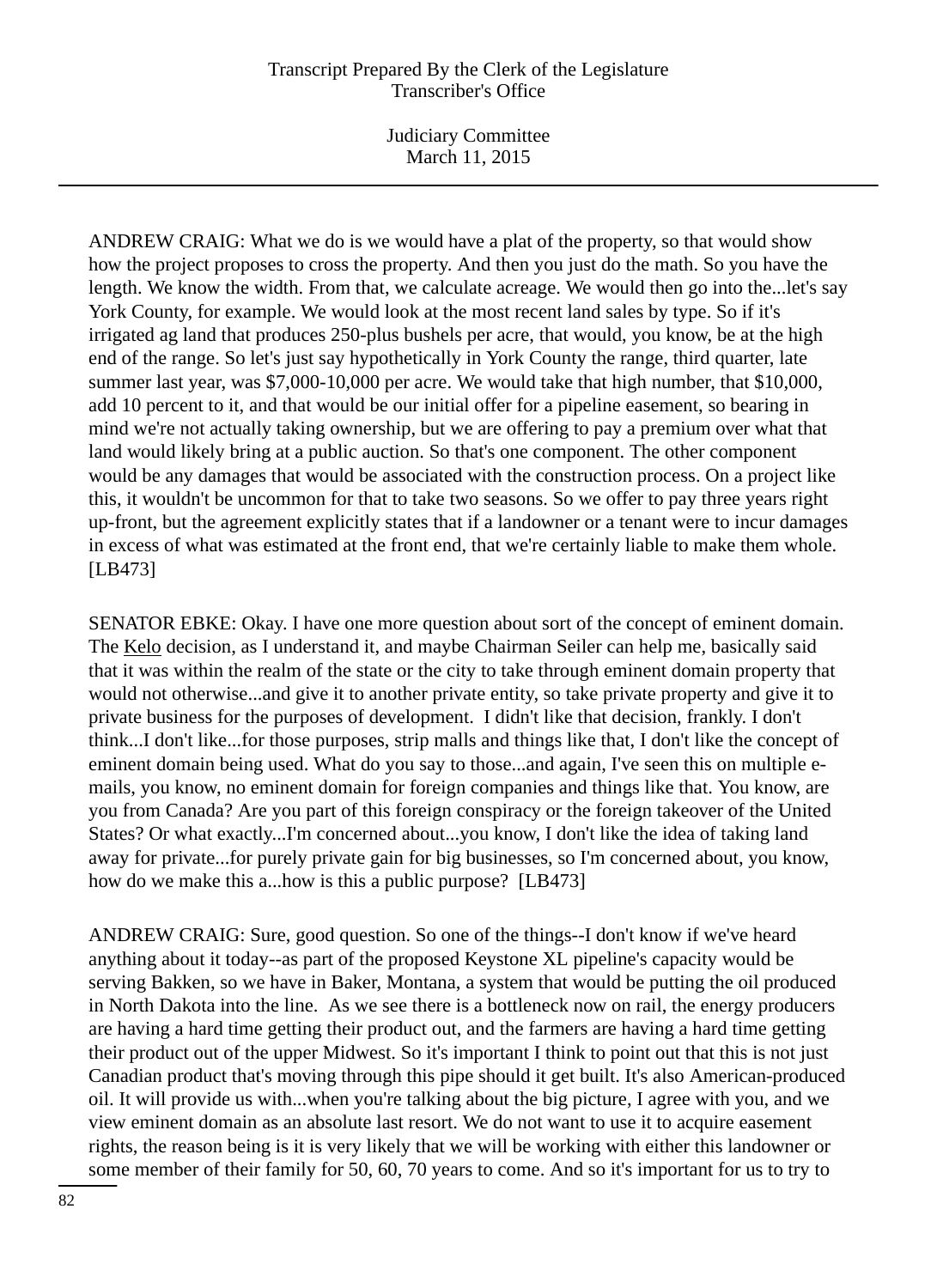# Transcript Prepared By the Clerk of the Legislature Transcriber's Office

Judiciary Committee March 11, 2015

get off on the right foot. And if we're not able to reach an agreement with these people and we're put into a position where we have to have the land rights because you're going from here to here and you have the land on both sides and you have a partial in the middle you can't acquire, it really is a tool of last resort. But I think it's important in this case to differentiate the case you're talking about versus what we're talking about, which is we're seeking very limited...and it's also important to point out this is a nonexclusive easement. That means that the landowners can sell another easement across the top of it if they wish. That was brought up about whether or not landowners would be able to do additional development on their properties in the future and the question is, absolutely, yes, it's nonexclusive. We don't control it. So I hope that answers your question. We feel the same way. We don't want to be in a position where we have to utilize eminent domain to acquire land rights. But unfortunately, as the, you know, example I used on Keystone phase one, we had roughly 10 of 470 where we had to go through that process. [LB473]

SENATOR EBKE: Okay, that's it for now. Thanks. [LB473]

SENATOR SEILER: Now, Senator Chambers. [LB473]

SENATOR CHAMBERS: Thank you. Mr. Craig, this is the first time I've had the pleasure of being in the presence of a living, breathing employee of TransCanada. If I understood what you said at the beginning, do you live in Omaha? [LB473]

ANDREW CRAIG: I do. I was born and raised there. [LB473]

SENATOR CHAMBERS: Okay, so you are a Nebraska citizen, basically, and you work for a Canadian-based company. [LB473]

ANDREW CRAIG: Well, I work for TransCanada Pipelines USA, which is a U.S.-based company with the name "Canada," obviously, in the title. [LB473]

SENATOR CHAMBERS: TransCanada USA, if that is a tentacle and we went to the head to which that tentacle is attached, that head would be in Canada, wouldn't it? [LB473]

ANDREW CRAIG: It would be, but bear in mind it's a publicly traded company, so it's traded on both sides of the border. It's a public company. [LB473]

SENATOR CHAMBERS: Don't...I... [LB473]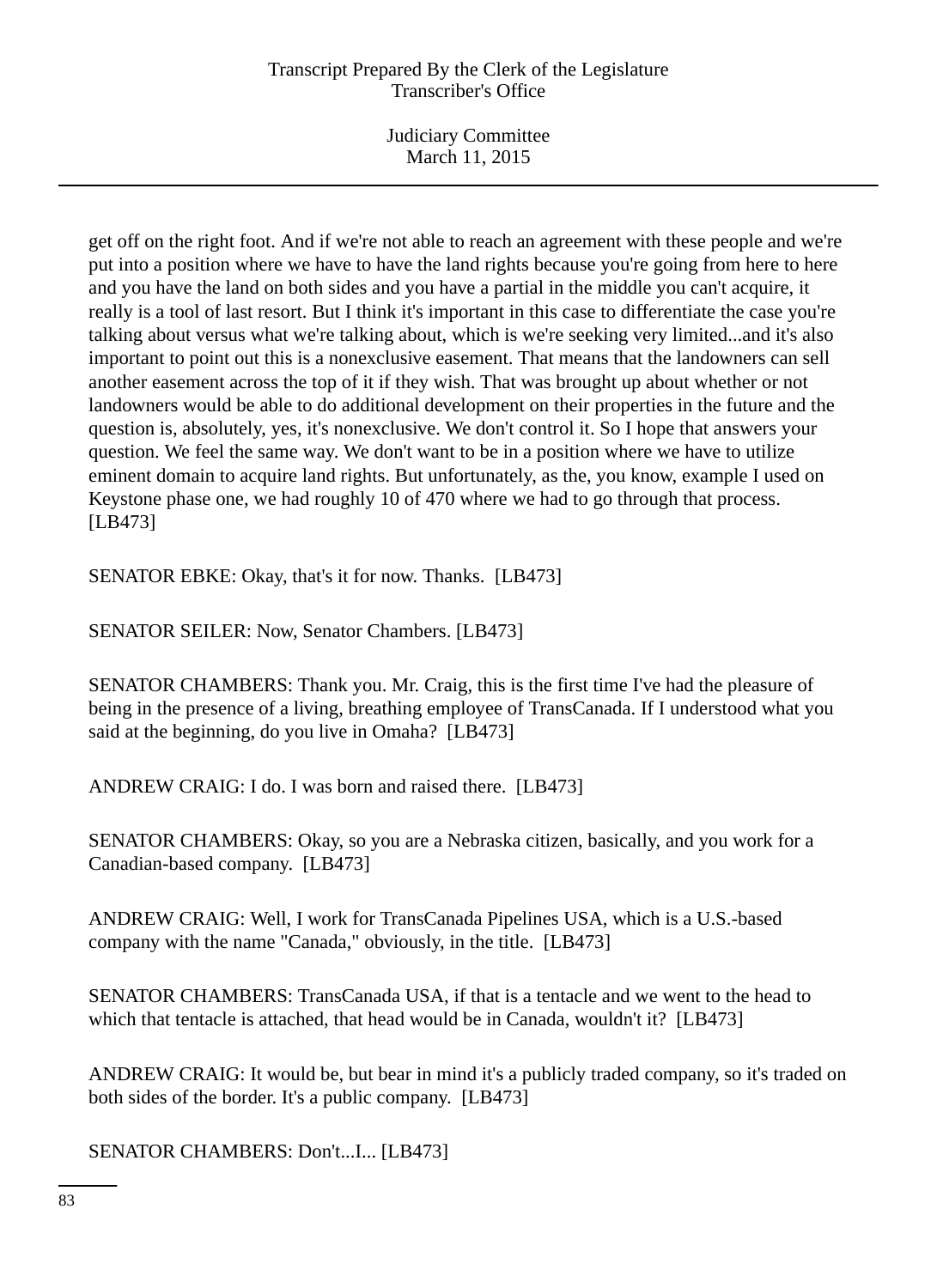ANDREW CRAIG: When...we have a headquarters in Calgary and one in Houston. [LB473]

SENATOR CHAMBERS: I don't want you to feel defensive. I'm going to say this is a Canadian company. Now how long have you worked for them? [LB473]

ANDREW CRAIG: I've been an employee now for six years, seven years total, so I was a contractor prior to becoming an employee. [LB473]

SENATOR CHAMBERS: Now none of these terms is meant to be pejorative. Are you the highest-ranking employee of TransCanada in Nebraska? [LB473]

ANDREW CRAIG: I am not. [LB473]

SENATOR CHAMBERS: You are not? [LB473]

ANDREW CRAIG: I am not, but bear in... [LB473]

SENATOR CHAMBERS: Would you be considered a high-level, midlevel, or ground-level employee? [LB473]

ANDREW CRAIG: So if we're talking specifically Keystone projects, I would be the highest level in Nebraska. If you were looking at TransCanada, in Nebraska, because we have other assets that we operate from Nebraska, then I would not be. [LB473]

SENATOR CHAMBERS: Okay. Now you, if I remember the transcripts that I read, I don't think your name was mentioned as one who testified on any of that legislation. Did you testify on any of the legislation that has been discussed? [LB473]

ANDREW CRAIG: I did not. [LB473]

SENATOR CHAMBERS: Okay. I'm doing that because I don't want to ask you questions about something that you wouldn't have had any role to play in. Are there other employees in Nebraska at the same level that you would be working? [LB473]

ANDREW CRAIG: Outside of Keystone projects, yes. [LB473]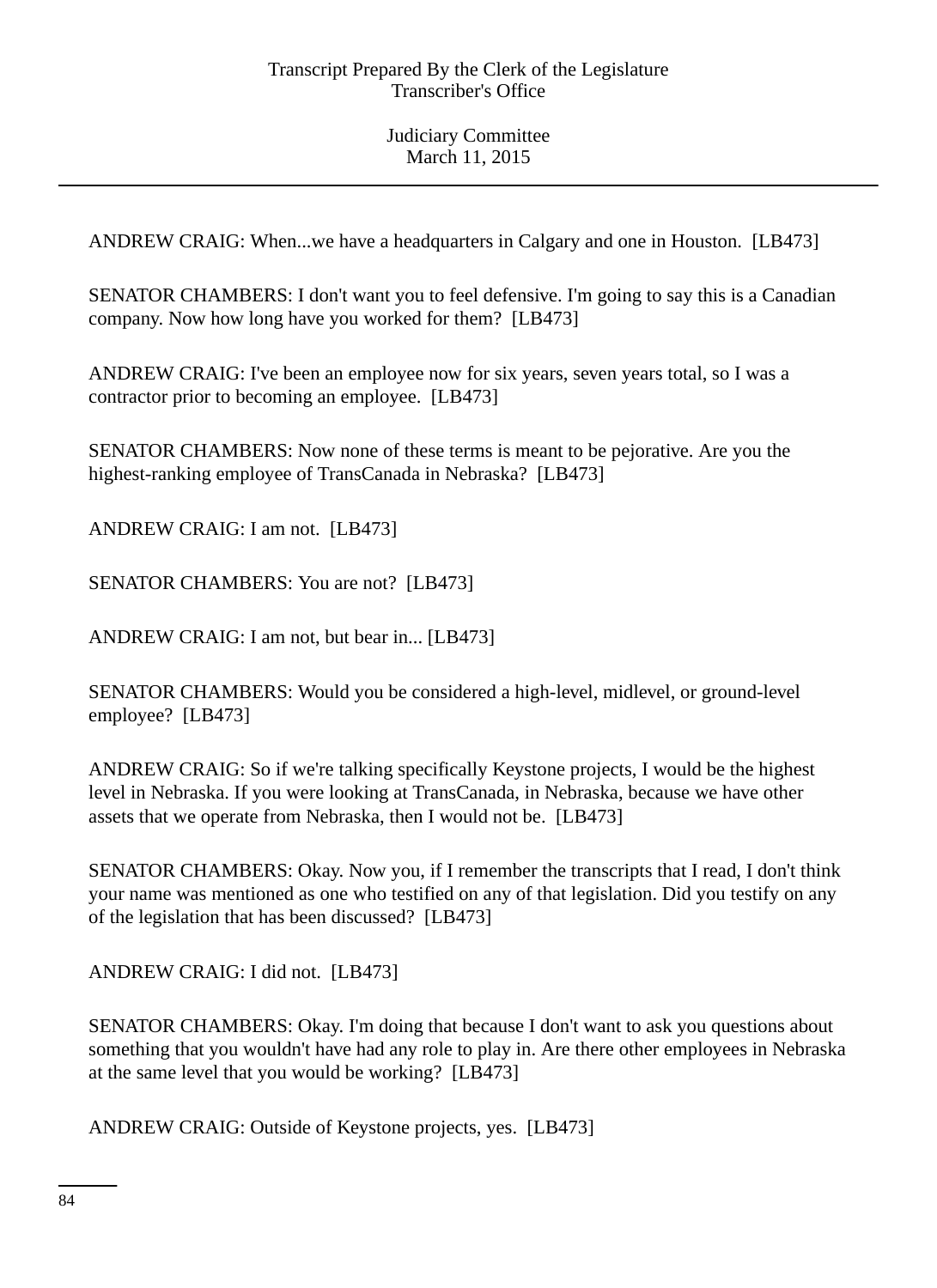SENATOR CHAMBERS: Why were you selected to come to speak against this bill? [LB473]

ANDREW CRAIG: Well, I'm the land manager for Keystone projects, so eminent domain and issues with land acquisition fits squarely in my sphere. [LB473]

SENATOR CHAMBERS: Are you a lawyer? [LB473]

ANDREW CRAIG: I am not. [LB473]

SENATOR CHAMBERS: Do they have any lawyers working in Nebraska for TransCanada? [LB473]

ANDREW CRAIG: Inside or outside? [LB473]

SENATOR CHAMBERS: Well, if they... [LB473]

ANDREW CRAIG: So employee versus... [LB473]

SENATOR CHAMBERS: ...if they retained legal counsel... [LB473]

ANDREW CRAIG: Yes, yes. [LB473]

SENATOR CHAMBERS: ...because there was a lawyer testifying for legislation and he described himself as working for TransCanada. [LB473]

ANDREW CRAIG: Yes. [LB473]

SENATOR CHAMBERS: So they do have...they have had lawyers who came to this building to testify. Why didn't they send a lawyer today, because they didn't think there would be any legal issues involved? [LB473]

ANDREW CRAIG: Oh, I...I don't...I can't...you're asking me to...I don't know why the decision was made. [LB473]

SENATOR CHAMBERS: Okay. [LB473]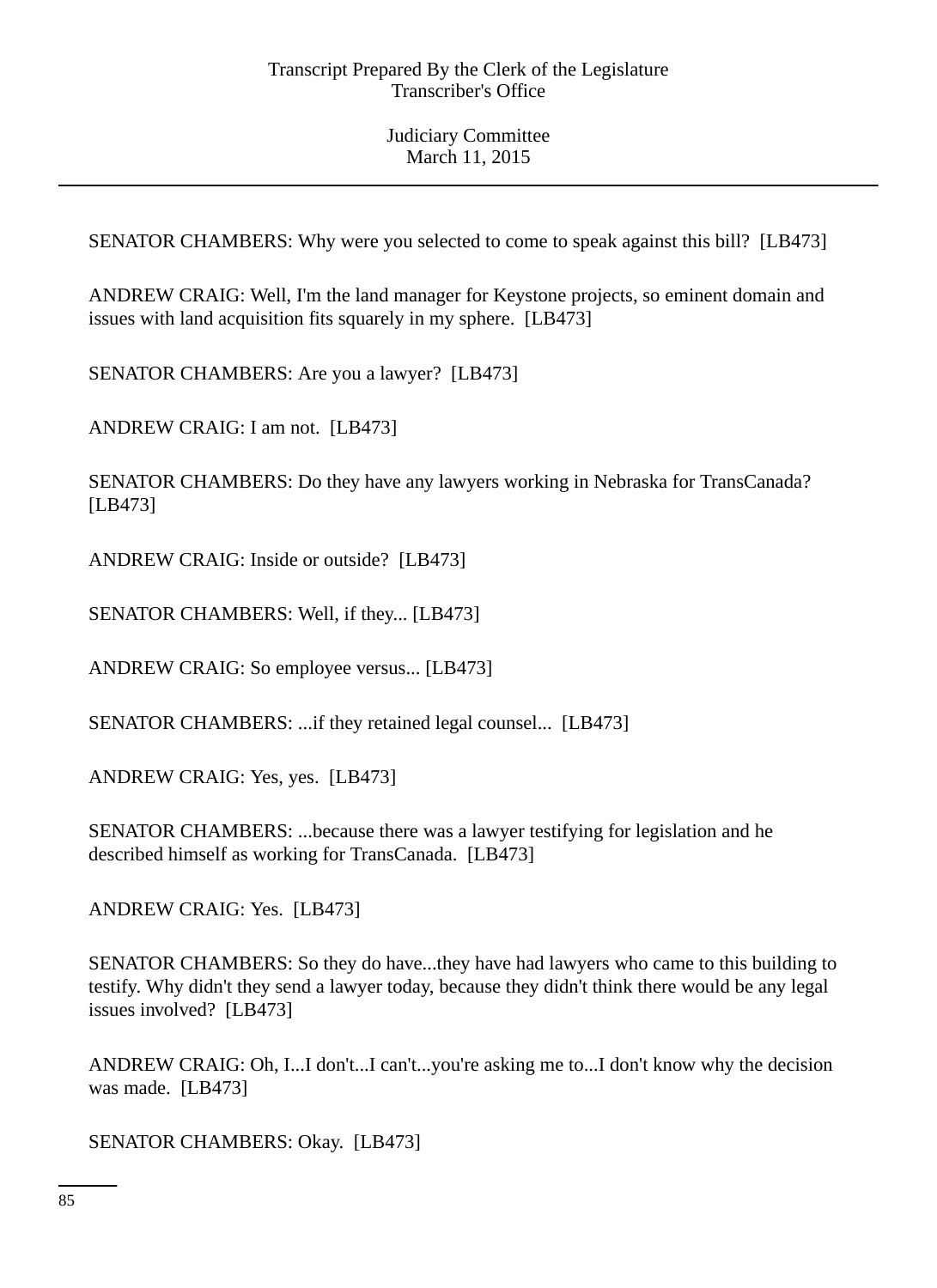ANDREW CRAIG: I was just told, Andy, go down to Lincoln and share our opinion. [LB473]

SENATOR CHAMBERS: Do you think there are legal issues involved in what this bill is addressing? [LB473]

ANDREW CRAIG: So when I view this bill, I share some concerns about potential impact on future projects more than anything, so I just look at how difficult, as we roll into, you know, year seven-plus with this project, how difficult it is for us to get a project permitted and constructed in 2015. So anytime I see something that is potentially another roadblock to our continued ability to build infrastructure in this country, it concerns me. And I think that we've seen in the last 12 months the effects of aging infrastructure in the country. It needs to be replaced and it's going to get to the point where there are so many roadblocks you won't have companies like ours willing to risk the capital. [LB473]

SENATOR CHAMBERS: And it wouldn't make any difference to Nebraskans whether this came through or not. Now I'm going to get specific. How many jobs would be available for Nebraskans after the pipeline is completed? [LB473]

ANDREW CRAIG: You know, I don't know that number off the top of my head. I will attempt to correct some testimony I heard earlier where they said this project would employ the same number of people that a midsize mall would. And I think that this has been looked at exhaustively and during construction we will have 9,000-10,000 very high-paying construction jobs for several years. [LB473]

SENATOR CHAMBERS: That's just during construction. After that's over, that's transitory. [LB473]

ANDREW CRAIG: After...so after that, you know, 25 people. It just varies on who is producing the number, but probably 25 people. [LB473]

SENATOR CHAMBERS: So it's like a hiccup and then it's gone as far as these jobs. This is not an economic development project for Nebraska. This is a moneymaking project for your company and that's what the company is for. So I want to ask a question that something you said makes me ask. You talked about it taking oil to American markets. You're telling me, or are you telling me, that the oil that will pass through this pipeline will go to American markets? [LB473]

ANDREW CRAIG: Absolutely, so the... [LB473]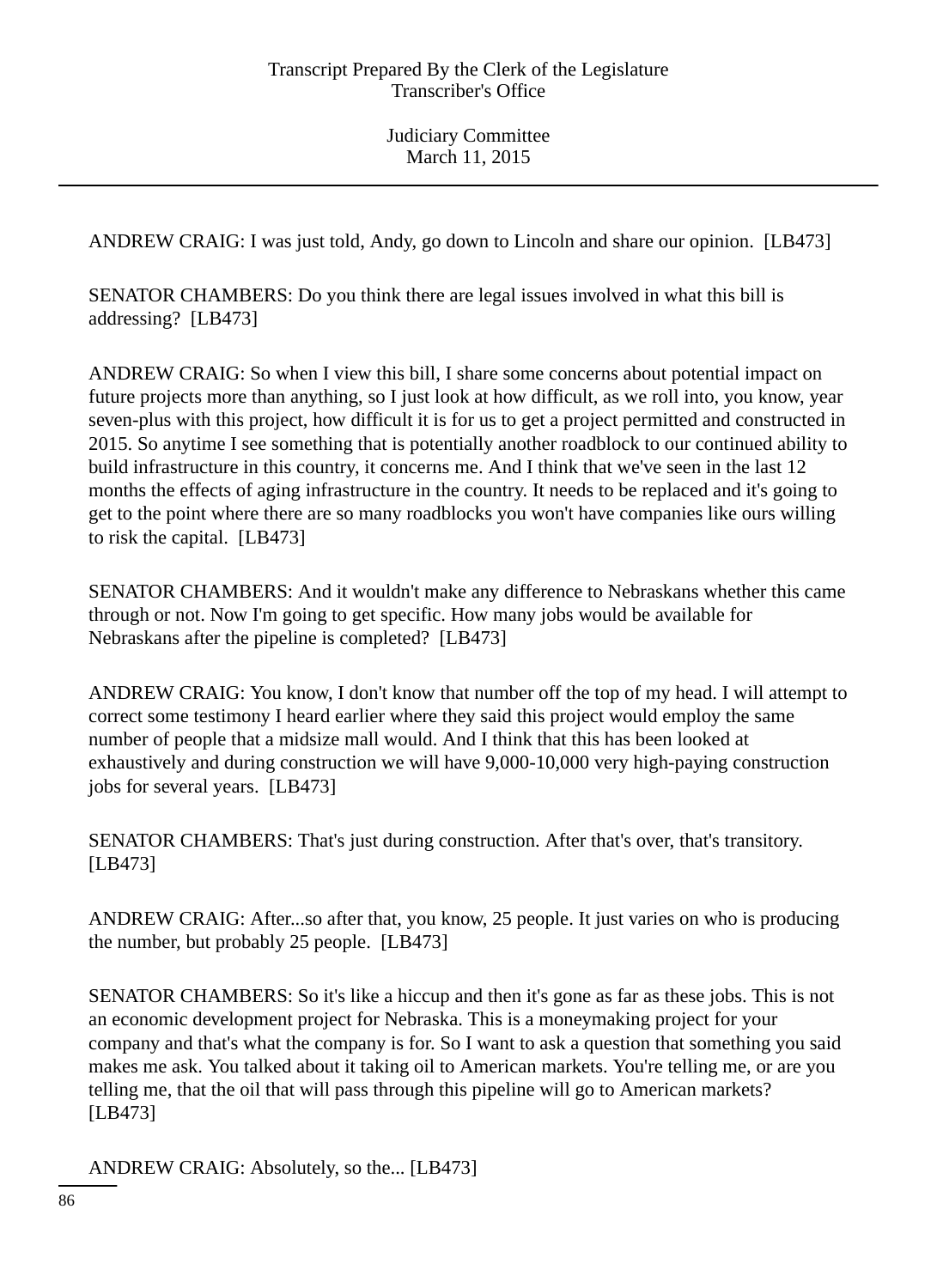SENATOR CHAMBERS: It's for...so it's not for export. [LB473]

ANDREW CRAIG: It's all contracted to be refined on the Gulf Coast in that refining complex. We've been going over this for years. And so... [LB473]

SENATOR CHAMBERS: Well, refining... [LB473]

ANDREW CRAIG: Now what happens with...let me answer your question, please. [LB473]

SENATOR CHAMBERS: But wait a minute so that we can stay together. You know more about this than I do, so I have to take it a bite at a time. You consider a refinery an American market? [LB473]

ANDREW CRAIG: Um-hum. [LB473]

SENATOR CHAMBERS: Is a refinery the American market you're talking about? I consider a market to be the place where this stuff is distributed and people use it, like as gasoline or other petroleum products. So when you say American market, you're thinking of refineries, is that correct? [LB473]

ANDREW CRAIG: So I think what we need to... [LB473]

SENATOR CHAMBERS: Well, could you answer that for me? [LB473]

ANDREW CRAIG: I'm trying to, but you have to understand we're moving crude oil, not gasoline. [LB473]

SENATOR CHAMBERS: I know. [LB473]

ANDREW CRAIG: Gasoline is a refined product. So our product has to make it to a refinery before it can become refined product. [LB473]

SENATOR CHAMBERS: And then when you've got that refined product, is that refined product going to be distributed in American markets? [LB473]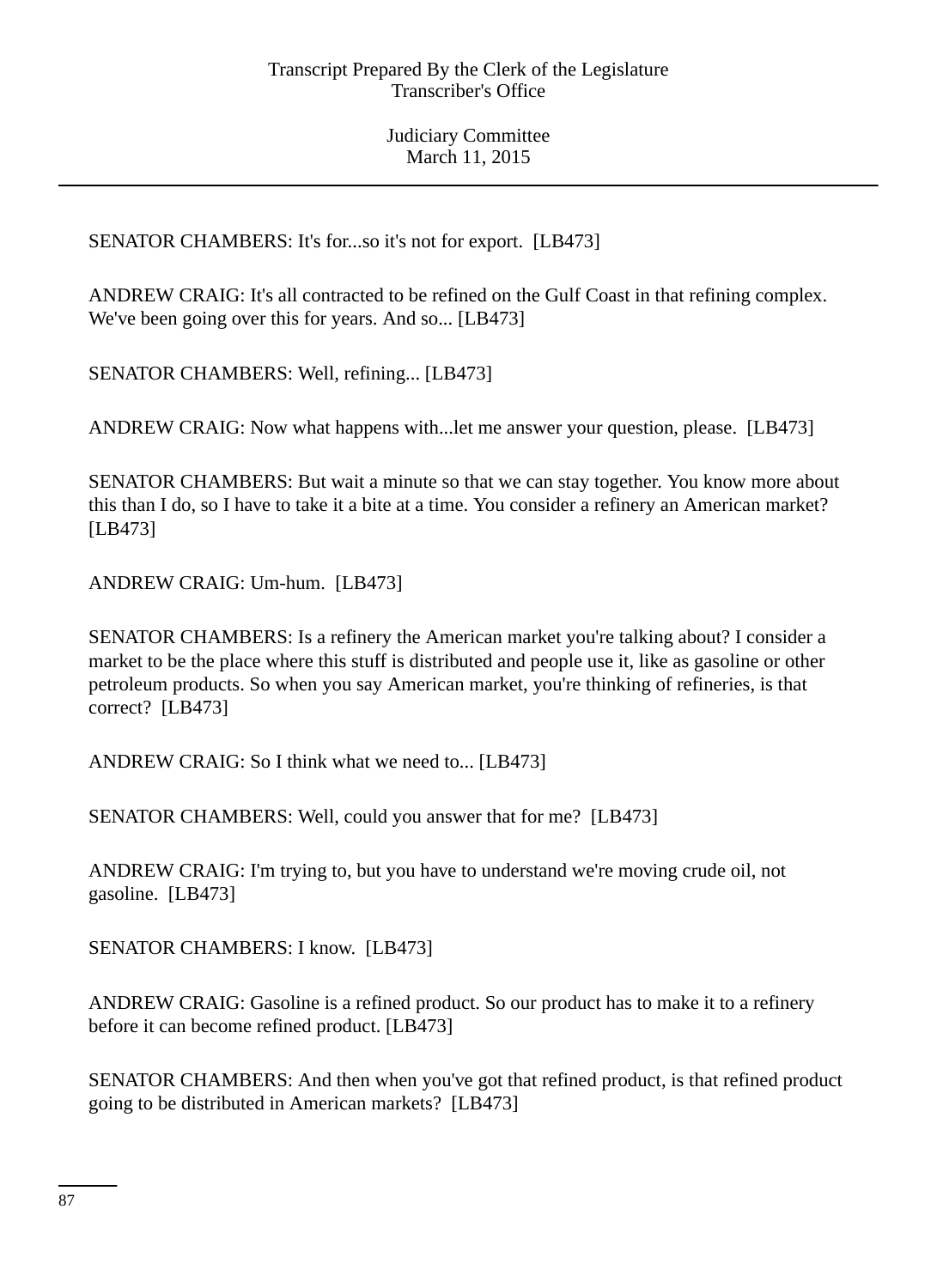ANDREW CRAIG: Absolutely. So all of refined products, it's a commodity no different than a bushel of grain produced in Nebraska, sold on the open market. [LB473]

SENATOR CHAMBERS: So then foreign markets are not being contemplated by TransCanada in the construction of this pipeline? [LB473]

ANDREW CRAIG: So let me...we're not an oil company. We're a transportation...we own the tube. We don't own the oil. Somebody else owns that. It's going... [LB473]

SENATOR CHAMBERS: So you can't say what the oil...where the oil will go, right? I'm asking the wrong questions. [LB473]

ANDREW CRAIG: But the...no, no, no, no, you're not. But I think what you're driving at we've been talking about this for years, been very transparent. All of these barrels of oil have been contracted to be refined on the Gulf Coast of United States. Your question is, what happens to the refined product after that? Well, it's a commodity. It's sold to the highest bidder. But I find it really hard to believe that in America, where we are huge consumers of gasoline, diesel, fertilizer, that all of that product is going to be shipped offshore. [LB473]

SENATOR CHAMBERS: Are you aware of any restrictions on oil or oil-based products that can be exported from this country? Are you aware of any restrictions? Okay. [LB473]

ANDREW CRAIG: You know, Senator Chambers, I'm really not. That's really outside of... [LB473]

SENATOR CHAMBERS: Okay, then that's good. I don't want to pursue something you're not sure of. Has a route been determined with finality for this pipeline we've been discussing? Is there a route that now exists? [LB473]

ANDREW CRAIG: It is the route that the Governor approved early 2013, yes. [LB473]

SENATOR CHAMBERS: I'm not talking about what the Governor approved. Let me ask the question more precisely. If I ask you, what is the route that this pipeline is going to take, can you show me a document that maps the route that the pipeline is actually going to take? [LB473]

ANDREW CRAIG: Yes. [LB473]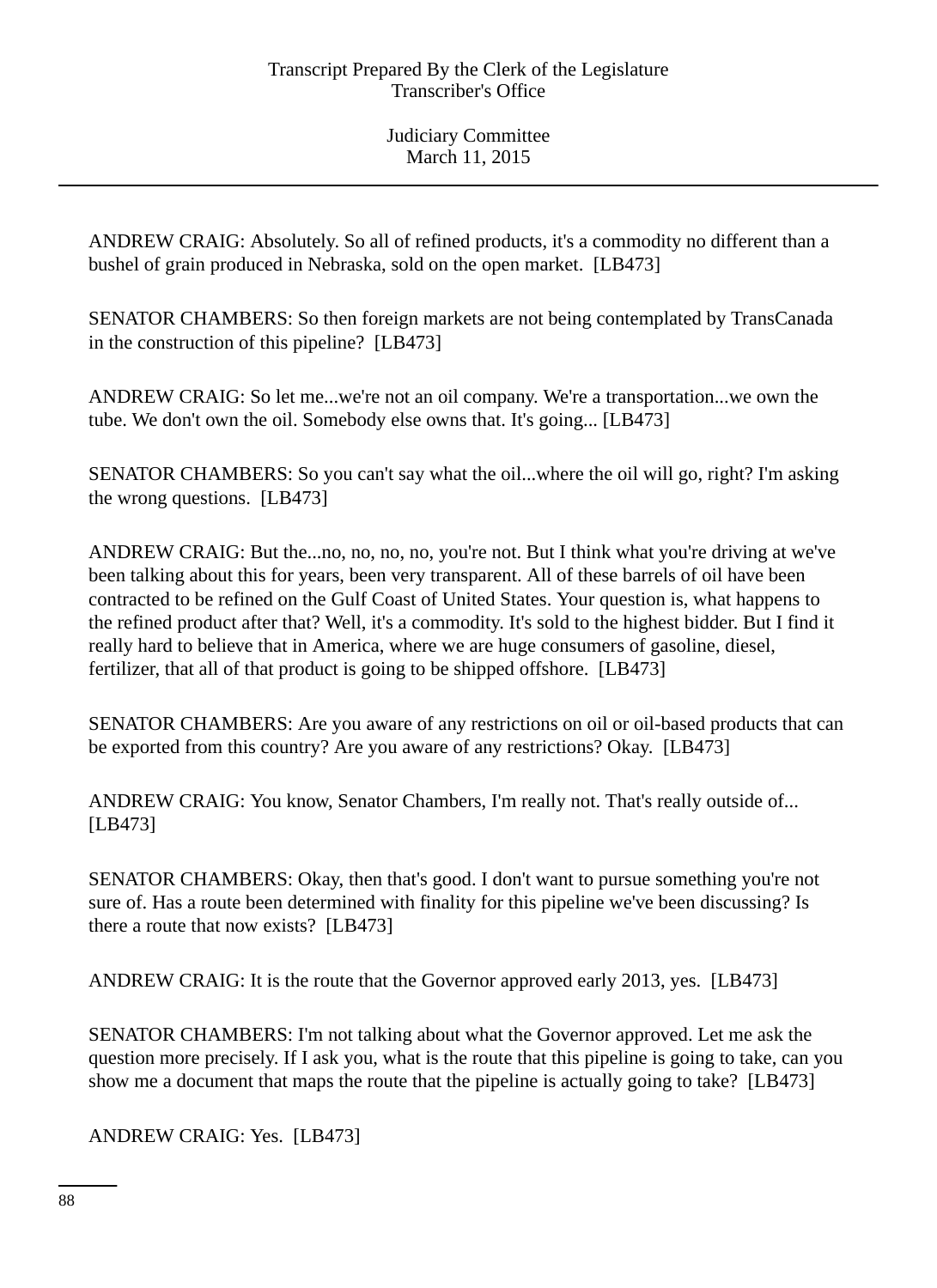SENATOR CHAMBERS: And that route... [LB473]

ANDREW CRAIG: Well, I can show you the route that's been approved. [LB473]

SENATOR CHAMBERS: But it may not be the one ultimately that will be taken, correct? [LB473]

ANDREW CRAIG: I mean I can't see into the future, but I can show you what's been approved in the state of Nebraska. [LB473]

SENATOR CHAMBERS: So then your answer is that there is no route that has been...there is no definitive route that has been determined as you and I talk, has there? [LB473]

ANDREW CRAIG: There is a route through the state of Nebraska that was looked at by the Nebraska Department of Environmental Quality and approved by the Governor. [LB473]

SENATOR CHAMBERS: Let me see if I can get at this a different way. When the pipeline is completed--completed--if I look at the route of that pipeline, you're telling me, if I laid on top of that pipeline, this route you're talking about, they would be exactly the same. That's what you're telling me, correct? [LB473]

ANDREW CRAIG: That would be the hope because that's the route that's been... [LB473]

SENATOR CHAMBERS: No, not hope, I'm asking you has one...if one has been definitely determined, do you know what that route is? That's why I used the term "definitively," not theoretically, not speculatively, but definitively. That's why they should have sent a lawyer. [LB473]

ANDREW CRAIG: So my answer remains the same. We have a route through the state of Nebraska that was looked at and approved by the Governor. I mean I don't know of another answer. [LB473]

SENATOR CHAMBERS: But no route has been finally determined and you know that and I know it. Isn't that true? [LB473]

ANDREW CRAIG: From my position, that is not true. [LB473]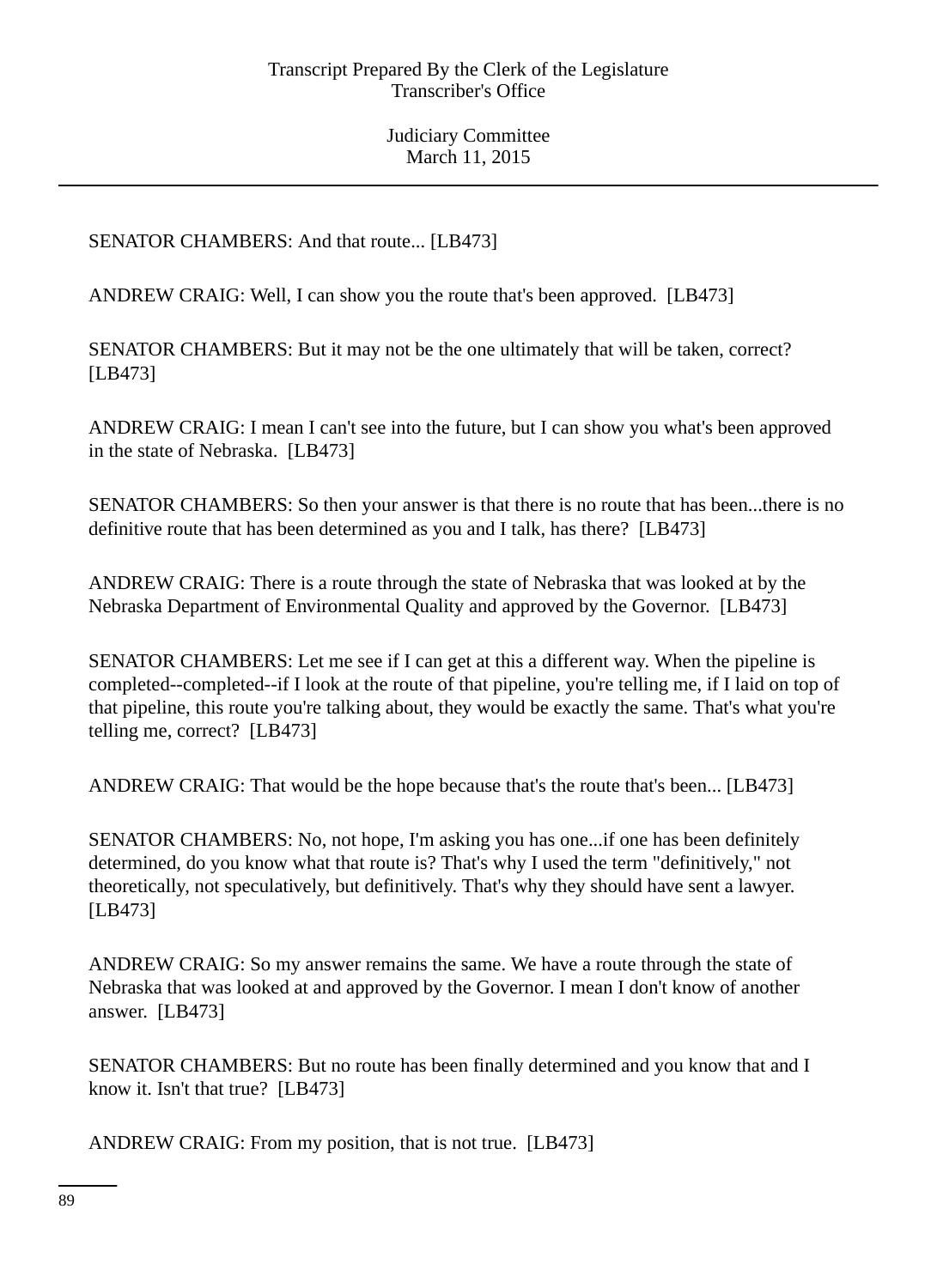SENATOR CHAMBERS: How will this bill impact negatively on your project? [LB473]

ANDREW CRAIG: I don't think it will. [LB473]

SENATOR CHAMBERS: So what are you doing here? [LB473]

ANDREW CRAIG: I think I touched on that a bit earlier. So we are in the business of building pipelines and bills like this will make it increasingly difficult for industry to be able to build pipelines. [LB473]

SENATOR CHAMBERS: Now I'm going to tell you what a person from your company said during a hearing, that when you look at the competitive situation in the oil industry, even though another oil company--En Garde or something or Engage or some company (sic--Enbridge)--is not going to try to run a pipeline of its own through Nebraska. Now if TransCanada gets this pipeline completed, do I look so stupid to you that you think I'd believe you in telling me that TransCanada is going to build a second pipeline like this through Nebraska? Is that what you're telling me? [LB473]

ANDREW CRAIG: Well, I couldn't...I don't think I could answer your question. It would be interesting...you know, if we went back before the original Keystone was built, there were no plans to build Keystone XL. [LB473]

SENATOR CHAMBERS: Let's just talk about yours. I want to know what... [LB473]

ANDREW CRAIG: I mean, these are both of ours. [LB473]

SENATOR CHAMBERS: I want to know the way your company operates. [LB473]

ANDREW CRAIG: We're trying to build a second line through Nebraska right now. [LB473]

SENATOR CHAMBERS: So this one that you're building is the second one. [LB473]

ANDREW CRAIG: This is the second one, correct. [LB473]

SENATOR CHAMBERS: Then a third one. [LB473]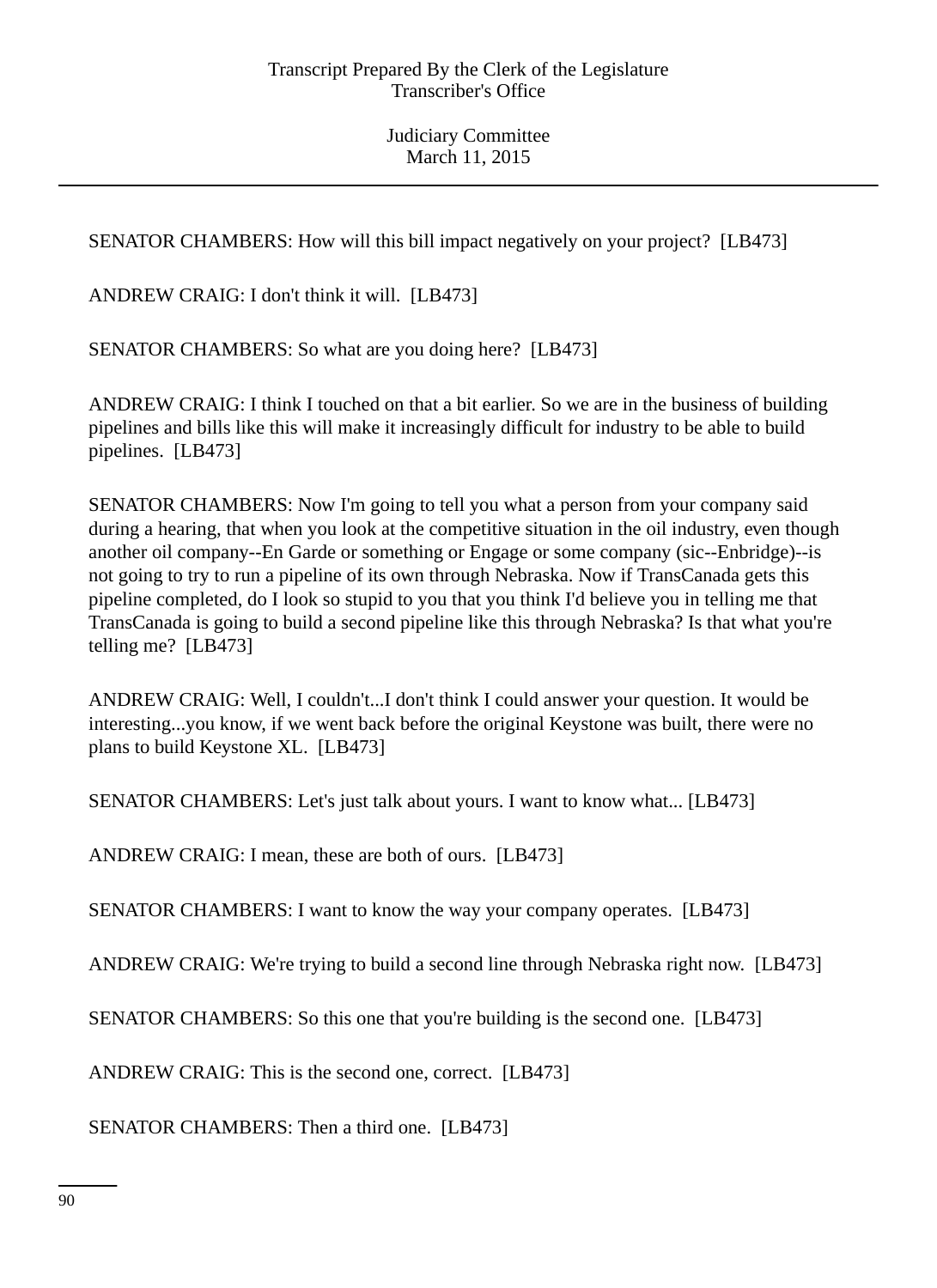ANDREW CRAIG: You never know. I mean it's whatever the market demands. [LB473]

SENATOR CHAMBERS: How much time elapsed between the time that first one was built and this one? [LB473]

ANDREW CRAIG: I didn't hear the question. [LB473]

SENATOR CHAMBERS: How much time elapsed between the building of the first pipeline...does that one run from Canada through Nebraska? [LB473]

ANDREW CRAIG: It does. [LB473]

SENATOR CHAMBERS: When was that one constructed? [LB473]

ANDREW CRAIG: I believe that that was put in service in 2010, so it's been operating for about five years now. [LB473]

SENATOR CHAMBERS: So about five or six years ago,... [LB473]

ANDREW CRAIG: Yeah. [LB473]

SENATOR CHAMBERS: ...just in that range. Is this pipeline that you're constructing of greater capacity than the first one? [LB473]

ANDREW CRAIG: It is. [LB473]

SENATOR CHAMBERS: How much greater, if you know? [LB473]

ANDREW CRAIG: I couldn't tell you the numbers. I couldn't tell you the numbers. But more importantly, the XL people think it stands for extra large. It's express line. And what that means is they're trying to get product...they're trying to reduce the total time to ship a barrel of oil from North Dakota or north of the border basically down to Steele City, Nebraska. [LB473]

SENATOR CHAMBERS: If this project is completed, why would TransCanada need to construct another such pipeline through Nebraska? [LB473]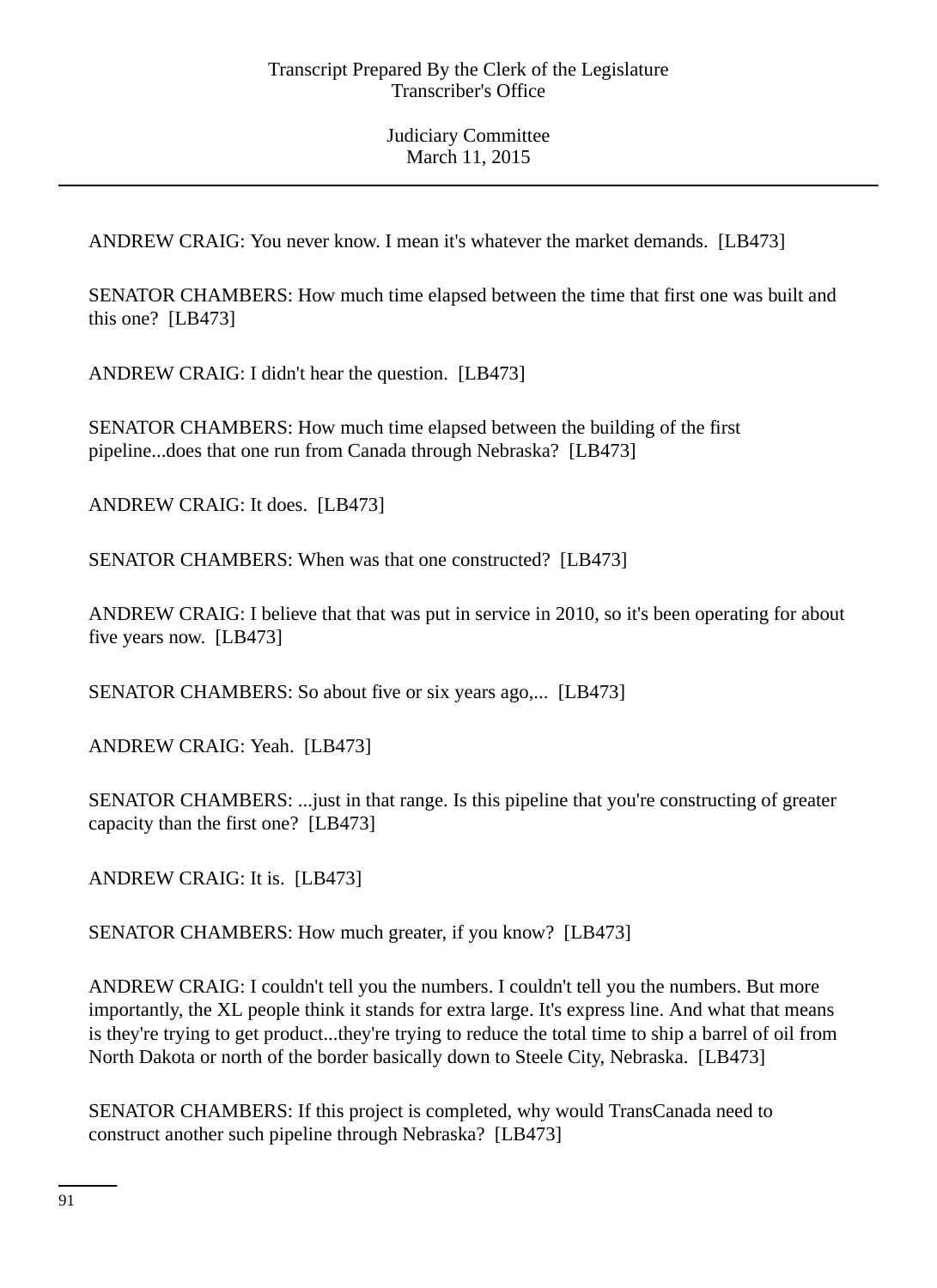ANDREW CRAIG: I don't know if we would. I don't know if industry would. [LB473]

SENATOR CHAMBERS: So being realistic, which I hope you'll be with me, this bill is not going to impact TransCanada at all, is it? [LB473]

ANDREW CRAIG: I would disagree with that statement. [LB473]

SENATOR CHAMBERS: Tell me how it's going to impact them. [LB473]

ANDREW CRAIG: Because we are in the business of building linear pipeline infrastructure, gas and oil. [LB473]

SENATOR CHAMBERS: How is it going to impact what they intend to do in Nebraska? [LB473]

ANDREW CRAIG: Well, the... [LB473]

SENATOR CHAMBERS: It's not going to impact the current project, you told me. Is that true or false? [LB473]

ANDREW CRAIG: So how it would impact us doing business in Nebraska in the future is if we were to propose another project through the state of Nebraska and no longer have eminent domain authority. That would have a meaningful impact on our ability to get the infrastructure built. [LB473]

SENATOR CHAMBERS: Well, the court has stopped you from doing that. [LB473]

ANDREW CRAIG: Well, I don't know if stopped, certainly delayed. [LB473]

SENATOR CHAMBERS: Do you know what the word "obfuscate" means? [LB473]

ANDREW CRAIG: I do not. [LB473]

SENATOR CHAMBERS: If you were a lawyer, you'd know. I don't know how much value there is in me continuing this dialogue. But the transcript of hearings, transcripts are available, and I believe that the public can contact the Clerk of the Legislature and obtain a copy of a transcript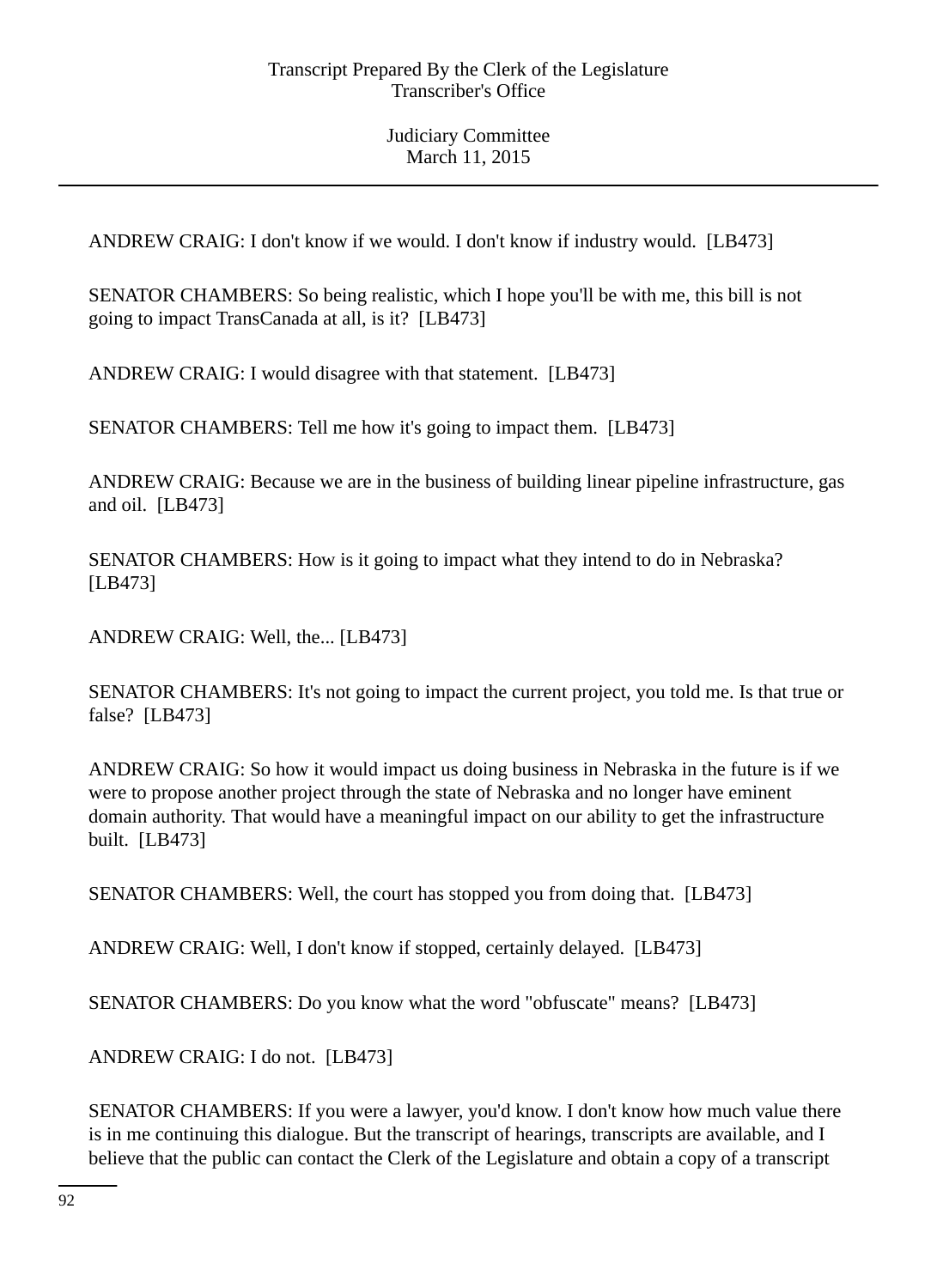and they probably put them on these gadgets that all these high-tech people understand that I don't. And you should get a copy of the transcript of your testimony, but don't let your bosses read it. I have only one more question. [LB473]

ANDREW CRAIG: I'm sure they've watched it, so. [LB473]

SENATOR CHAMBERS: Yeah, but, see, what they're watching, they can't believe it's really happening, so they will want to look at it and see if their eyes and their ears fooled them. [LB473]

ANDREW CRAIG: Okay. [LB473]

SENATOR CHAMBERS: From what I gather that you said, your company is not worried about this bill preventing the current project from being completed. Did I understand that or am I misunderstanding? [LB473]

ANDREW CRAIG: Oh, I think that...so that's my opinion and I think you understood it correctly. [LB473]

SENATOR CHAMBERS: Okay, so it has...it's not impacting that project. The court activity which is going on that has at least temporarily brought what TransCanada is doing to a halt is dealing directly with the project that is being constructed now. [LB473]

ANDREW CRAIG: Well, it's not being constructed now. It's the... [LB473]

SENATOR CHAMBERS: Well, I meant being contemplated... [LB473]

ANDREW CRAIG: Sure. [LB473]

SENATOR CHAMBERS: ...because you can't construct anything right now even if you wanted to. [LB473]

ANDREW CRAIG: Right, right, correct. [LB473]

SENATOR CHAMBERS: But you want the power to use eminent domain when you don't even have the right or the power to construct a pipeline, isn't that true? [LB473]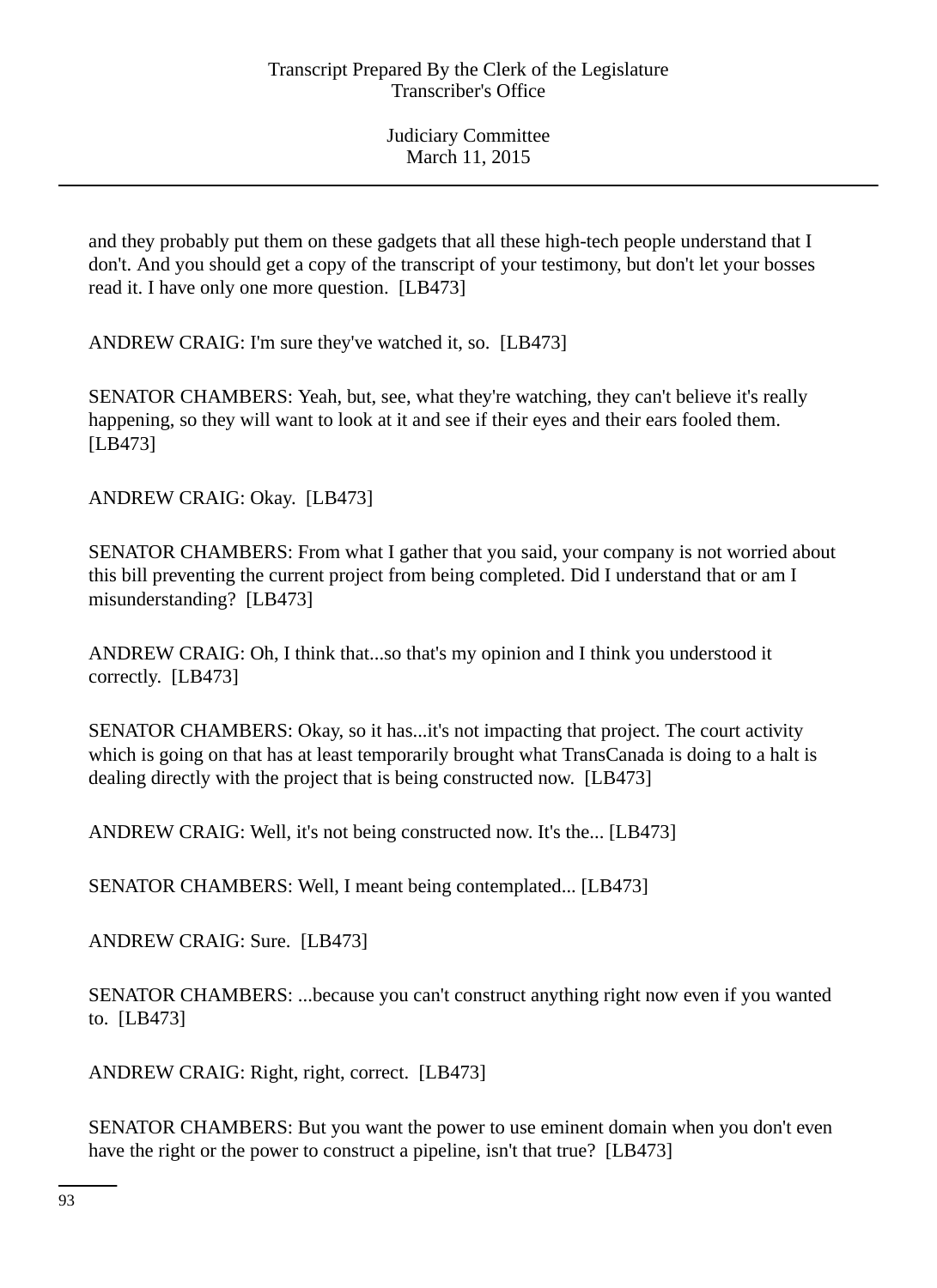ANDREW CRAIG: So we are guided by Nebraska law and LB1161 had a window where we had to initiate those actions, which is why we did it. [LB473]

SENATOR CHAMBERS: But that's not what I asked you, Mr. Craig. You are not in a position right now to construct...start construction on that pipeline, are you? [LB473]

ANDREW CRAIG: That is correct. [LB473]

SENATOR CHAMBERS: But you want to invoke the power of eminent domain on a project that you're not even empowered to construct. [LB473]

ANDREW CRAIG: That is correct. [LB473]

SENATOR CHAMBERS: That's why private companies shouldn't be given this power, because they use it in a very arbitrary, willy-nilly fashion, based on speculation, possibilities, but the agony that the citizens in the state where I live experience is not speculative, it is not academic. Lives have actually been disrupted and not because there is a project. This whole thing could be scrapped. So if it is and you've made agreements with 95...90 percent of these people, what becomes of those agreements if the pipeline is not constructed? Do those people give you that money back? [LB473]

ANDREW CRAIG: In no circumstances would we request that money back, and I've got the...as my best example, the project did go out and start acquiring the land rights that went through the Sandhills of Nebraska. And when it was determined that that was no longer a viable route, we went into the courthouses and released all of those easements on those properties. [LB473]

SENATOR CHAMBERS: You...excuse me. You have a pipeline in Texas, don't you? [LB473]

ANDREW CRAIG: Yes. [LB473]

SENATOR CHAMBERS: There have been some spills from that pipeline, haven't there? [LB473]

ANDREW CRAIG: There have not. It's a brand... [LB473]

SENATOR CHAMBERS: There have not? [LB473]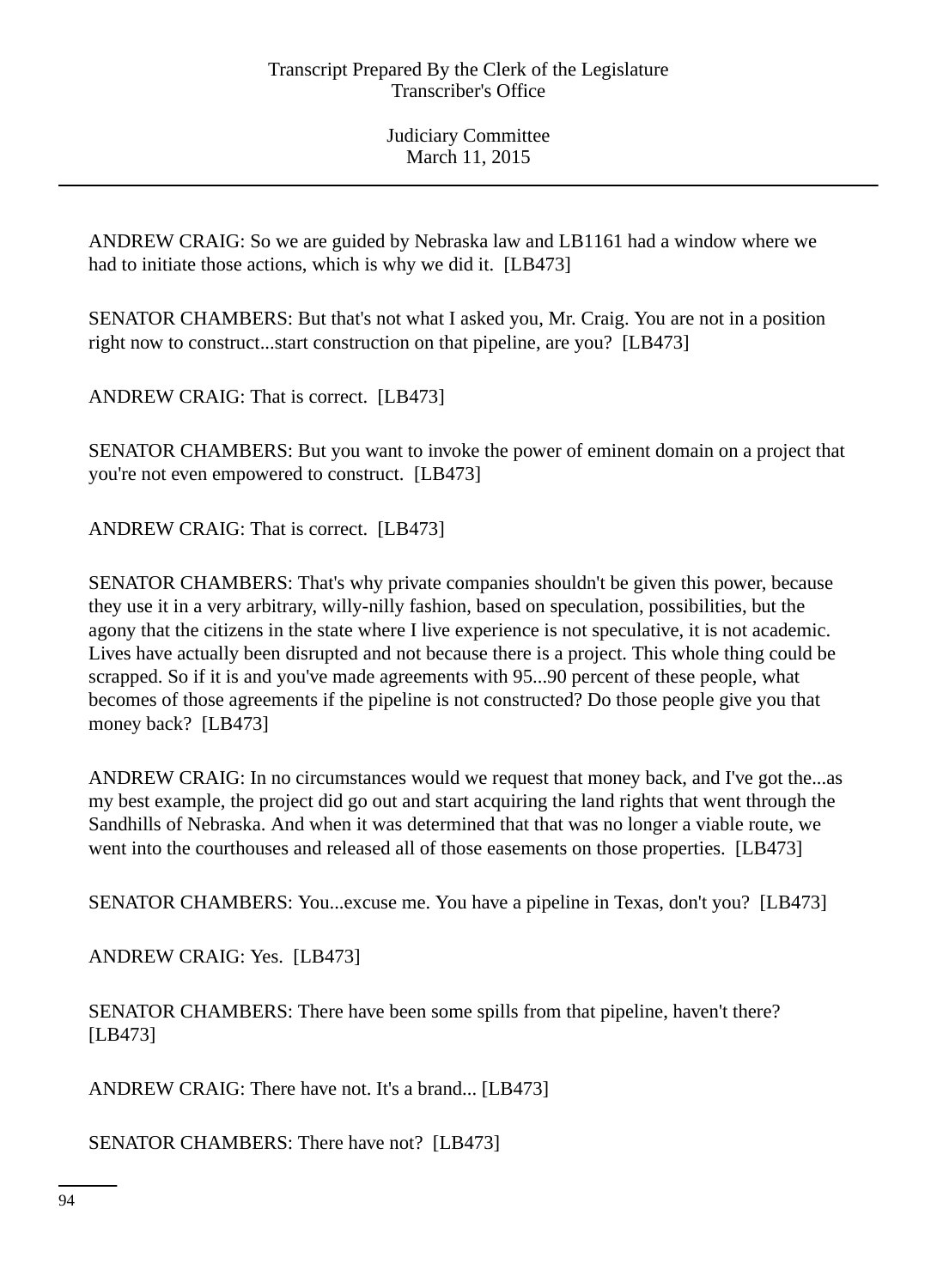ANDREW CRAIG: No...a brand-new pipeline. [LB473]

SENATOR CHAMBERS: Do you have any pipelines going through Texas that have experienced spills? That's the way I'll ask the question. [LB473]

ANDREW CRAIG: No. [LB473]

SENATOR CHAMBERS: If your answer is no, I'm not going to pursue it. [LB473]

ANDREW CRAIG: No. [LB473]

SENATOR CHAMBERS: Okay. Is that because you know it or as far as you know? [LB473]

ANDREW CRAIG: That's because I know it. [LB473]

SENATOR CHAMBERS: You know, okay. Now... [LB473]

ANDREW CRAIG: I was involved with that pipeline. [LB473]

SENATOR CHAMBERS: I'm not challenging. [LB473]

ANDREW CRAIG: Okay. [LB473]

SENATOR CHAMBERS: I'm just trying to be sure that I'm giving you a chance to answer so if we look at the transcript, you won't say, well, he didn't ask the question in a way that I understood. You're making me do this. I'm jumping through the hoops that you're erecting for me. You're not jumping through any hoops of mine. When do you expect to get a permit from the federal government? [LB473]

ANDREW CRAIG: We don't know. There seems to be an awful lot of... [LB473]

SENATOR CHAMBERS: Congress tried to help you, didn't it, didn't they, by mandating something of the President in a certain number of days? You're aware of that, aren't you? [LB473]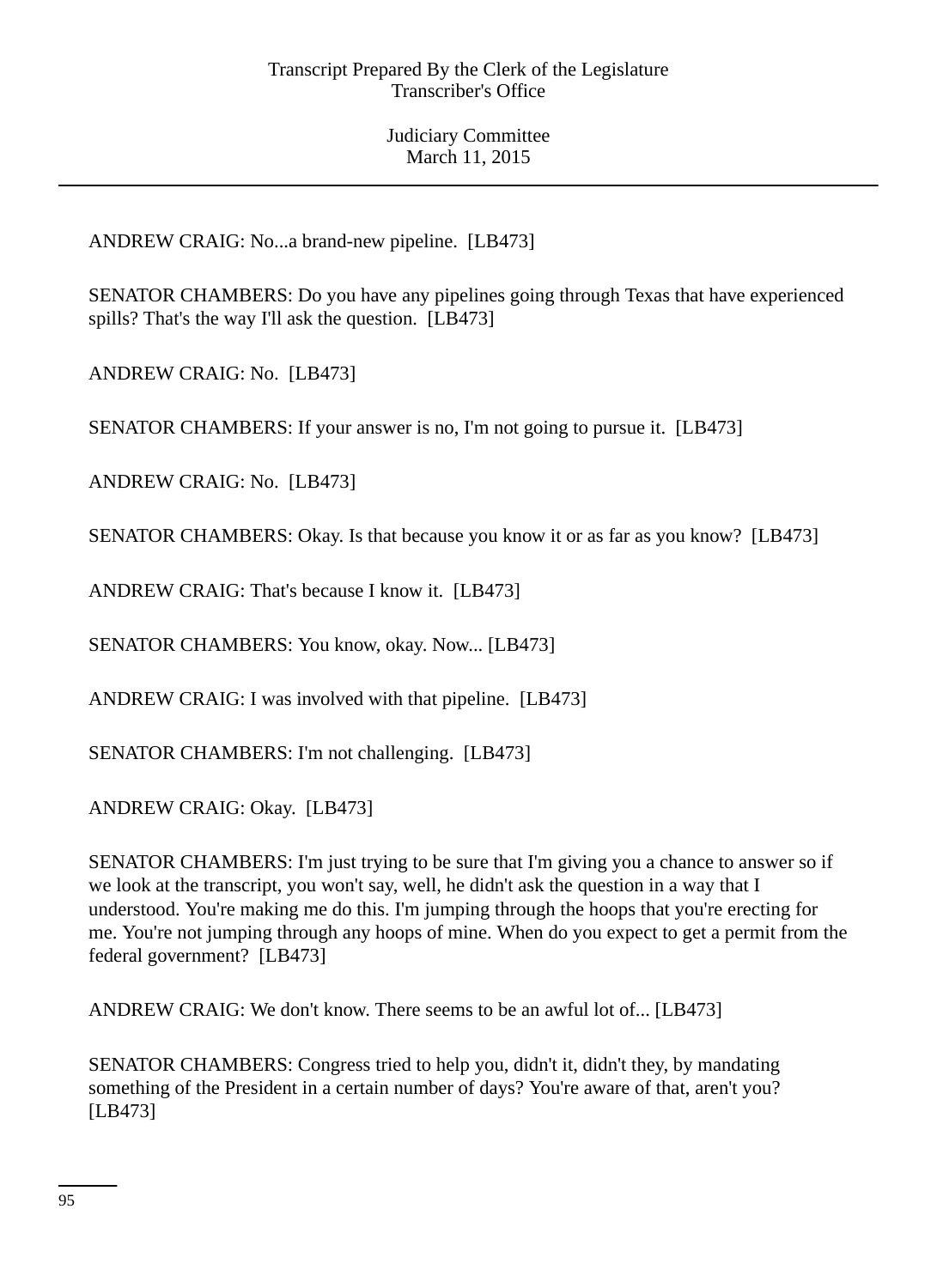ANDREW CRAIG: So I'm not...I can't talk to national politics. I mean that's just so far outside of... [LB473]

SENATOR CHAMBERS: Oh, you don't watch the news? [LB473]

ANDREW CRAIG: No, I...not...I don't, I really don't. [LB473]

SENATOR CHAMBERS: But it affects your company. But you don't watch what Congress does but you're here for a little bill? [LB473]

ANDREW CRAIG: No. I mean I know what happened, but you just said that they were trying to do us a favor. They don't represent us. [LB473]

SENATOR CHAMBERS: (Laughter) They're independent contractors then (inaudible)...they're independent contractors, huh, not your direct employees? But your company has contributed to a lot of those congressmen's campaigns, haven't they, hasn't it? [LB473]

ANDREW CRAIG: I couldn't answer that question. [LB473]

SENATOR CHAMBERS: You don't think...you think...you could find out though, couldn't you? [LB473]

ANDREW CRAIG: I probably could. [LB473]

SENATOR CHAMBERS: And if other people know, you would know. [LB473]

ANDREW CRAIG: I probably could. [LB473]

SENATOR CHAMBERS: One or two more questions, because I'm enjoying this so much. (Laughter) When you said that you have 90 percent of the people who voluntarily agreed on making...selling you this easement or renting it, whatever term we've used, does that mean there was no coercion, no pressure brought to bear, and they willingly entered this agreement with you? That's what you mean by voluntary, correct? [LB473]

ANDREW CRAIG: That is what I mean, yes. [LB473]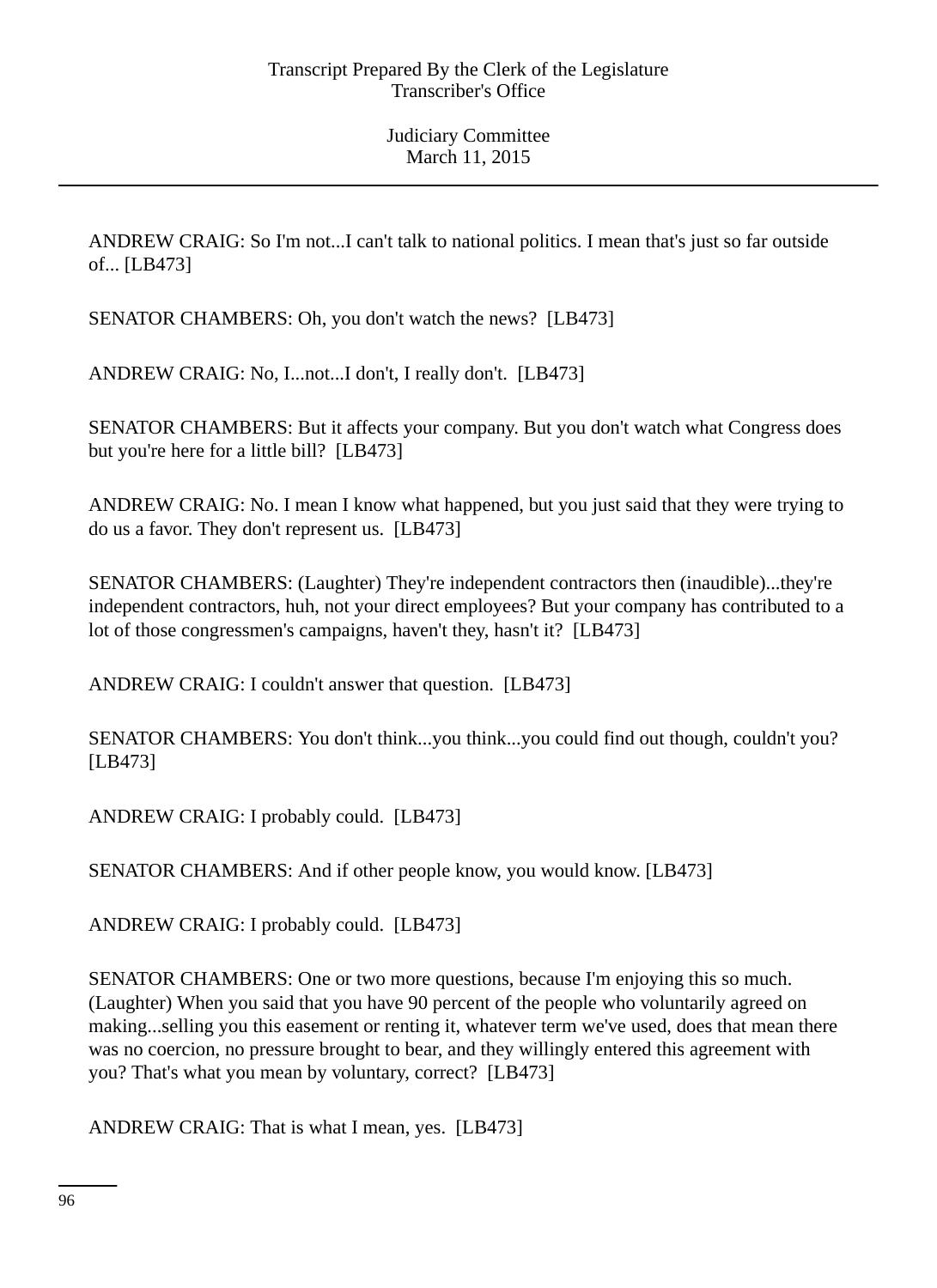SENATOR CHAMBERS: Did you hear any people talk about pressure brought to them in the form of threatening letters? [LB473]

ANDREW CRAIG: I did. [LB473]

SENATOR CHAMBERS: And you think they're not telling the truth? [LB473]

ANDREW CRAIG: And I would be happy to provide this committee with those letters. [LB473]

SENATOR CHAMBERS: You're not aware...now you don't...you're not the one who contacts these landowners, are you? [LB473]

ANDREW CRAIG: In some cases, I am. [LB473]

SENATOR CHAMBERS: Say it again? [LB473]

ANDREW CRAIG: In some cases, I am. [LB473]

SENATOR CHAMBERS: How many people would you say your company has contacting landowners in Nebraska, roughly, just roughly? [LB473]

ANDREW CRAIG: Will you ask the question again? [LB473]

SENATOR CHAMBERS: How many employees of your company would be contacting landowners in Nebraska for the purpose of procuring these easements? [LB473]

ANDREW CRAIG: We've got just short of 12 now. I think we've got 11. [LB473]

SENATOR CHAMBERS: And I didn't hear you. [LB473]

ANDREW CRAIG: I think 11. [LB473]

SENATOR CHAMBERS: And you don't know what tactics all of these people are using, do you? [LB473]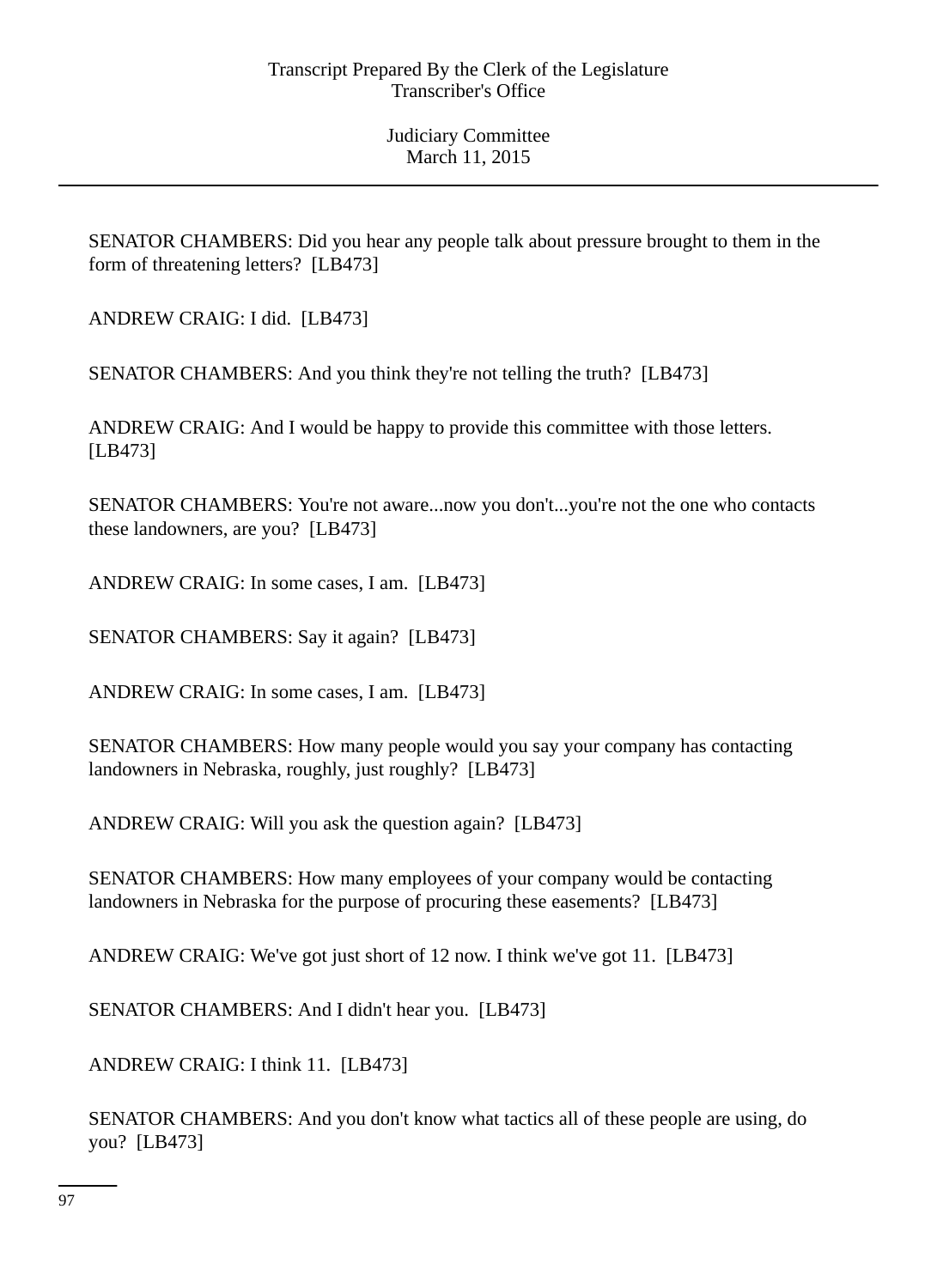ANDREW CRAIG: So if...that's correct. I do. So we give them guidance. And I was asked about landowners feeling like we'd made threats. And today, when I heard more than once that it was letters that I sent that they felt were threatening, that provided some clarity because I've really had a hard time believing that any of our staff would go out and make direct threats to landowners. [LB473]

SENATOR CHAMBERS: But you might. [LB473]

ANDREW CRAIG: No, no, but I sent a letter. [LB473]

SENATOR CHAMBERS: Oh, oh, okay, I thought you were throwing yourself on your sword. [LB473]

ANDREW CRAIG: No. [LB473]

SENATOR CHAMBERS: Okay. [LB473]

ANDREW CRAIG: So I determined through the testimony today that many of these people felt that the letter I sent explaining where the project was and our eventual use of eminent domain, if necessary, was threatening. [LB473]

SENATOR CHAMBERS: From Nebraska, being from Nebraska, you understand football analogies, right? [LB473]

ANDREW CRAIG: Sure, yes. [LB473]

SENATOR CHAMBERS: If I'm running the ball and you're trying to stop me and I have to cross the goal line and I get the ball on my one-yard line, I've got to go 99 yards. If I go 90, I don't score. If I go 98.75, I don't score. So if you have 90 percent of these people and 10 percent who are unwilling and the 10 percent initiate court action and win, that 90 percent becomes nugatory and you cannot complete the project, could you? [LB473]

ANDREW CRAIG: That's true, as currently routed. [LB473]

SENATOR CHAMBERS: And you take all that time that we've taken to come mess with my little bill that has no impact on your project at all. That's a correct statement, isn't it? [LB473]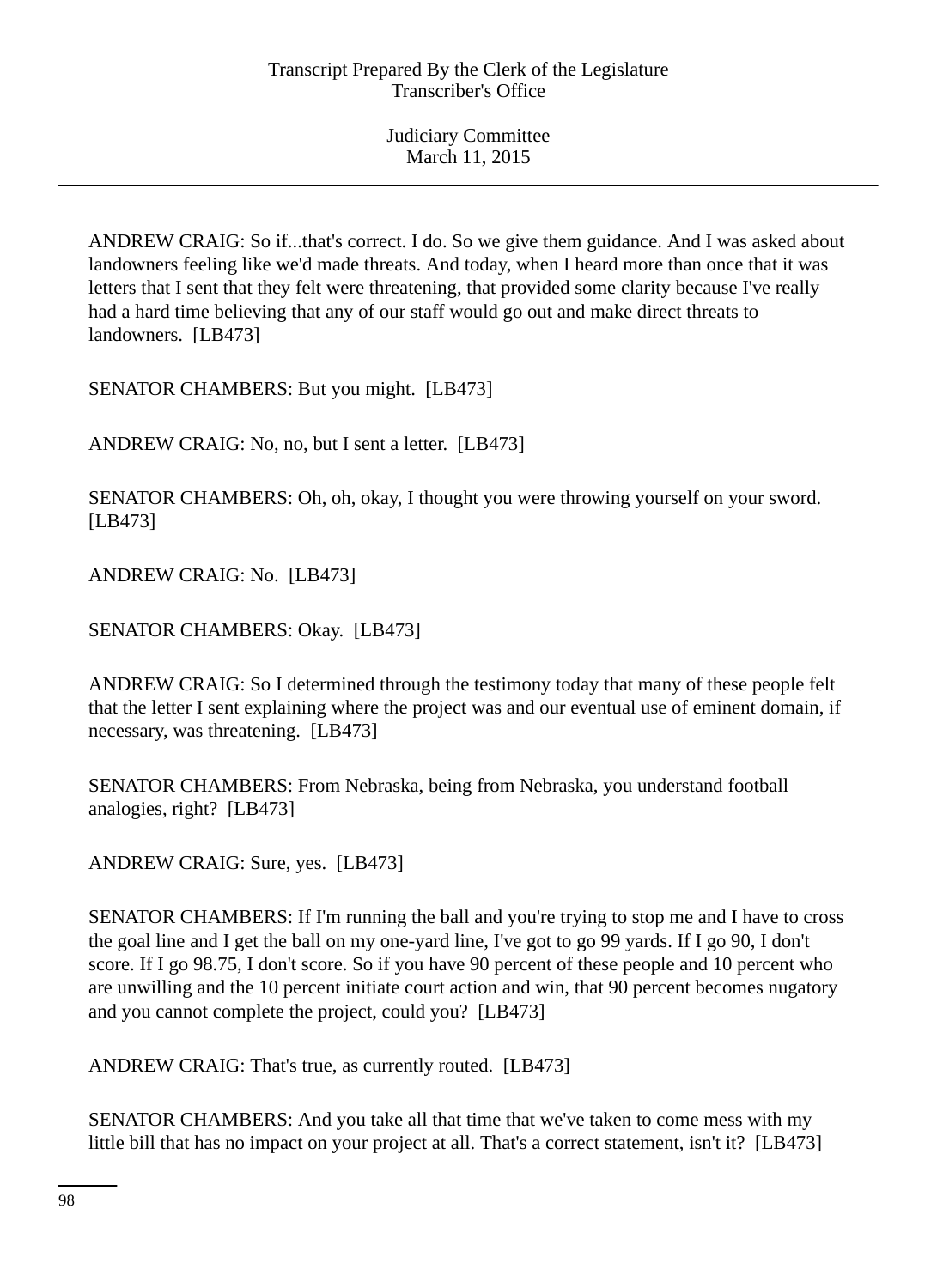ANDREW CRAIG: I don't agree with that statement. [LB473]

SENATOR CHAMBERS: You did take a lot of time though today, didn't you? And this is not a big bill since it doesn't impact your...let me ask another one. You've already told me it does not impact your company, the project being contemplated now. That makes it a peewee, a little bill. And you spent all that time on this little bill that has no impact on the project currently under contemplation. That's a correct statement, isn't it? [LB473]

ANDREW CRAIG: That...so from what I... [LB473]

SENATOR CHAMBERS: Okay, since you answered that question directly, I don't have any more questions. And if you'd have answered all of them that quickly, we probably could have gotten through about...well, a little while ago. That's all I have. [LB473]

SENATOR SEILER: Any further questions? Seeing none, thank you. [LB473]

ANDREW CRAIG: Very good. Thank you. [LB473]

SENATOR SEILER: Any further opponent. [LB473]

DOUGLAS ZIMMERMAN: My name is Douglas Zimmerman, D-o-u-g-l-a-s Z-i-m-m-e-r-m-an. I'm a current landowner and a current person that has Keystone XL pipeline going through his property. And I'm here as an opponent for this particular bill. And what I'm here to discuss is my history with Keystone which started back in 2006. [LB473]

SENATOR SEILER: Just a second. Did you say you were an opponent of the bill or a proponent? [LB473]

DOUGLAS ZIMMERMAN: A proponent...I'm an opponent of the bill. [LB473]

SENATOR SEILER: Opponent. [LB473]

DOUGLAS ZIMMERMAN: Yes. [LB473]

SENATOR SEILER: Okay, just wanted to make sure. Go ahead. Sorry. [LB473]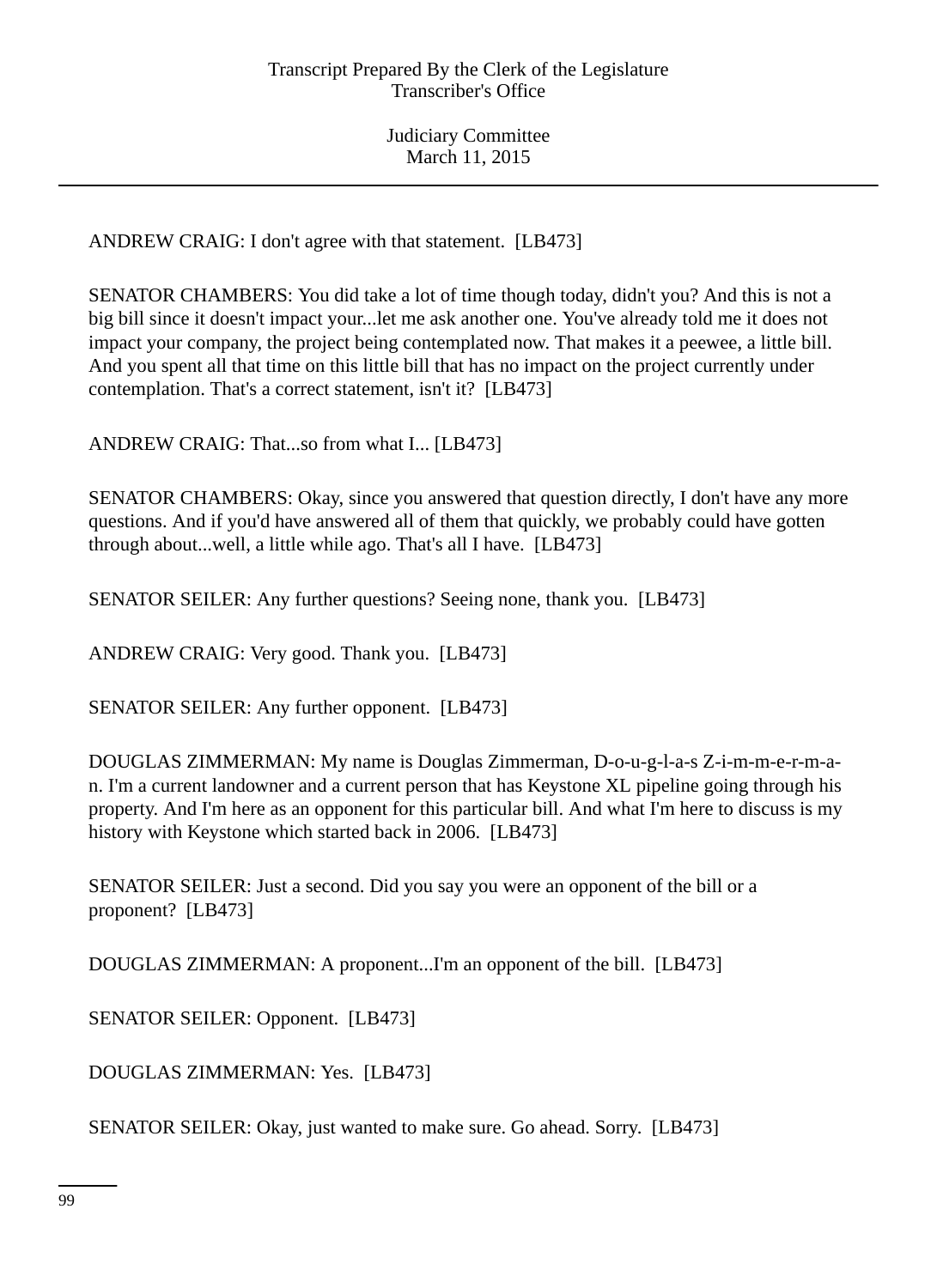DOUGLAS ZIMMERMAN: So my experience with Keystone XL started in 2006 as my father, who then...who was alive on a four-generation farm asked me to come look at this particular easement and things that were happening with this particular easement that he didn't want to deal with. I come up and did some investigation on it and worked with Keystone and worked with some lawyers and then we finally signed the easement. And I can sit here today and say that I've had nothing but good results from working with Keystone and TransCanada. All of our particular "askings" or thoughts that we needed to have done on the particular property were done. The land was left in better condition than what it was previous to them showing up. And today I'm just wondering, you know, in myself, you know, why it's taking so long to get this particular pipeline approved, because it didn't on the other one. And as far as I'm concerned, if they want to come through the easement that they have today through my farm with this particular pipeline, they can come tomorrow because we've had nothing but success with this particular company. [LB473]

SENATOR SEILER: Would you tell me the county your farm is in? [LB473]

DOUGLAS ZIMMERMAN: Seward. [LB473]

SENATOR SEILER: Seward? Thank you. Any questions? Thank you very much for your testimony. Any further opposition? [LB473]

WILLIS LUEDKE: (Exhibit 30) Senator Seiler, Judiciary Committee, I'm Willis Luedke. It's spelled L-u-e-d-k-e. And it's my privilege to appear before you today to share my experiences having served as chairman of the Saline County Board of Commissioners before, during, and after construction of the Keystone oil pipeline which runs 24 miles from the northernmost border of Saline County to the southern border. I want to clarify that these are my own feelings, my own experiences. I do not speak for the board of commissioners or anyone else in Saline County. I'm speaking for myself. Based on my experience, Saline County landowners were pleased with how they were treated and how the pipeline worked on their...and how the pipeline work on their land was accomplished. The pipeline crossed a river in our county and several large creeks. These were crossed by boring underneath so not to interfere with any water flow. Numerous county roads, two state highways were bored underneath so as not to affect the...cause any traffic problems. If any road damage was created by the construction companies, they were immediately returned to their original condition or better. In several cases they had to build up roads or crossings in order to get their large equipment through, which was at their expense. Having experienced the ammonia disaster which occurred in Crete, Nebraska, in 1969, which was as a result of a train derailment, I appreciate the need to transport highly flammable materials in the safest way possible. To my knowledge, we have had no problems with the current pipeline in Saline County. According to the final supplemental environmental impact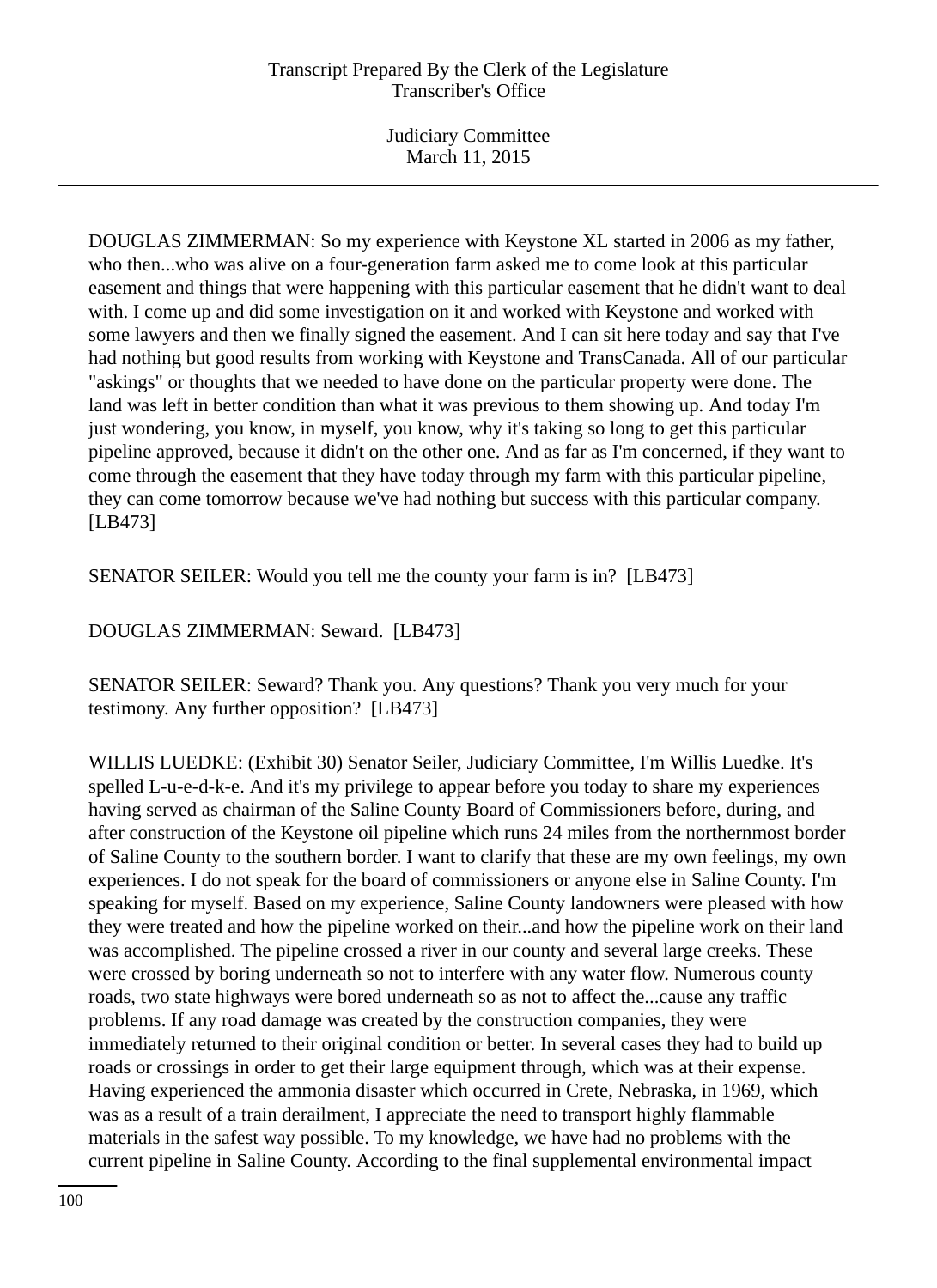# Transcript Prepared By the Clerk of the Legislature Transcriber's Office

Judiciary Committee March 11, 2015

statement for Keystone XL, moving oil from Canada and the United States to the refineries can be done more economically and safer by pipeline than by rail. To date, the operating Keystone pipeline has generated approximately \$3.1 million in property tax paid to Saline County taxing entities. When I refer to taxing entities, this includes school districts, villages, the county, and so forth. It is estimated in the EIS that Nebraska would receive in excess of \$11 million in revenues based on the first year of Keystone XL operation, and Saline County would receive approximately \$580,000 in property taxes. This is property tax relief, and I think that's one of the goals of the Legislature this year is to provide property tax relief. Thank you for allowing me to appear before your committee. Based on my experience on the Saline County Board, and I've served for 17 years, I ask that this committee...this committee to reject LB473, which could prevent pipelines like Keystone from being built. And I have added the tax receipt details that we have received in the county from the first year of operation--it was a partial year, 2011--through 2014. And I've noted here that the county, totalwise, we have received about \$3.1 million. The actual operation for Saline County, we have received about \$740,000. Thank you. [LB473]

SENATOR SEILER: Any questions? I have one. The money you're talking about coming to the county, is that the county assessment or does that include all the taxes that come in under your assessment? [LB473]

WILLIS LUEDKE: That would...those were the taxes that were paid by TransCanada XL on personal property and real estate property. [LB473]

SENATOR SEILER: Okay. And was any of that paid to, like, NRDs? And is that included or excluded? [LB473]

WILLIS LUEDKE: Of the \$3.1 million, that includes all taxing entities, which would be the NRDs,... [LB473]

SENATOR SEILER: Okay, that's what I was trying to get to. [LB473]

WILLIS LUEDKE: ...historical society, the county, school districts, and so forth. [LB473]

SENATOR SEILER: Okay, thank you. Any further questions? Thank you very much, Mr. Commissioner. Next opponent. [LB473]

MATT MICHELI: Mr. Chairman, members of the committee, my name is Matt Micheli, M-i-ch-e-l-i. I am here on behalf of the Nebraska State Chamber of Commerce. I was asked, as somebody who hasn't been involved in Nebraska eminent domain, somebody who hasn't been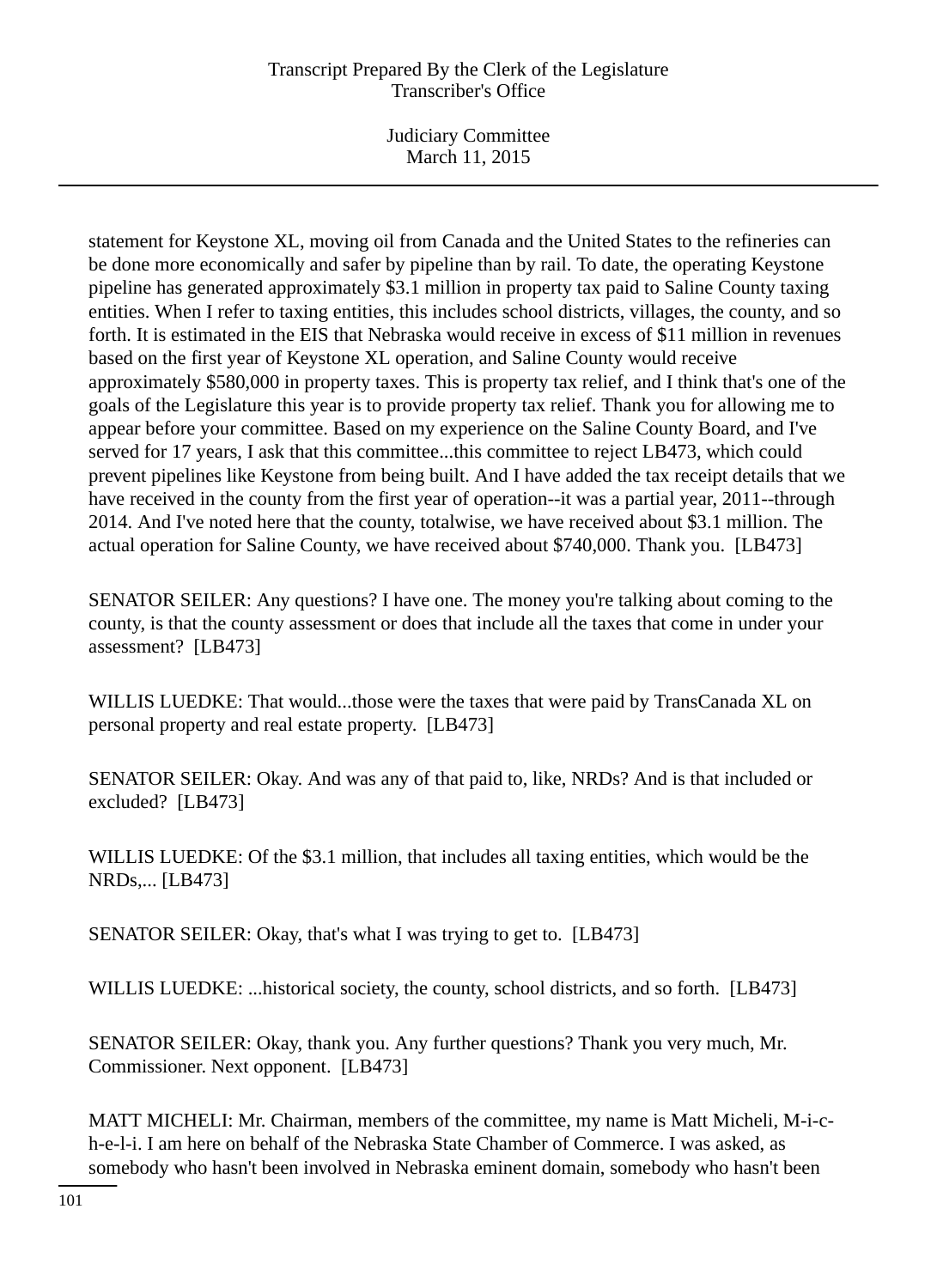## Transcript Prepared By the Clerk of the Legislature Transcriber's Office

Judiciary Committee March 11, 2015

involved in Nebraska projects, to come in and give an overview of the importance of eminent domain in linear pipeline projects. In our modern society, each of us like to come into a room and turn on the lights and have power. We like to be able to pull up to the local gas station and fill up our car, fill up our tractor before the day starts. In order to have each of these necessities in life, it's necessary for us to have the infrastructure in place from the natural resource, from where it's produced to the refinery, to the power plant, or directly to the consumer. This can only happen if these linear pipeline projects have the ability, have the authority of eminent domain. I grew up as the fifth generation on my family ranch. My father and my brother still live there, still work there. Their sole source of income is from ranching. We have multiple pipelines across our property, so I'm familiar with pipelines and their impacts on farming and ranching operations. Unfortunately, ranches can only support so many families and I had to leave the ranch. I've worked as a lawyer and my work has been in large part representing companies, pipeline companies, in linear transmission projects. I've directly negotiated over a thousand easements, thousands of easements over thousands of miles of property, all with pipeline projects. With each company that I've worked with, the company has worked extremely hard to avoid condemnation. In the vast majority of cases, we're able to sit down with the landowners, we're able to work out an agreement that provides the protection that the landowner wants and gives them the compensation that they feel like they deserve. In the vast majority of cases, the pipeline company and the landowners are happy. Well, and these easements and these negotiations, nearly every time we come to a voluntary agreement, inevitably, in every project, there are times where eminent domain is necessary. As the project continues, from beginning to the end, it becomes more and more difficult to adjust the route. As you start getting voluntary agreements in place, it can become impossible to move to avoid a landowner. Without the power of eminent domain, these linear pipeline projects could not be completed. We all know the importance that we have in our modern society...we all know the needs that we have, to have heat, to have power, to have fuel for our cars. In order to get the infrastructure that we need in place, it's vital and necessary for these companies to have the power of eminent domain to serve that public good, to serve the good that we all get from the use and development of our natural resources. Thank you. [LB473]

SENATOR SEILER: Any questions? Senator Chambers. [LB473]

SENATOR CHAMBERS: You did say you're a lawyer, correct? [LB473]

MATT MICHELI: Yes, sir. [LB473]

SENATOR CHAMBERS: Did you listen to the testimony that other opponents gave to this bill? [LB473]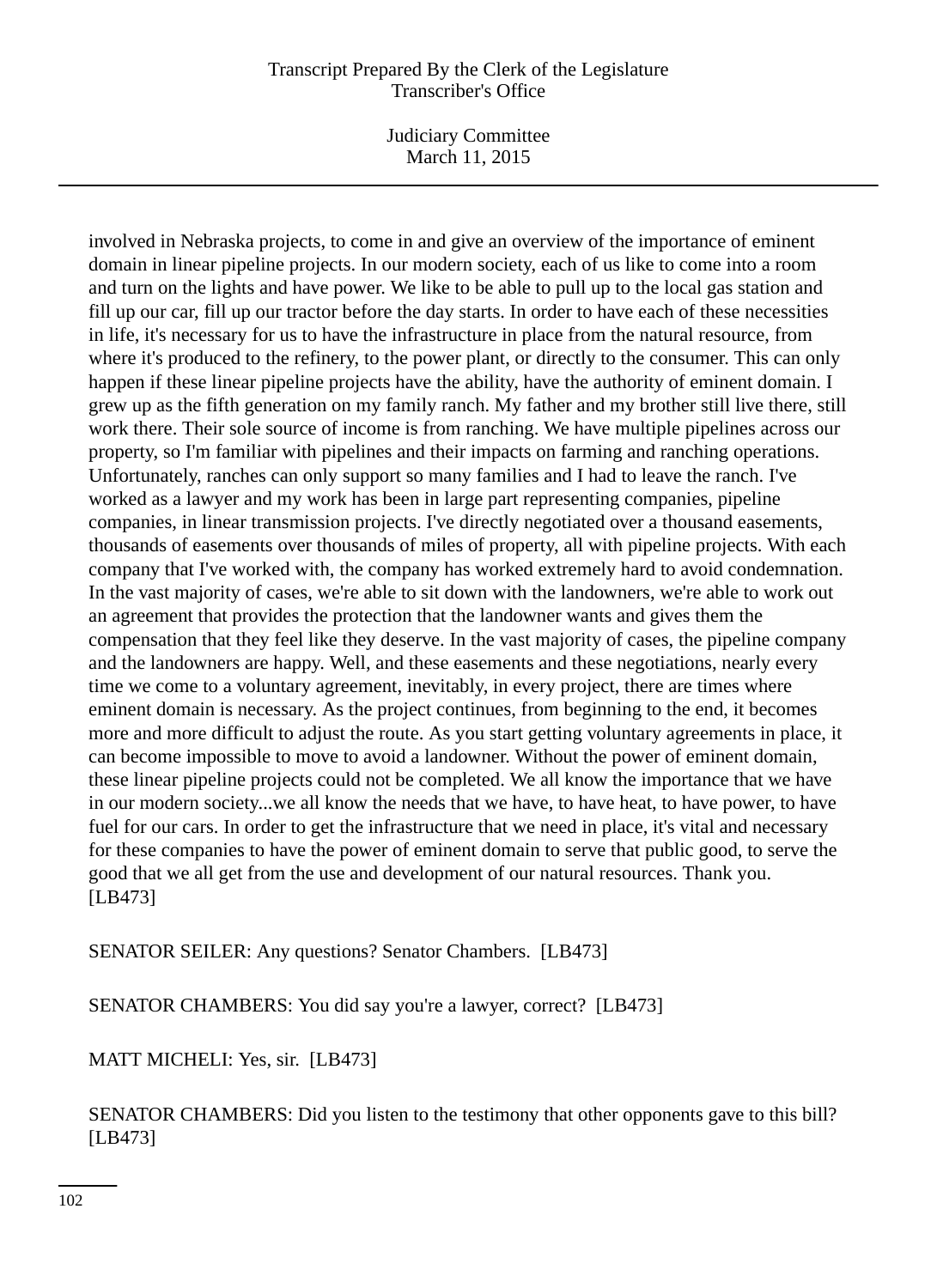MATT MICHELI: Yes, sir. [LB473]

SENATOR CHAMBERS: And you heard Mr. Craig say that this bill will have no impact on the project that everybody is talking about, so this bill has nothing to do with that. They are not likely to try to build another one of these pipelines through Nebraska, so it has no impact on anything they want to do in Nebraska. When that gentleman, Mr. Sydow--I hope I'm pronouncing his name correctly, S-y-d-o-w--from the Oil and Gas Commission testified, they have nothing to do with eminent domain, he cannot envision anything where eminent will be involved. When he talked about the possibility of some little side somethings going into this Platte pipeline, it hadn't happened in 20 years and it's not likely to happen, based on what he said, pure speculation. Isn't what you're saying speculation, or do you have...are you privy to knowledge that nobody else is of another large pipeline being contemplated for construction through Nebraska? [LB473]

MATT MICHELI: And, Senator, I'm here to speak on the overview of why eminent domain is important and I will tell you the pipeline linear projects will not be completed without the power of eminent domain. And so I'm not going to speculate on what TransCanada can do or what happens to that project. What I'm saying is, going forward, those types of projects cannot be built without the power of eminent domain. [LB473]

SENATOR CHAMBERS: And they're not going to be built in Nebraska, if you paid attention. How long have you been a lawyer? [LB473]

MATT MICHELI: I graduated in 2002. [LB473]

SENATOR CHAMBERS: So you've been a lawyer for a number of years. And have you been involved in any litigation, any courtroom work, at all? [LB473]

MATT MICHELI: Yes, sir. [LB473]

SENATOR CHAMBERS: Okay. Judges want information. When they want evidence, they don't want speculation. And if I were the opposing lawyer and you said some of the things that you've said, I would object as it's being speculative and it would...it is speculation, isn't it? That's what you're giving to us. [LB473]

MATT MICHELI: Once again, sir, I'm here to testify on my experience on the projects that I've worked on and how I've seen why this power of eminent domain is necessary for these type of linear pipeline projects. [LB473]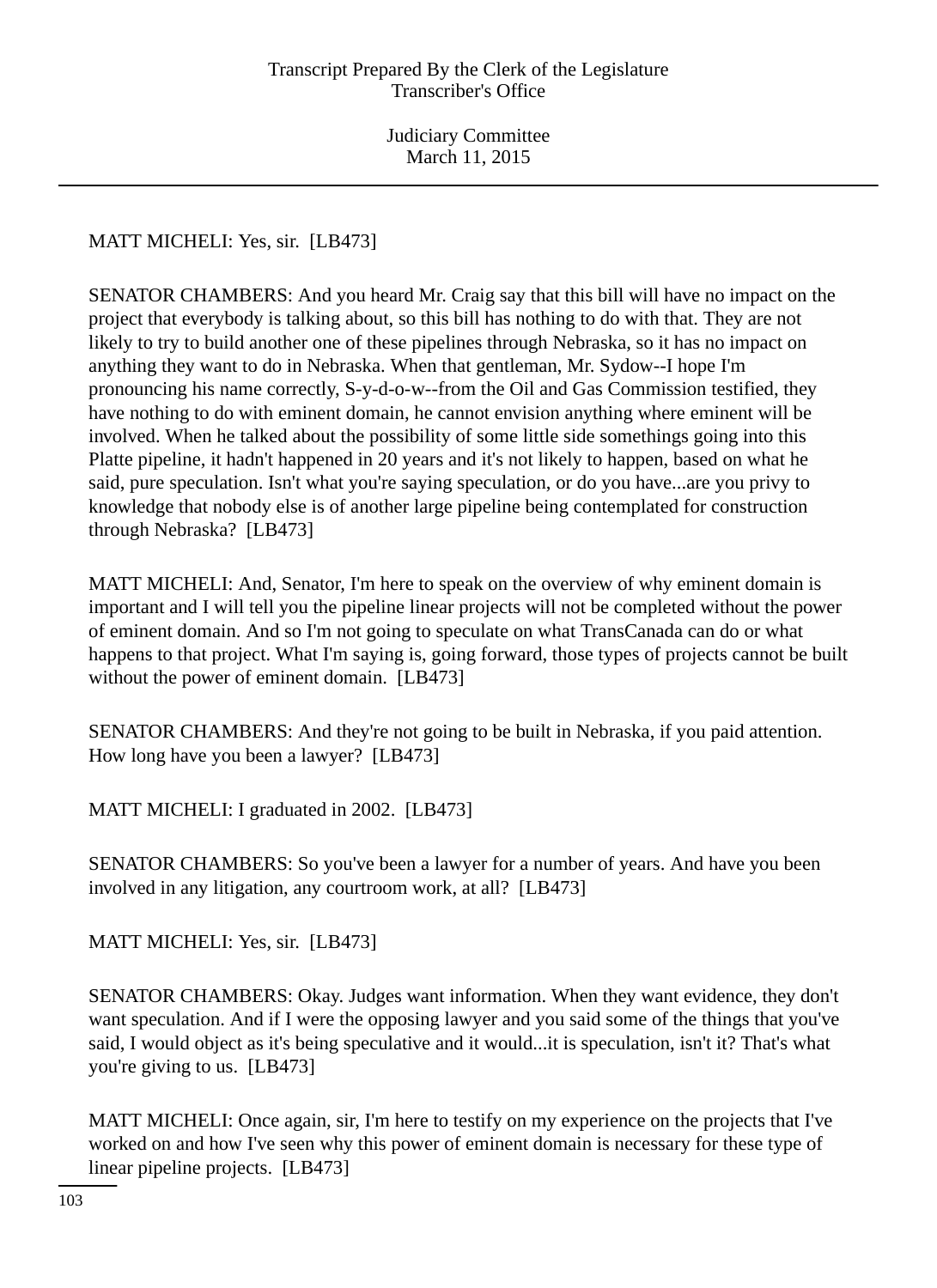SENATOR CHAMBERS: Which projects in Nebraska have you worked on where eminent domain was utilized? [LB473]

MATT MICHELI: And again, as I stated at the beginning, I'm here because I have not been involved in the Nebraska stuff that's going on. [LB473]

SENATOR CHAMBERS: So any impact this bill would have in Nebraska is purely speculative on your part, isn't it? [LB473]

MATT MICHELI: I am... [LB473]

SENATOR CHAMBERS: It's not based on your experience, is it? [LB473]

MATT MICHELI: I am not testifying about the impact of this bill on TransCanada. [LB473]

SENATOR CHAMBERS: So you are not...anything you say about what this bill...impact it may have, the fact that you said "may have" or "might have" indicates it's speculative, isn't that true? It's not factual. If it's factual, it's something that happened. You have not had any experience on projects in Nebraska that involve the siting of pipelines, have you, or have you not? [LB473]

MATT MICHELI: I have not. [LB473]

SENATOR CHAMBERS: So that makes everything you say speculative, isn't that true? [LB473]

MATT MICHELI: Everything I say is based on my experience on linear pipeline projects. [LB473]

SENATOR CHAMBERS: Somewhere else, right? [LB473]

MATT MICHELI: In other states. [LB473]

SENATOR CHAMBERS: So if I had, had experience--and I'm going to make it as laughable as I can--if I had experience on Mars and I said, let us extrapolate and say, therefore, I can tell you what's going to happen in Des Moines, Iowa, that's preposterous. So what you're saying has nothing to do really with this bill, does it? [LB473]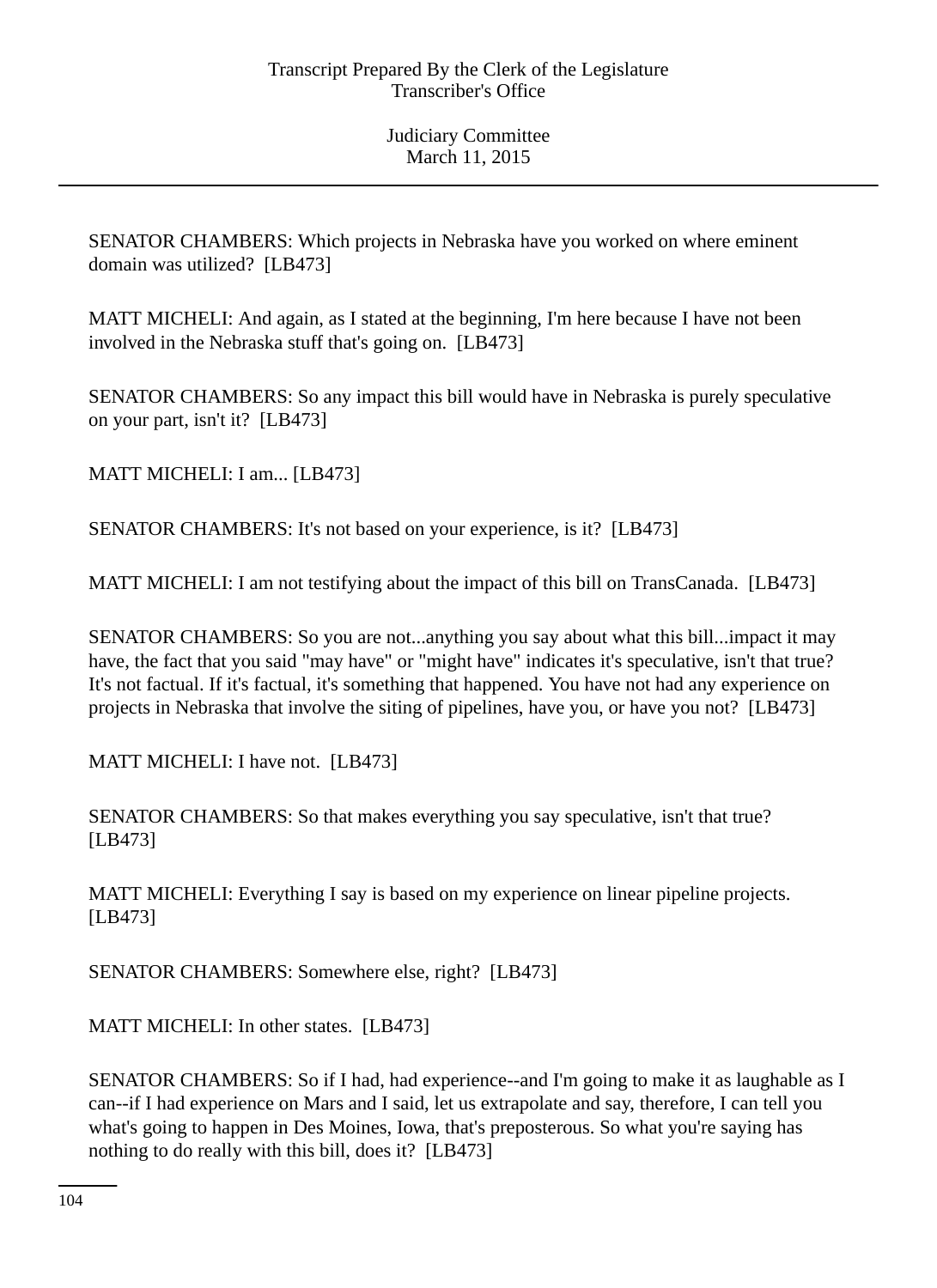MATT MICHELI: You're all asked to make policy decisions. I'm here to give you a perspective on why eminent domain is necessary and important for oil pipelines. [LB473]

SENATOR CHAMBERS: Then tell me what cases you've handled, aside from pipelines, where eminent domain was involved, to show me experience you've had with eminent domain. [LB473]

MATT MICHELI: Well, as I've said, I've done several interstate pipelines, say, half a dozen. I've done multiple intrastate pipelines. I've done major railroad expansion and I've worked with overhead power lines. [LB473]

SENATOR CHAMBERS: And are the laws in the states where you operated the same as the laws...the law of Nebraska, as far as eminent domain, or haven't you made a comparison? [LB473]

MATT MICHELI: I have made a comparison and they are similar. [LB473]

SENATOR CHAMBERS: Not similar, are they the same? [LB473]

MATT MICHELI: They are not exactly the same, no. [LB473]

SENATOR CHAMBERS: And you know in law, when you have a case, if the cases are not on all fours, as they say, then you have to apply one case by analogy. But it's not direct authority because it's not the same and as a lawyer you know what I'm talking about. But since you want to banter and we've been here a long time, I won't banter with you. But I think the record will show that you have no experience in Nebraska with reference to any project that this bill would apply to. You admitted you heard the testimony of the man who works for TransCanada who said it will have no impact on the project being contemplated because they cannot build...they're not building anything right now and they may not ever. So that is even speculative. You heard Mr. Sydow acknowledge that nothing that their commission does has anything to do with eminent domain. Everything he said was speculative. So you have speculation on the part of the commission guy, speculation on the part of the employee of TransCanada, speculation on your part, and that's supposed to be a basis for us to establish a public policy for Nebraska? If you were in business, they'd fire you if you were a consultant and that's what you told them--I don't have any experience in this but I've read about it or I've heard about it but actually I don't know anything about it, so hire me. They say to do stand-up comedy...you're a very engaging, likable young man. But take it from somebody about three times your age: Tell them, before they send you on a project like this, to contemplate or figure out who you're going to be confronting and to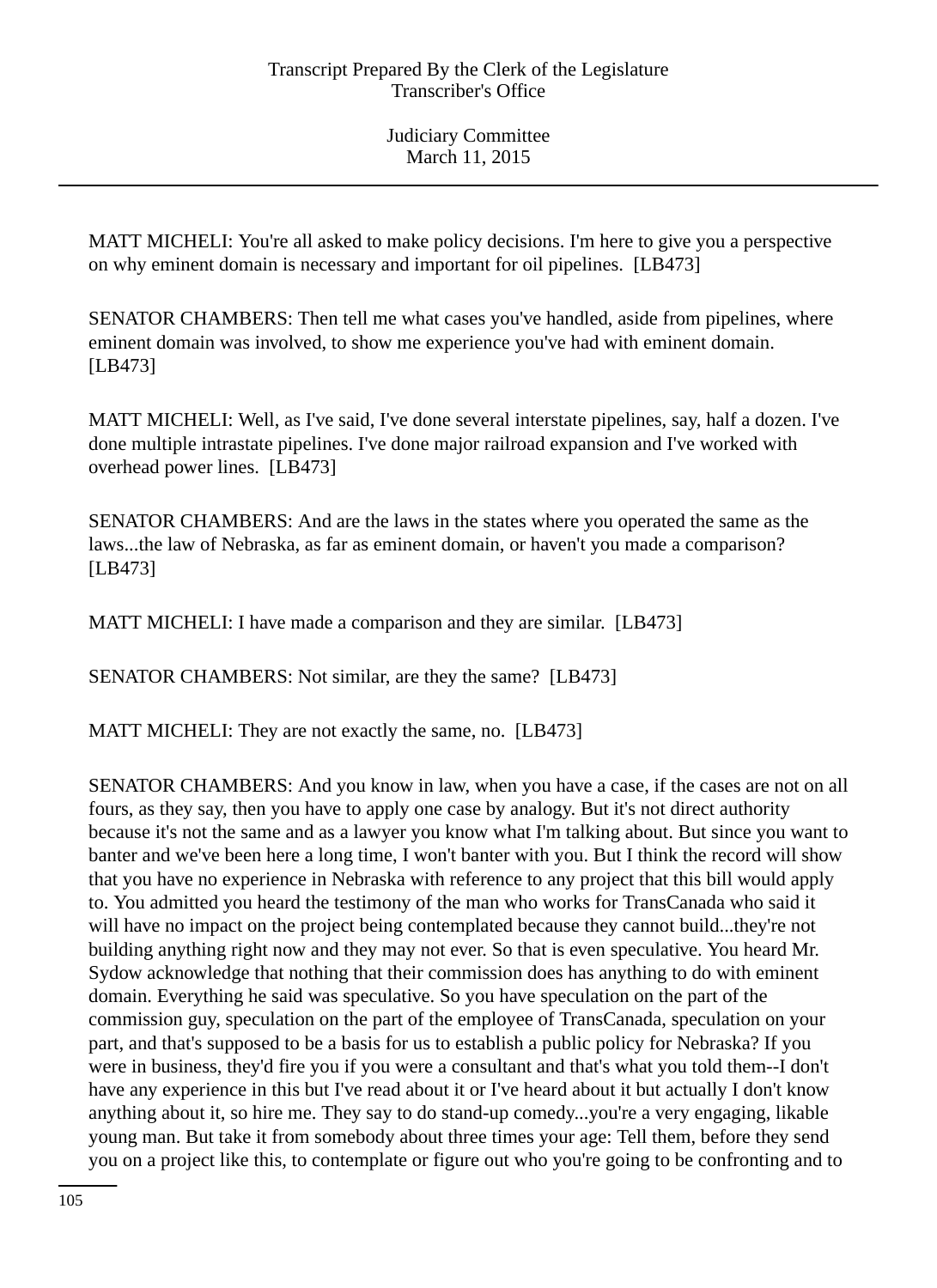make sure they give you the information so, as they say, you won't take a bean shooter to a pillow fight. (Laughter) That's all that I have though. [LB473]

SENATOR SEILER: Any further questions? Thank you for your testimony. [LB473]

MATT MICHELI: Thank you. [LB473]

SENATOR SEILER: Next opponent. Next opponent, against the bill. Anybody in the neutral? You may go ahead. [LB473]

MARVIN HAVLAT: (Exhibit 31) Good afternoon, Chairman Seiler and members of the Judiciary Committee. I'd like to thank Senator Chambers for bringing this bill up. The reason I'm... [LB473]

SENATOR SEILER: Just a second. You need to state your name and spell it. [LB473]

MARVIN HAVLAT: Oh, my name is Marvin Havlat, and that's M-a-r-v-i-n H-a-v-l-a-t. And I am from 1010 Carriage Way, Lincoln, Nebraska. But I have a farm in Seward County. [LB473]

SENATOR SEILER: Okay, thank you. [LB473]

MARVIN HAVLAT: Within like the last couple weeks, I've been approached by Burlington Railroad and, you know, and this is like they want to take approximately nine acres of my property to double track. This is out southwest of Pleasant Dale. And so from what I can gather, and I've been up and down the area, I probably am the last landowner that hasn't signed. And I guess this would be the last piece of double track across Nebraska. And so I've done a little research on what these things entail, and generally it's not very good for the person who tries to oppose the railroads. I'm an environmentalist and I've been down into this building for 40 years trying to get industrial hemp grown organically in this state, and maybe that will happen someday. I'd like to see Senator Krist sitting here now. Anyway, so that's all I have to say. I know that Burlington Railroad will probably use eminent domain on me, and I don't know if this bill even touches, like Burlington is, a private company or not. But my feeling is, if you stay tuned, you're going to see me get run over like I was standing in front of these freight trains by the time this is all over. They're doing...they're...this property is all native prairie, never been turned by the plow. And if you look at the center of the photograph there's a, really, a mature, ancient, black walnut forest that you can't really make out. But that's where a cougar lives. Yeah. [LB473]

SENATOR WILLIAMS: Oh, no. [LB473]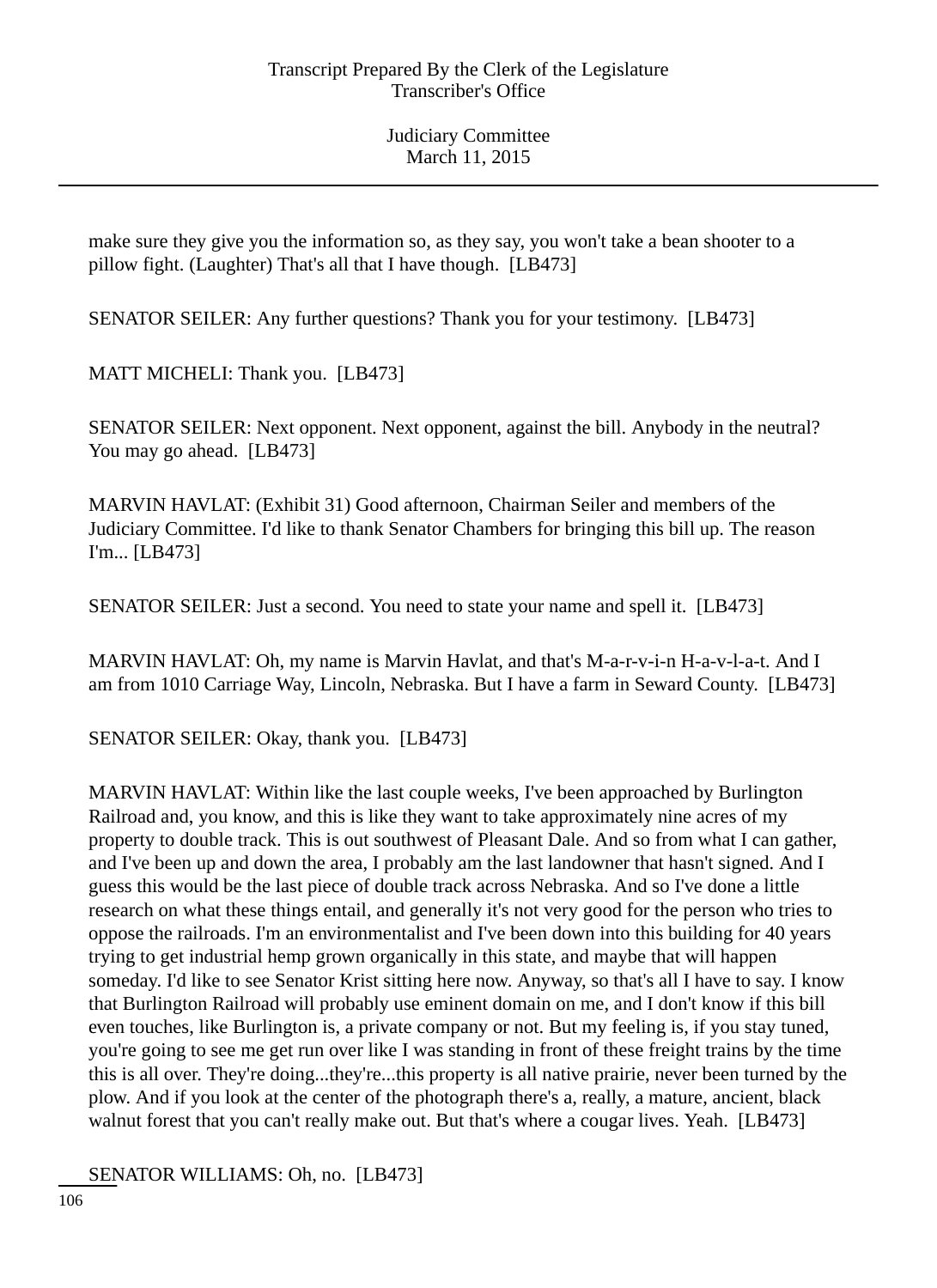MARVIN HAVLAT: So they're going to tear all that out of there. [LB473]

SENATOR WILLIAMS: You shouldn't have said that. [LB473]

MARVIN HAVLAT: I've got to take maybe 30 black walnut trees that large out of there and they're...and that's just driving me crazy. And so...and if...and I think...you think that it's better to go through a pipeline? Well, when these trains start wheeling their oil cars through Lincoln and Omaha...and one went off a few days ago, the new cars, in Galena, Illinois. They didn't stop the leak. They went off the track and blew up. So what's safer, because I don't think you're going to stop the oil. It'll just switch from the pipeline to Burlington. Then...well, then my ox is getting gored because I don't want those rail cars rolling by my house. No. And I talk to people and it's just not when, it's a matter of time that we're going to have an explosion here. So that's all I have to say. Any questions? [LB473]

SENATOR SEILER: Any... [LB473]

SENATOR CHAMBERS: Actually, Warren Buffett owns both of the railroads that go through Nebraska... [LB473]

MARVIN HAVLAT: He owns Union... [LB473]

SENATOR CHAMBERS: ...and some of them carrying that Bakken oil from Dakota, and I believe some of those cars are carrying oil. And when Governor Heineman was here, it wasn't necessary for the railroads to reveal what is in the cars. And when people tried to use the public records law, they couldn't get the information. Now, I had written something publicly about that and I read something in the paper that looked like they may have been making a modification in the information that the state could get in terms of what was passing through the state. But if somebody doesn't speak up, they will tell the whole state, we're going to do what we want to do and you can't stop us. But if the right person says something and they know that person is not going to go away, then they make accommodations. So at some point, I'm in Room 1114, if you're ever in the building, come over and we'll talk, not today,... [LB473]

MARVIN HAVLAT: Okay. [LB473]

SENATOR CHAMBERS: ...but some other time when we've got more hours... [LB473]

MARVIN HAVLAT: Well, I don't go away, you know. [LB473]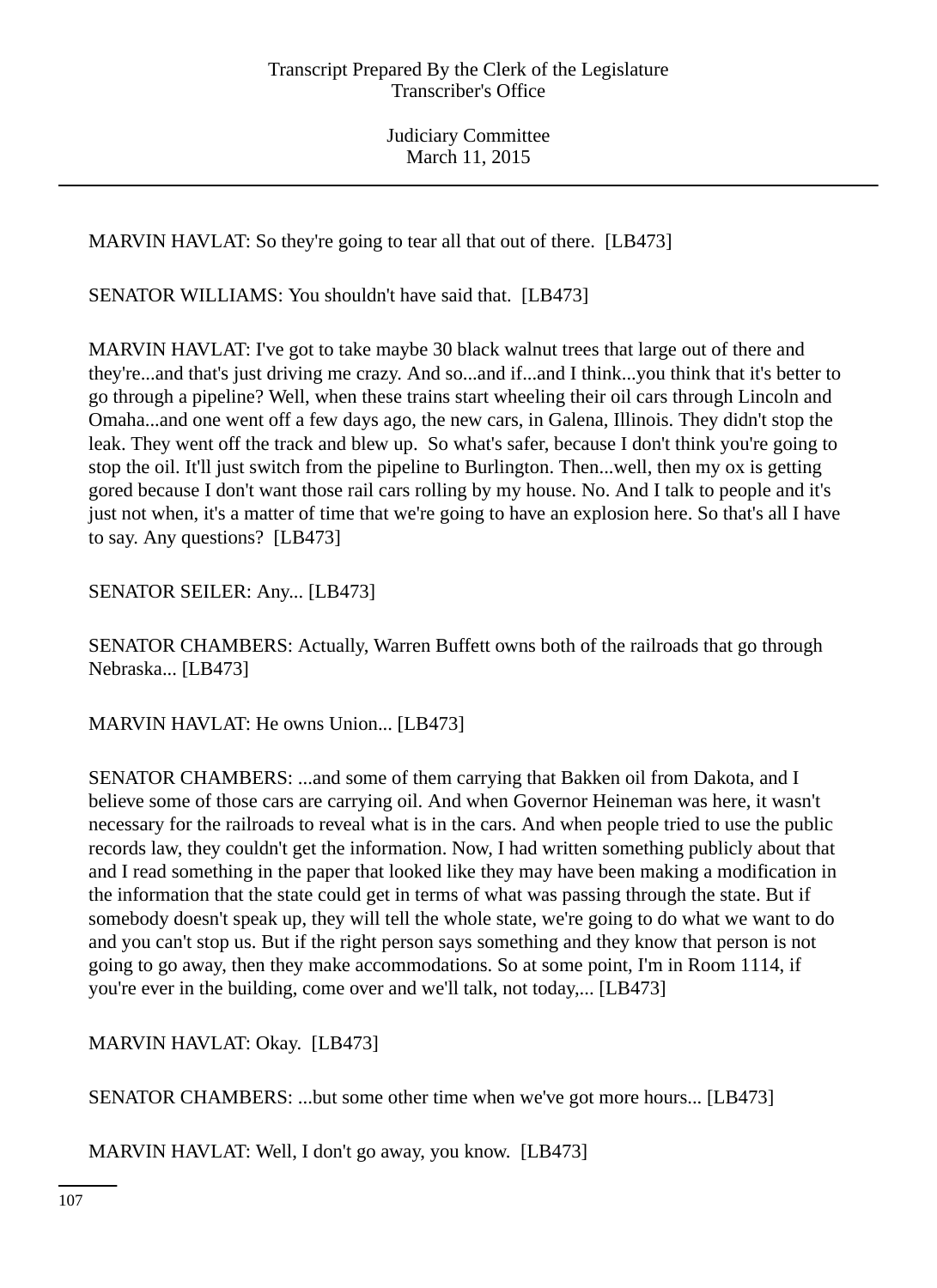# SENATOR CHAMBERS: Okay. [LB473]

MARVIN HAVLAT: You know, I'm an environmentalist and I'm probably the worst person they're going to have to deal with in this entire...across the state, you know. [LB473]

SENATOR CHAMBERS: And any friend of a cougar is a friend of mine. (Laughter) [LB473]

MARVIN HAVLAT: You know, I also wrote the original organic farming bylaws for the state of Nebraska, so you can see how I feel about all that. [LB473]

SENATOR SEILER: Okay. [LB473]

MARVIN HAVLAT: I absolutely believe farmers can be... [LB473]

SENATOR SEILER: Any further questions? Excuse me. It's been a long day. [LB473]

MARVIN HAVLAT: Okay. [LB473]

SENATOR SEILER: Any further...anybody...thank you very much for your testimony. [LB473]

MARVIN HAVLAT: Thank you. [LB473]

SENATOR SEILER: (Exhibits 32-52) Anybody else in the neutral? Anybody else in the neutral? Senator Chambers, you may close. All the written materials that were submitted will be made part of the record. The transcript that has been handed...out there where you signed it if you didn't testify, that will be made a part of the record also. [LB473]

SENATOR CHAMBERS: Mr. Chairman, members of the Legislature, I see it as my bond and duty now to keep us here till 11:00. But I'm going to violate my sense of duty today because I think the committee has done "yeoperson" work. It's good that you stayed, those who could. And some people had other bills to present. That's why they were not here. But I'm still glad everybody who wanted to speak did, because everything is recorded, everything is transcribed, and at some point these transcripts will be on the gadgets that you all call whatever you call them. I've got to close and I'm not going to take a lot of time. But this bill is a shot across the bough of TransCanada and any other corporation which thinks that every voice in the Legislature will be silenced when they come here to do whatever it is they think they're going to do. The last gentleman to testify said he may wind up being like somebody standing in front of a freight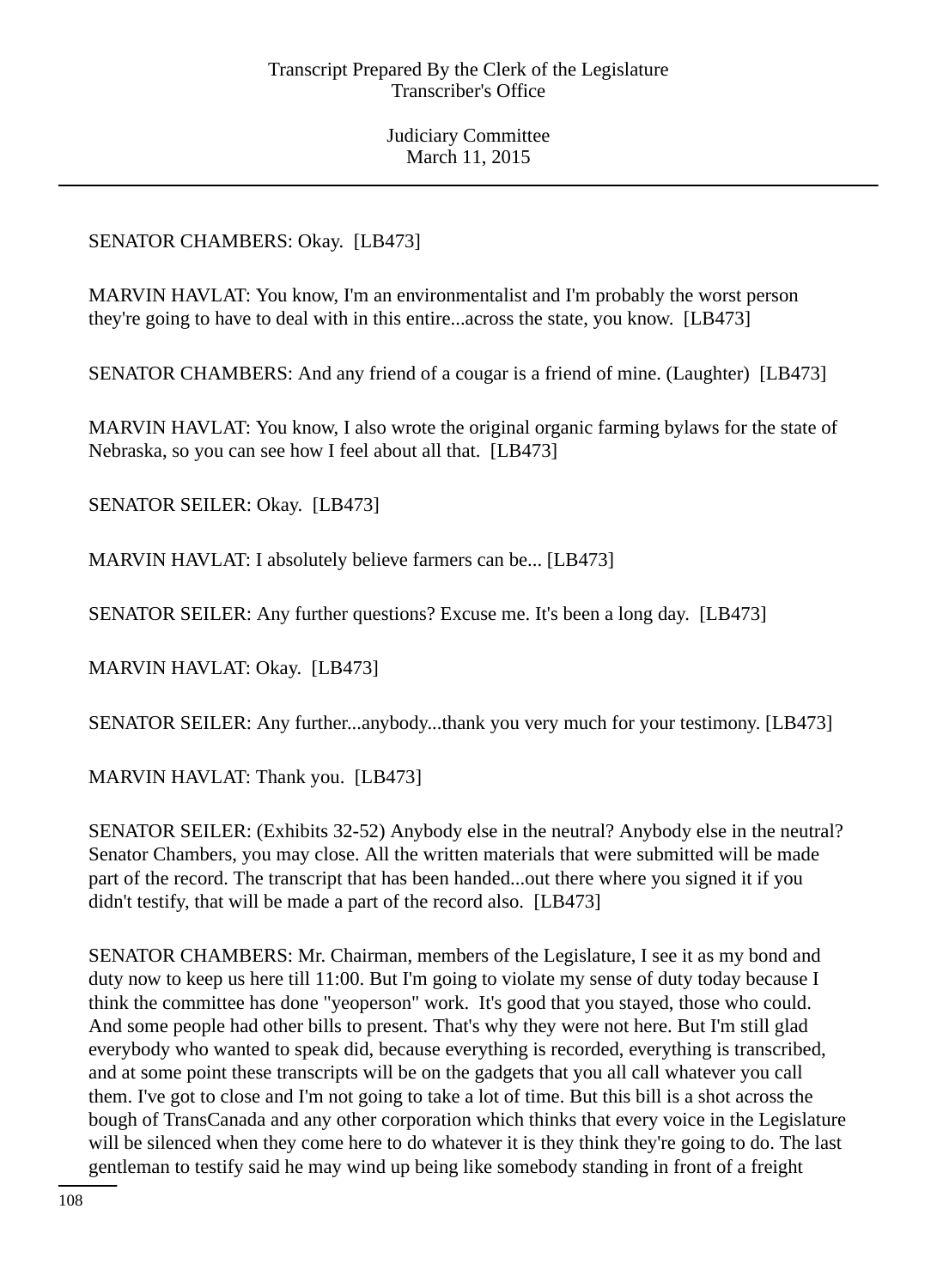Judiciary Committee March 11, 2015

train, and we know that a human being cannot stop a freight train. You have to use what you've got to do what you can. And I'm going to do what I can whenever I can to give people in the state the opportunity to have a forum to express their views, not where the company that has all but co-opted the State Legislature is at the table and dictating how any hearings are going to be conducted, not before a committee where the committee has been virtually co-opted. But I want you to look around, those who are not here often, and whenever we have a hearing, there are people from the media. Mr. Boehner in Congress always uses the expression "the American people," but they don't listen to the American people. There are people in the Legislature who during debate will say, the rural people in Nebraska, we need to do something about the electoral vote because of the rural people in Nebraska. But then, when the rural people of Nebraska are saying, my day-to-day life is disrupted, that there is uncertainty hanging over my head every day, I feel stress, I feel depression, I don't know what the next day is going to bring, well, where are all these people who talk about we represent the people? We say that in the Legislature when we want to make a point, but the people are here. Where are the media? This is not a subject about which they care. A guy called me from the Lincoln Journal Star and wanted an interview. I thought all he wanted was a word or two about the bill. When it became clear to me that he wanted an interview, I said, well, the people who are involved are going to have a press conference in front of the Capitol Building, go there. He said, but I just have one more question. I said, then come to the hearing and get your information there. They don't want to come here. If they thought this was one of those hearings where somebody might get irate, as when we were dealing with marijuana, then they'd be here so they could get a reality-TV sound bite. But when you have real people with real problems who are saying repeatedly, nobody listens to us, the media won't listen either, nobody does listen. And when I say nobody, I don't mean every individual. That's a generalization. Those of you who have stayed here show that you have concern, and I think this bill should be advanced. When certain tactics are used by a company dealing with the people, they shouldn't run from those tactics. If they're going to use them, own up to them. I've had people read letters to me and I presume they were reading to me the kind of letter that was written. And they were being threatened with eminent domain being invoked when TransCanada could not even do it. They did not have the legal authority when they wrote those letters to do it. And sometimes people are visited by a representative of TransCanada with a person who professes or purports to be a lawyer. They do use strong-arm tactics. They do intimidate people. And nobody could convince me that as many people as are here and the numbers of people who are not here all got together under cover of darkness in a cave and said, we're going to all say the same thing to make a point. I believe they're telling the truth and, to me, truth means that you are stating and representing what you honestly feel in an honest way. Psychologists have always said that if a person perceives a thing as being real, it is real to that person in its consequences. So TransCanada can send all the smooth-talking people up here they want to. With all due respect to the young man who came here, and everybody is young compared to me, he didn't know enough to come to this committee. He didn't know enough to talk to me. Those are the kind of people they send when they have no respect for the committee.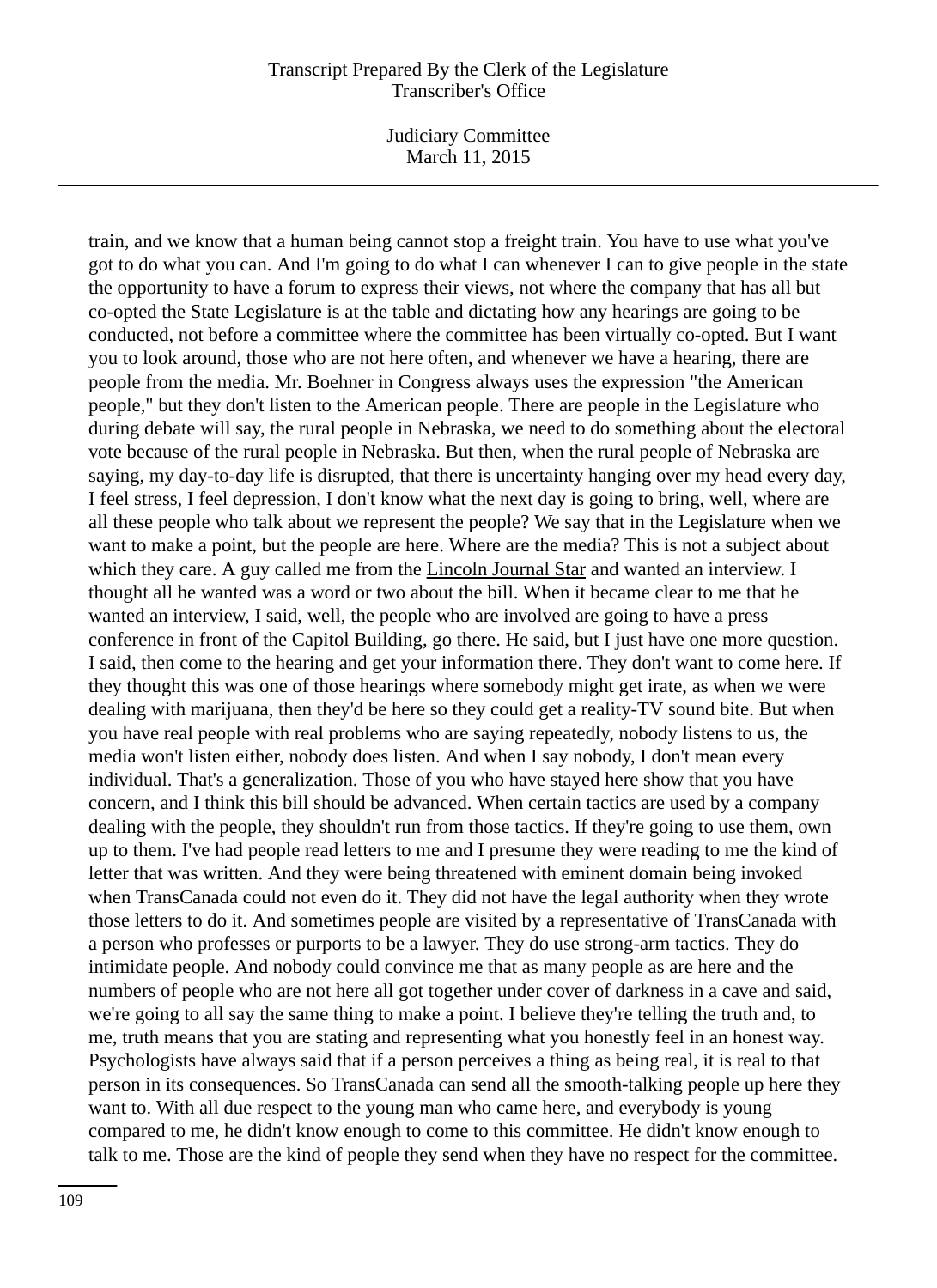Judiciary Committee March 11, 2015

We are dealing with legal issues. If he thinks they're not legal, what is litigation? But they don't send anybody here who can answer questions. Then they have legitimate deniability: I just don't know. And it's like that. But I'll tell you what, if I was of a mind not to tell the truth, I would not want to appear before somebody like me to tell that untruth. I'm only going to take about two or three more minutes. I'm going to look at some information that I got about TransCanada in Texas; maybe it was Florida, but I'll get that information. Congress has worked on behalf of TransCanada. And for any person who has not been in a cave to say he does not know that Congress is representing TransCanada, he's telling an untruth. The people in Congress made it clear what they were doing. They are representing TransCanada. They passed a bill that they knew would be vetoed. They want to show TransCanada that they earned the contributions that they got. Those people are for sale and they demonstrate it by their conduct. And the man who was up here knows the tactics that TransCanada and every large corporation in this country does when it comes to contributing to people who are in positions to enact laws that might impact their corporations and particularly and specifically the bottom line. But they need to know that not everybody is a fool and not everybody is afraid. And I'm not going to run from the problems that are faced by the people in this state. I will never have a problem of the kind that are specific to farming because I'm not a farmer. But if somebody tells me, I work all day and when I get through working and at the end of the month I don't have enough money to make it to the end of the next month, I know what that means. We get our money a different way. But when we don't have enough to carry us from one end of the month to the other, we all understand not having what you need to take care of your needs, to provide for your family, to provide medical and healthcare and you can't do it. And then we're going to have people come up here running some of the biggest corporations, not national, international, and then dummy up and act like they don't know what we're talking about and don't know what their company is doing. They got an impression, a misimpression from those people they dealt with in this Legislature when I wasn't here that caused them to come here and insult me with the kind of nonsense they spewed. And that's why I'm going to get a copy of that transcript and let that man see what he said. I listen to them. I pay attention to what they say. My job is to pay attention when people come here. My questions were not going to go to ordinary citizens who were providing us with information about what's happening to them. But when I talk to somebody who is employed by the one I consider the antagonist--and for his information, the protagonist is the good person in the drama, the antagonist is the bad one--I'm the protagonist, when he is hired and sent here by the company and the subject is a certain bill, then he's going to sit there and tell me that that bill has nothing to do with the project under contemplation by our company now, nothing to do with it, nothing to do with any projects that are likely to be handled by TransCanada here, they wanted to send him to test me. I'm going to say this one thing and I hope other people are listening who come before this committee. It's an example, not a war story, but it happened when I was in basic training. There were about three of us at Leonard Wood, Missouri. That's in the Ozark Mountains. A lot of people came from the surrounding area and they referred to themselves and hillbillies and I wouldn't do it: Yeah, we're...we hillbillies, we say it. I say, well, you can say whatever you want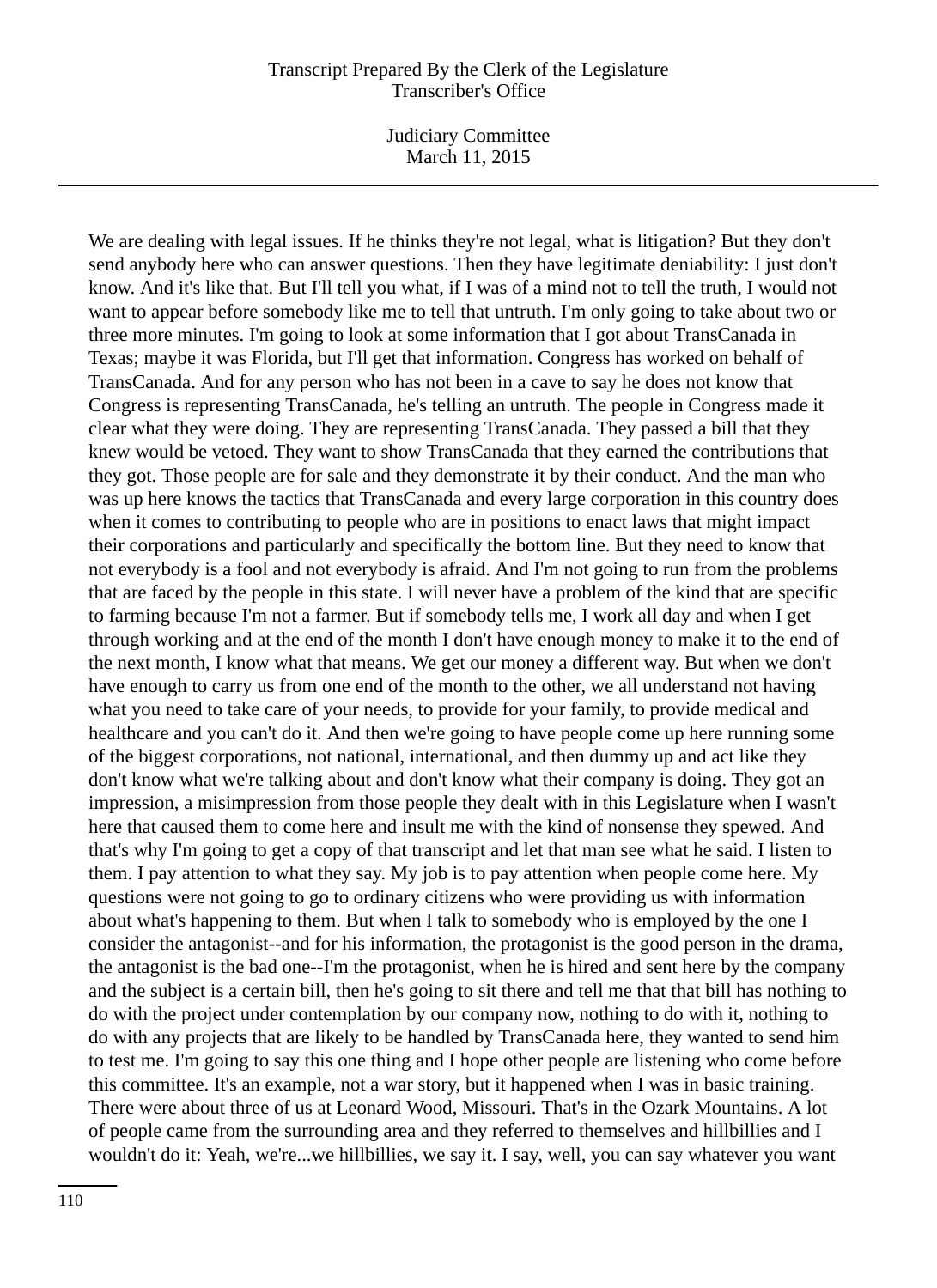Judiciary Committee March 11, 2015

to, but if I'm taught that something is insulting to a person, I won't use it to address that person even if he uses it to address himself like that. So they had this guy. I'll never forget his name. I thought it was "Forge" (phonetically). It was spelled F-o-r-g-e. But he pronounced it "Forgee" (phonetically) or "Forgay" (phonetically). And I was in much better shape (singing) when I wore a younger man's clothes. And that's the way it was many years ago when I was taking basic training. And this guy, he and some of his friends, they came first. They said, Forge wants to box you. I said, I won't box him. So then Forge came. He said, I want to box you. I said, I won't box you, but I'll fight you. They weren't going to test me. We're going to do the real thing and either you're going to whip me or I'm going to whip you. But it's not play acting. It's going to be for real. So when they send these unprepared people here and somebody from the Chamber of Commerce, anybody can come here, but they ought to know that there is a standard they should be prepared to reach. And none of them had experience of the kind that could make what they said relevant to what we were talking about. They can still come, but I want them to know when they come here they're going to be subjected to questioning by me and this is not the place to come to look for mercy. They are with a company that's running roughshod over people in the state that I represent and I'm supposed to sit back and feel sorry for him? He'll go back. They'll laugh at what happened here today and say, we rolled them real well, we can tell them that the bill has nothing to do with what we want to do, but the fact that we were there, TransCanada, that will stop them from doing anything with the bill and it would show the power we have, we can tell them it doesn't affect us but we don't want it, so don't let anybody else have the benefit of it. I am pleased that people were willing to come as far as they had to come to come here today, but I regret that they had to come here to find people who would listen. I think the government has an obligation when some action they're going to take involves a specific, discrete area and there are numerous people in that area; they have the obligation to take their show to those people and they should respond. But you heard any number of individuals say, nobody listens to us. But I bet every one of those senators will invoke the people: We do this for the people. But when the people are assembled, then the senators don't want to hear. And by the way, anybody who knows me knows that I'm not pandering to the people in this...I'm not trying to insult anybody, but I'm not pandering to the people who came here. I'm not pandering to the members of the committee. I'm saying what I genuinely believe. And people need to know what they're going to encounter when they come before this committee. They might can toy with other committees, but we take very seriously the work that we do. And right now my colleagues are becoming very impatient at my taking so much time. (Laughter) But because I have so much respect for my colleagues, I'm going to open myself to any questions that you may have, at your own peril. (Laughter) [LB473]

SENATOR SEILER: We don't have any questions. The record will be closed. [LB473]

SENATOR CHAMBERS: Okay. And that's why I wanted to wrap it up. Okay. [LB473]